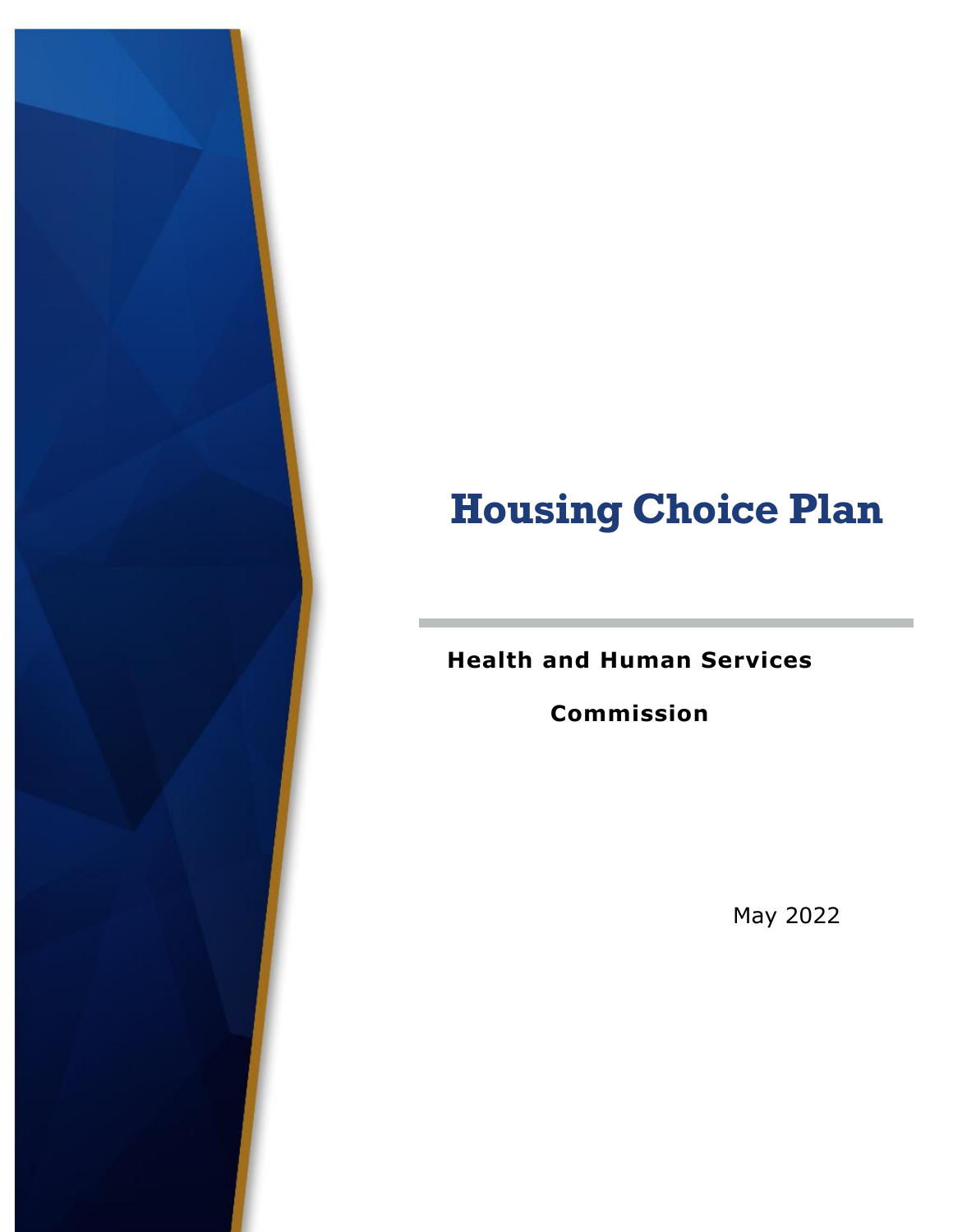# **Table of Contents**

<span id="page-1-0"></span>

|  | 2. Housing for People with Mental Health Conditions  24                |  |  |  |
|--|------------------------------------------------------------------------|--|--|--|
|  | 3. Housing for People with a History of Substance Use  36              |  |  |  |
|  | 4. Housing for People with Intellectual and Developmental Disabilities |  |  |  |
|  | 5. Housing for People with Justice Involvement 53                      |  |  |  |
|  |                                                                        |  |  |  |
|  | 7. Housing Options for People with Physical Disabilities  68           |  |  |  |
|  | 8. Housing Choice Plan Guiding Principles and Recommendations  74      |  |  |  |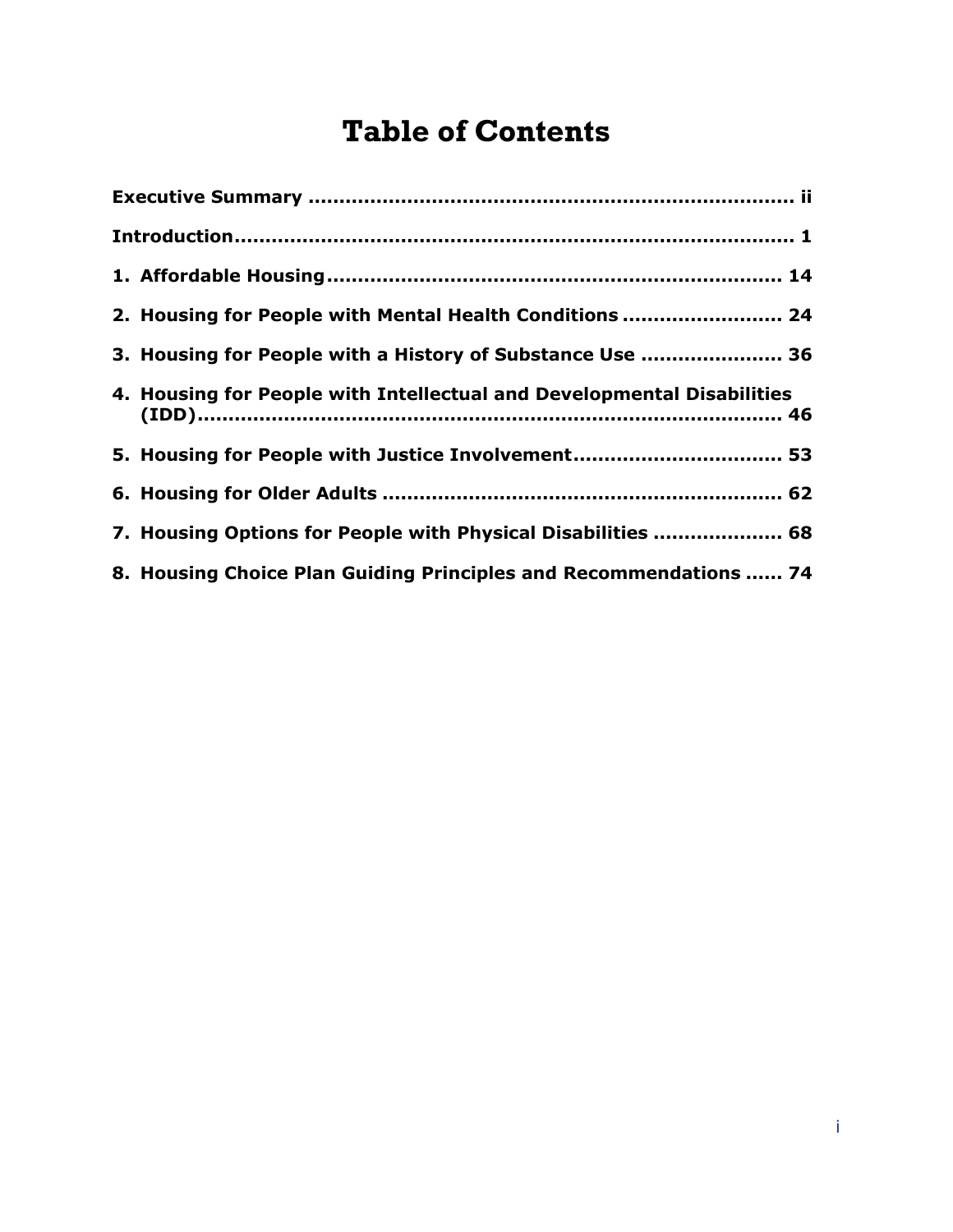# **Disclaimer**

The *Housing Choice Plan* is a stakeholder-led roadmap for a statewide approach for addressing gaps in housing and support services and policy in the state of Texas. Closing the gaps identified in this plan will take action from all government and external organizations at the local, state, and federal levels. The findings and recommendations in this report are those of the Planning Group. This report was not authored by and does not reflect the views or opinions of the Texas Health and Human Services system, its component agencies, or staff.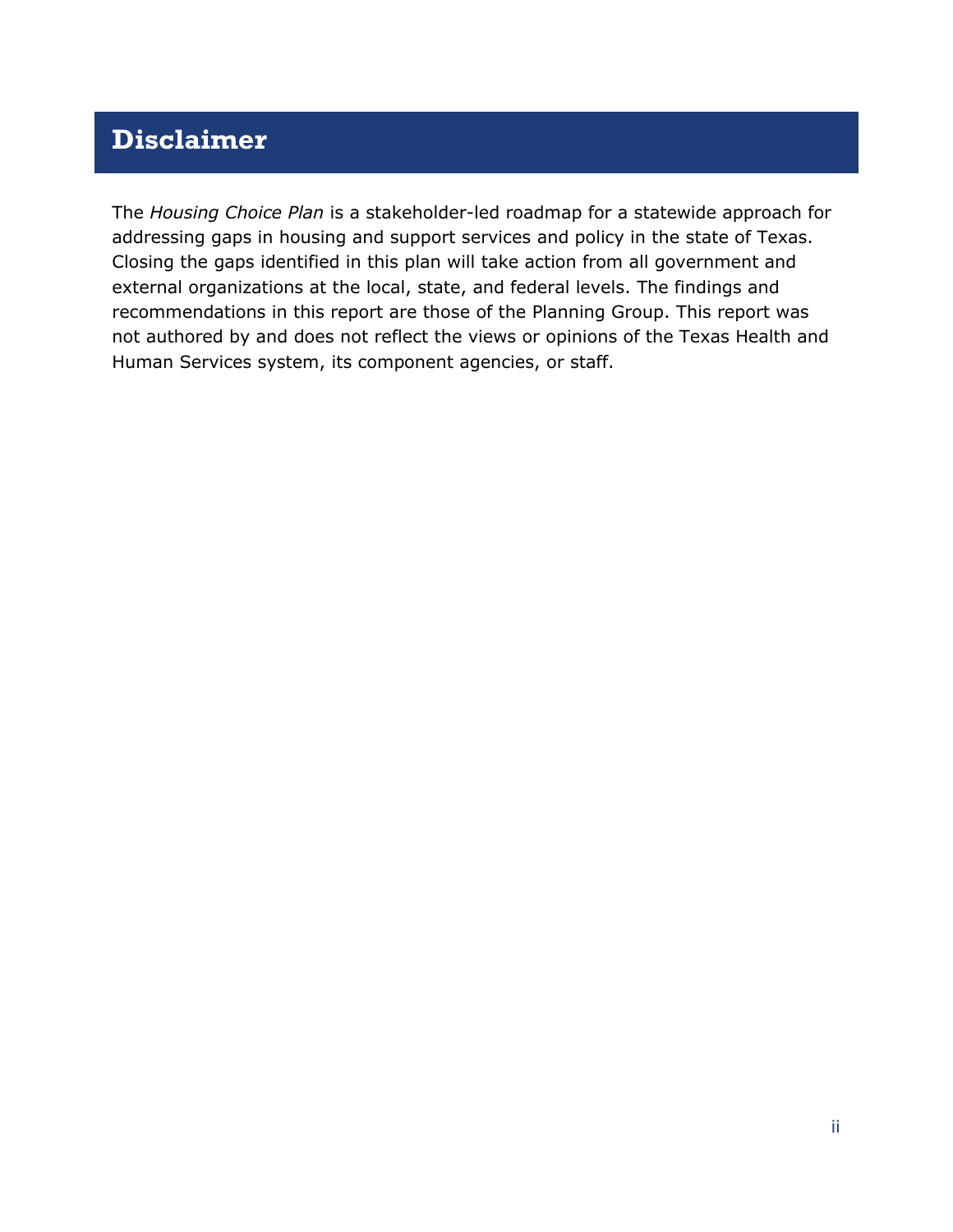## **Executive Summary**

Housing is a critical component of health. In fact, the relationship between housing and health is so connected, housing is considered a social determinant of health, a condition where poor quality and inadequate housing conditions have a direct impact on both physical and mental health, leading to disease and illness For

people with mental health conditions, substance use disorders, and intellectual and developmental disabilities (IDD) (collectively referred to as the "target population"), the consequences of not having safe, decent, and affordable housing can compromise

**Social determinants of health are "the conditions in which people are born, grow, work, live and age, and the wider set of forces and systems shaping the conditions of daily life." \***

their wellbeing, homelessness, and/or loss of their ability to live as independently as possible in the community.

Texas has a shortage of over half a million affordable and available rental homes for renters who earn 30 percent or less than the area median income.<sup>1</sup> For a twoperson household that equates to an annual income of \$17,900. This means there are only 29 affordable and available homes for every 100 of these low-income renter households in Texas.<sup>2</sup> In addition, 73 percent of these renters have a severe cost burden, meaning they pay more than 50 percent of their income on rent.<sup>3</sup>

Lack of adequate housing combined with appropriate supports frequently results in homelessness and concurrent cycling in and out of expensive public systems such as hospital emergency departments and inpatient hospital beds, detox programs, jails, prisons, and psychiatric institutions. This cycle has economic costs. The United States (U.S.) Interagency Council on Homelessness (USICH) reports studies that

<sup>\*</sup> World Health Organization. (n.d.) *Social determinants of health*. Accessed 8/14/2020. [https://www.who.int/social\\_determinants/en/](https://www.who.int/social_determinants/en/)

<sup>&</sup>lt;sup>1</sup> The FY2020 Area Median Income for Texas is  $$74,500$ . Thirty percent of median income for a two-person household is \$17,900. (HUD, 2020)

<sup>2</sup> National Low Income Housing Coalition (NLIHC). (2020). *The gap. A shortage of affordable homes.* [https://reports.nlihc.org/sites/default/files/gap/Gap-Report\\_2020.pdf](https://reports.nlihc.org/sites/default/files/gap/Gap-Report_2020.pdf)

<sup>3</sup> National Low Income Housing Coalition. (n.d.). *Housing needs by state*. Accessed 8/5/2020.<https://nlihc.org/housing-needs-by-state/texas>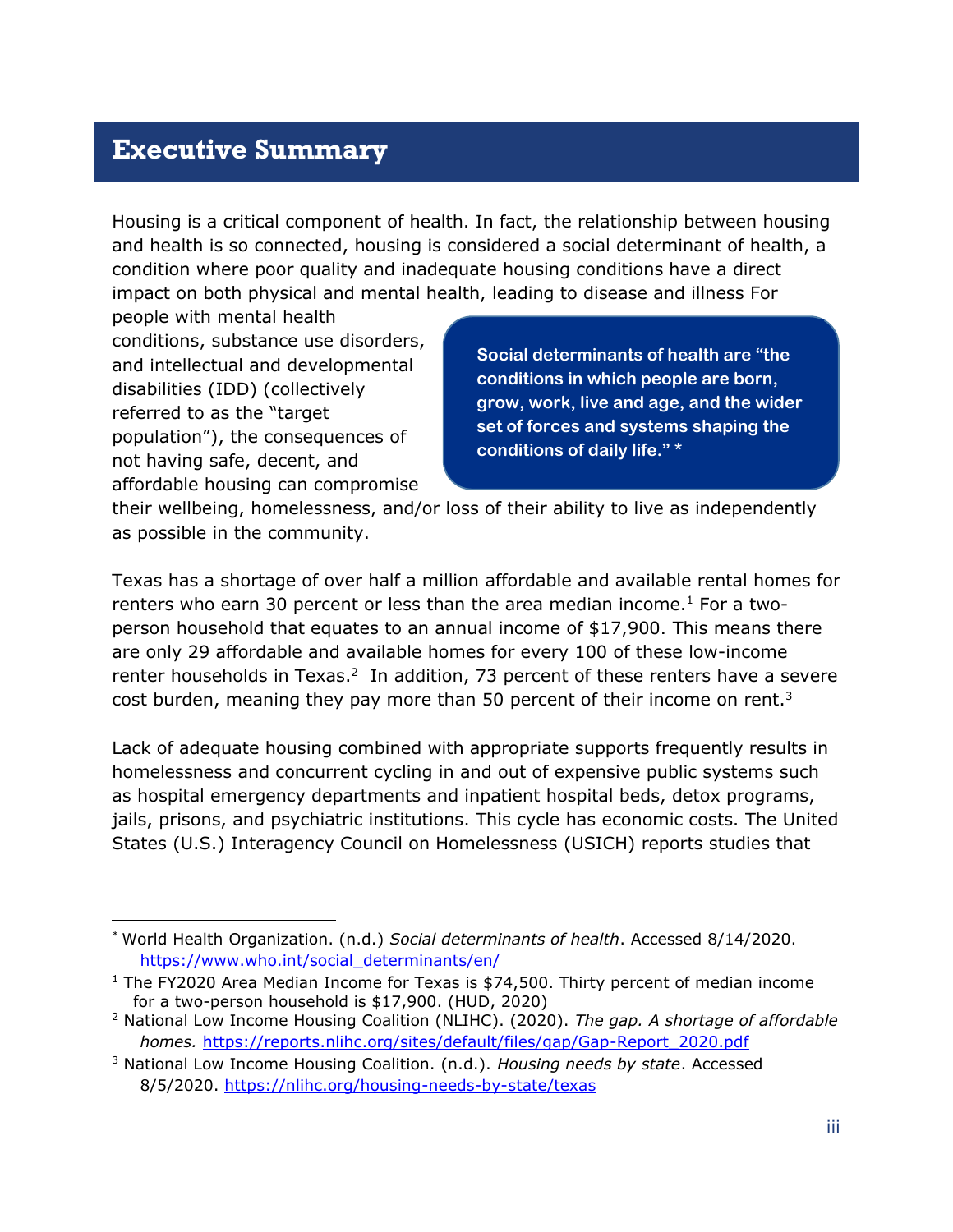estimate a person experiencing chronic homelessness costs taxpayers as much as \$30,000 to \$50,000 per year. 4

#### **The** *Housing Choice Plan*

In 2018, the Behavioral Health Advisory Committee (BHAC) recommended developing a *Housing Choice Plan*. In response, a group of diverse stakeholders was convened*.* The views and opinions expressed in the *Housing Choice Plan* are those of the Planning Group and does not reflect the views or opinions of the Texas Health and Human Services system, its component agencies, or staff.

The group met from January to October 2020 to assess the existing housing landscape for the target population, their housing needs and best practices for addressing those needs and develop recommendations. The group represented people with lived experience of mental health or substance use conditions or IDD, family members, providers, state agencies, managed care organizations (MCOs), and advocacy organizations (see Table 1).

#### **Table 1:** *Housing Choice Plan* **Workgroup Organization Members**

| Amerigroup                                  | Kickapoo Traditional Tribe of Texas       |  |
|---------------------------------------------|-------------------------------------------|--|
| Austin Area Agency on Aging                 | LeadingAge Texas                          |  |
| Austin Area Mental Health Clubhouse         | Molina Healthcare                         |  |
| <b>Austin Ending Community</b>              | National Alliance on Mental Illness       |  |
| <b>Homelessness Coalition</b>               | (NAMI) - Austin                           |  |
| <b>Bluebonnet Trails Community Services</b> | NAMI - San Antonio                        |  |
| Corporation for Supportive Housing          | NAMI - Texas                              |  |
| <b>Dell Medical School</b>                  | Network of Behavioral Health              |  |
| <b>Disability Rights Texas</b>              | Providers                                 |  |
| Healthcare for the Homeless, Houston        | RecoveryPeople                            |  |
| Hogg Foundation for Mental Health           | <b>Texas Conference of Urban Counties</b> |  |

<sup>4</sup> U.S. Interagency Council on Homelessness, 2017. (n.d*.) Ending chronic homelessness in 2017*. Accessed 6/29/20 [https://www.usich.gov/resources/uploads/asset\\_library/Ending\\_Chronic\\_Homelessness\\_](https://www.usich.gov/resources/uploads/asset_library/Ending_Chronic_Homelessness_in_2017.pdf) [in\\_2017.pdf](https://www.usich.gov/resources/uploads/asset_library/Ending_Chronic_Homelessness_in_2017.pdf)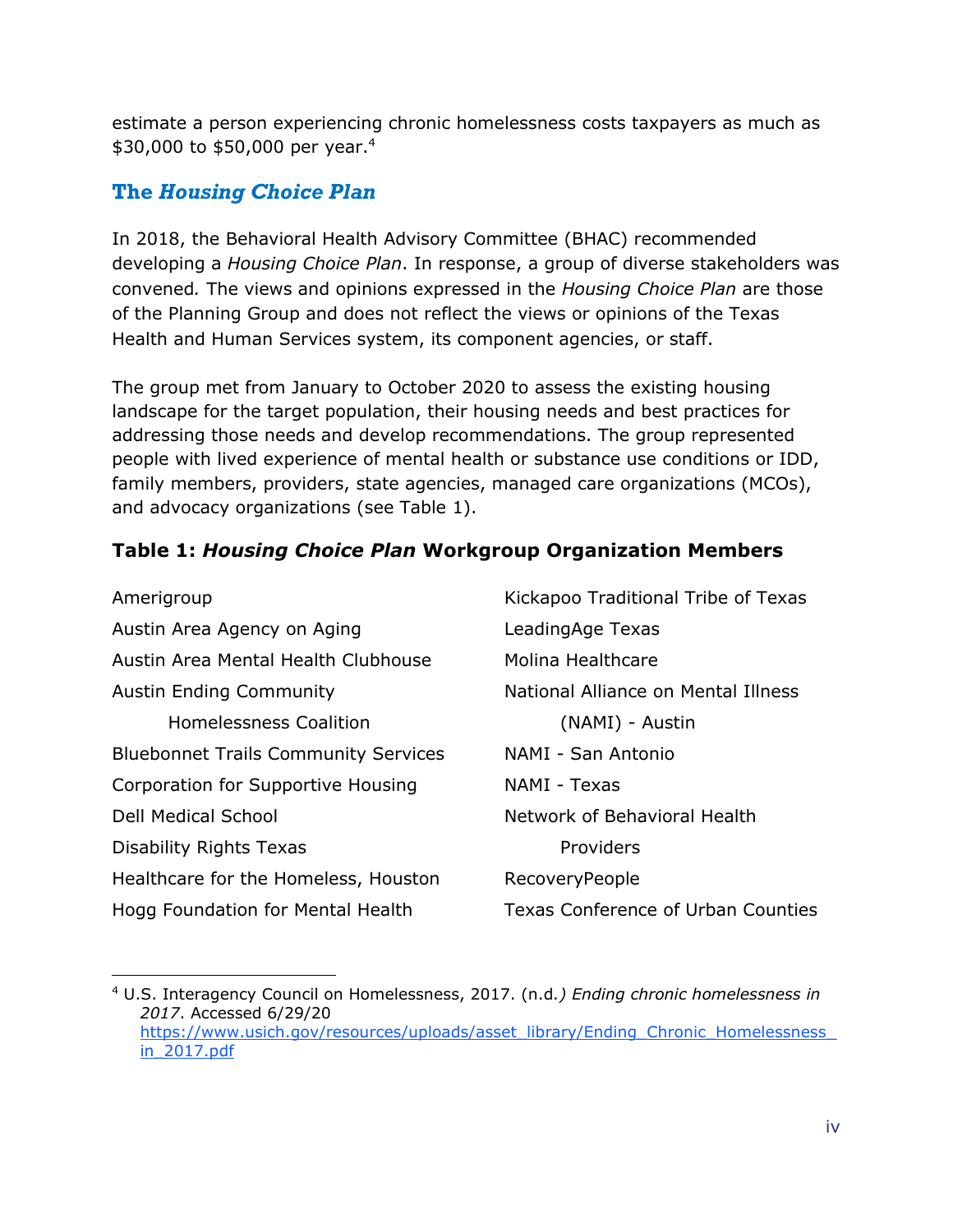Texas Department of Housing and Community Affairs (TDHCA) Texas Homeless Network Texas Juvenile Justice Department Texas State Affordable Housing

Corporation Texas Workforce Commission United Healthcare United Ways of Texas Via Hope

The *Housing Choice Plan* includes a summary of existing housing options, best practices, gaps, barriers, and recommendations. A summary of recommendations is in the Introduction to the plan. Findings can be summarized into three key points:

There is a lack of affordable housing for *all* low-income persons in Texas.

Addressing the housing needs of the target population must include providing the supports some people need to find and maintain housing.

The current housing continuum available in most communities across the state needs to be more flexible and robust to accommodate the different needs and preferences of people at different points in their lives.

The *Housing Choice Plan* is an opportunity for people with lived experience of mental health or substance use conditions or IDD, family members, providers, advocates, and policy-makers to increase their understanding of this complex issue; advocate for changes at the federal, state, and local level; and work collaboratively to implement strategies and solutions for positive results.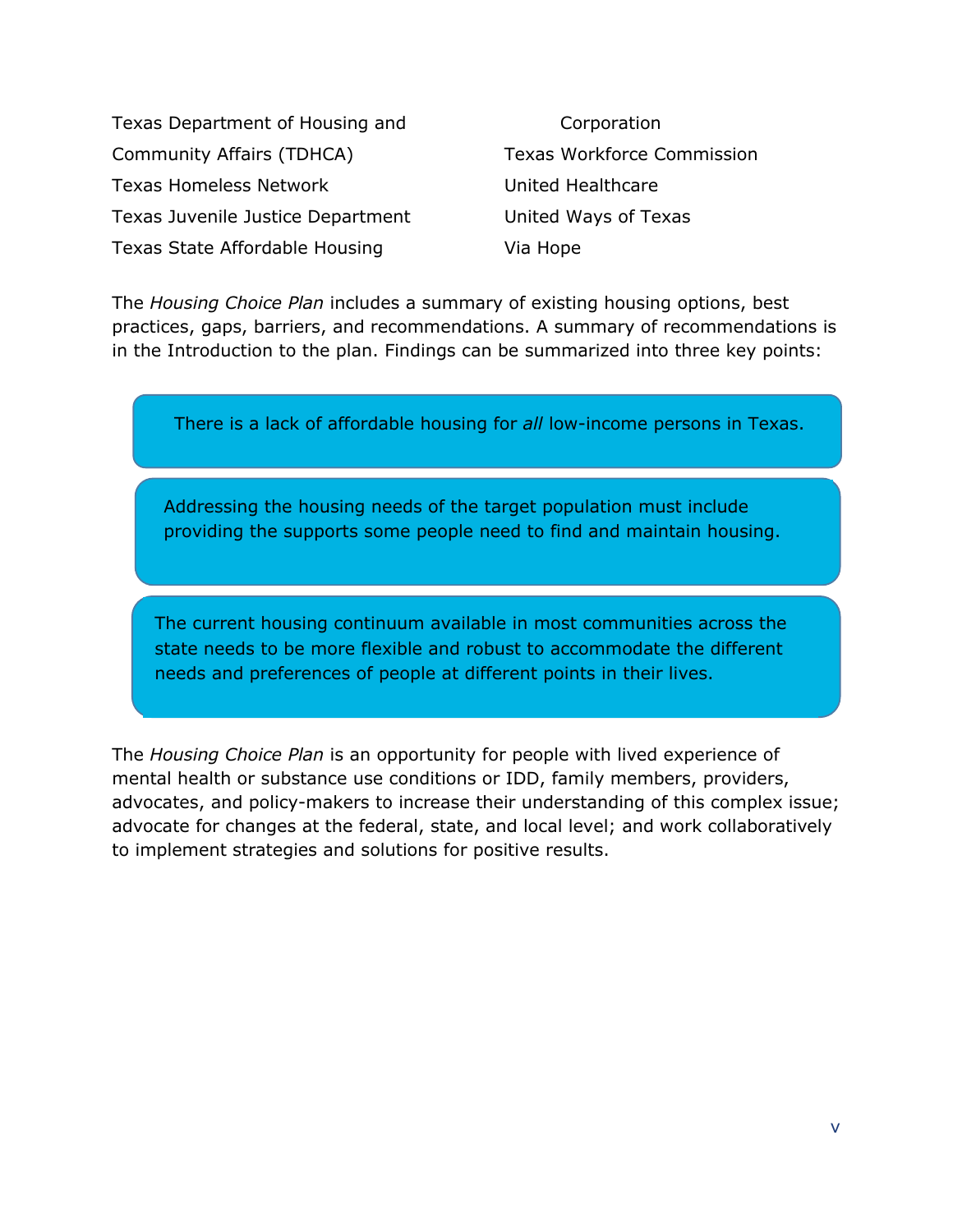## <span id="page-6-0"></span>**Introduction**

There is growing recognition of the important role housing plays in the lives of people with mental health conditions, substance use histories and intellectual and developmental disabilities (IDD). Without adequate housing options, people may remain in institutions such as state hospitals and state supported living centers or cycle through periods of incarceration and/or homelessness. Many do not have a consistent source of income or qualify for Supplemental Security Income (SSI) to pay for housing and living expenses, or Medicaid to pay for healthcare. Without these resources, people may be forced to consider housing options that are substandard, living conditions that are overcrowded, forego needed healthcare, or become homeless.

Lack of adequate housing has a negative impact on the physical and mental health of people. People experiencing housing instability, defined as paying too much for housing and/or moving frequently, have been found to "postpone medical care and purchase of medications, and have increased use of emergency departments and hospitalizations".<sup>5</sup> Those people also live in substandard housing conditions that compromise their health.<sup>6,7</sup>

#### **Definition of Housing used in this Plan**

The plan includes housing programs and residential dwellings located in community settings. These types of housing are not an 'institute for mental disease' as defined by the Centers for Medicare & Medicaid Services (CMS), located on campuses separate from the community. $8$  Housing programs are primarily treatment oriented, have time-limited lengths of stay and operate according to a standard set of program rules. Housing programs are generally referred to as transitional housing

<sup>5</sup> Kushel MB, Gupta R, Gee L, Haas JS. 2006, Housing instability and food insecurity as barriers to health care among low-income Americans. J Gen Intern Med.21(1):71-7. doi: 10.1111/j.1525-1497.2005.00278.x.

 $6$  Hernandez D. (2016, May). Affording housing at the expense of health: Exploring the housing and neighborhood strategies of poor families. J Fam Hist. 37(7):921-46. doi: 10.1177/0192513X14530970

<sup>&</sup>lt;sup>7</sup> Joint Center for Housing Studies. 2016, June 22. The state of the nation's housing 2016. Boston: Harvard University; 2016

[http://www.jchs.harvard.edu/sites/default/files/jchs\\_2016\\_state\\_of\\_the\\_nations\\_housin](http://www.jchs.harvard.edu/sites/default/files/jchs_2016_state_of_the_nations_housing_lowres_0.pdf) [g\\_lowres\\_0.pdf](http://www.jchs.harvard.edu/sites/default/files/jchs_2016_state_of_the_nations_housing_lowres_0.pdf)

<sup>&</sup>lt;sup>8</sup> See 42 CFR § 435.1010 for the definition of institutions for mental disease.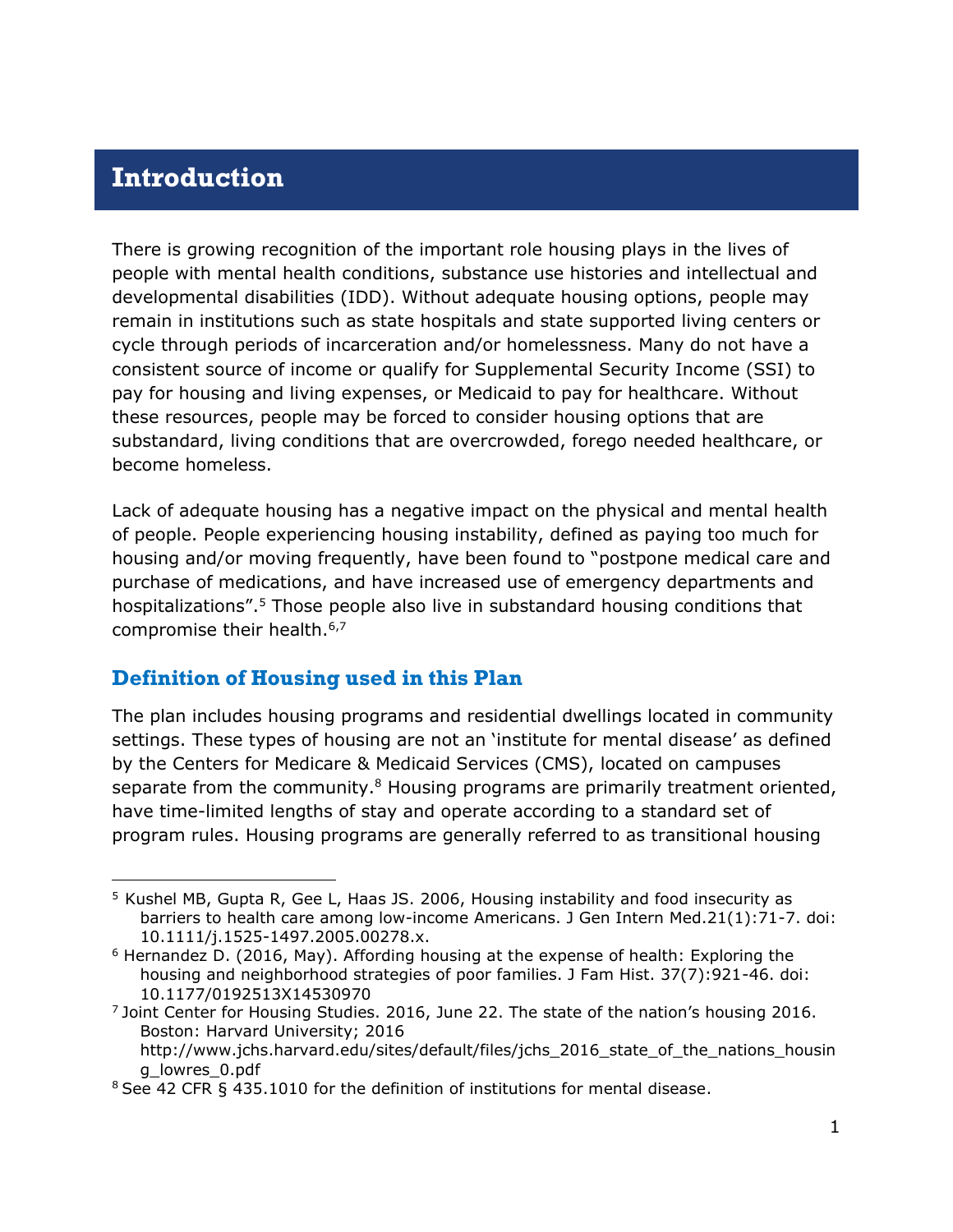and may serve as a step-down, interim option for people transitioning from institutional settings that require supports before being able to live independently. Residential dwellings are community-based housing that protect tenant rights and responsibilities through signed leases or other agreements. Residents may live in this housing as long as desired, so long as they comply with lease requirements.

Within this definition, housing options for people with mental health conditions, substance use histories and/or IDD fall along a continuum, based on the level of support and services provided to residents. At the highest range, housing provides multiple on-site services with a high staff to client ratio to help people maintain their housing. The least structured housing option is scattered-site affordable housing. These properties may also house residents who do not have a disability.

While the continuum depicted in Figure 1 represents the spectrum of housing needed to address the varied needs of this plan's target population, some of these models are not available in Texas.

#### **Methodology**

#### **Figure 2. Housing Choice Plan Resources**

To inform the *Housing Choice Plan,* HHSC commissioned several surveys, focus groups, and regional housing summits between 2018 and 2020 to assess public feedback on housing and support services

Texas Promoting Independence Plan, which includes strategies to balance the state's Medicaid spending on institutional versus community-based services

HHSC IDD System Redesign Advisory Committee

The Statewide IDD Strategic Plan

Extensive literature review, including state agency and advocacy organization reports for the populations of interest. Key findings of the surveys are provided in Appendix A. Figure 2 lists other resources consulted for the plan. Appendix B provides a full list of references.

Recommendations in this plan were developed by members of the *Housing Choice Plan* Workgroup. Recommendations were informed by findings from research and focus group interviews conducted for the plan. When available, members also considered recommendations from relevant plans and reports, including those

developed by participating state agencies and their stakeholder committees. Members also contributed information on gaps and barriers based on their knowledge and experience.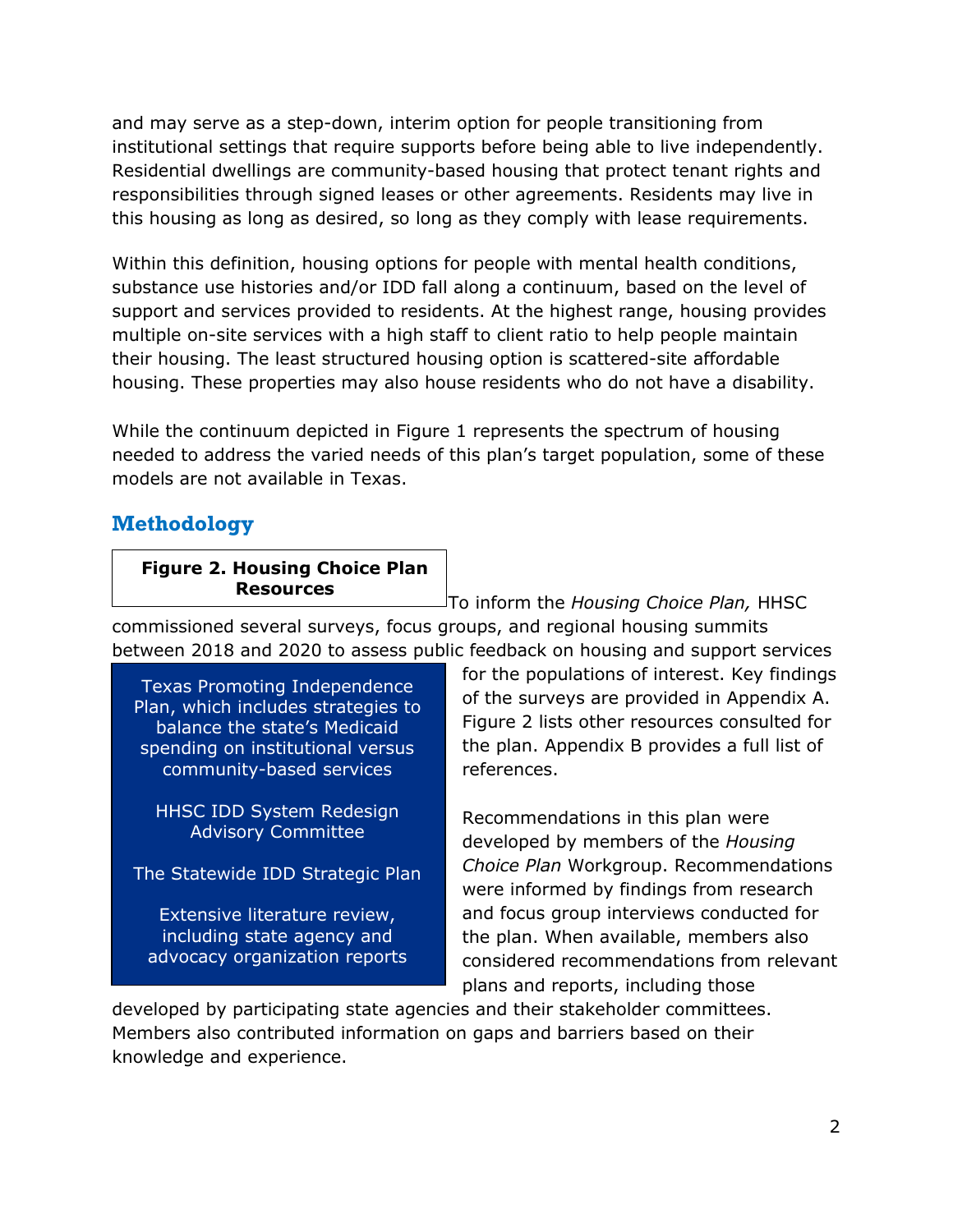#### **Figure 1: The Housing Continuum**

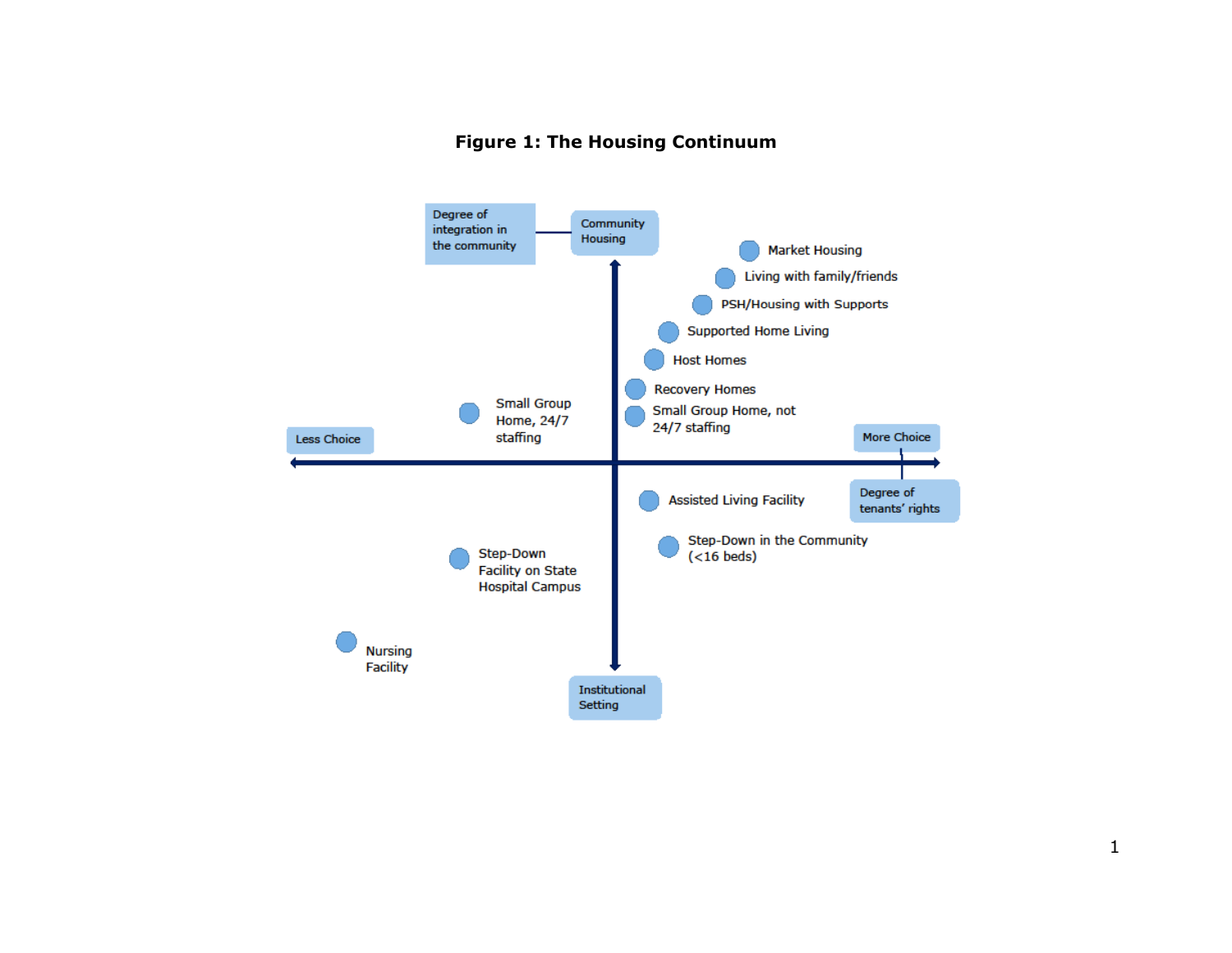Recommendations are based on guiding principles developed by the workgroup. Members developed recommendations to address the gaps and barriers to housing identified in the resources described above. During this process, the group identified the four highest priority recommendations relevant to each chapter of the plan. Priorities were decided based on extensive group discussion, consensus decision making and, in some cases, a vote by members. A list of the guiding principles and full list of recommendations can be found in Chapter 8. Priority recommendations are provided at the end of this introduction.

#### **Co-occurring Conditions**

The plan is organized according to disability or disabling condition, with later chapters focused on other circumstances that impact the availability of housing for people with mental health, substance use and/or IDD. It is important to recognize, however, that these conditions can be co-occurring and that this impacts the type of housing and services needed. The *Housing Choice Plan* survey found that 41 percent of respondents with a mental health condition reported having a substance use history. Five percent of respondents with mental health conditions also reported having an IDD. Another 3.6 percent of people responding reported having all three disabilities – mental health conditions, substance use history and IDD.<sup>9</sup>

#### **Gaps in the Housing Continuum**

The *Housing Choice Plan* identifies significant gaps in the housing continuum for people in each of the target populations.

More independent community-based housing options outside of a group home model are needed for people with IDD.

More options within the housing continuum, with a range of staffing and structure based on individual needs, are needed for people with mental health conditions. This includes structured residential settings for those exiting psychiatric hospitals and group homes for people not able to live independently.

<sup>9</sup> Texas Health and Human Services Commission, Center for Analytics and Decision Support Program Evaluation. (2020a). Perspectives on housing in the Texas disability community.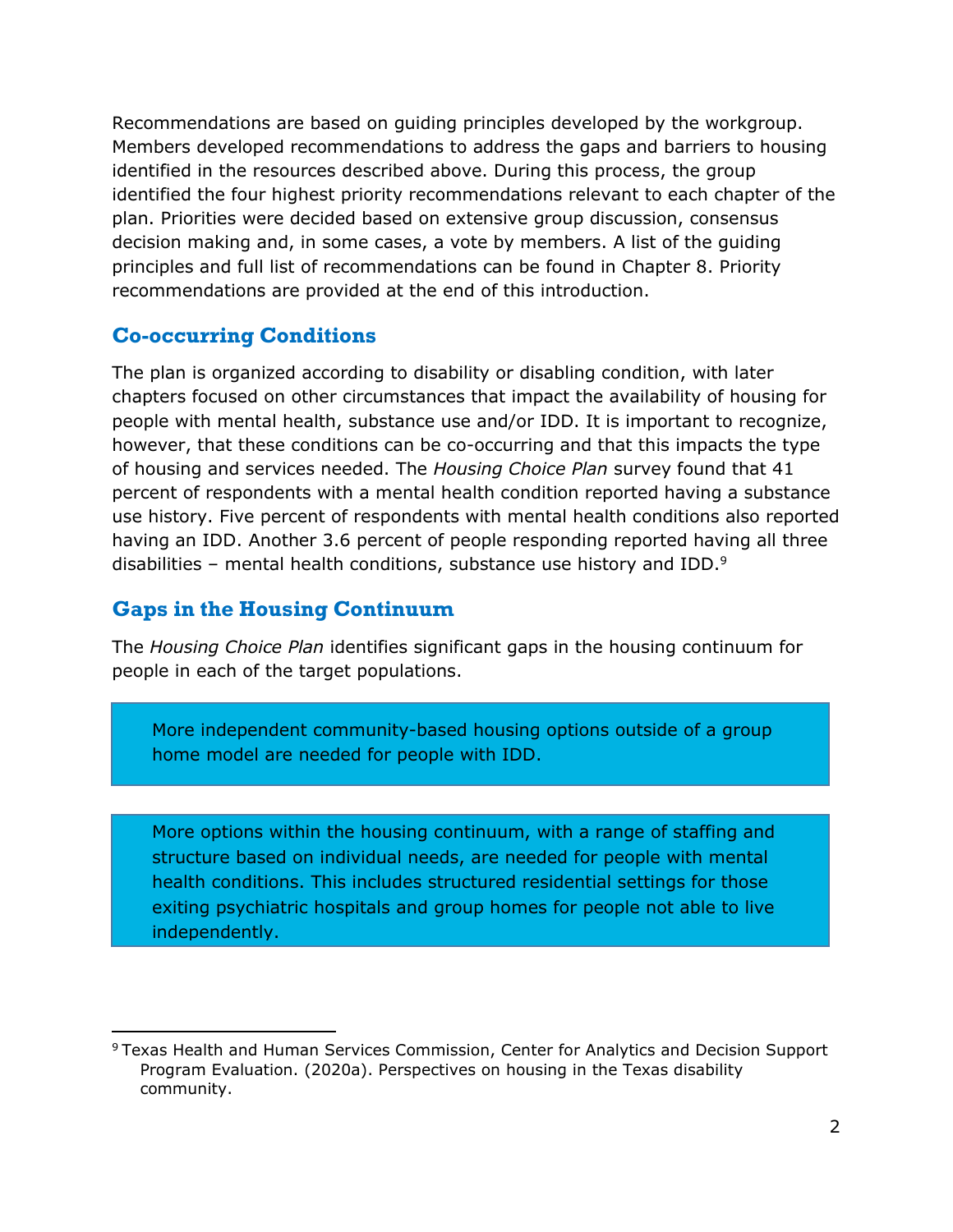More recovery housing is needed to assist people with substance use histories, especially those that 1) accept households with children; 2) serve residents who need medically assisted treatment (MAT); and 3) meet national standards.

People with a history of justice involvement need housing that accepts people with their experience in the justice system.

Older adults and people with physical disabilities, need more accessible, affordable, and integrated housing options.

#### **Barriers to Housing Choice**

Barriers to housing include obstacles experienced by people, and policies, rules and program guidelines that make it difficult to develop more housing that meets the needs and desires of people in the target populations. According to the *Housing Choice Plan* survey, the majority of people (67 to 82 percent of survey respondents) identified lack of income as the primary barrier to finding housing. Charts 1 and 2 identify barriers to housing and the supports people indicated they need to maintain their housing.<sup>10</sup>



#### **Chart 1. Barriers to Housing**

 $10$  Note that percentages do not add up to 100 percent because respondents were able to select any number of challenges they face in trying to find housing.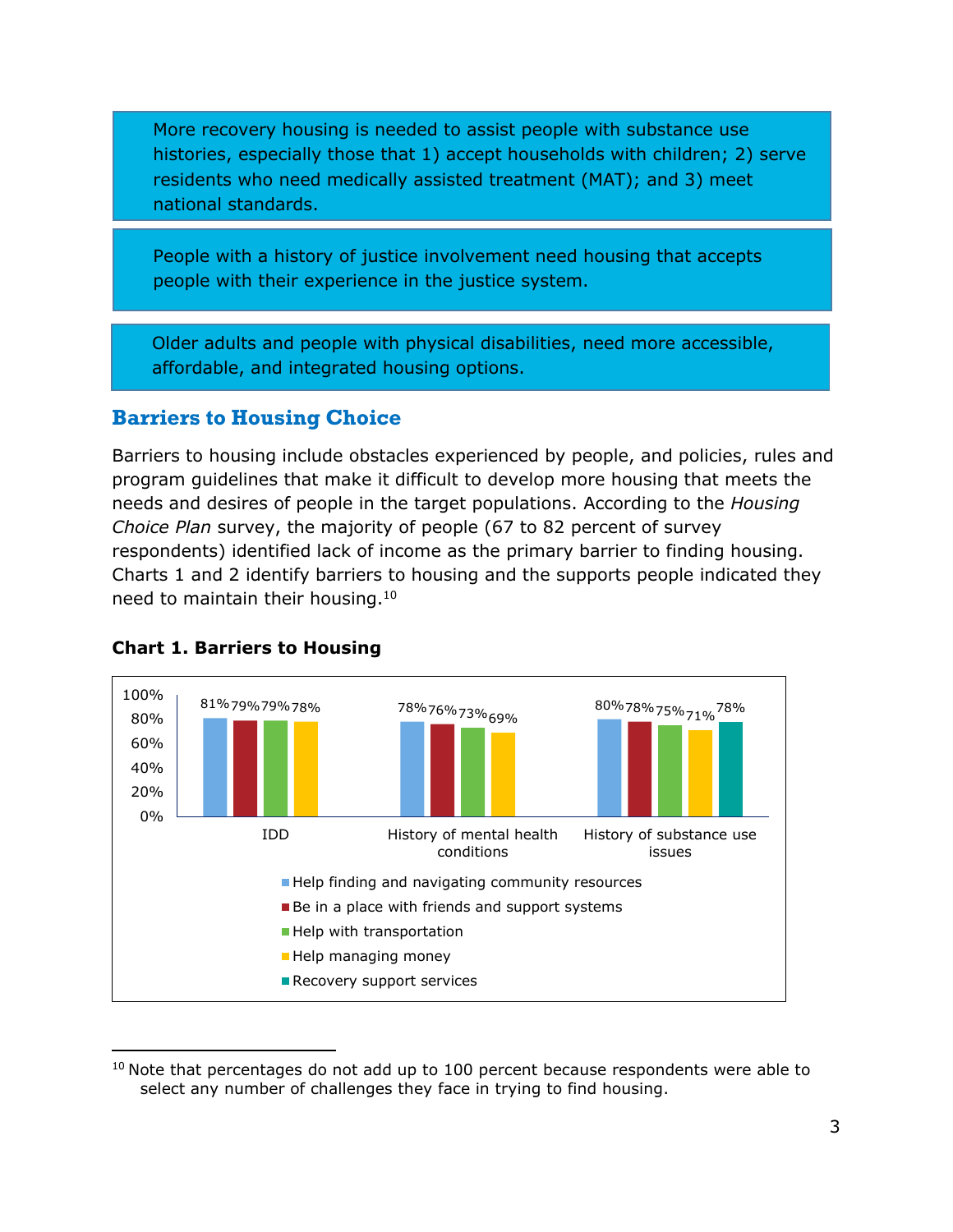Source: HHSC, Center for Analytics and Decision Support, 2020.



**Chart 2. Supports Needed to Maintain Housing**

Source: HHSC, Center for Analytics and Decision Support, 2020.

This plan identifies many other barriers to housing, each discussed in the following chapters. Major findings include:

- Stigma is associated with each of the target populations. Neighborhoods are reluctant to accept people with disabilities living in their community for fear of increased crime and reduced property values. This results in local and state policies that limit access to integrated affordable housing.<sup>11</sup>
- A primary barrier is the high cost of housing. As a result, many people live in unsafe and unsanitary housing.
- People need help navigating the complexities of the existing affordable housing system. While there is a lack of affordable housing overall, the housing resources that are available are offered through a myriad of programs that are challenging to navigate. There are so many housing programs that people need

<sup>&</sup>lt;sup>11</sup> Human Resources Code Chapter 123 provides some protections against housing discrimination against community homes. HUMAN RESOURCES CODE CHAPTER 123. [COMMUNITY HOMES FOR PERSONS WITH DISABILITIES \(texas.gov\)](https://statutes.capitol.texas.gov/Docs/HR/htm/HR.123.htm)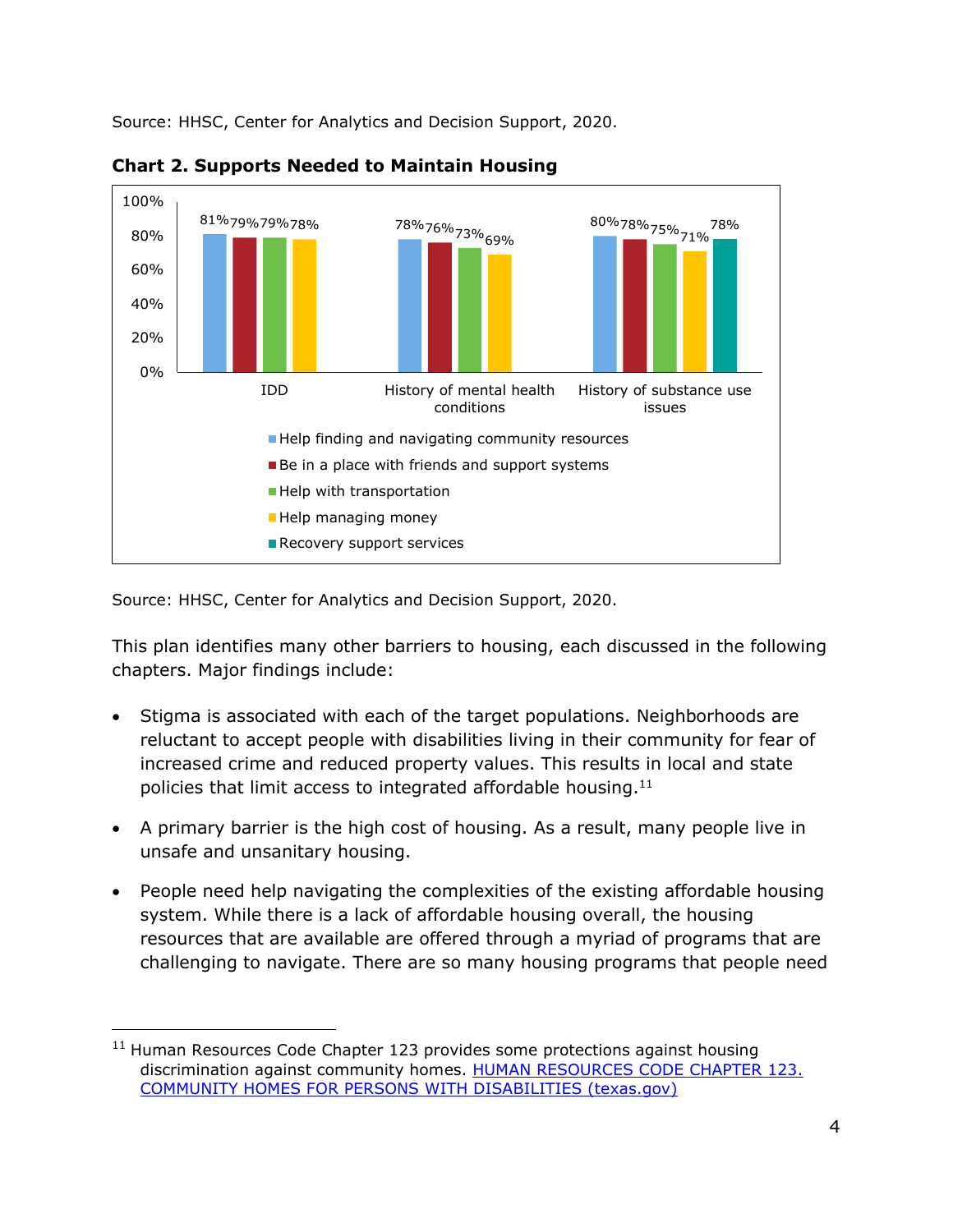help finding those to which they can apply. There is no central source of information on affordable housing, or recovery housing.

- Existing policies that guide the provision of housing and services either create barriers to, or do not provide sufficient funding for, housing that addresses gaps in the housing continuum.
- Having a history of justice involvement creates significant barriers to housing, especially for people required to register as sex offenders, who may also have mental health or substance use disorders.
- Existing publicly funded housing programs lack adequate incentives to preserve housing that is at-risk of losing its affordability, and to create new affordable and service-enriched housing.
- Developers, especially those with a mission to develop affordable housing, lack the capacity and resources to successfully apply for funding under existing housing programs. Many of these programs are highly complex and require significant investments of time and money prior to receipt of funding.

## **Racial Disparities**

The lack of affordable housing in Texas and the U.S. disproportionately impacts people of color. People of color are more likely to be low-income renters, rather than median-income homeowners.<sup>12</sup> In addition, homeless and incarceration rates are higher for people of color.

This situation is the result of decades of racially disparate policies, beliefs, and practices, each with collateral consequences, such as lack of income, "restricted employment prospects, housing instability, family disruption, stigma, and disenfranchisement".<sup>13</sup> In the housing industry, racial discrimination by the real estate, bank and insurance industries followed policies that made it more difficult for people of color to purchase a home, thereby providing fewer opportunities for them to build wealth.<sup>14</sup> In the criminal justice system, the high rates of incarceration are rooted in high rates of poverty, lack of educational and employment opportunities and discrimination within the system.

 $12$  National Low Income Housing Coalition (NLIHC). (2020). The gap. A shortage of affordable homes. [https://reports.nlihc.org/sites/default/files/gap/Gap-Report\\_2020.pdf](https://reports.nlihc.org/sites/default/files/gap/Gap-Report_2020.pdf)

 $13$  Nellis, A. (2016, June 4). The color of justice: Racial and ethnic disparity in state prisons. The Sentencing Project. [https://www.sentencingproject.org/publications/color-of-justice](https://www.sentencingproject.org/publications/color-of-justice-racial-and-ethnic-disparity-in-state-prisons/)[racial-and-ethnic-disparity-in-state-prisons/](https://www.sentencingproject.org/publications/color-of-justice-racial-and-ethnic-disparity-in-state-prisons/)

<sup>&</sup>lt;sup>14</sup> National Low Income Housing Coalition (NLIHC). (2020). The gap.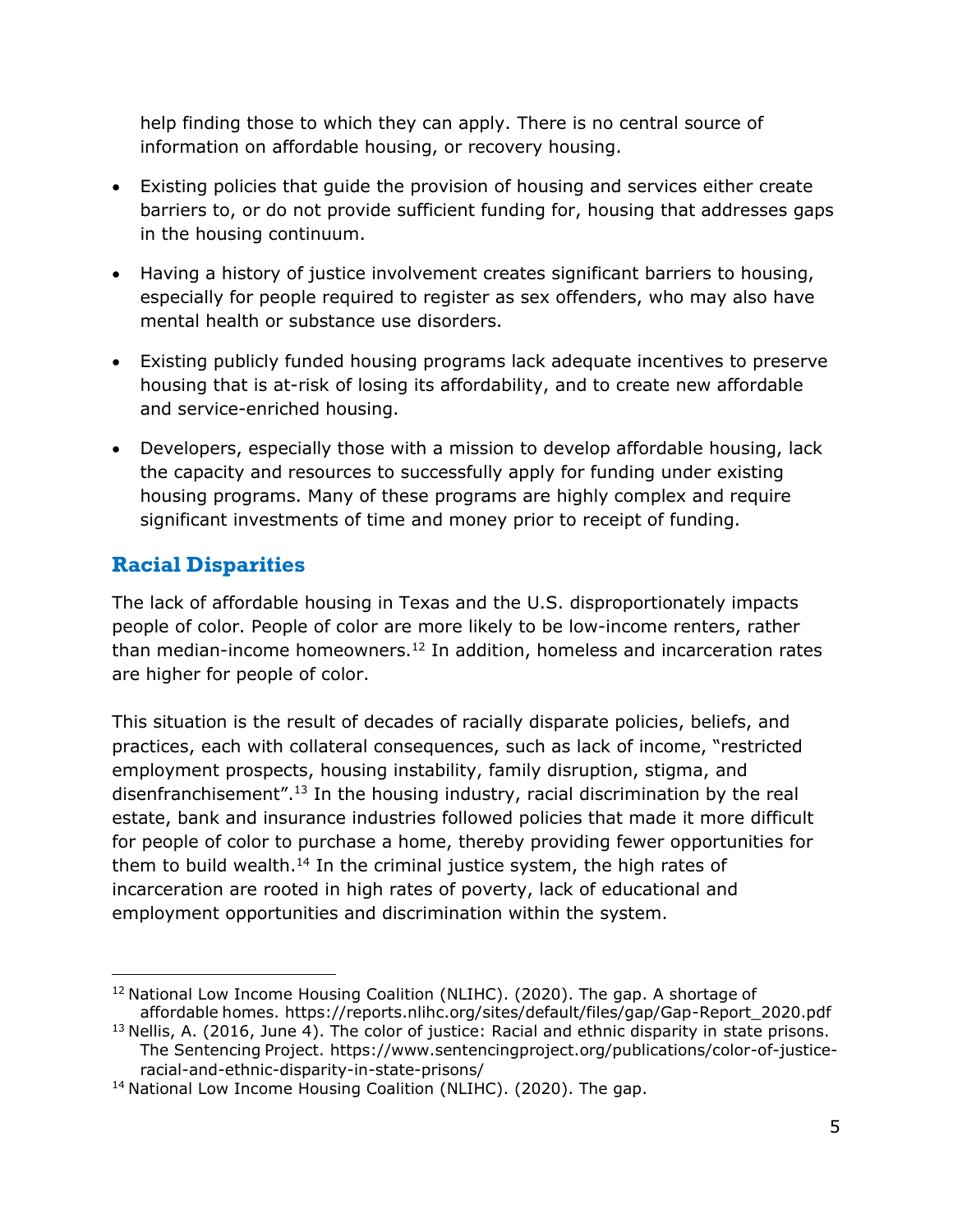While the *Housing Choice Plan* does not directly address the issue of racial disparities in housing, there are many resources available to the interested reader (see Appendix C).

#### **Impact of COVID-19**

To reduce the spread of this highly contagious virus, Governor Abbott issued executive orders in March 2020, asking Texans avoid social gatherings in groups of more than 10 people and avoid bars, restaurants and gyms, where the risk of spreading COVID-19 was high. In accordance with Guidelines from the President and the Centers for Disease Control, the governor also prohibited people from visiting nursing homes or long-term care facilities and ordered temporary closure of schools.

During this time, many local governments issued shelter-in-place orders that resulted in the closure of nonessential business. These closures led to significant job losses. According to the Texas A&M Real Estate Center, a quarter of these job losses occurred in the accommodation and food services industry, which also has the highest concentration of workers who are renters.<sup>15</sup> The state's unemployment rate, which was 3.5 percent in February, jumped to 13 percent in May.<sup>16</sup>

The *Housing Choice Plan* survey and some of the focus groups were conducted during the pandemic (March-August 2020). Due to COVID-19, many people in focus groups reported losing their jobs and most survey respondents (62 percent) reported struggling to pay their rent. Other reported COVID-19 related impacts included the loss of supports respondents normally receive to maintain their housing (50 percent) and not being able to move to their desired housing (43 percent).<sup>17</sup>

High rates of unemployment mean many people are no longer able to make their housing payments. At the time of publication, a national eviction moratorium has been extended until June 30, 2021. This moratorium protects tenants from eviction for nonpayment of rent only, but does not forgive debts, When the moratorium it

<sup>&</sup>lt;sup>15</sup> Miller, W. (2020, April 28) Residential rental protection and COVID-19. Texas A&M Real Estate Center. [https://www.recenter.tamu.edu/articles/tierra](https://www.recenter.tamu.edu/articles/tierra-grande/ResidentialRentalProtectionCOVID-19-2271)[grande/ResidentialRentalProtectionCOVID-19-2271](https://www.recenter.tamu.edu/articles/tierra-grande/ResidentialRentalProtectionCOVID-19-2271)

<sup>&</sup>lt;sup>16</sup> Venkataramanan, M. (2020, June 19) Texas' unemployment rate for May slightly fell to 13% as economists say coronavirus pandemic will hinder recovery. Texas Tribune. <https://www.texastribune.org/2020/06/19/texas-unemployment-rate-coronavirus/>

<sup>&</sup>lt;sup>17</sup> Texas Health and Human Services Commission, Center for Analytics and Decision Support Program Evaluation. (2020a).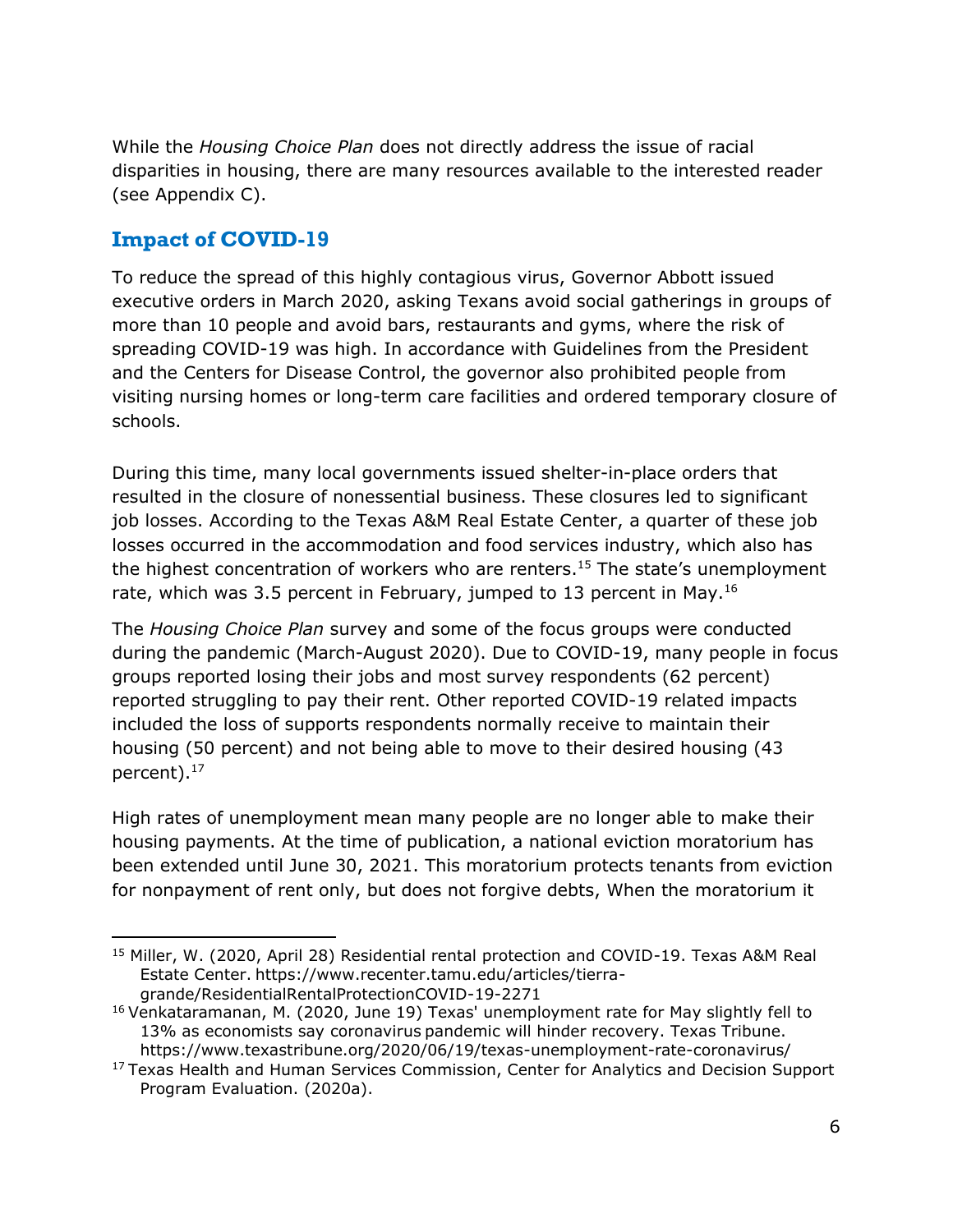ends, large numbers of households will be at risk of losing their housing due to past due rent owed.

Further pressure on the state housing market is expected when the 15,000 Texas inmates eligible for parole are released back to their communities. At present, these inmates remain incarcerated because they cannot complete required pre-release classes typically held in community settings. Most are either enrolled or pending placement in a class that must be completed before their release.<sup>18</sup> These people are at high risk of becoming homeless due to the barriers people with justice involvement face when trying to find housing (see Chapter 5: Housing for People with Justice Involvement).

# **Housing Choice Plan Priority Recommendations**

The *Housing Choice Plan* workgroup developed the following recommendations. Many recommendations identified in the plan will require stakeholder advocacy efforts to support legislative action before they can be implemented. Responsibility for implementation of the recommendations does not rest with a single state agency or organization. Agencies, organizations, providers, and advocates throughout the housing and support services systems will need to collaborate with businesses, employers, and other entities across the state to prioritize and coordinate on recommendations identified in the plan.

#### **Affordable Housing**

**Expand the inventory of affordable housing.** Encourage collaboration between state agencies, community-based organizations, private and state hospitals, and MCOs to increase funding for affordable housing, including partnering with state and private hospitals to fund community-based affordable housing, and supporting state legislation (such as Senate Bill (S.B.) 1116, as filed, 86th Texas Legislature, 2019, which did not pass) to provide tax credits to entities, including MCOs, investing in supportive housing.

<sup>&</sup>lt;sup>18</sup> Priest, J, Hall, K & Ball, A. (2020, June 10). Let them out: Advocates want inmates granted parole freed as COVID-19 stalks prisons. USA TODAY NETWORK. [https://www.usatoday.com/story/news/investigations/2020/06/10/coronavirus](https://www.usatoday.com/story/news/investigations/2020/06/10/coronavirus-advocates-want-prison-inmates-granted-parole-freed-now/5327750002/)[advocates-want-prison-inmates-granted-parole-freed-now/5327750002/](https://www.usatoday.com/story/news/investigations/2020/06/10/coronavirus-advocates-want-prison-inmates-granted-parole-freed-now/5327750002/)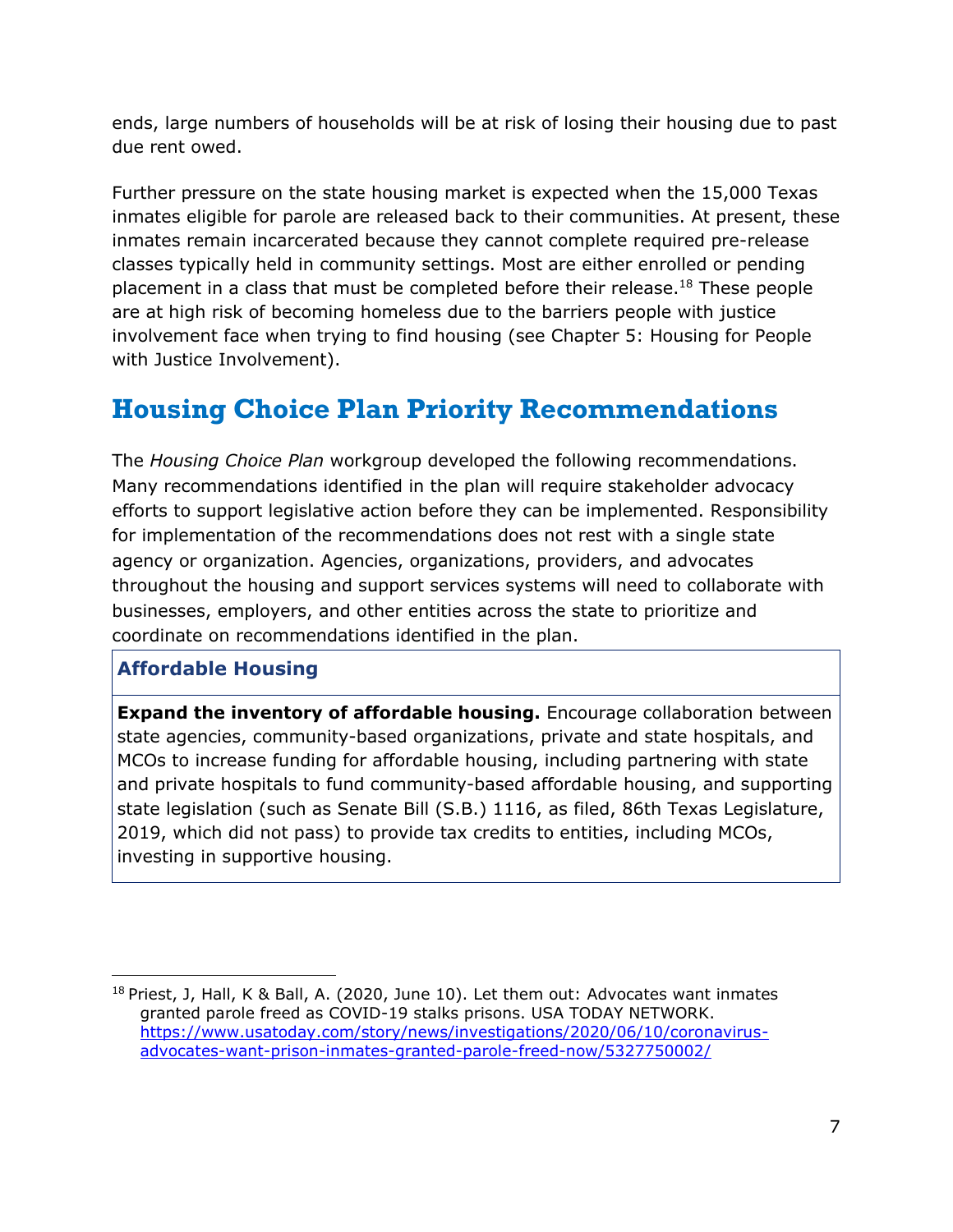#### **Affordable Housing**

**Preserve existing affordable housing.** Explore the development of a state task force to identify tax credit and other federally subsidized properties at risk of losing their affordability, collect information to identify which properties are most at risk of exiting these programs and the best candidates for preservation. Engage the state task force in making recommendations for creating and implementing strategies to preserve at-risk properties.

**Help tenants obtain and maintain their housing.** Explore options to increase staff in aging and disability resource centers (ADRCs), local mental health authorities/local behavioral health authorities (LMHA/LBHAs), and MCOs to help people advocate for themselves in finding, obtaining and maintaining affordable housing. Staff assistance can include helping people view, inspect, and move into housing.

**Help tenants obtain and maintain their housing.** Explore the creation of a landlord risk mitigation fund to encourage landlords to accept tenants with a history of justice involvement, and a "barrier busting" fund to address barriers to affordable housing, such as costs related to criminal background checks or application fees, and to prevent evictions by paying for the amounts owed.

#### **Housing for People with Mental Health Conditions**

**Develop a full continuum of housing with appropriate services.** The continuum should be complete and flexible enough to address the diverse and changing needs of people with mental health conditions. Gaps in the current housing continuum include housing in tribal areas, step-down housing for people exiting psychiatric institutions or being diverted from psychiatric admissions or incarceration, permanent supportive housing, and group homes with varying levels of services and staffing.

Supportive services, including supported living and supported employment should be made available to allow people with mental health conditions to live as independently as possible in the least restrictive setting. Housing with supports are also needed to increase courts' options to divert people with mental health issues from the justice system.

#### **Consider funding for two dedicated housing positions in LMHAs/LBHAs.**  One position would administer the supportive housing rental assistance program and the second position would partner with other entities (i.e., housing authorities,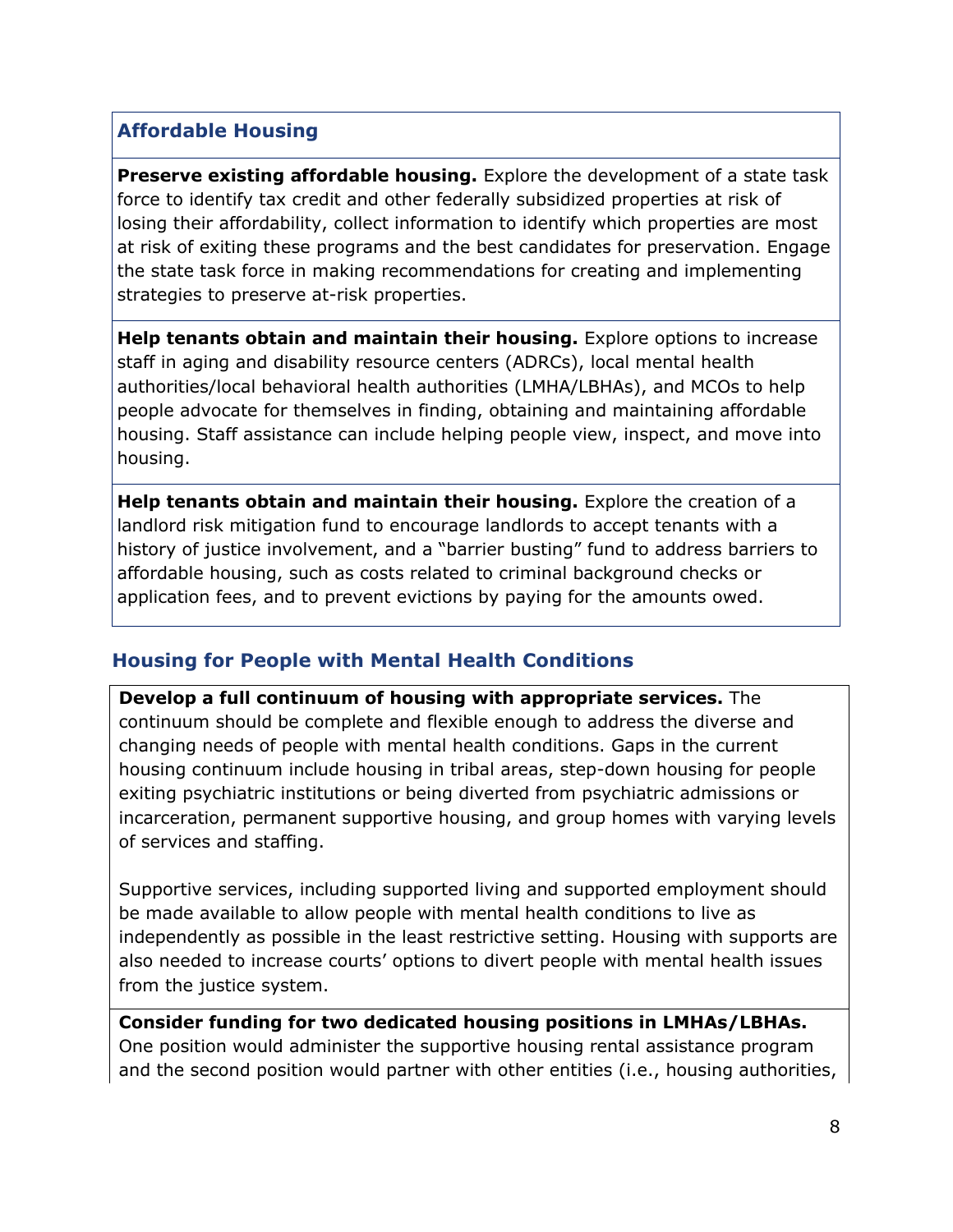housing developers and landlords) to expand housing options for people with mental health conditions.

**Consider pursuing new funding sources to support increased housing for people with mental health conditions.** Potential funding sources include social impact bonds, MCO investment in housing, increased funding for the state housing trust fund, Medicaid funding for tenancy supports, and changes to the Low-Income Housing Tax Credit program that incentivizes development of housing for this population.

**Enhance oversight of Home and Community Based Services – Adult Mental Health (HCBS-AMH).** Consider increasing program staff to increase oversight of providers and offer additional training, technical assistance and contribute to continued outreach to improve the quality of housing and services.<sup>19,20</sup> Consider allowing additional agencies, such as  $MCOs<sub>i</sub><sup>21</sup>$  homeless networks and jail diversion programs, to submit participant applications to the program.<sup>22</sup>

Examine options for and the fiscal impact of shortening the number of hospital days required to qualify for HCBS-AMH (the current requirement is that people spend three or more of the past five years in a psychiatric hospital). Review and consider reducing other eligibility criteria regarding the number of jail and emergency room visits. Consider that HCBS-AMH is an entitlement program in which services must be made available to anyone who meets the eligibility criteria and that expanding eligibility criteria would require legislative direction and likely increase HHSC costs.

Consider developing strategies to incentivize use of the full continuum of housing options within the program. Consider increasing training requirements for providers who hire staff working in residential settings.

 $19$  HCBS-AMH properties currently do not have regulatory oversight – properties are evaluated using contract monitoring. Making this program subject to regulatory oversight would require writing regulatory rules and adding staff to complete survey activity as well as staff responsible for implementing policy and rules, curriculum and training, licensing, enforcement, etc.

<sup>&</sup>lt;sup>20</sup> Training could apply to all services for people with mental health conditions and include principles of motivational interviewing, crisis resolution techniques, ongoing assessment of mental, physical and functional status, how to respond to behaviors associated with symptoms, and collaboration with the person's full clinical team.

 $21$  The intent is that MCOs could submit applications on behalf of participants.

<sup>&</sup>lt;sup>22</sup> The implementation of additional populations would require development of policies and procedures to more clearly define those eligible for the program.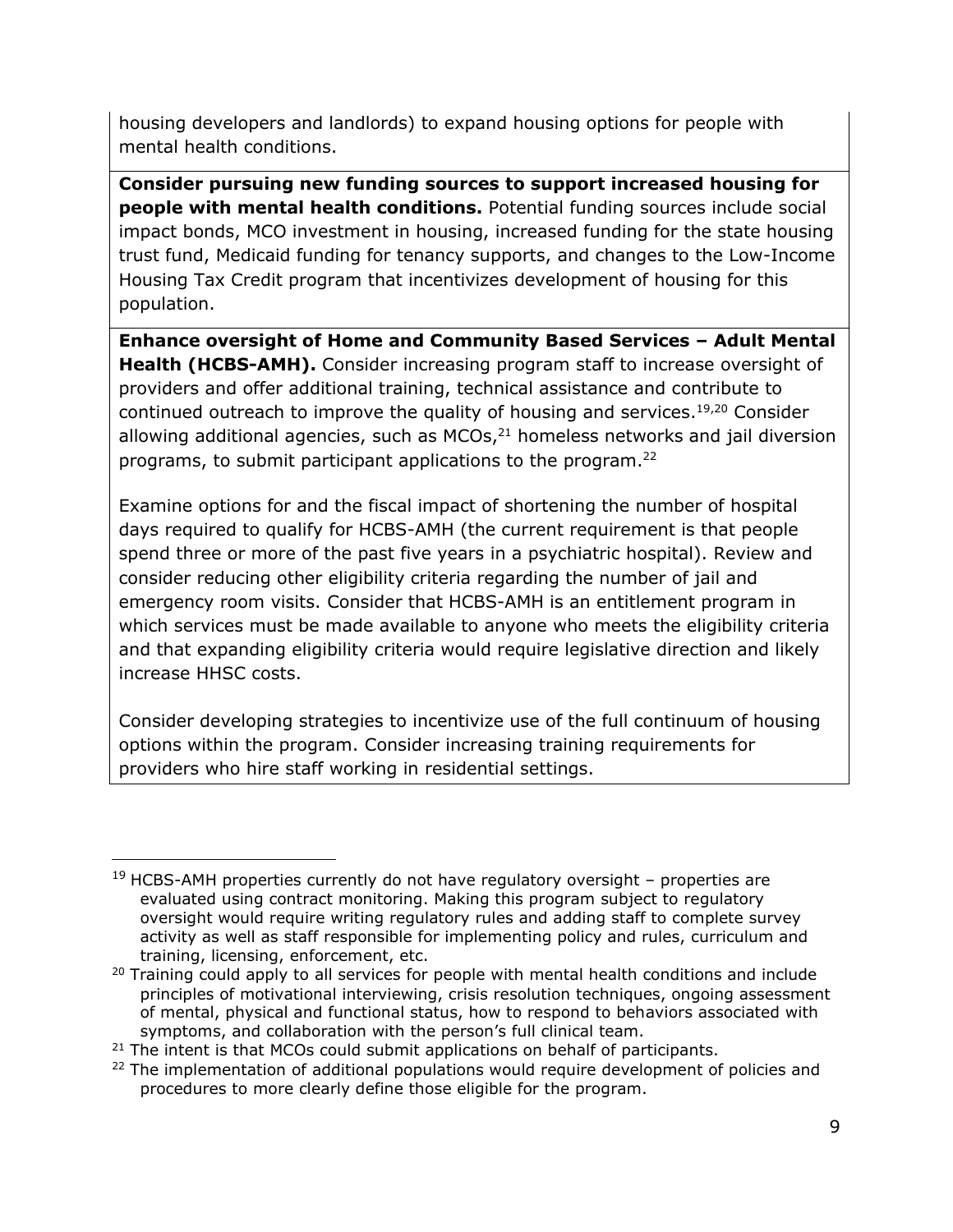#### **Housing for People with Substance Use Histories**

**Recognize national recovery housing standards.** Promote adherence to standards established by Oxford House™ and the National Alliance for Recovery Residences (NARR) for recovery homes that receive state funding.

**Incentivize the use of nationally recognized standards**. Explore options to ensure that publicly-funded recovery housing providers meet nationally recognized standards, or;

- ensure that licensed facilities for recovery housing only refer to recovery housing that meet nationally recognized standards, and;

- consider providing funding to recovery housing providers to cover the cost of certification.

**Update and strengthen existing state patient brokering and referral statutes**. Patient brokering is used by some facilities to direct a third party to secure patients for them, for gain. Explore options to amend state statutes to reflect the National Alliance for Model State Drug Laws' recommendations and include recovery housing.

**Explore options to expand recovery housing.** Consider creative ways to increase funding, such as housing vouchers, housing support services, or revolving loan funds using funds from the Ryan White CARE Act, Mental Health and Substance Abuse Block Grants, or the Texas Targeted Opioid Response.

#### **Housing for People with Intellectual and Developmental Disabilities**

**Promote best practices in housing to be a part of a person's service plan.** These practices include upholding standards for personal choice and self-direction regarding housing type and integrated location, who lives in the home, which services/supports to access, and how.

**Expand housing options.** Housing provided under Home and Community-based Services (HCS) and other HCBS waivers is a desirable option for many people and families of people with IDD. To expand HCS housing choices for people with IDD, consider housing models beyond current community-based settings, including community-based housing compliant with HCBS settings guidance and regulations.23,24 If not compliant with HCBS settings rules, alternative funding would be needed to develop these models.

 $23$  Centers for Medicare & Medicaid Services (CMS) guidance pertaining to the home and community-based services (HCBS) Settings Rule, 42 CFR Part 430, 431 et al.

<sup>&</sup>lt;sup>24</sup> Some alternative housing models are discussed in the appendix on best practices.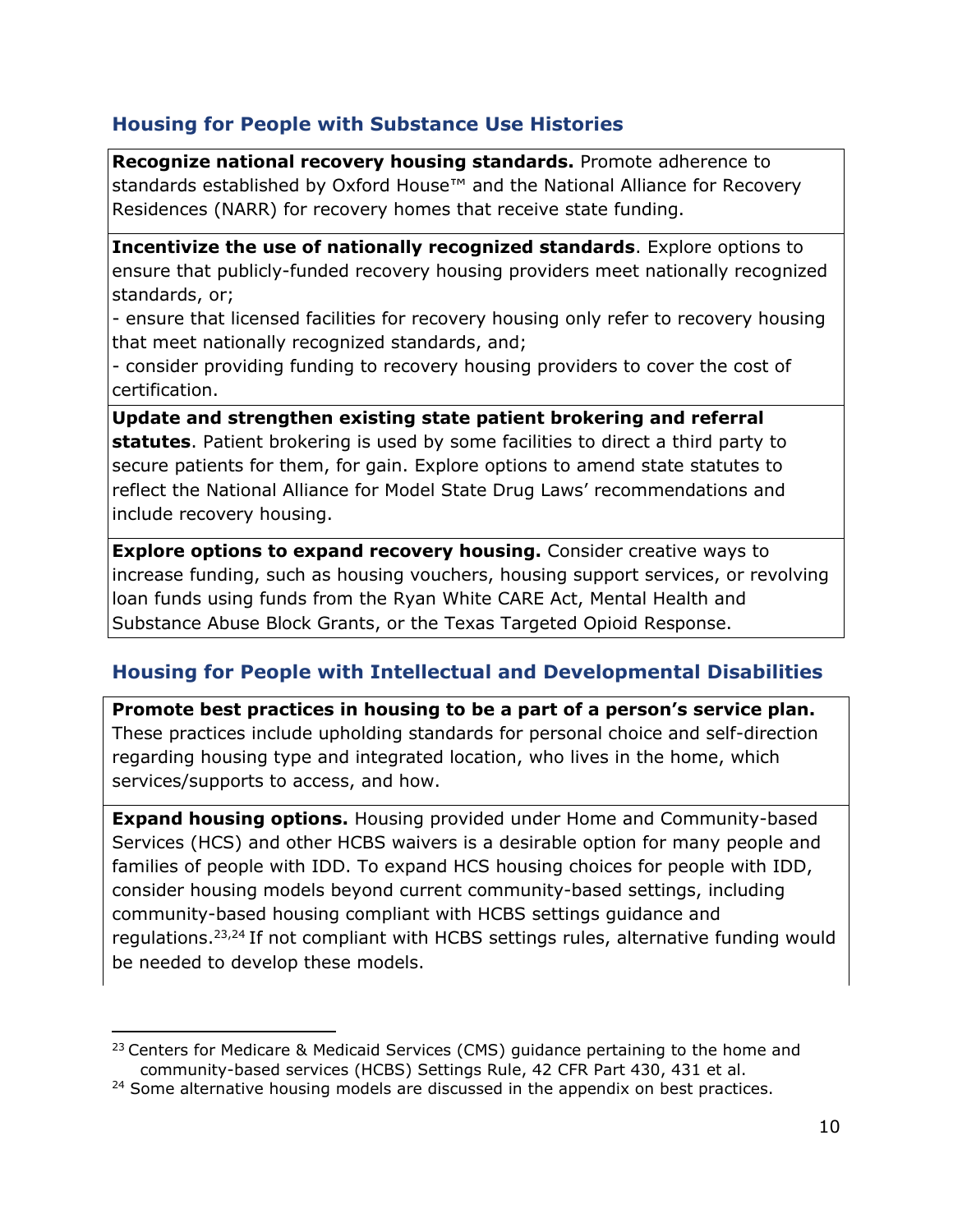**Expand the availability of affordable, accessible and integrated housing.**  Explore options to incentivize both private and publicly funded developers to setaside affordable housing for people with disabilities through economic incentives.

**Expand the accessibility of housing.** Increase physical accessibility, internet access, and smart homes through new construction and retrofitting of homes, consistent with a person's person-centered plan. Consider expanding home modifications beyond the current lifetime limits allowed under Medicaid waiver programs to allow people to have full access without lifetime limitations on modifications, both when they are receiving services in a family home and again when they transition to their own home or independent living as an adult.

**Provide assistance with housing navigation.** Explore creating a new position in each of the state's 22 ADRCs to work in coordination with the 27 centers for independent living (CILs) to help families navigate the housing system and find housing options that meet people's needs and are within their resource limitations. Educate families, people with IDD, advocacy organizations, and providers about the role of ADRCs and CILs and how to access their services.

#### **Housing for People with Justice Involvement**

**Expand and enhance support services in housing.** Support development of housing for people with justice involvement that includes access to support services, either on-site or at centralized location. People coming out of the structured environment of jails and prisons need support and role models to reenter society.

**Promote fair chance housing practices.** Promote fair chance housing practices through rule changes that encourage the development of "low barrier" housing for units built with state-administered funds, including:

- Guidelines that require landlords to use reasonable and specific look back periods for criminal history and, when feasible, assess whether a potential tenant has met other qualifications before considering criminal history;<sup>25</sup>

- Directing TDHCA to issue written guidance, similar to that issued by U.S. Department of Housing and Urban Development (HUD), advising landlords that blanket rejections of people with justice involvement may be a Fair Housing

 $25$  A number of states and municipalities have passed similar resolutions. See Shriver Center on Poverty Law, Second Chance to Come Home. [https://www.povertylaw.org/article/a](https://www.povertylaw.org/article/a-second-chance-to-come-home/)[second-chance-to-come-home/.](https://www.povertylaw.org/article/a-second-chance-to-come-home/) See also Austin Travis County Re-entry Roundtable publication Texas Criminal Background Screening Guide for Rental Housing Providers. [https://www.reentryroundtable.org/wp-content/uploads/2018/04/Austin-Criminal-](https://www.reentryroundtable.org/wp-content/uploads/2018/04/Austin-Criminal-Background-Screening-Guidebook.final_.pdf)[Background-Screening-Guidebook.final\\_.pdf](https://www.reentryroundtable.org/wp-content/uploads/2018/04/Austin-Criminal-Background-Screening-Guidebook.final_.pdf)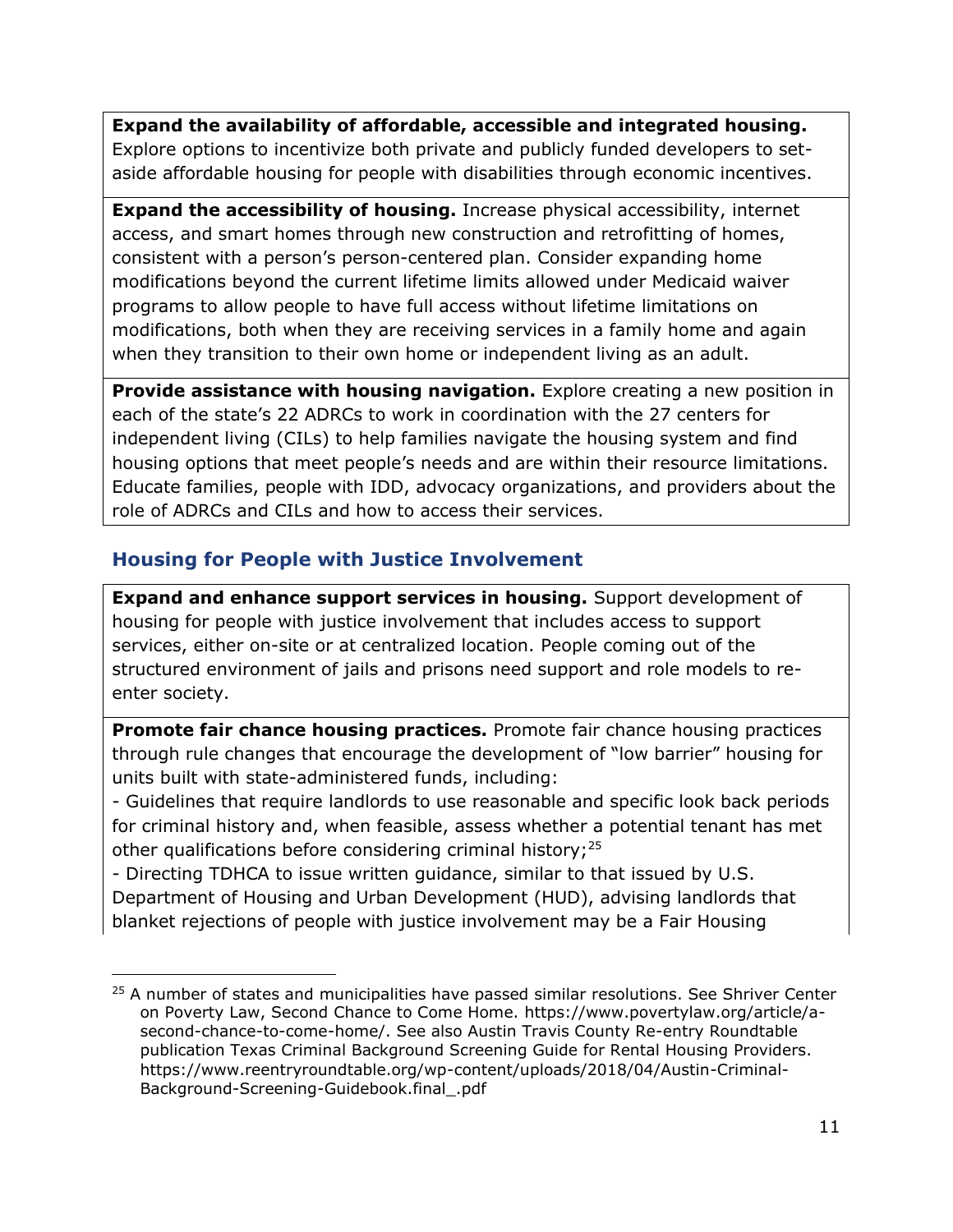violation if they disproportionately affect a protected class;  $26, 27$ 

- Revising requirements for state-administered programs that require landlords of state funded housing to conduct an individualized review<sup>28</sup> of all applicants with criminal histories;

- Assessing the Texas Workforce Commission's responsibility for overseeing enforcement of fair chance housing requirements, and;

- Considering creating a risk mitigation fund for landlords that use less restrictive screening criteria.

**Support transitional housing models.** Explore options to create a Transitional Housing for Offender Reentry program similar to the one developed by Georgia State Board of Pardons and Paroles where people re-entering the community have the choice of moving into recovery residences or structured housing certified by approved accrediting bodies.

### **Housing for Older Adults**

**Explore using Medicaid to fund housing options for older adults**. Explore utilization of existing and new waiver programs to help low-to-middle-income older adults access assisted living.

Identify options to incentivize assisted living facilities to serve people receiving Medicaid services in order to increase the provider network.

**Explore options to prevent unnecessary institutionalization.** Identify opportunities to integrate housing with services. Consider piloting programs such as Support and Services at Home (SASH)<sup>29</sup> and Community Aging in Place – Advancing Better Living for Elders (CAPABLE)<sup>30</sup> for older adults.

**Consider using tax credits to promote accessible housing.** Consider developing a program that offers tax credits to homeowners and landlords that build or add accessibility features to homes (e.g. help people modify their housing to include accessible dwelling units for themselves as they age or for aging

 $26$  See U.S. Department of Housing and Urban Development. (2016). Office of General Counsel Guidance on Application of Fair Housing Act Standards to the Use of Criminal Records by Providers of Housing and Real Estate-Related Transactions. [https://www.hud.gov/sites/documents/HUD\\_OGCGUIDAPPFHASTANDCR.PDF](https://www.hud.gov/sites/documents/HUD_OGCGUIDAPPFHASTANDCR.PDF)

 $27$  The 2019 State of Texas Analysis of Impediments to Fair Housing Choice identified criminal history as a barrier to finding safe, affordable rental housing. <https://www.tdhca.state.tx.us/fair-housing/docs/19-AI-Final.pdf>

<sup>&</sup>lt;sup>28</sup> Individualized review is a review of the application in lieu of a blanket denial, to determine the circumstances of the person's justice involvement, credit history or rental history. <sup>29</sup> See<https://sashvt.org/>

<sup>30</sup> See<https://www.johnshopkinssolutions.com/solution/capable/>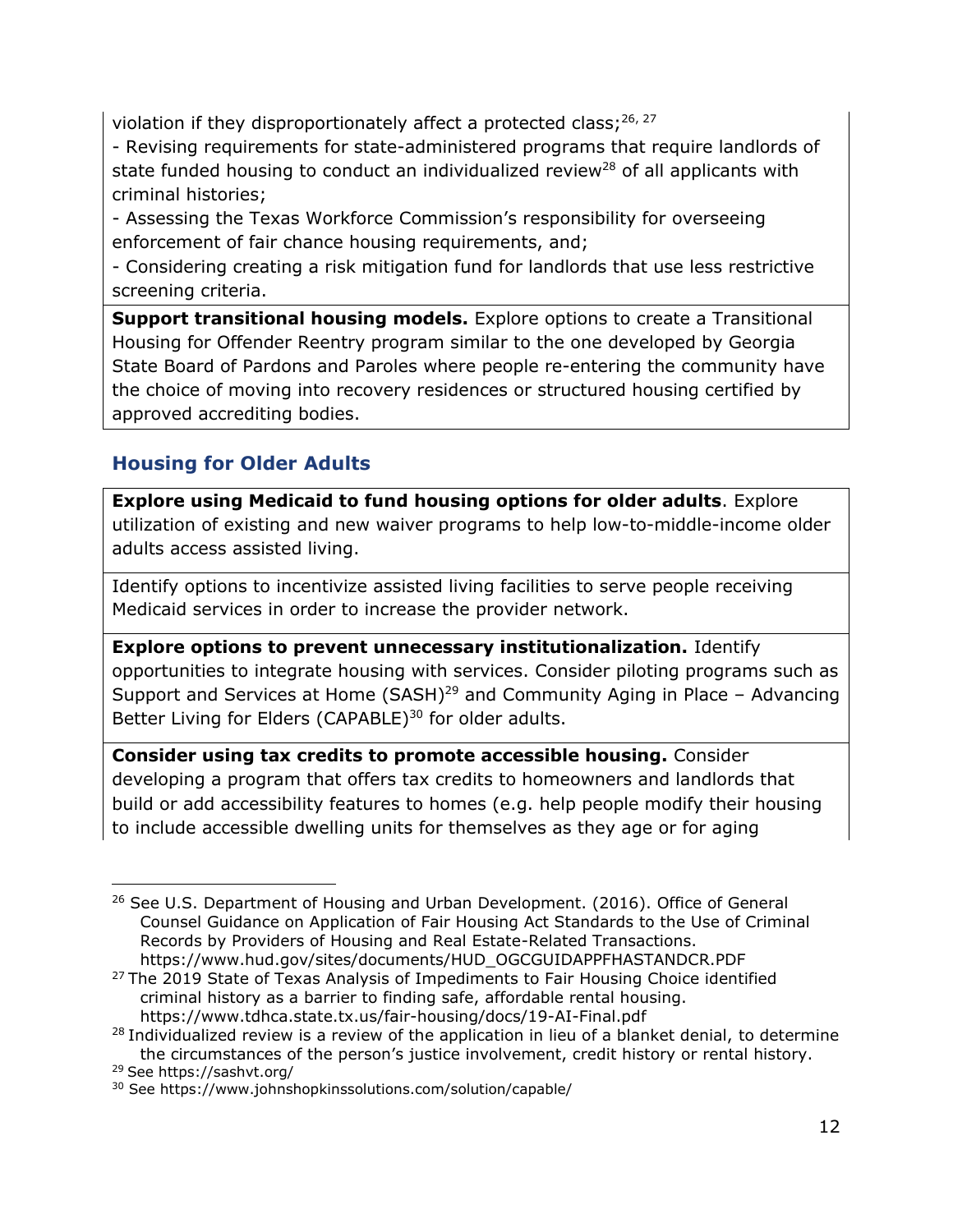relatives). Consider increasing access to programs that offer funding for housing modifications.

#### **Housing for People with Physical Disabilities**

**Promote housing that is accessible and visitable.** Community advocates may support the establishment of federal minimum accessibility standards in all new federally funded single-family houses and town houses to meet minimum standards of visitability for people with disabilities.

**Strengthen enforcement of existing accessibility regulations.** Community advocates may support enforcement of state accessibility regulations.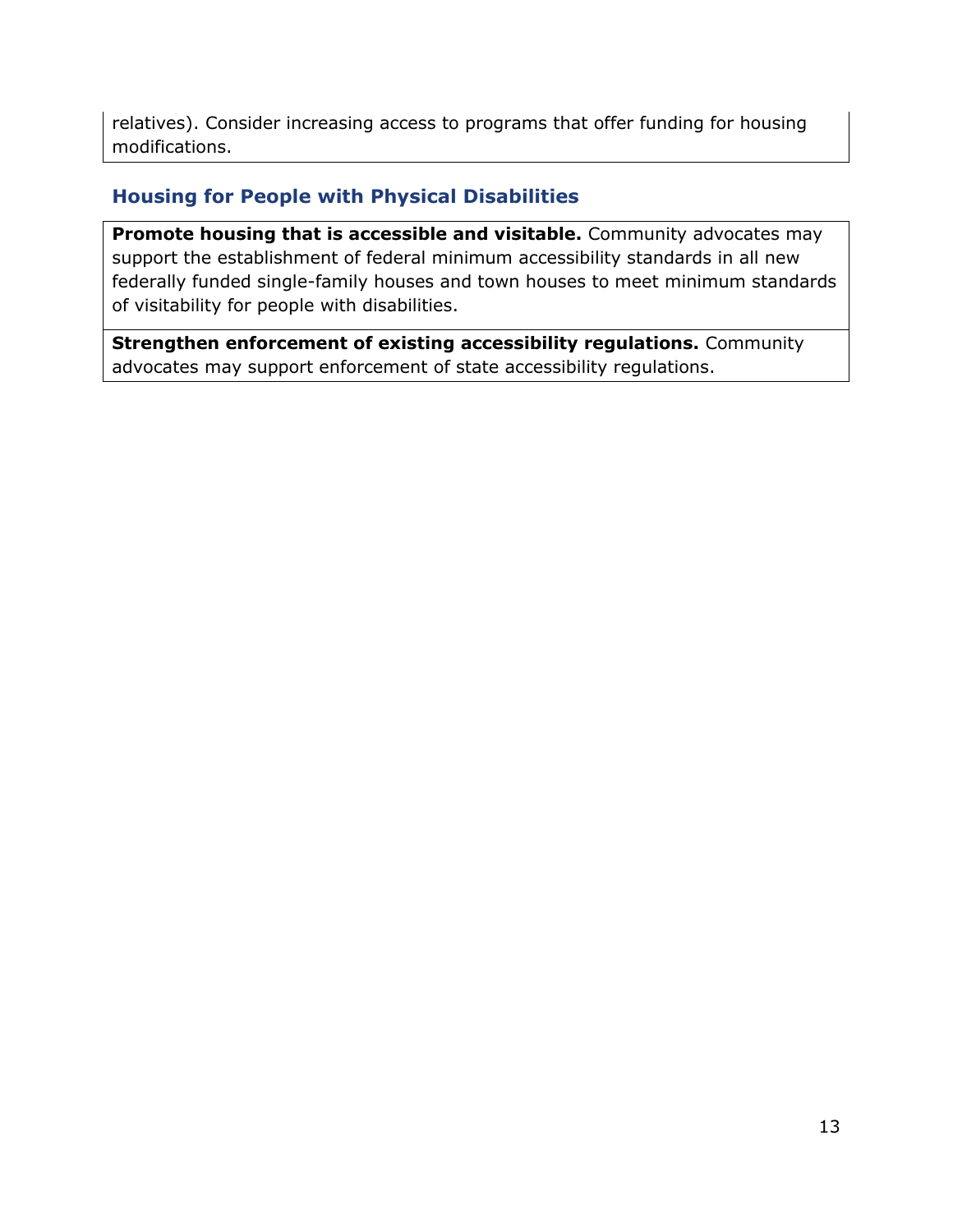# <span id="page-21-0"></span>**1. Affordable Housing**

HUD defines affordable housing as housing for which households pay no more than 30 percent of their income. Households that pay more than 30 percent for housing are considered to have a cost burden. These households experience challenges trying to balance paying for housing versus other necessities, such as food, clothing, and medical care. Households that pay over 50 percent of their income on housing are considered to have a "severe cost burden."<sup>31</sup>

In Texas, 29 percent of families have a housing cost burden. This statistic is higher among people with extremely low and very low incomes, $32$  of which 74 and 65 percent, respectively, have a housing cost burden.<sup>33</sup>

HUD does not measure cost burden for people with disabilities. HUD does provide data on people with disabilities with a "worst case housing scenario." These are very low-income renters with a disability who do not receive government housing assistance, have a severe cost burden and/or live in severely inadequate conditions. TDHCA reports that "worst case housing needs affected 39.4 [percent] of unassisted very low-income renter households containing nonelderly people with disabilities in 2015….24.2 [percent] of very low-income renter households containing people with disabilities are severely rent burdened and pay more than 50 [percent] of their income towards housing....<sup>"34</sup> See Chart 3 for additional data.

Data from the National Low Income Housing Coalition indicate that housing costs in Texas are higher than most people with disabilities can afford. In Texas, the fair market rent (FMR) for a two-bedroom apartment in 2019 was \$1,055. In order for this to be affordable, a household would have to earn \$20.29 per hour. For people

<sup>&</sup>lt;sup>31</sup> U.S. Department of Housing and Urban Development. HUD User. PD&R Edge Home. (n.d.a.). *Rent burdens: Rethinking affordability measures.* Accessed 3/20/2020. [https://www.huduser.gov/portal/pdredge/pdr\\_edge\\_featd\\_article\\_092214.html](https://www.huduser.gov/portal/pdredge/pdr_edge_featd_article_092214.html)

 $32$  Extremely low-income households have incomes that are the greater of poverty guidelines or 30 percent of the area median income (AMI) calculated by HUD. Very lowincome households have incomes at 31-50 percent of the AMI. Low-income households earn 51-80 percent of AMI and moderate-income households earn 81-100 percent of AMI.

<sup>33</sup> U.S. Department of Housing and Urban Development. Office of Policy Development & Research. (2019a). *Consolidated planning/CHAS data.* <https://www.huduser.gov/portal/datasets/cp.html>

<sup>&</sup>lt;sup>34</sup> Texas Department of Housing and Community Affairs, Housing Resource Center. (2020). *State of Texas low income housing plan and annual report.* p. 40. <https://www.tdhca.state.tx.us/housing-center/docs/20-SLIHP.pdf>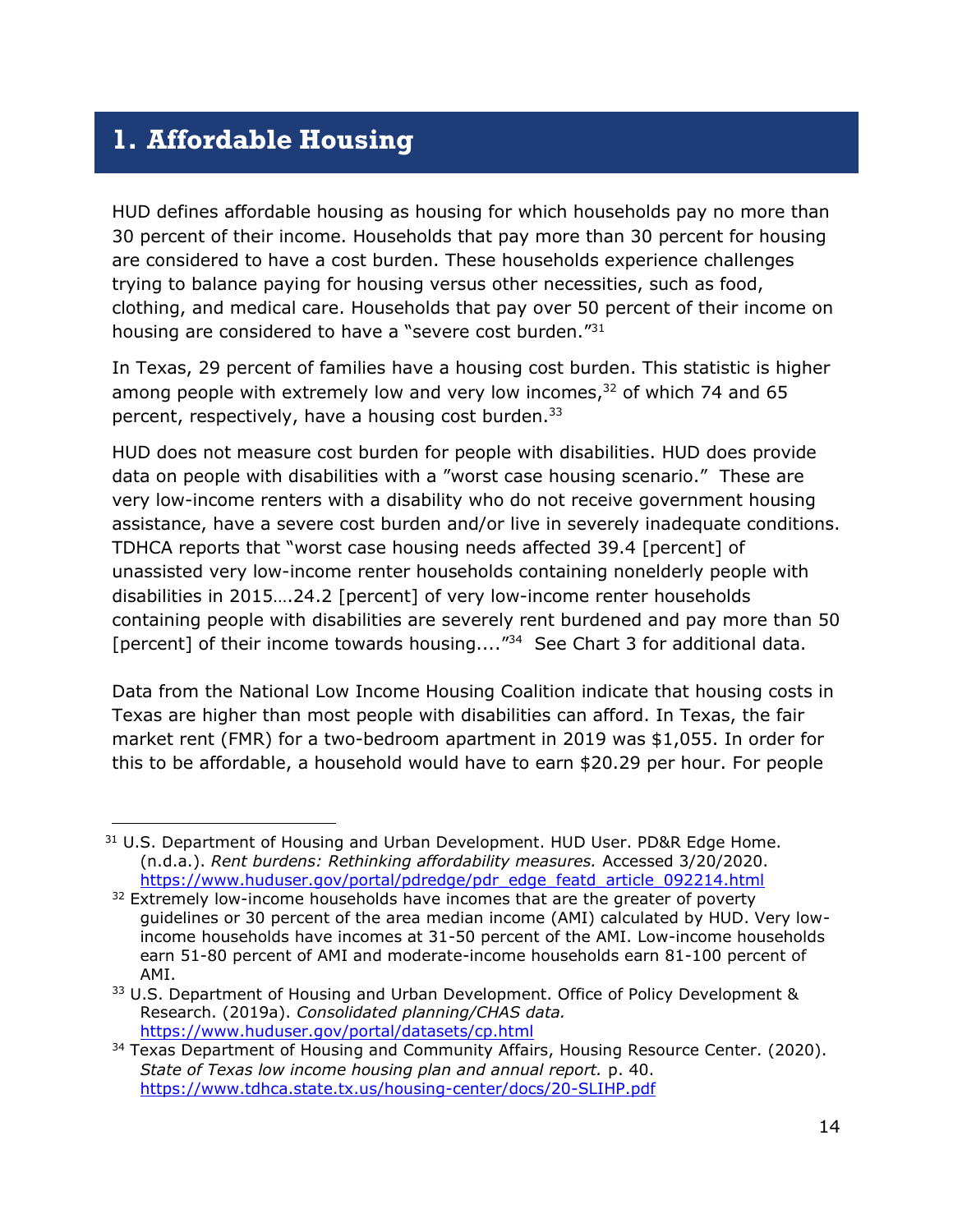receiving supplemental security income (SSI), an affordable rent would be \$231 per month or less.<sup>35</sup> In 2020, a Texan with a disability receiving SSI would have to pay 101 percent of their monthly income to rent an efficiency unit and 114 percent of their monthly income for a one-bedroom unit.<sup>36</sup>







Further exacerbating the situation is the fact that rental costs across the country are rising four times faster than other commodities. Rent increases, tenure conversions or demolitions are also

*"We have seen the cost of housing almost double in the last 10 years, and because of that, the affordable housing supply hasn't even kept up with the number of people priced out of market as the rent went up."* Municipal association\*\*

<sup>\*</sup> Housing problems are defined as: 1) housing unit lacks complete kitchen facilities; 2) housing unit lacks complete plumbing facilities; 3) household is overcrowded; and 4) household is cost burdened.

<sup>\*\*</sup> All quotes from individuals, service providers, MCOs and Municipal associates are from focus groups conducted by the University of Texas Health Science Center, San Antonio.

<sup>35</sup> National Low Income Housing Coalition (NLIHC). (2019). *Out of reach 2019*. [https://reports.nlihc.org/sites/default/files/oor/OOR\\_2019.pdf](https://reports.nlihc.org/sites/default/files/oor/OOR_2019.pdf)

<sup>36</sup> Technical Assistance Collaborative. (2012). *Taking integrated permanent supportive housing (PSH) to scale: The Louisiana PSH program.* <http://www.tacinc.org/media/10896/Louisiana%20Brief.pdf>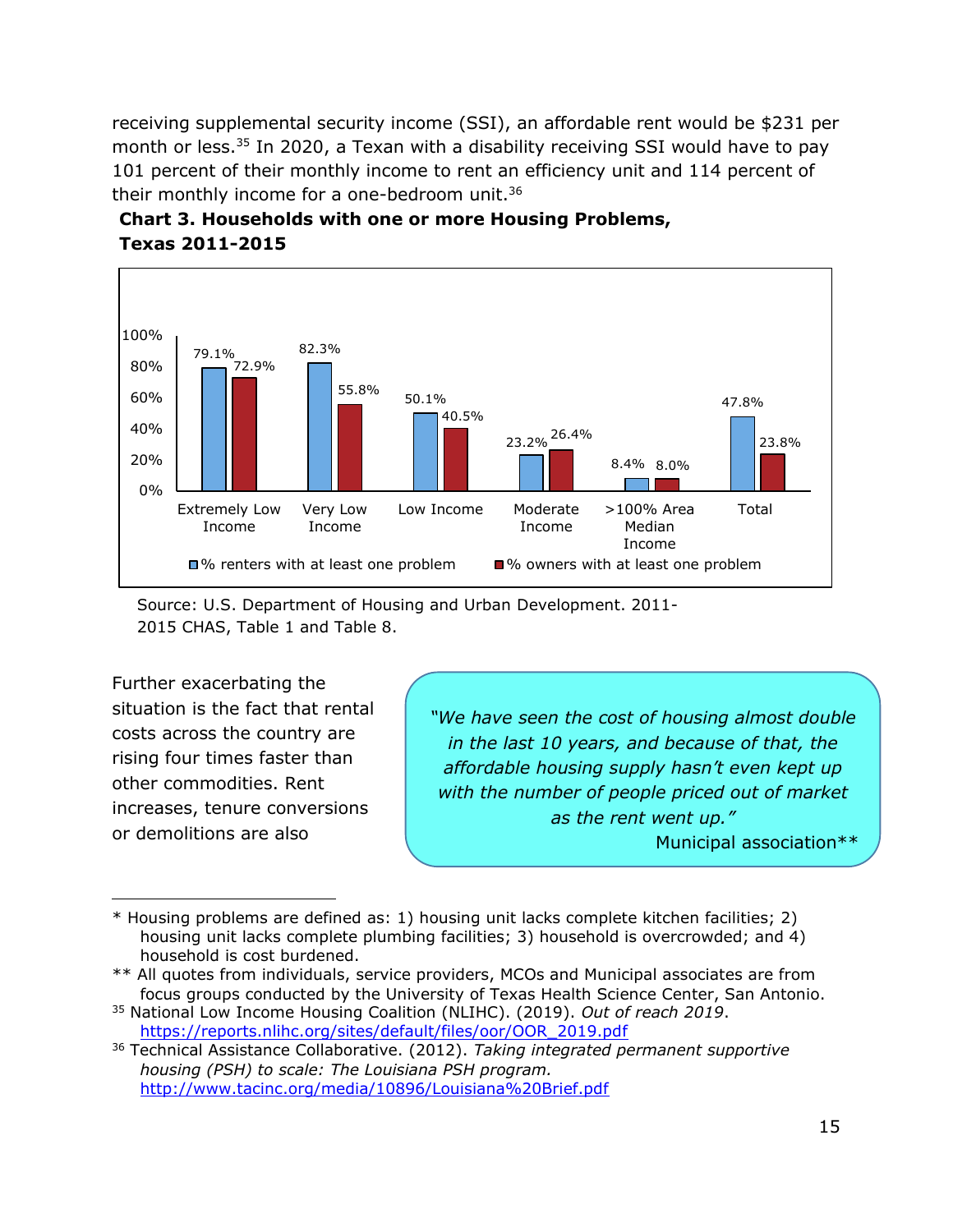contributing to the reduced availability of affordable housing. On the national level the number of units renting for under \$600 dropped over 3 million from 2012 to 2017. Texas is one of the states experiencing the largest decline in low-cost rental units. $37$ 

#### **Existing Continuum of Housing Options**

Funding to reduce the housing cost burden among lower income households is available from a variety of local, state, and federal sources. HUD is the most recognized federal agency that funds affordable housing, but the Internal Revenue Service (IRS) oversees the largest federal affordable housing program, the Low-Income Housing Tax Credit (tax credit) program. The U.S. Department of Agriculture (USDA) oversees housing for rural areas. On the state level, TDHCA is the primary funding source for affordable housing. At the local level, local Housing Finance Corporations (HFCs) issue mortgage revenue bonds, and local cities and counties use other funding to support their area's housing priorities.

An overview of programs that fund housing people with disabilities is provided below. More detail on these and other funding sources is provided in Appendix D.

| State or Local | Housing Program                                        | Funding sources |
|----------------|--------------------------------------------------------|-----------------|
| Agency         |                                                        |                 |
| <b>TDHCA</b>   |                                                        | <b>HUD</b>      |
|                | Section 811 Project Rental Assistance (PRA):           |                 |
|                | Subsidized multifamily rental housing with units set   |                 |
|                | aside for extremely low-income people with             |                 |
|                | disabilities exiting institutions such as nursing      |                 |
|                | facilities and intermediate care facilities for people |                 |
|                | with IDD, people with serious mental illness and       |                 |
|                | youth with disabilities exiting foster care. Rental    |                 |
|                | assistance is provided through TDHCA, services are     |                 |
|                | provided through the HHSC and Texas Department of      |                 |
|                | Family and Protective Services.                        |                 |

#### Table 2. Public Funding Sources for Housing People with Disabilities

<sup>37</sup> Joint Center for Housing Studies of Harvard University. (2020). *America's rental housing 2020*. [https://www.jchs.harvard.edu/sites/default/files/Harvard\\_JCHS\\_Americas\\_Rental\\_Housi](https://www.jchs.harvard.edu/sites/default/files/Harvard_JCHS_Americas_Rental_Housing_2020.pdf) [ng\\_2020.pdf](https://www.jchs.harvard.edu/sites/default/files/Harvard_JCHS_Americas_Rental_Housing_2020.pdf)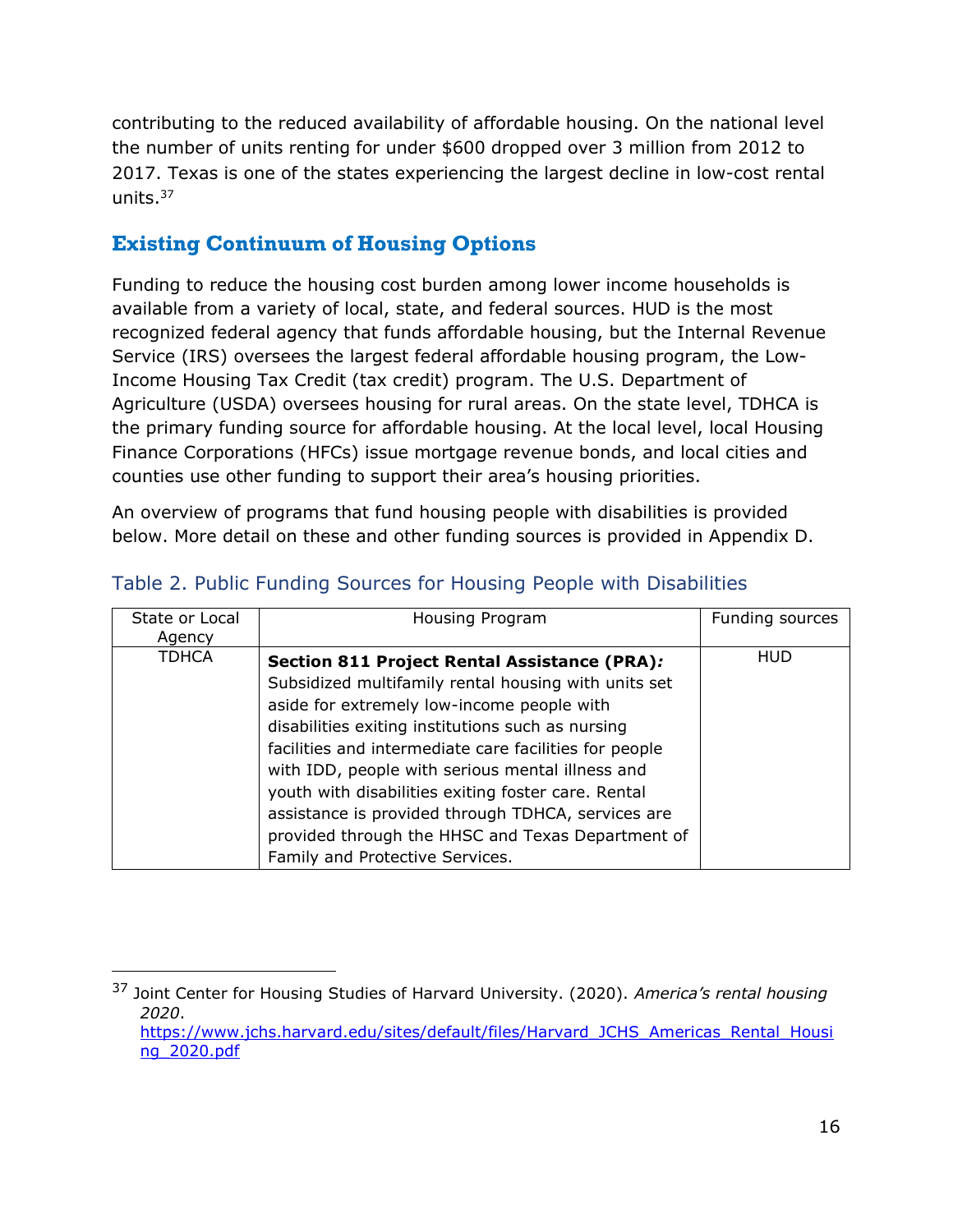| State or Local                                        | Housing Program                                                                                                                                                                                                                                                                                                                                                                                                                                                                                                                                                       | Funding sources                                  |
|-------------------------------------------------------|-----------------------------------------------------------------------------------------------------------------------------------------------------------------------------------------------------------------------------------------------------------------------------------------------------------------------------------------------------------------------------------------------------------------------------------------------------------------------------------------------------------------------------------------------------------------------|--------------------------------------------------|
| Agency                                                |                                                                                                                                                                                                                                                                                                                                                                                                                                                                                                                                                                       |                                                  |
| <b>TDHCA</b><br><b>TDHCA and local</b><br>governments | <b>Low-Income Housing Tax Credit Program</b><br>(LIHTC or housing tax credit program): Funds<br>multifamily rental housing for low-income<br>households. Funds are awarded: 1) in association<br>with Mortgage Revenue Bonds noncompetitively, and<br>2) competitively based on criteria and priorities<br>outlined in the Qualified Allocation Plan (QAP).<br><b>HOME Investment Partnerships Program</b><br>(HOME): Expands the supply of decent, safe and<br>affordable housing for extremely low, very low and<br>low-income households. For TDHCA, this includes | Internal<br><b>Revenue Service</b><br><b>HUD</b> |
|                                                       | funding for rental housing assistance for up to 24<br>months under the Tenant-Based Rental Assistance<br>program.                                                                                                                                                                                                                                                                                                                                                                                                                                                     |                                                  |
| <b>TDHCA</b>                                          | <b>Homeless Housing and Services Program</b><br>(HHSP): Assists large urban areas to provide<br>programs to prevent and end homelessness.                                                                                                                                                                                                                                                                                                                                                                                                                             | <b>Texas State</b><br>General<br>Revenue         |
| TDHCA and<br>Local<br>Governments                     | <b>Emergency Solutions Grants (ESG): Funds</b><br>homeless prevention, outreach, shelter operations,<br>essential services, and "rapid re-housing" to help<br>people who are homeless or at-risk of homelessness<br>quickly regain stability in permanent housing. TDHCA<br>awards ESG funds competitively to private nonprofit<br>organizations, cities, and counties.                                                                                                                                                                                               | <b>HUD</b>                                       |
| <b>TDHCA</b>                                          | The Texas Multifamily Direct Loan (MFDL)<br><b>Program:</b> This program is funded through sources<br>including HOME, National Housing Trust Fund, and<br>other loan repayment funds. The program allows for<br>the new construction or rehabilitation of multifamily<br>rental housing. In many cases, these program funds<br>are used on developments also receiving Mortgage<br>Revenue Bond and/or tax credits. This program has a<br>set-aside for supportive housing development.                                                                               | HUD, Loan<br>Repayment<br><b>Funds</b>           |
| <b>TDHCA and local</b><br>governments                 | <b>Multifamily Mortgage Revenue Bond (MRB)</b><br>Program: Provides below market rate interest loans<br>for the construction or rehabilitation of affordable<br>rental housing. Funds are generated through the sale<br>of bonds to investors. The lower interest rate on the<br>bond helps reduce project debt, thus keeping rents<br>more affordable.                                                                                                                                                                                                               | Bond sales                                       |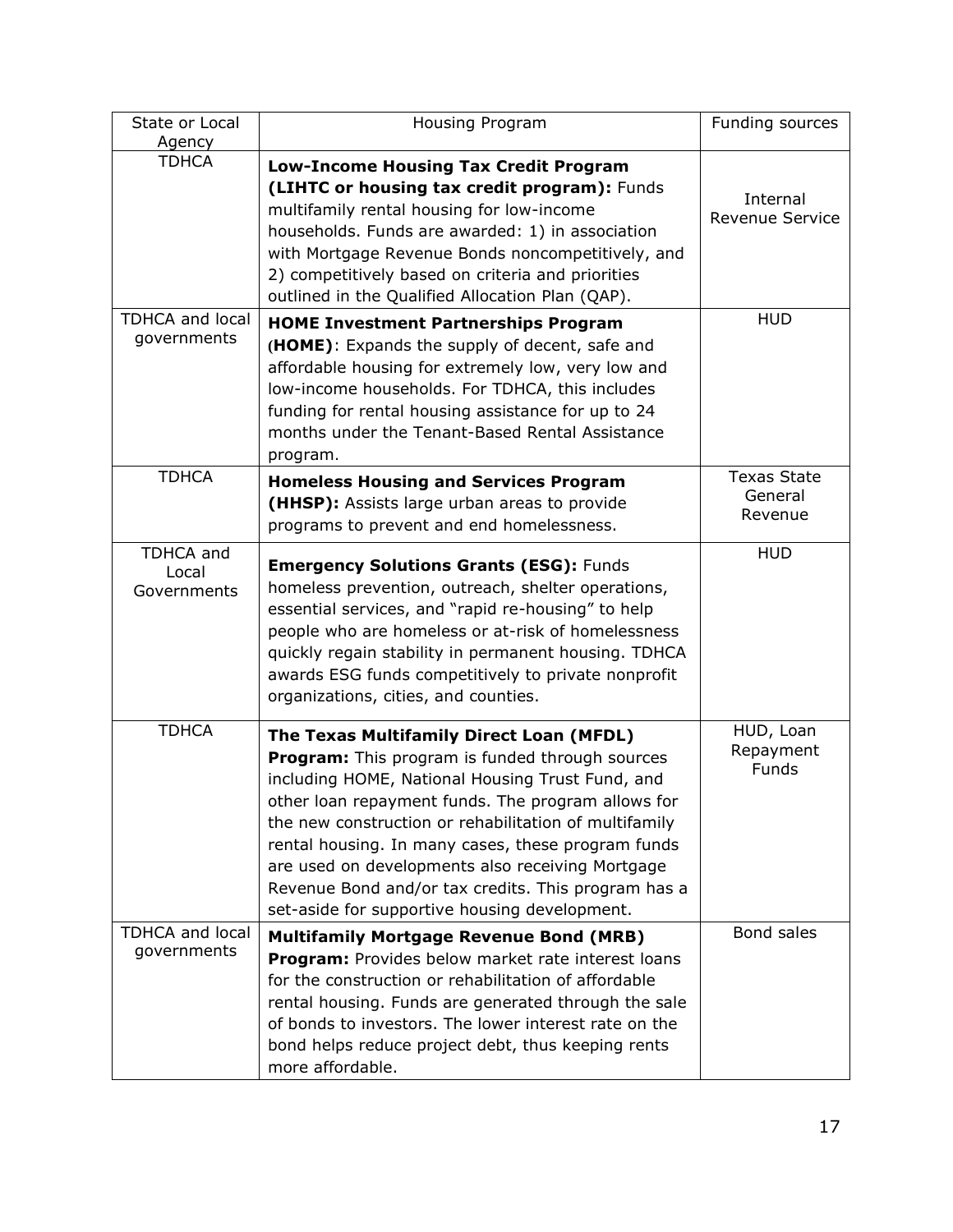| State or Local<br>Agency                                                                                  | <b>Housing Program</b>                                                                                                                                                                                                                                                                                                                                                                                                                                                         | Funding sources                                                                              |
|-----------------------------------------------------------------------------------------------------------|--------------------------------------------------------------------------------------------------------------------------------------------------------------------------------------------------------------------------------------------------------------------------------------------------------------------------------------------------------------------------------------------------------------------------------------------------------------------------------|----------------------------------------------------------------------------------------------|
| <b>Texas</b><br>Department of<br>Agriculture and<br>local<br>governments                                  | <b>Community Development Block Grant (CDBG):</b><br>Funds awarded on a formula basis to states and<br>communities to provide decent housing, develop<br>public facilities, and undertake public infrastructure<br>improvements and economic development activities,<br>principally for low- and moderate- income people. In<br>Texas, state CDBG funds are not used to support<br>housing, but some local CDBG programs fund this.                                             | <b>HUD</b>                                                                                   |
| <b>Public Housing</b><br>Authorities<br>(PHAs)                                                            | <b>Housing Choice Voucher (HCV) Program</b><br>(Section 8): Funds rental subsidies for very low-<br>income households. Households use vouchers to<br>lease privately-owned housing that meets HUD<br>standards. PHAs may develop priorities and set<br>asides for their vouchers, including priorities for<br>people with disabilities. TDHCA is a PHA for areas of<br>the state that do not have one and sets aside a<br>portion of its HCVs for people exiting institutions. | <b>HUD</b>                                                                                   |
| <b>PHAs</b>                                                                                               | Public Housing: Permanently affordable housing for<br>very low-income households that pay no more than<br>30 percent of their income on housing. Many PHAs<br>have long waiting lists for housing vouchers, and<br>many have closed their waiting lists. When they are<br>opened, it is usually for a limited time period.                                                                                                                                                     | <b>HUD</b>                                                                                   |
| Continuums of<br>Care: Local and<br>statewide<br>collaborations of<br>housing and<br>service<br>providers | HUD Continuum of Care (CoC): Nationally<br>competitive grant that requires applicants to develop<br>a comprehensive plan to address homelessness and<br>identify funding priorities. Funds permanent<br>supportive housing (PSH), which is housing combined<br>with supportive services, and rapid re-housing, which<br>provides rental assistance to move homeless people<br>into housing as quickly as possible.                                                             | <b>HUD</b>                                                                                   |
| <b>HHSC</b>                                                                                               | <b>Supportive Housing Rental Assistance Program</b><br>(SHR): Funds are allocated to LMHAs/LBHAs to assist<br>people with mental illness who are homeless or<br>imminently homeless. Funds rent and utility<br>assistance, deposits, move-in costs, and other one-<br>time/time-limited expenses to keep people housed or<br>moved quickly into housing. <sup>38</sup>                                                                                                         | <b>Texas State</b><br>General<br>Revenue and<br>Mental Health<br><b>Block Grant</b><br>Funds |

<sup>&</sup>lt;sup>38</sup> Note that Medicaid cannot be used to pay for room and board, making it necessary to use other funding sources to support these costs.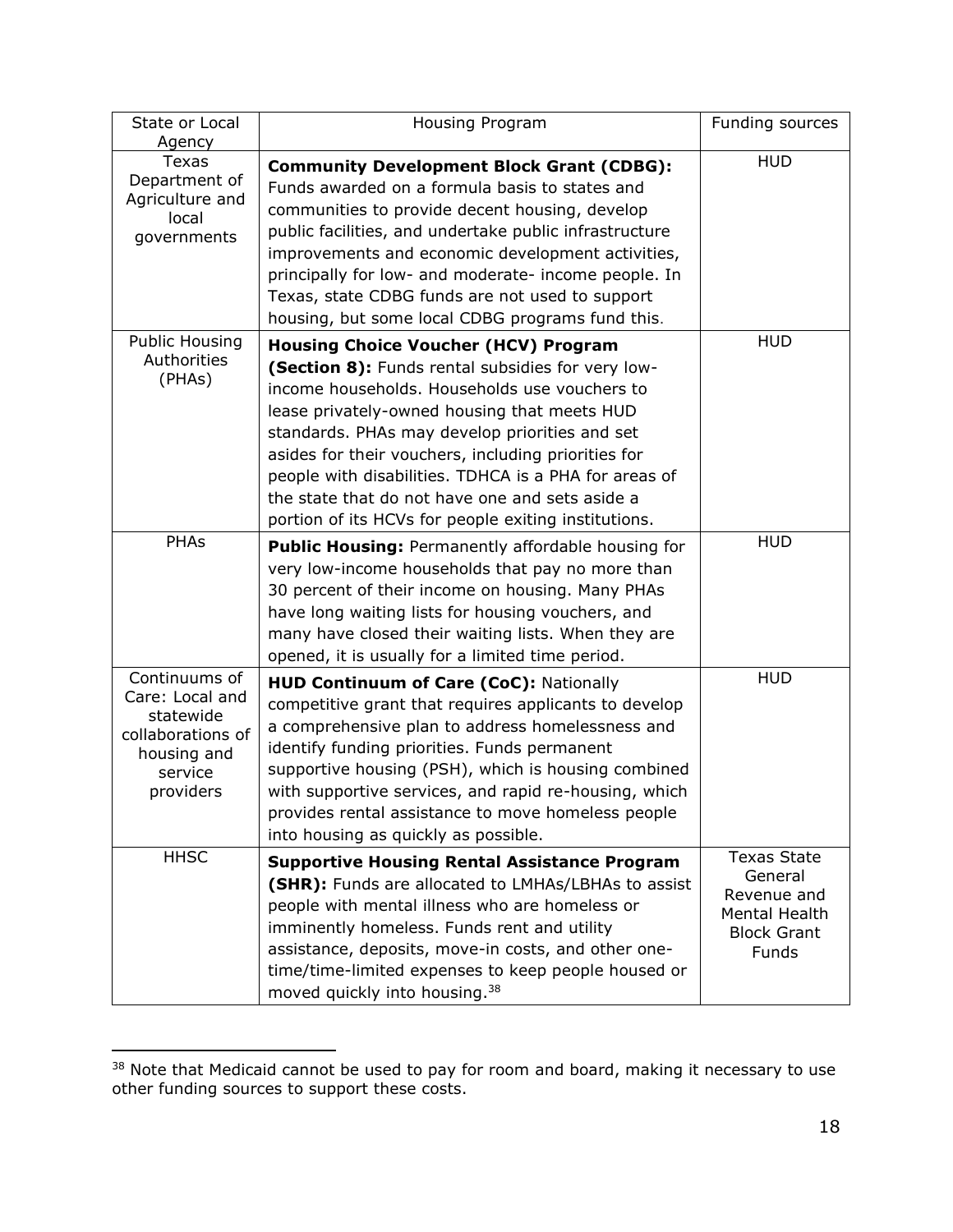#### **Gaps in the Housing Continuum**

*Housing Affordable to Extremely Low-Income Households:* The primary gap in the affordable housing continuum is housing affordable to extremely low-income

*"Ma'am, I've pretty much given up. I'll tell you that straight. Something happens and I lose my housing now, where I'm living, even though it's costing me 80% of my income? What do you think happens there if I'm put on the streets again? I'm done."*

Person interviewed for *Housing Choice Plan*

households with incomes below 30 percent of the median income. The average FMR for a onebedroom apartment in Texas in 2020 was \$892 per month.<sup>39</sup> The 2020 SSI payment was \$783 per month, making market

rate housing unaffordable to many people with disabilities.<sup>40</sup>

*Housing Programs and Independent Housing with Services:* Subject matter experts, people with lived experience and their families highlighted a lack of available housing with appropriate services. Participants cited a need for housing with different levels of staffing and services based on the specific needs of people, particularly models that provide more structured environments, on-site staff and services, and higher staff to client ratios for people with higher needs. This includes housing for people who are transitioning from state psychiatric institutions but are not ready to live independently in the community. Comments from participants related to this gap included needs for:

- o Housing with service coordinators or caseworkers on-site;
- o Housing offering a greater support for people who begin to decompensate;
- $\circ$  Housing for elders, transition age youth, people with traumatic brain injury, people who cross over more than one category of need; and
- $\circ$  Housing with non-traditional service providers, such as peer supports.

*Homeownership Opportunities*: Most programs designed to promote homeownership in Texas serve households earning 80 percent of the median

<sup>39</sup> National Low Income Housing Coalition (NLIHC). (2020). *Out of reach 2020*. [https://reports.nlihc.org/sites/default/files/oor/OOR\\_2020.pdf](https://reports.nlihc.org/sites/default/files/oor/OOR_2020.pdf)

<sup>40</sup> Social Security. *Understanding Supplemental Security Income SSI Benefits – 2020 Edition*. [https://www.ssa.gov/ssi/text-benefits](https://www.ssa.gov/ssi/text-benefits-ussi.htm#:~:text=Generally%2C%20the%20maximum%20Federal%20SSI%20benefit%20changes%20yearly.,supplement%20the%20Federal%20SSI%20benefit%20with%20additional%20payments)[ussi.htm#:~:text=Generally%2C%20the%20maximum%20Federal%20SSI%20benefit](https://www.ssa.gov/ssi/text-benefits-ussi.htm#:~:text=Generally%2C%20the%20maximum%20Federal%20SSI%20benefit%20changes%20yearly.,supplement%20the%20Federal%20SSI%20benefit%20with%20additional%20payments) [%20changes%20yearly.,supplement%20the%20Federal%20SSI%20benefit%20with%2](https://www.ssa.gov/ssi/text-benefits-ussi.htm#:~:text=Generally%2C%20the%20maximum%20Federal%20SSI%20benefit%20changes%20yearly.,supplement%20the%20Federal%20SSI%20benefit%20with%20additional%20payments) [0additional%20payments.](https://www.ssa.gov/ssi/text-benefits-ussi.htm#:~:text=Generally%2C%20the%20maximum%20Federal%20SSI%20benefit%20changes%20yearly.,supplement%20the%20Federal%20SSI%20benefit%20with%20additional%20payments) Accessed 2/3/2020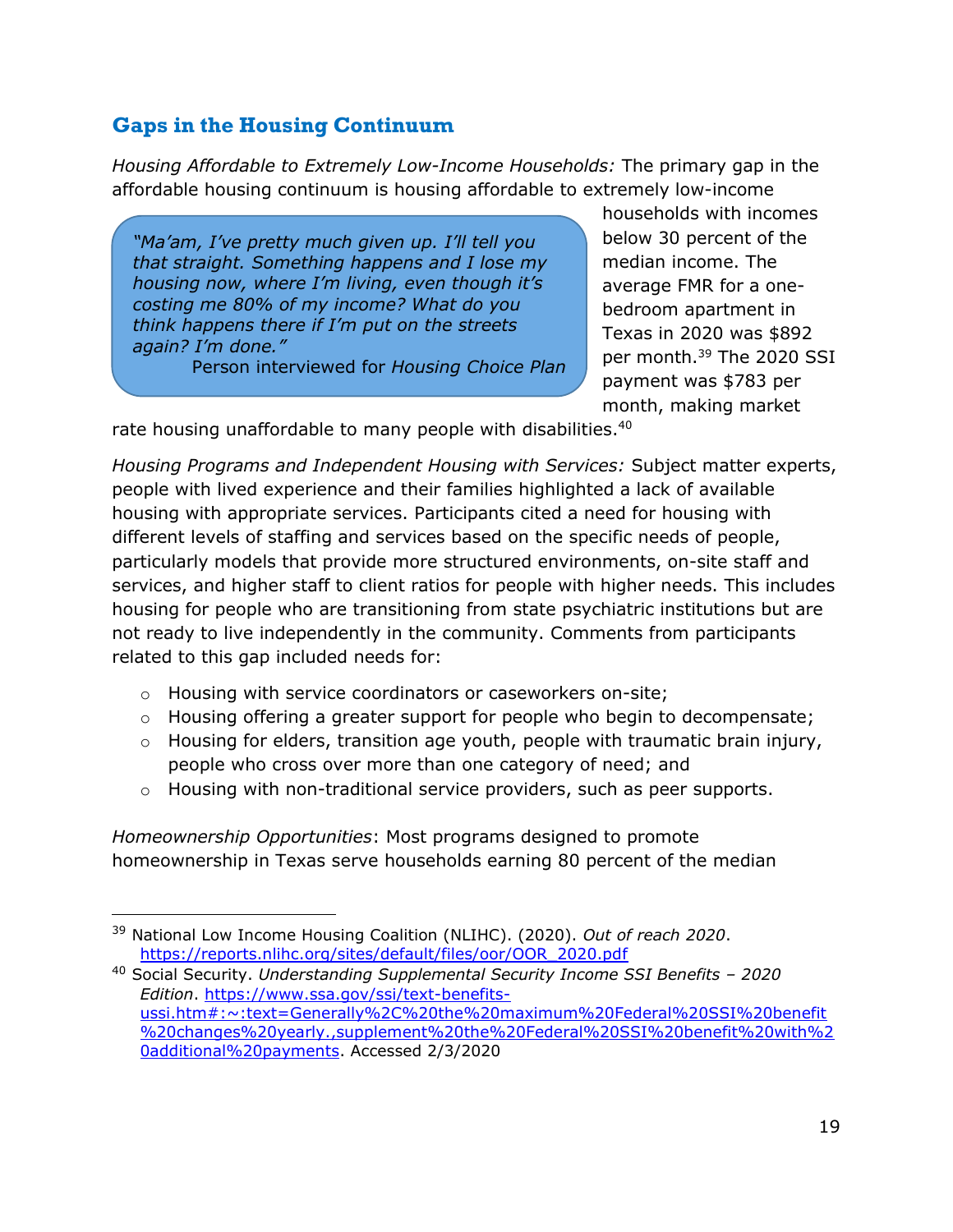income or higher. <sup>41</sup> Without assistance, homeownership is typically far beyond the reach of people whose sole source of income is SSI.

Other gaps identified in meetings and interviews are listed below:

- housing near public transportation
- shared housing programs (for example, pairing homeowners with people in need of housing or roommate matching programs)
- housing in rural areas
- housing accessible to people with physical disabilities

#### **Barriers to Housing Choice**

*"I don't know if they really thought about it. Transportation's a big thing for somebody. Not everybody has a car, and if you're telling us to live in certain areas, maybe it doesn't have the transportation that someone would need. So, it can be a little bit frustrating."* Person interviewed for *Housing Choice Plan*

The *Housing Choice Plan*

survey found that most respondents did not have enough money to live in the housing they desired (see Chart 4, below). Another 56 to 60 percent could not find a place that offered what they need to live in the community. Other challenges to finding adequate housing included a criminal record and past experience with other landlords, such as evictions or negative references.<sup>42</sup>

<sup>41</sup> See<http://www.tdhca.state.tx.us/overview.htm>

<sup>&</sup>lt;sup>42</sup> Texas Health and Human Services Commission, Center for Analytics and Decision Support Program Evaluation. (2020). *Perspectives on housing in the Texas disability community*.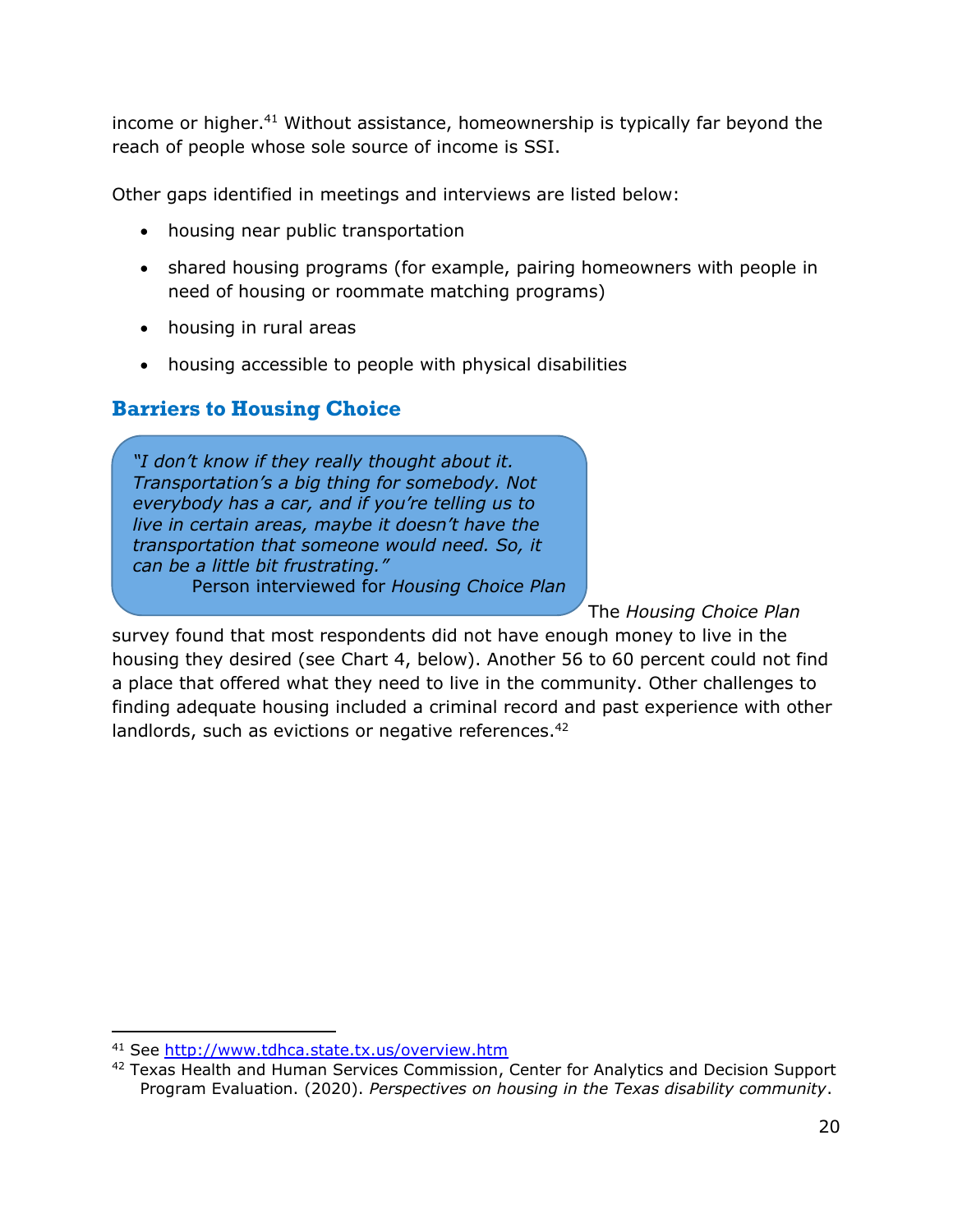

**Chart 4: Survey Respondents Needing Money to Afford Housing**

Source: HHSC, Center for Analytics and Decision Support, 2020.

The majority of persons and family members who responded to the survey indicated their primary place of residence was with family or friends or living by themselves. However, providers answering the survey had a different perspective. Upwards of 47 percent of providers responded that people in each target population did not have a place to stay.<sup>43</sup>

*Discrimination:* The Texas Fair Housing Act and the U.S. Fair Housing Act protect all people from discriminatory housing practices in the sale, rental and financing of dwellings based on disability. As of January 28, 2020, 60 percent of all Fair Housing Act complaints filed in Texas concern allegations of denial of reasonable accommodations and disability access.<sup>44</sup>

*Housing Navigation:* Another barrier is the challenge of navigating the complex affordable housing system. Unlike Medicaid, which has one federal and one state agency administering the program, there are at least four federal and five state agencies that each fund an array of housing programs.<sup>45</sup> Further, many of these

<sup>43</sup> Texas Health and Human Services Commission *Perspectives on housing*.

<sup>44</sup> Humphrys, E. (2020 April). At last: New service and emotional support animal guidance from HUD. *Civil Rights Reporter. Texas Workforce Commission.* Issue 3. <https://www.twc.texas.gov/files/jobseekers/civil-rights-reporter-april-2020-twc.pdf>

<sup>45</sup> Federal agencies include HUD, USDA, IRS and the VA. State agencies include TDHCA, Texas Department of Agriculture, Texas Veteran's Commission, Texas Department of State Health Services and HHSC.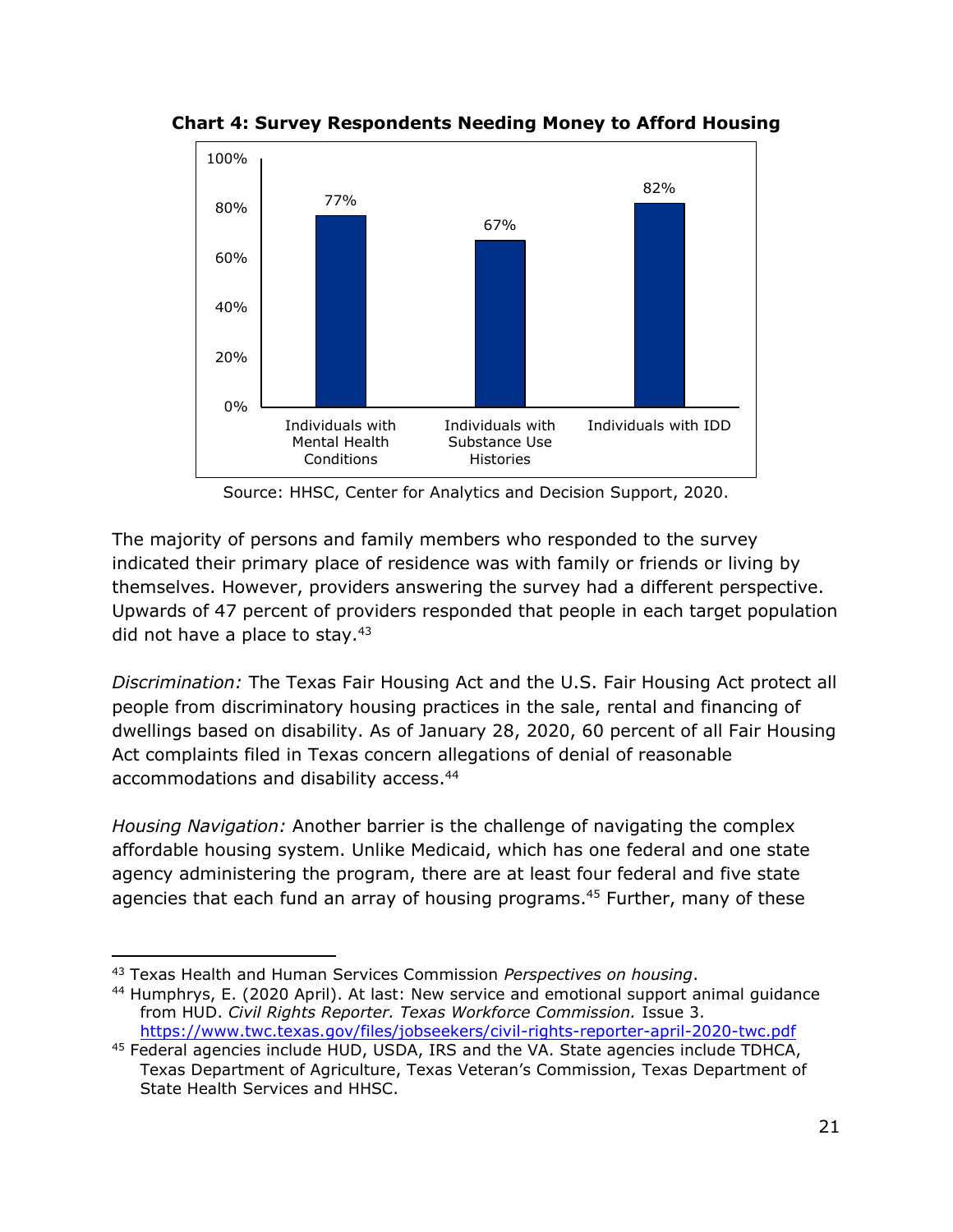programs are administered on both the state and local level, each of which set their own funding priorities. The situation is particularly onerous in Texas, because it is geographically large and has over 400 public housing authorities that operate under federal policies established by HUD.

People interviewed for this plan noted that the complexity of housing systems results in local caseworkers who often do not have adequate knowledge about resources and are unable to refer people to the programs that might help them the most. A National Alliance for Mental Illness (NAMI) San Antonio study reported that veterans' housing vouchers were going unused because veterans did not know about them.<sup>46</sup>

*Not in My Back Yard:* Zoning regulations, neighborhood opposition and negative stigmas about people with disabilities and/or people with low incomes prevent the development of affordable housing in many neighborhoods. Participants noted that many properties that accept housing vouchers are in poor condition and in neighborhoods with high crime and drug activity. This limits community integration, which has been associated with improved mental health, decreased substance use, better housing retention and improved subjective wellbeing.<sup>47</sup>

*"I can't believe that …people can discriminate in housing based on affordable housing for people with low-income….with zoning and letters of support, it just allows cities to block affordable housing in their communities if they want to, and that's a huge barrier."*

Municipal association

*Limitations with Housing Vouchers:* People who receive vouchers are often unable to find a landlord to accept it. National research found that only 69 percent of households who received vouchers from large metropolitan PHAs successfully

<sup>46</sup> Edwards, D & Glenn, B. (2020). *NAMI stakeholder interview summary. NAMI feasibility study*. National Alliance for Mental Illness, San Antonio.

<sup>47</sup> Chinchilla, M, Gabrielian, S, Glasmeier, A & Green, MF. (2020). Exploring community integration among formerly homeless veterans in project-based versus tenant-based supportive housing*. Community Mental Health Journal*, 56(2), 303-312. doi: [10.1007/s10597-019-00473-x](https://doi.org/10.1007/s10597-019-00473-x)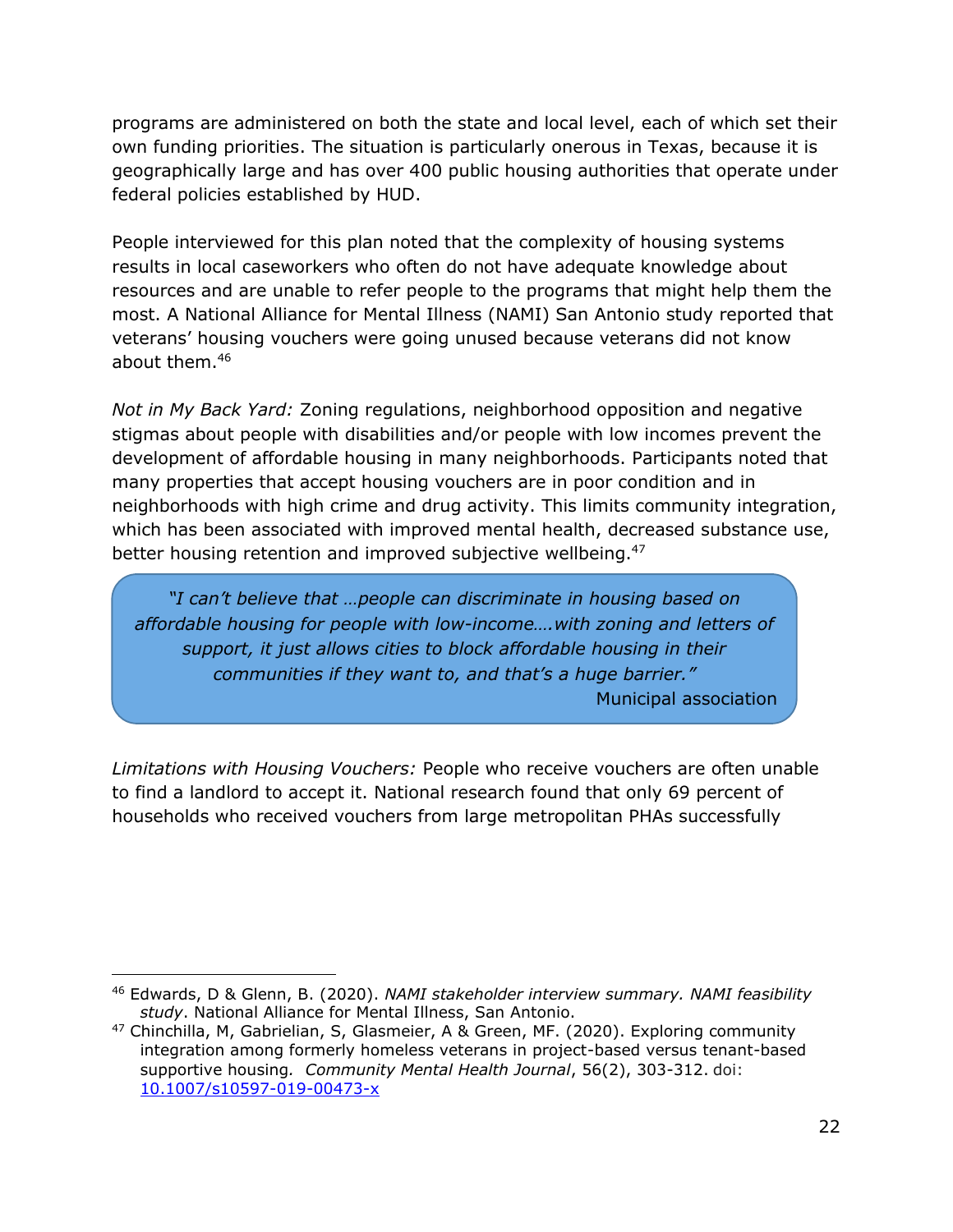secured a rental unit within the designated timeframe.<sup>48,49</sup> A 2012 study in Austin, Texas found that only 6 percent of units surveyed accepted HCVs, had rents that qualified for the program, and did not have minimum income requirements.<sup>50</sup>. Landlords chose not to participate due to lack of financial incentive, stigma about voucher holders, and intolerance for dealing with the federal bureaucracy.<sup>51</sup>

*LIHTC Low Income Housing Tax Credit Policies:* The tax credit program is successful in developing housing affordable for families with incomes at 60 percent of the area median income, but often requires the addition of rental subsidies, such as HCVs, to make it affordable to households earning lower incomes. The application process is complex and competitive, requiring a significant investment of time and money to complete. For this reason, mission driven organizations, such as nonprofit organizations established specifically to develop housing for people with low-incomes or disabilities, experience challenges using this program.

*Potential for Significant Loss of Affordable Housing:* Texas properties that were allocated tax credits prior to 2002 can opt out of affordability requirements after only 15 years in service.<sup>52</sup> Before this can happen, the owner must follow a "qualified contract process," which involves looking for a qualified buyer to keep the property affordable. If the search is not successful, the property can exit the tax credit program and increase its rents. Per the University of Texas at Austin, in 2018 Texas had "as many as 834 properties with 79,788 units…entitled to go through the qualified contract process, and assuming no additional restrictions, many of these properties could cease offering affordable rents as early as 2022."<sup>53</sup>

<sup>&</sup>lt;sup>48</sup> Households generally have 60 days from the time of receipt to find housing that meets HUD standards and will accept the housing voucher.

<sup>49</sup> U.S. Department of Housing and Urban Development. HUD User. PD&R Edge Home. (n.d.a.). *Rent burdens: Rethinking affordability measures.* Accessed 3/20/2020. [https://www.huduser.gov/portal/pdredge/pdr\\_edge\\_featd\\_article\\_092214.html](https://www.huduser.gov/portal/pdredge/pdr_edge_featd_article_092214.html)

<sup>50</sup> Austin Tenant's Council. (2012). *[Voucher holders need not apply: An audit report on the](file:///C:/Users/jpohlman01/AppData/Roaming/Microsoft/Word/Voucher%20holders%20need%20not%20apply:%20An%20audit%20report%20on%20the%20refusal%20of%20housing%20choice%20vouchers%20by%20landlords%20in%20the%20austin%20msa)  [refusal of housing choice vouchers by landlords in the austin](file:///C:/Users/jpohlman01/AppData/Roaming/Microsoft/Word/Voucher%20holders%20need%20not%20apply:%20An%20audit%20report%20on%20the%20refusal%20of%20housing%20choice%20vouchers%20by%20landlords%20in%20the%20austin%20msa)  [msa.](file:///C:/Users/jpohlman01/AppData/Roaming/Microsoft/Word/Voucher%20holders%20need%20not%20apply:%20An%20audit%20report%20on%20the%20refusal%20of%20housing%20choice%20vouchers%20by%20landlords%20in%20the%20austin%20msa)* <http://www.austintexas.gov/edims/document.cfm?id=211114>

<sup>51</sup> U.S. Department of Housing and Urban Development. *Rent burdens: Rethinking affordability measures*.

 $52$  Loney, L & Way, H. (2018). The low-income housing tax credit program in Texas: Opportunities for state and local preservation strategies. *University of Texas at Austin. Entrepreneurship and Community Development Clinic, School of Law.*

 $53$  Loney, L & Way, H. The low-income housing tax credit program in Texas. p 2. This reflects the housing tax credit inventory as of July 2018. The number is based on an estimate of properties past the 15-year compliance period.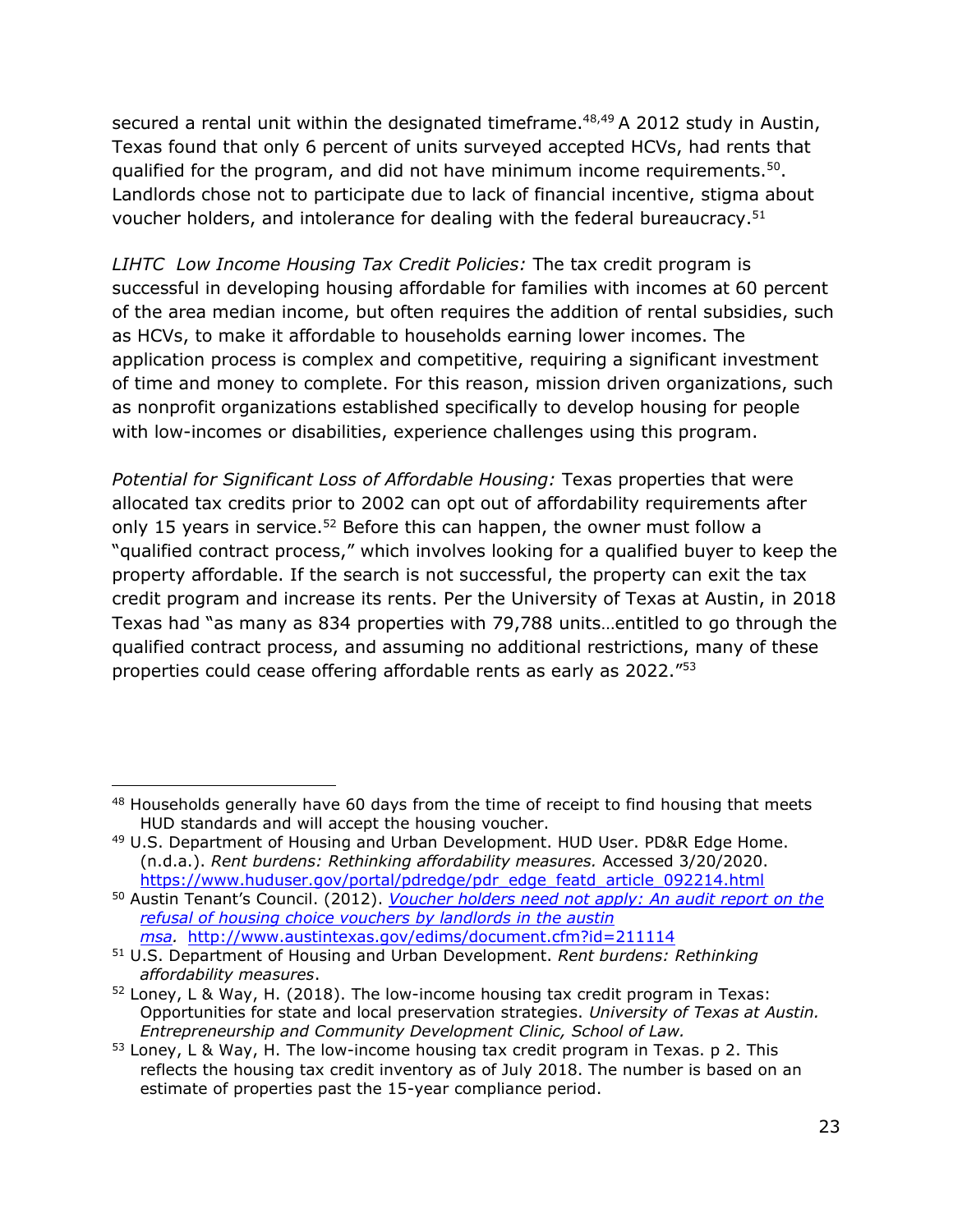## <span id="page-31-0"></span>**2. Housing for People with Mental Health Conditions**

Mental illnesses are conditions that affect a person's ability to think, feel, control his or her moods, and manage relationships and daily functioning. Many people with mental health conditions are able to live independently and manage their condition with few or no adverse experiences that might cause them to lose their housing. Those with a more serious mental illness have a harder time finding housing that is affordable, located in a safe neighborhood and welcoming to people living with mental health conditions. For those who find housing, symptoms of mental health conditions, such as confused thinking, excessive fears, or extreme mood changes, can interfere with their ability to maintain housing.

The Substance Abuse and Mental Health Services Administration (SAMHSA) reports that 16.3 percent of adults in Texas have a mental illness. The prevalence is higher among younger adults, ages 18-25, (21.6 percent), than those age 26 or older (15.4 percent). Approximately 3.8 percent of adults in Texas age 18 or older are estimated to have a severe mental illness.<sup>54</sup>

A 2019 point-in-time count in Texas found that 18.8 percent of homeless people surveyed had a "serious mental illness."<sup>55</sup> This is based on observation and selfreporting conducted during a one-night count of people experiencing homelessness. National data from SAMHSA indicate 30 percent of people experiencing homelessness have some form of serious mental illness.<sup>56</sup>

One factor leading to the high numbers of people with mental health conditions in the homeless population was the deinstitutionalization of people from mental health hospitals into the community, where adequate services were not available. Prior to the 1960s, hospitals were the primary home for people with mental health

<sup>54</sup> Substance Abuse and Mental Health Services Administration. (2018). *2016-2017 NSDUH state prevalence estimates*. [https://www.samhsa.gov/data/report/2016-2017-nsduh](https://www.samhsa.gov/data/report/2016-2017-nsduh-state-prevalence-estimates)[state-prevalence-estimates](https://www.samhsa.gov/data/report/2016-2017-nsduh-state-prevalence-estimates)

<sup>55</sup> U.S. Department of Housing and Urban Development. (2019). HUD 2019 continuum of care homeless assistance programs homeless populations and subpopulations, Texas. [https://files.hudexchange.info/reports/published/CoC\\_PopSub\\_State\\_TX\\_2019.pdf](https://files.hudexchange.info/reports/published/CoC_PopSub_State_TX_2019.pdf)

<sup>56</sup> Substance Abuse and Mental Health Services Administration. (2011). *Current statistics on the prevalence and characteristics of people experiencing homelessness in the united states*.

[https://www.samhsa.gov/sites/default/files/programs\\_campaigns/homelessness\\_progra](https://www.samhsa.gov/sites/default/files/programs_campaigns/homelessness_programs_resources/hrc-factsheet-current-statistics-prevalence-characteristics-homelessness.pdf) [ms\\_resources/hrc-factsheet-current-statistics-prevalence-characteristics](https://www.samhsa.gov/sites/default/files/programs_campaigns/homelessness_programs_resources/hrc-factsheet-current-statistics-prevalence-characteristics-homelessness.pdf)[homelessness.pdf](https://www.samhsa.gov/sites/default/files/programs_campaigns/homelessness_programs_resources/hrc-factsheet-current-statistics-prevalence-characteristics-homelessness.pdf)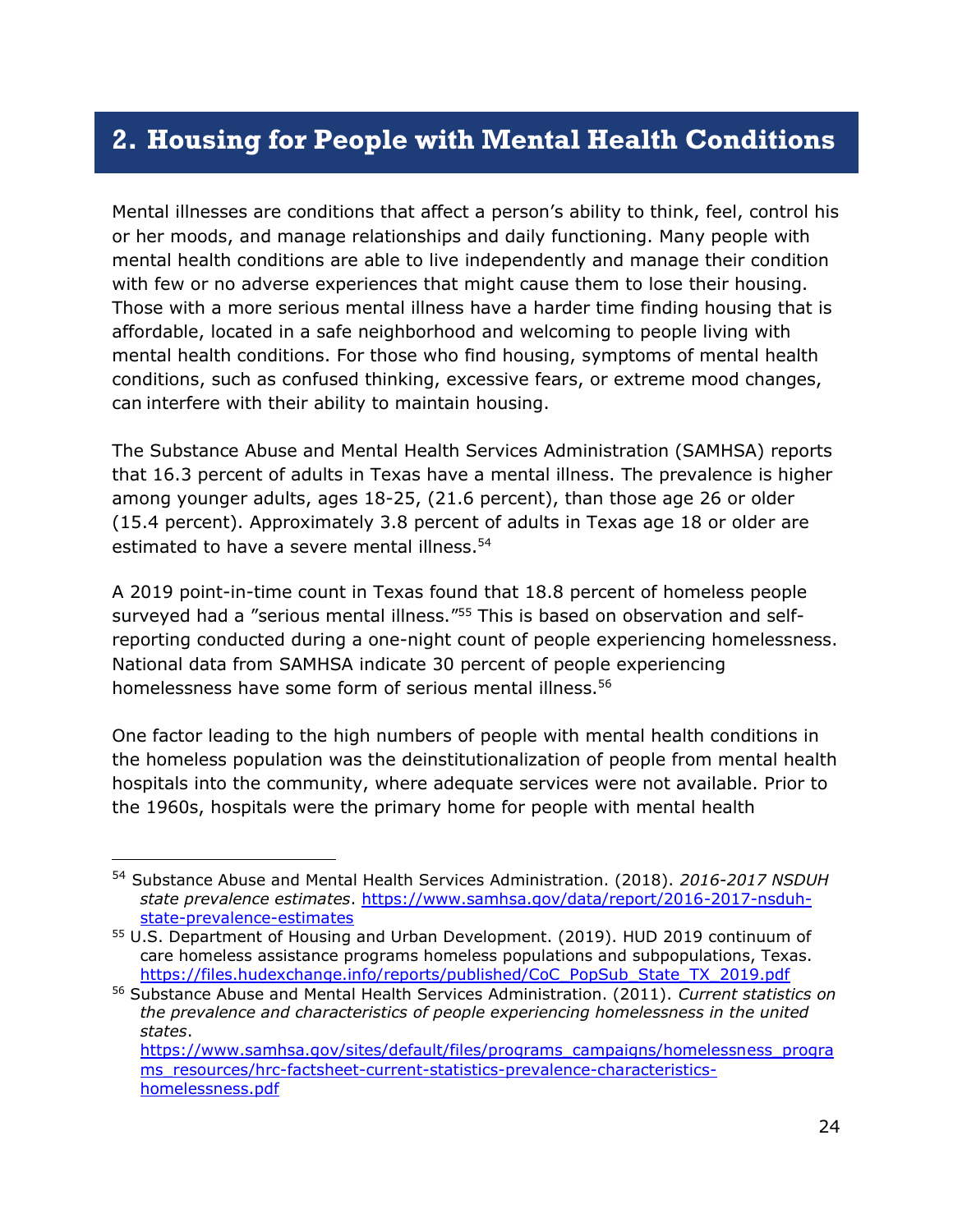conditions. Deinstitutionalization was made possible by the introduction of psychotropic medications, which were easier to administer than psychotherapy.<sup>57</sup>

The U.S. Supreme Court decision in *Olmstead v. L.C.* in 1999 furthered the movement toward community-based solutions. This decision states that public entities must provide services in the most integrated setting appropriate to people with disabilities when treatment professionals have determined that (1) community services are appropriate; (2) the transfer to from institutional care to a less restrictive setting is not opposed by the person; and, (3) the placement can be reasonably accommodated, taking into account the resources available and the needs of others with disabilities. 58

The move to community-based treatment has not been matched with adequate supports to help people with mental health conditions sustain themselves in the community. As a result, some people stopped taking their medications, decompensated, and experienced a return of symptoms of their mental illness. Without adequate support, some became homeless and cycled through shelters, emergency rooms and jails as a makeshift solution to caring for their needs. This cycle continues today and is exacerbated by a patchwork of housing options that do not meet the needs of people with mental health conditions.

## **Existing Continuum of Housing Options**

People with mental health conditions reside in a variety of settings. According to the *Housing Choice Plan* survey, most people with mental health conditions live with family or friends, or on their own. Nearly one-half (47 percent) of mental health service providers reported their clients have no place to stay.

#### Boarding Homes

A boarding home is a shared living environment in which residents pay room and board and may receive some meals, a separate or shared room, and access to shared living space. As described in Section 269.001 of the Health and Safety Code

<sup>&</sup>lt;sup>57</sup> National Academies of Sciences, Engineering, and Medicine; Health and Medicine Division; Board on Population Health and Public Health Practice; Policy and Global Affairs; Science and Technology for Sustainability Program; Committee on an Evaluation of Permanent Supportive Housing Programs for Homeless Individuals. *Permanent supportive housing: Evaluating the evidence for improving health outcomes among people experiencing chronic homelessness.* Appendix B, *The history of homelessness in the united states*. (2018). Washington (DC): National Academies Press (US). <https://www.ncbi.nlm.nih.gov/books/NBK519584/>

<sup>58</sup> Olmstead v. L.C., (98-536) 527 U.S. 581 (1999).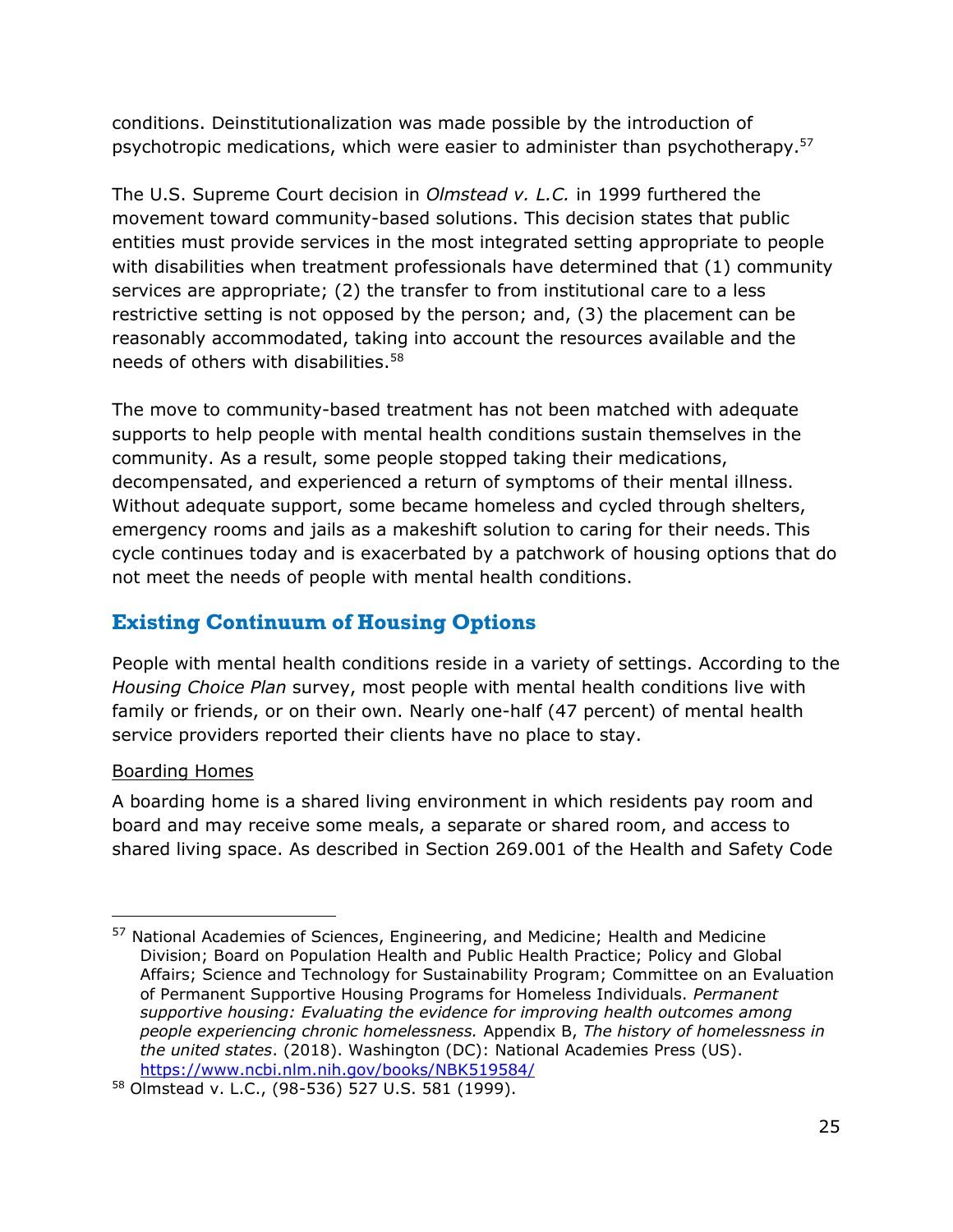a 'boarding facility' is an establishment for older adults or persons with disabilities that has rooms for rent and may offer other services, such as community meals, light housework, meal preparation, transportation, grocery shopping, money management, or laundry services. Owners/operators that provide personal care services are not considered to be operating a boarding home and should be licensed under Chapter 247 of the Health and Safety Code.<sup>59</sup>

There is not a complete listing of boarding homes in Texas. The last known count of boarding homes in Texas came from a 2008 report that identified 850 residences across the state.<sup>60</sup> Information on residents in these boarding homes is provided below.



**Chart 5. Characteristics of Boarding Home Residents, 2008**

Source: Health Management Associates, 2008.

<sup>&</sup>lt;sup>59</sup> Because they provide personal services, these facilities should be registered as an Assisted Living Facility (ALF) under Health and Safety Code, Chapter 247. If they are not registered as an ALF, the state will investigate them and require they reduce their census, cease providing personal care services or become licensed.

 $60$  Health Management Associates. (2008). Report on Texas boarding homes HB 1168. Submitted to the governor and the Texas legislature January 2009. <https://www.readkong.com/page/report-on-texas-boarding-houses-h-b-1168-8181713>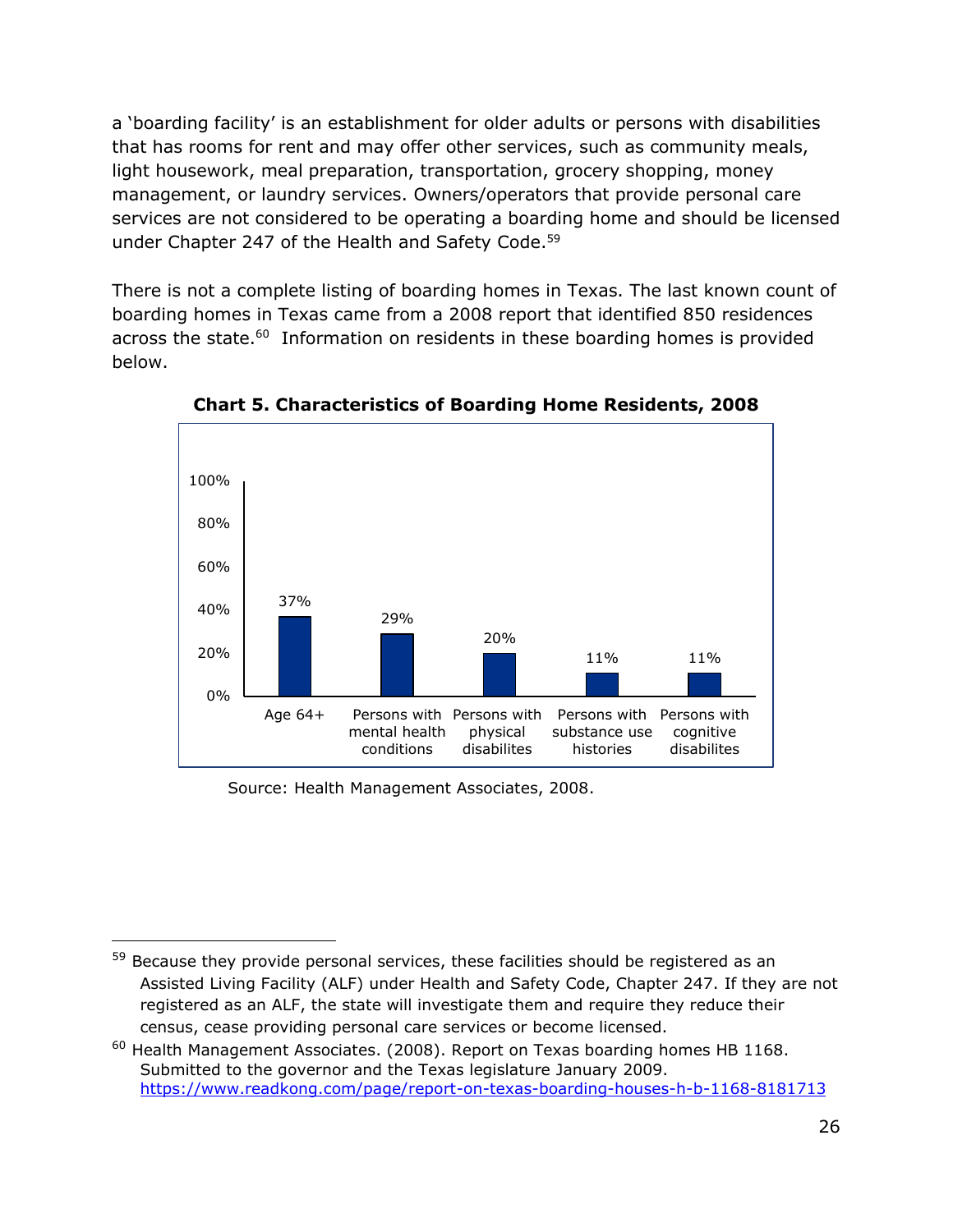Because boarding homes are among the least expensive housing available, they are

*"I have income from Social Security. I'm 68 years old, so I'm on retirement. I get \$851.00 a month, and \$700.00 goes to the place I live in. That leaves me \$151.00 for transportation, medicine, anything I might need. I haven't had no clothes. These both came out of [an agency] clothing closet. This is the only pair of shoes I've worn this year. Those socks were given to me."* Person interviewed for *Housing Choice Plan* typically occupied by very lowincome people who have few other options. This includes people whose sole source of income is SSI.

Texas does not license or regulate boarding homes. At one time the Texas Department of Aging and Disability Services<sup>61</sup> had an assisted living license type meant to provide oversight for this housing, but that was repealed in 2010. New guidance for boarding homes was passed by the Texas Legislature in 2009 (see House Bill (H.B.) 216, 81st Legislature, Regular Session, 2009). This legislation required HHSC to develop model standards for boarding homes. Counties and municipalities are not required to adopt these standards but may require boarding homes to obtain permits and require those with permits to comply with the standards.<sup>62</sup> According to a state analysis, local governments that enacted regulations for boarding homes may have created barriers for people with disabilities. Some types of barriers could potentially violate the Fair Housing Act.<sup>63</sup>

#### Group Homes

The term "group home" is used to describe different housing models in different contexts. With regard to housing for people with mental health conditions, this document uses the term to refer a setting where a small number of unrelated people who need care, support, or supervision can live together. A distinguishing characteristic is the inclusion of trained staff, onsite staff supervision, support, and

 $61$  The Texas Department of Aging and Disability Services (DADS), was incorporated into the Health and Human Services Commission in 2016.

 $62$  As of 2020, four municipalities have adopted state standards and report on their boarding homes. However, there are many more municipalities and counties that have developed their own set of standards and interpret this to mean they do not need to report information to the state.

<sup>63</sup> Texas Department of Housing and Community Affairs. (2019). *State of Texas analysis of impediments to fair housing choice, 2019*. [https://tdhca.state.tx.us/fair](https://tdhca.state.tx.us/fair-housing/docs/19-AI-Final.pdf)[housing/docs/19-AI-Final.pdf](https://tdhca.state.tx.us/fair-housing/docs/19-AI-Final.pdf)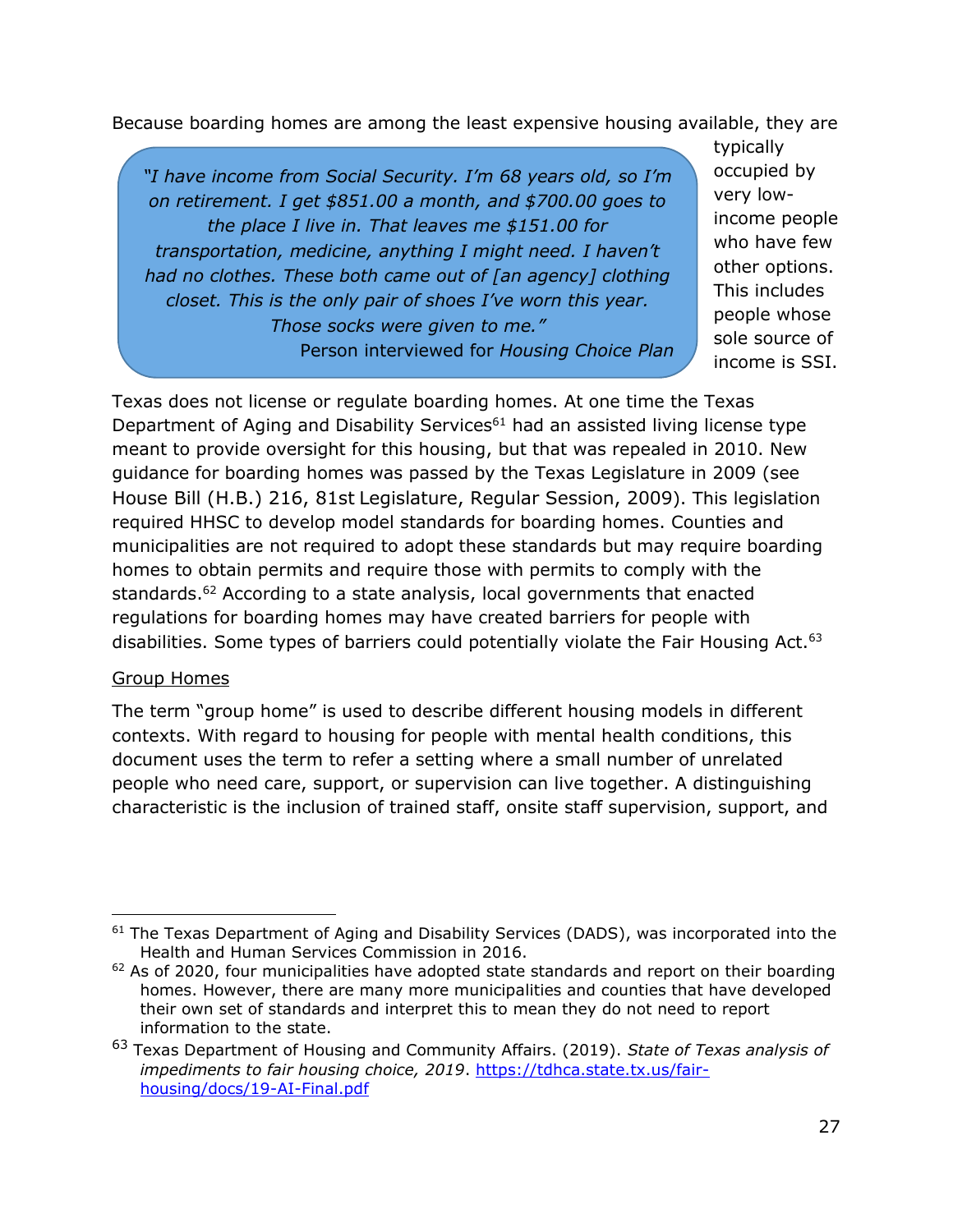sometimes therapy.<sup>64</sup> Unlike HCS group homes for people with IDD, group homes for people with mental health conditions are not funded or regulated by the state.

One Medicaid program that supports group homes is the Home and Community Based Services – Adult Mental Health (HCBS-AMH) program for people with severe mental health who frequently use psychiatric hospitals, emergency rooms and/or jails. The housing provides services based on a person's level of need, which may include activities that encourage participation in community activities, use of natural supports, social interaction, participation in leisure activities, and development of living skills.<sup>65</sup>

#### Transitional Housing

There are few transitional housing options in Texas, most operated for formerly homeless or incarcerated people. Transitional housing helps people to 'get back on their feet," gain employment and save money before moving to the community. The length of time a person can stay in this housing is limited and determined by a policy or program restriction. This housing does not include residential reentry centers operated by the Texas Department of Criminal Justice and is not funded or regulated by the state.

#### Permanent Supportive Housing

PSH is described in the Affordable Housing chapter of this plan. The housing provides supportive services integrated with affordable housing and length of stay is based on resident choice. PSH's services include counseling, employment, medication management, and recovery supports.

<sup>&</sup>lt;sup>64</sup> There is no Texas statute that establishes a licensure for group homes serving people with mental health conditions. An Assisted Living Facility (ALF) "Type E" was defined under Section 247.030 of the Health and Safety code, but repealed in 2010. This Section licensed small facility providers that primarily served people who only needed general supervision and medication assistance. The facilities were not licensed to provide assistance with activities of daily living. See Health Management Associates. (2008). Report on Texas boarding homes HB 1168. Submitted to the governor and the Texas legislature January 2009. [http://boardinghome.org/wp-content/uploads/2013/12/BH-](http://boardinghome.org/wp-content/uploads/2013/12/BH-Boarding-Houses-Report-01-09.pdf)[Boarding-Houses-Report-01-09.pdf](http://boardinghome.org/wp-content/uploads/2013/12/BH-Boarding-Houses-Report-01-09.pdf)

<sup>65</sup> Texas Health and Human Services Commission. (n.d.b.). *Home and community-based services adult mental health provider manual*. Accessed 4/13/2020. [https://hhs.Texas.gov/sites/default/files/documents/doing-business-with-hhs/provider](https://hhs.texas.gov/sites/default/files/documents/doing-business-with-hhs/provider-portal/behavioral-health-provider/hcbs-amh/hcbs-amh-provider-manual.pdf)[portal/behavioral-health-provider/hcbs-amh/hcbs-amh-provider-manual.pdf](https://hhs.texas.gov/sites/default/files/documents/doing-business-with-hhs/provider-portal/behavioral-health-provider/hcbs-amh/hcbs-amh-provider-manual.pdf)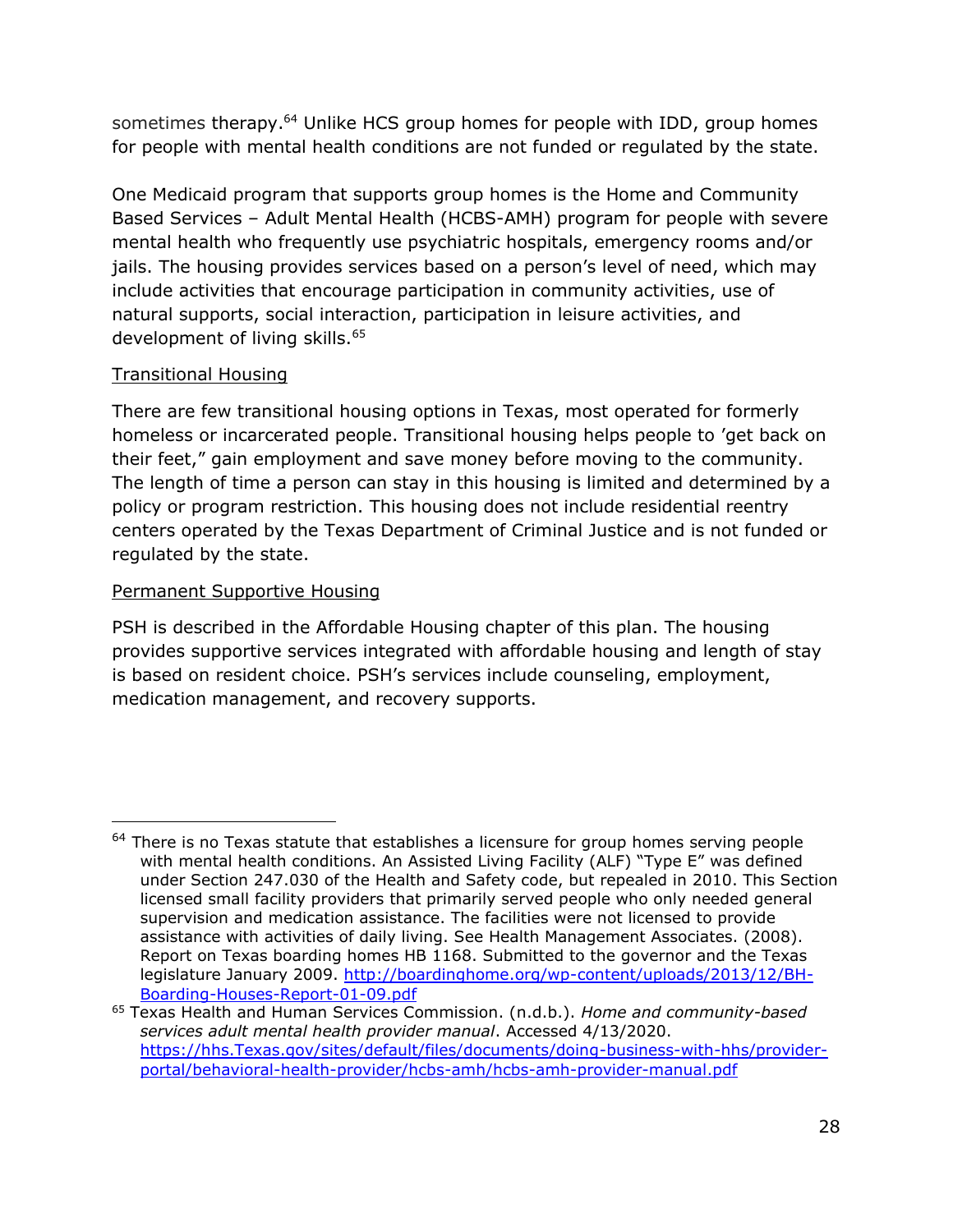"*I like the idea if I could have this kind of housing that the case manager would follow me through….And then, they check up on you, and they might recognize some symptoms or triggers that you're having, they could say, 'Hey, when's the last time you went to your doctor? Maybe you need to go.' It's nice to have that kind of support sometimes especially when I'll be starting back to live on my own again."* Person interviewed for *Housing Choice Plan*

#### Publicly Subsidized Affordable Housing

People who can live independently may qualify for federal, state and locally subsidized affordable housing (see Affordable Housing chapter). This includes programs that subsidize affordable homeownership and rental housing. Some of these programs are not affordable to those whose sole source of income is SSI, which is common among people with a serious mental health condition. Also, many do not provide services or supports to help people maintain their housing.

#### Independent Living with Services

Section 811 Project Rental Assistance (PRA) provides financing for affordable housing in return for a set-aside of units designated for certain people with disabilities, including those with mental health conditions. Residents must be eligible for or enrolled in Medicaid. While Section 811 does not fund services, services are available from HHSC and the Department of Family and Protective Services.

#### Independent Living without Services

Many people with mental health conditions live in private apartments or homes, often sharing them with others (e.g., family, friends, roommates) to make them more affordable. These properties are typically rented from private landlords and do not provide rental assistance. They also do not offer services.

## **Gaps in the Housing Continuum**

*Lack of Affordable Housing.* A central theme in this plan is the lack of affordable housing, costing no more than 30 percent of a person's income, located in safe neighborhoods and of decent quality. Aligned with this is lack of housing near public transportation, job opportunities and grocery stores. Outside of publicly subsidized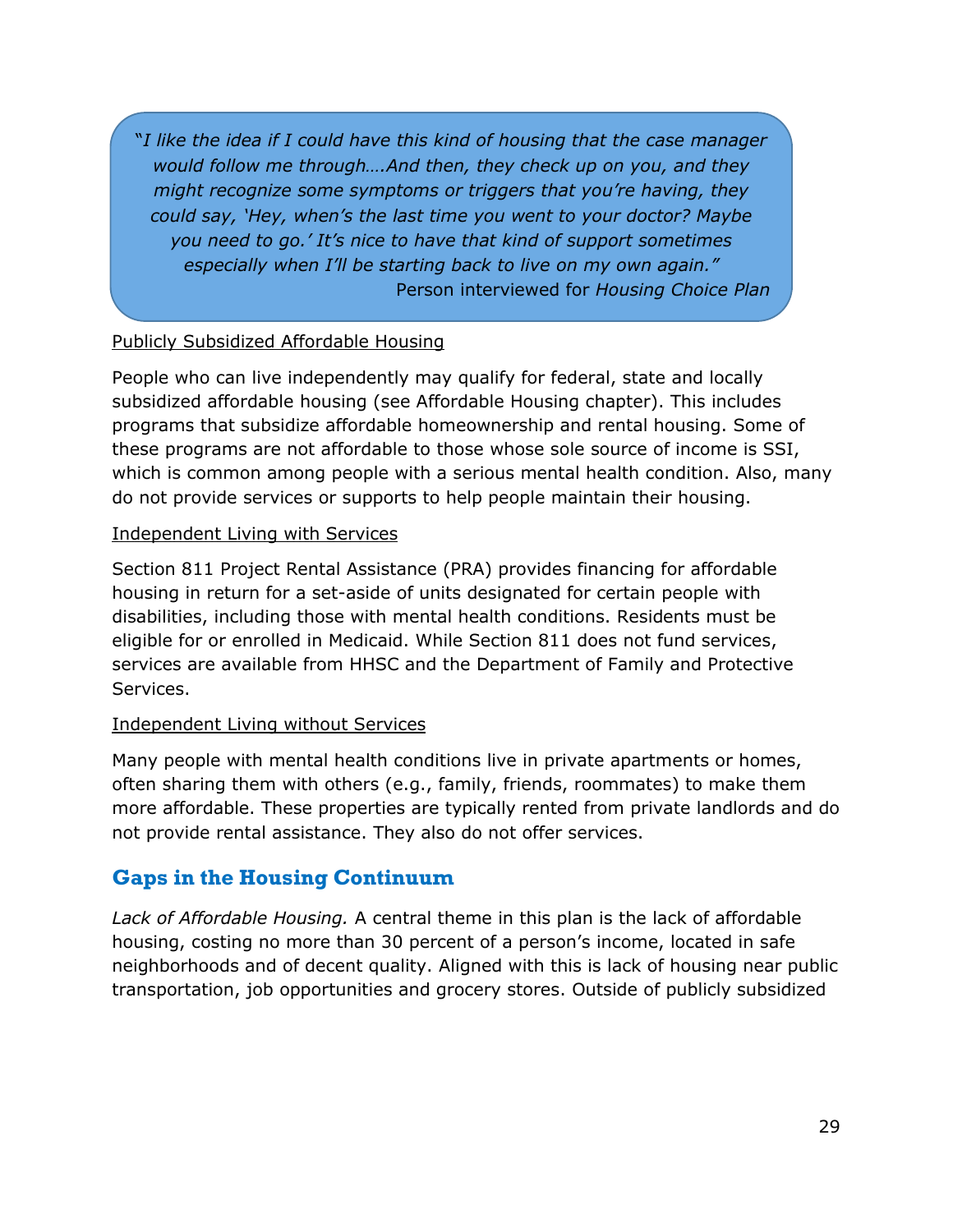*"Well, first of all, when you call our [local PHA] the first thing it says is, "There's a three- to four-year wait," which is discouraging, I think, to people. And then, when I was trying to call them, they hung up on me three or four times."* Person interviewed for *Housing Choice Plan* housing, boarding homes are the most available low-cost resource for people with

#### mental health conditions.

*Lack of an Array of Housing with Varying Levels of Structure.* A full continuum of housing for people with mental health conditions requires an array of housing with varying levels of structure, staffing and services. Services and supports in this housing should be targeted to the specific needs of residents. Because people's needs change over time, the continuum should also be robust enough to allow people to move between housing with different levels of structure.

## **Models Especially Needed in the Texas Housing Continuum**

*Permanent Supportive Housing.* Although PSH is a proven model for helping people with mental health conditions achieve greater housing and mental health stability, it is not widely available in Texas. State performance contracts with LMHA/LBHAs direct them to provide PSH, but fund services and rental assistance, not housing development. Most PSH in Texas is built through a combination of funding from TDHCA and HUD. These funding sources are complex and may require significant financial investment to even apply for funds.

*Group Homes.* Texas lacks state funded group home or shared housing options for people with mental health conditions. Group homes provide structure and support for people who are not ready to live in independently. Unlike the situation for

*"I would like to see more affordable housing situations, but even if a person can afford their housing doesn't mean they're mentally capable of doing so. I think we need to have more services that help people manage once they're in that apartment."* Service provider people with IDD, where Medicaid supports multiple housing options, only one Medicaid program, HCBS-AMH, supports group homes for people with mental

health conditions. HCBS-AMH has restrictive eligibility requirements and housing is regulated only through provider contracts. Besides these, boarding homes are the only other group home option in Texas.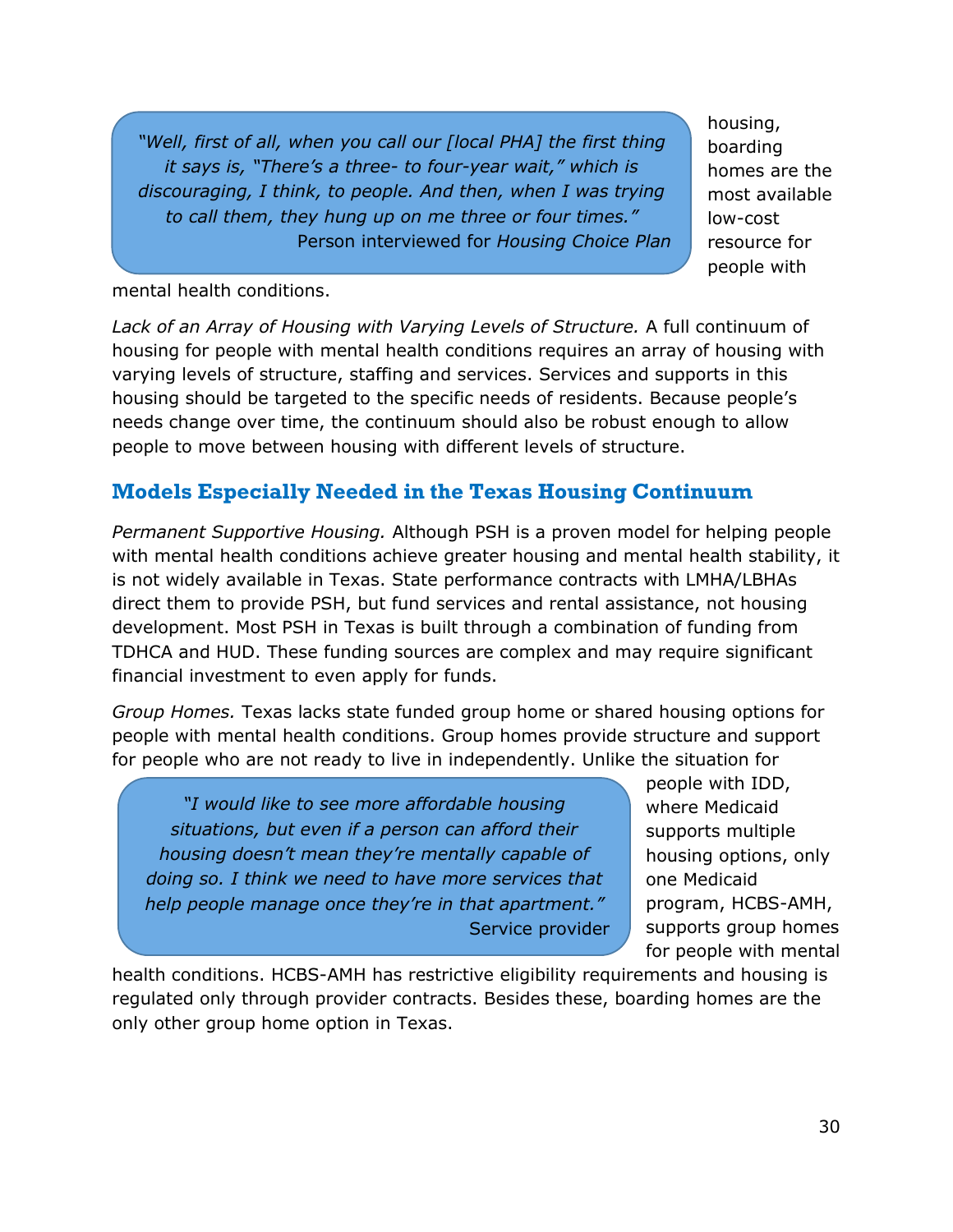HCBS-AMH serves people with serious mental health conditions who frequently use inpatient hospitals, jails and/or emergency rooms. HCBS-AMH may be improved by lowering program eligibility criteria, and increasing staff training and monitoring, however, this would have a fiscal impact. Changes in rate structures would increase consumer choice in housing. Making this change would also potentially require development of regulatory rules and training to providers. Additional survey staff will also need training related to the mental health needs related to these residents.

#### *Housing Programs*

- *Residential Treatment.* This is not a housing program, but rather a treatment option. Residential treatment is inpatient treatment, but less intensively staffed than a hospital. It is included here because residential treatment helps people obtain the support they need to move into the community. Treatment programs are time-limited and may be difficult to access. However, residential treatment could be provided as part of a housing program continuum, possibly in a campus setting that provides a communitylike environment.
- *Transitional Housing.* Transitional housing refers to temporary housing for homeless persons. This housing provides a stable environment in which homeless people can develop the skills and resources they need to live selfsufficiently in the community. Transitional housing programs have become less common in Texas and the U.S. as homeless providers have shifted to the best practice of offering Permanent Supportive Housing in its place.
- *Step-Down/Step-Up Housing.* While there is growing interest in this housing option, there are only a few such programs operating in Texas, both serving as pilots to test the model. Step-Down refers to settings that help people transition from a psychiatric hospital back to community life. Step-up programs help a person avoid psychiatric hospital admission by providing additional structure and support.

## **Barriers to Housing Choice**

Chart 6 depicts *Housing Choice Plan* survey responses regarding barriers to housing for people with a mental health condition.<sup>66</sup>

<sup>&</sup>lt;sup>66</sup> Note that percentages do not add up to 100 percent because respondents were able to select any number of challenges they face in trying to find housing.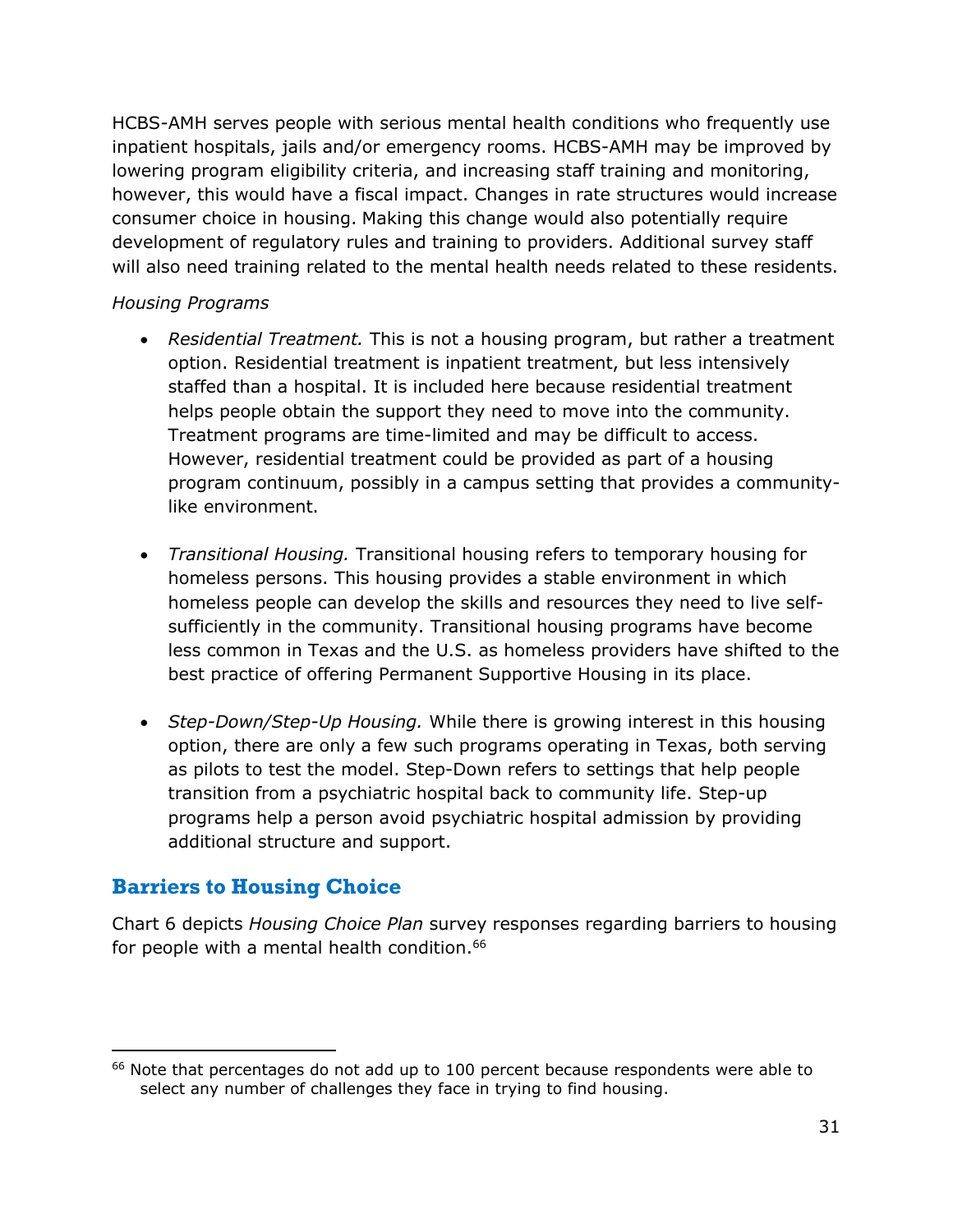

**Chart 6. Challenges to Finding Adequate Housing**

Source: HHSC, Center for Analytics and Decision Support, 2020.

Supports people with mental health conditions need to live in desired housing are depicted in Chart 7. <sup>67</sup> People with lived experience revealed the following additional barriers to obtaining and maintaining stable housing:

- Much of the housing is too expensive
- People cannot afford housing even when working two jobs
- There is a long waiting list for rental assistance

<sup>&</sup>lt;sup>67</sup> Note that percentages do not add up to 100 percent because respondents were able to select any number of challenges they face in trying to find housing.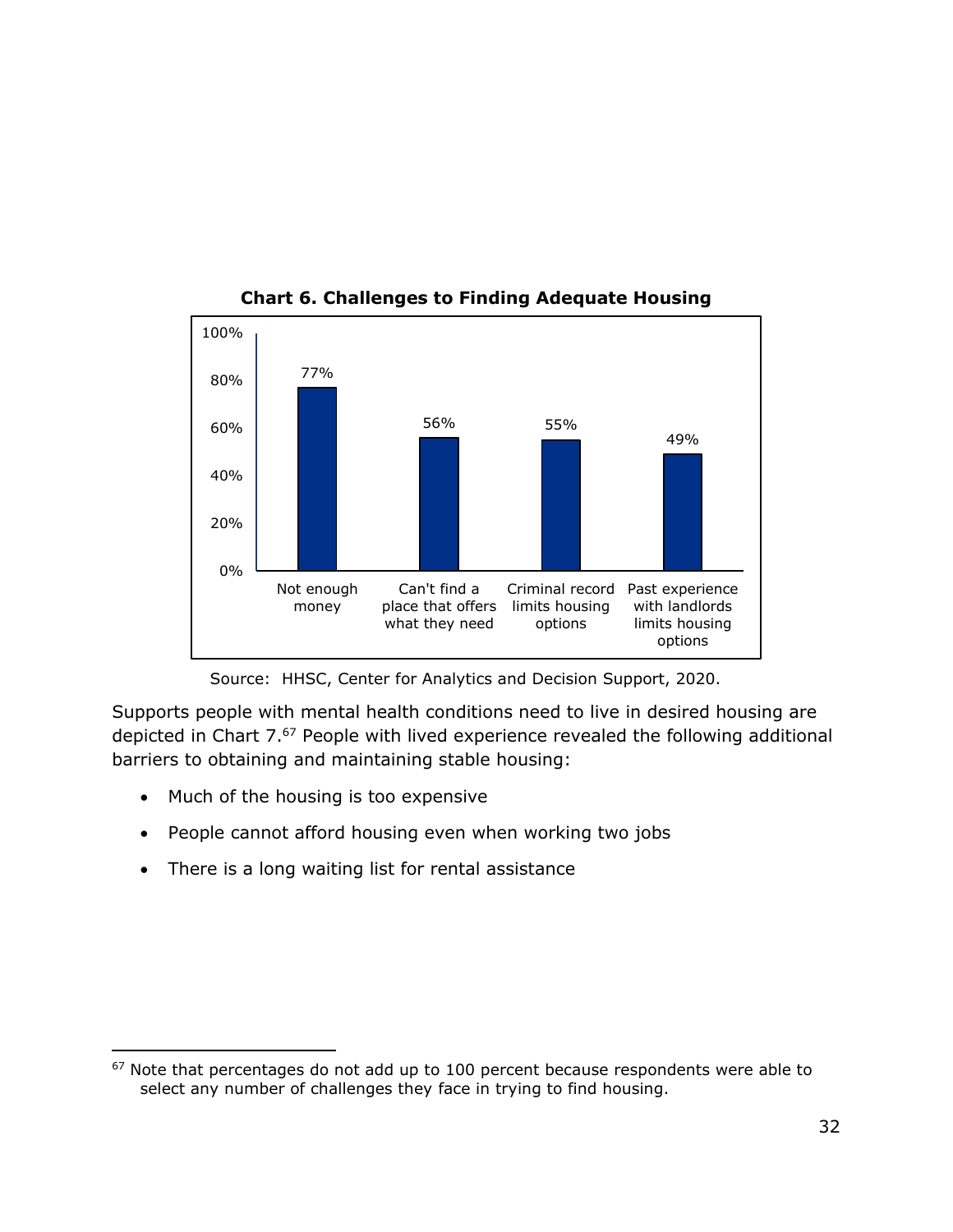• Transportation to services is critical, but it is less expensive to live outside of the central city, where there is less public transportation



• Some people require help with activities such as dressing, bathing, food access and preparation, and appointments, etc.



**Chart 7. Supports Needed to Live in Desired Housing**

Source: HHSC, Center for Analytics and Decision Support, 2020.

## **Other Barriers to Housing**

*Poor Quality Boarding Homes.* Due to federal fair housing laws, local governments may not be able to establish or enforce ordinances to address the maintenance and operations of boarding homes above and beyond other housing in the community. As of the most recent state report on boarding homes (from 2020), only four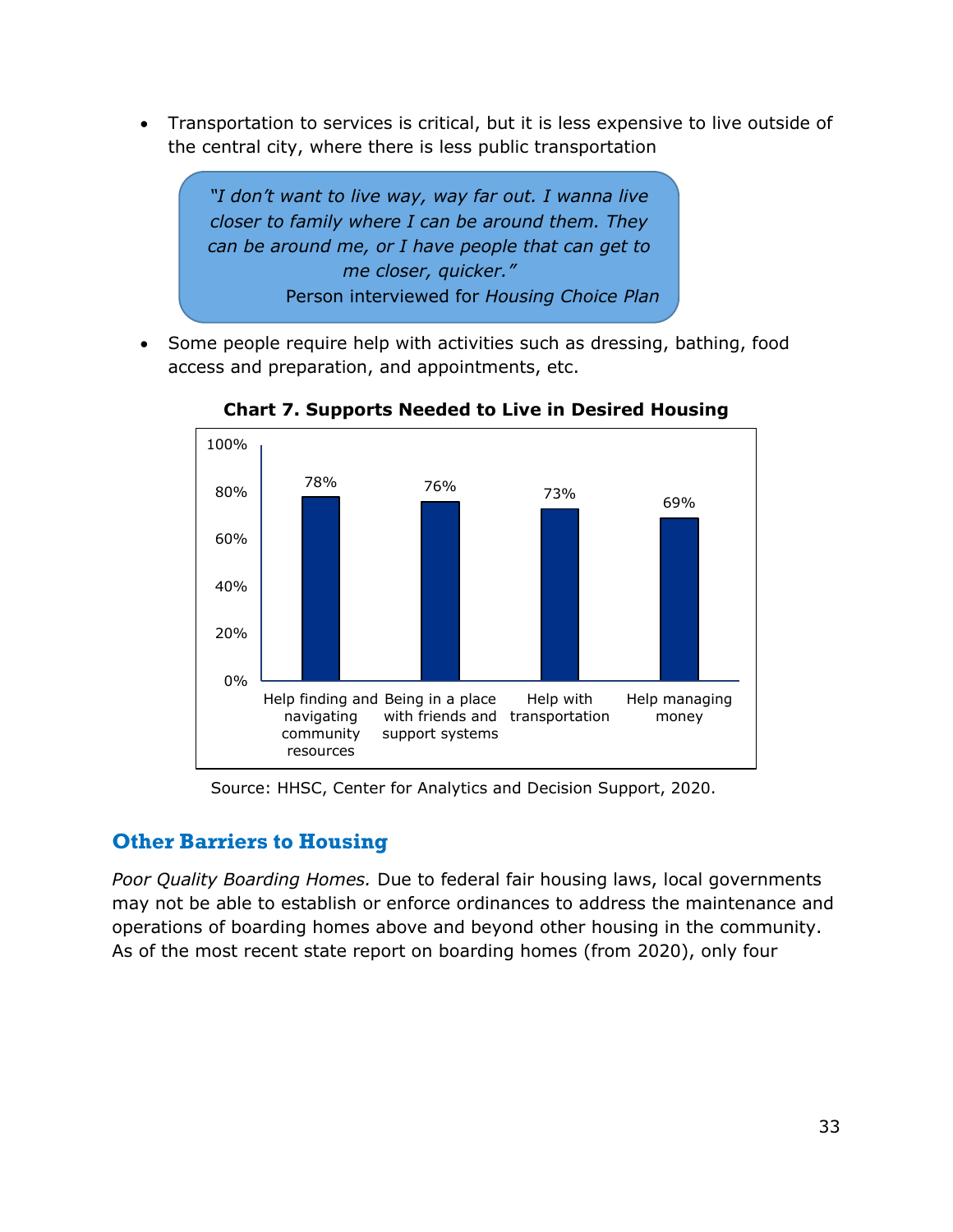municipalities were reporting to the state.<sup>68</sup> The vast majority of boarding homes in Texas are unlicensed and unregulated.

Slim financial margins and lack of staff training and oversight may result in unsafe and unsanitary conditions in boarding homes. While there are many 'good players', some owner/operators exploit and neglect residents. Because there is a shortage of representative payee services for residents on SSI , some owners fill this role, which can leave tenants vulnerable to financial exploitation.<sup>69</sup> It might be beneficial to establish more organizations that provide low or no cost representative payees services in order to reduce financial exploitation. Adult Protective Services can help, but only on issues related to abuse, neglect, and exploitation.

*"…Like the shady family-run, personal-type boarding homes, which is where a lot of people end up having to live. … They would require that their payee check be turned over to them, or … they would be the payee for people, which is actually an okay thing if they're trustworthy. … But it's really problematic when the person is not trustworthy or when the resident is going to move around a lot."* Municipal association

Creating ordinances with standards above and beyond those of other households can result in fair housing discrimination and higher start-up and operating costs. In addition, there are limited to no resources available to help owners/operators provide appropriate support to their residents. Increased regulation may cause some homes to close due to lack of resources or be repurposed for a different use.

*Limited Durations of Inpatient Treatment.* Inpatient psychiatric treatment is not a housing program, but policies concerning how this service is delivered affect a person's ability to live in the community. Without adequate supports, such as those offered by inpatient services, people with a mental health condition are at risk of decompensating, which can cause them to lose their housing.

<sup>68</sup> Texas Health and Human Services Commission. (2020, December).*[Boarding](file:///C:/Users/abroden01/AppData/Local/Microsoft/Windows/INetCache/Content.Outlook/40UYSQ98/Boarding) home facilities report as required by house bill 216, 81st Texas Legislature, Regular Session, 2009*. [https://hhs.texas.gov/sites/default/files/documents/laws-regulations/reports](https://hhs.texas.gov/sites/default/files/documents/laws-regulations/reports-presentations/2020/hb216-boarding-homes-facilities-dec-2020.pdf)[presentations/2020/hb216-boarding-homes-facilities-dec-2020.pdf](https://hhs.texas.gov/sites/default/files/documents/laws-regulations/reports-presentations/2020/hb216-boarding-homes-facilities-dec-2020.pdf)

<sup>69</sup> Dexheimer, E. (2018, September 26). Boarding homes face no oversight*. Austin American Statesman. [https://www.statesman.com/news/20160923/from-the-archive](https://www.statesman.com/news/20160923/from-the-archive-boarding-homes-face-no-oversight)[boarding-homes-face-no-oversight](https://www.statesman.com/news/20160923/from-the-archive-boarding-homes-face-no-oversight)*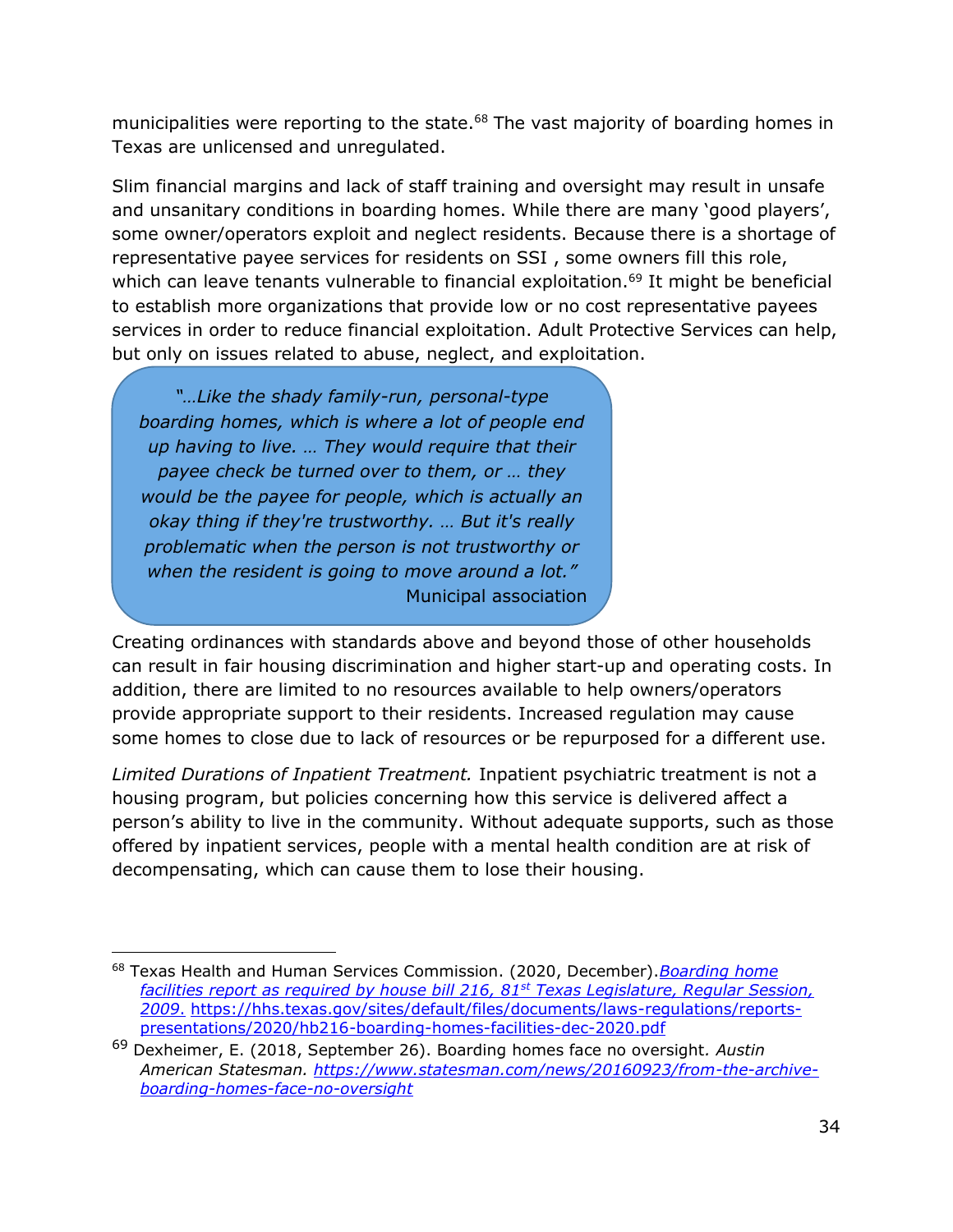Federal policies limit the number of inpatient days in a psychiatric institution eligible for payment under Medicaid or Medicare.<sup>70.71</sup> Medicaid beneficiaries, in fee-forservice and managed care, who are 20 years of age and younger or 65 years or older may be admitted to a freestanding private- or state-run psychiatric facility. Medicaid MCOs may pay no more than 15 days per month in inpatient treatment in free-standing psychiatric hospitals for people ages 21-64. Medicare has a lifetime limit of 190 days for inpatient psychiatric care. Both policies limit the availability of care when mental health symptoms are the most severe.

*Stigma.* Mental health conditions are highly subject to negative preconceptions and stigma. Fear of people with mental health conditions may create barriers to obtaining and maintaining housing.

*Lack of Awareness of One's Condition (Anosognosia)*. Anosognosia is an inability of a person to accept mental health condition. Around 57 to 98 percent of people with schizophrenia have some form of anosognosia.<sup>72</sup> Lack of insight into one's condition, including the consequences and manifestations of that condition, means a person cannot see they need help, and most likely will not seek it. This increases their risk of mental health decompensation and puts their housing at risk.

 $70$  Inpatient services for people who are considered incarcerated are not eligible for Medicaid reimbursement, regardless of age.

 $71$  Inpatient services for people who are considered incarcerated are not eligible for Medicaid reimbursement, regardless of age.

<sup>72</sup> Lehrer DS & Lorenz J. (2014), Anosognosia in schizophrenia: hidden in plain sight. *Innov Clin Neurosci*.11(5-6):10‐17.<https://www.ncbi.nlm.nih.gov/pmc/articles/PMC4140620/>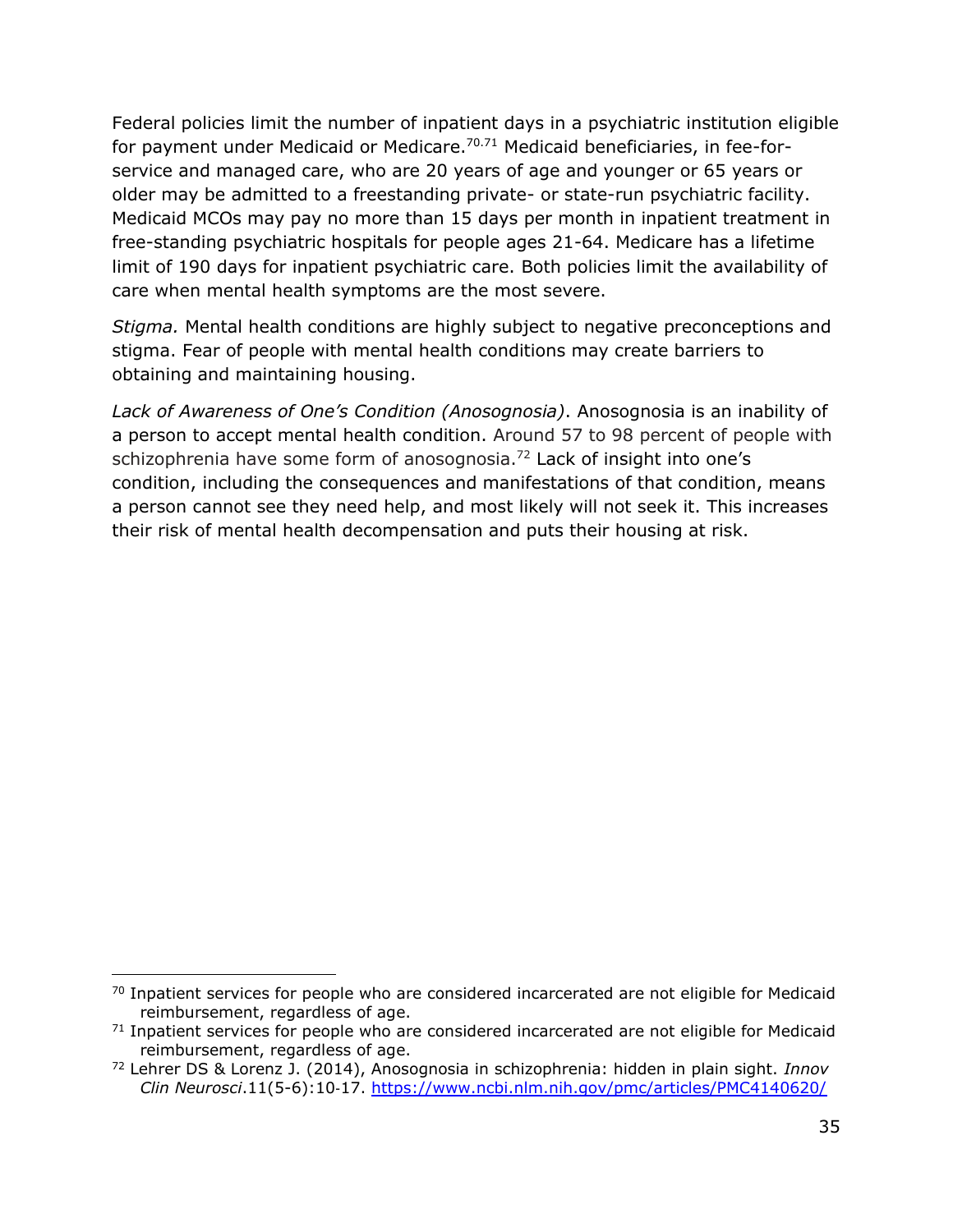# **3. Housing for People with a History of Substance Use**

People with a history of substance use represent a diverse population that ranges from recreational use to addiction. They may or may not perceive themselves to have a problem, want to change their behavior, engage in substance use services, or obtain or maintain a degree of recovery. Over time, people may move through some or all of these phases. This highlights the need for a spectrum of housing options to meet their diverse and changing needs.



According to the Surgeon General, substance use histories develop as a result of misusing substances in a manner, situation, amount, or frequency that could cause harm to the person who uses the substances or to those around them. Over time, repeated misuse can lead to changes in brain functions that governs substance seeking, reward, stress, decision making and self-control. This progression can lead to the development of a substance use disorder, commonly called addiction.

Prevention and treatment of addiction is as successful as those for other chronic conditions, such as diabetes, or heart disease.<sup>73</sup> Approximately 9 percent of U.S.

Source: SAMSHA, 2019b.

<sup>&</sup>lt;sup>73</sup> American Society of Addiction Medicine. (2019, October 21). Short Definition of Addiction. *The ASAM Magazine.* [https://www.asam.org/Quality-](https://www.asam.org/Quality-Science/publications/magazine/public-policy-statements/2019/10/21/short-definition-of-addiction)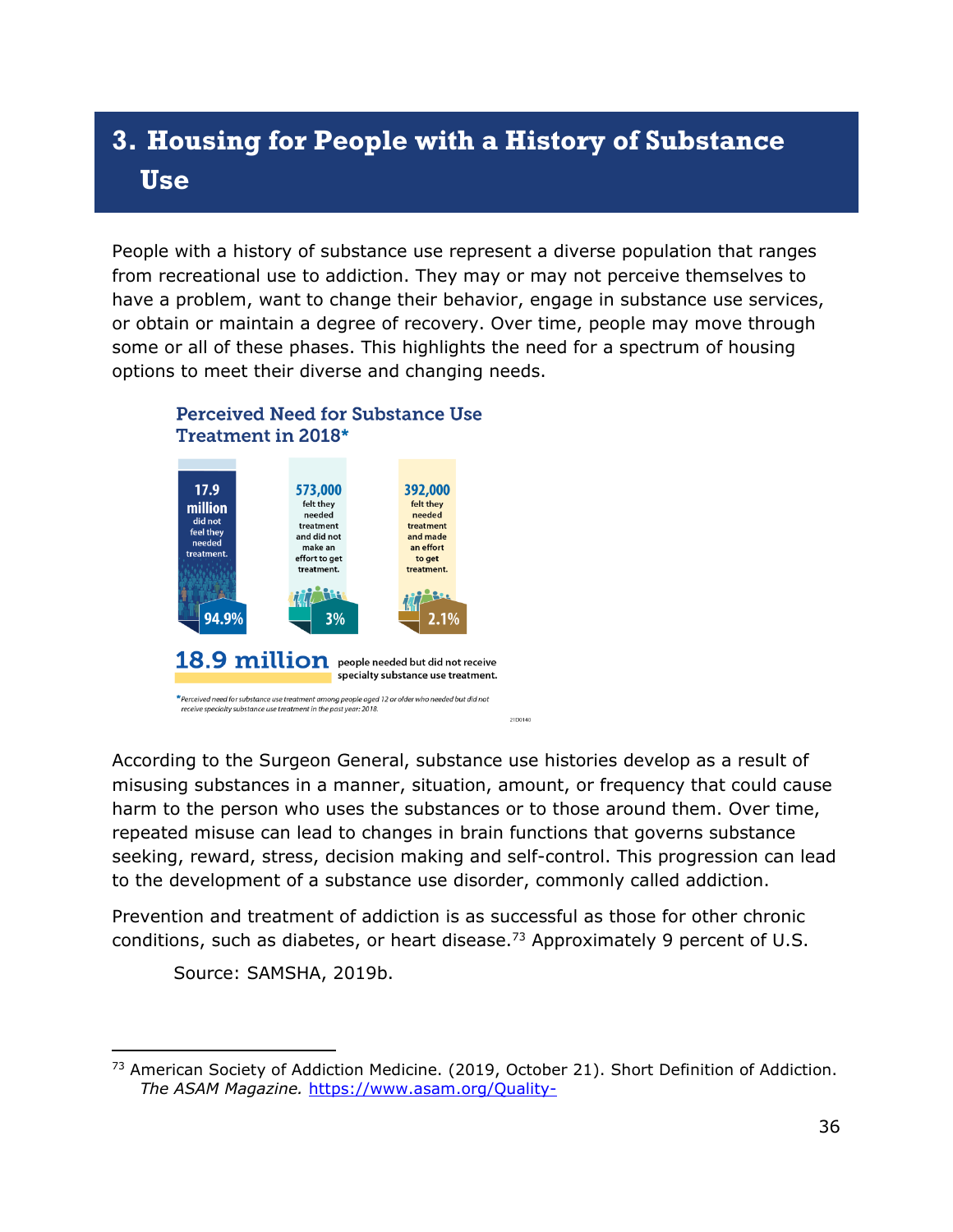adults have overcome an alcohol or drug problem, of which 46 percent selfidentified as being 'in recovery'.<sup>74</sup> However, only 4.6 percent of people with an alcohol use disorder and 9.2 percent of those with an illicit drug use disorder received any specialized substance use treatment.<sup>75</sup>

Housing options for people with substance use histories should be based on the severity and complexity of their disease or disability, their internal and external strengths and assets (known as recovery capital) and their personal goals. The higher the disease complexity and severity and lower the capital, the more support needed for success. People seeking abstinence-based recovery may choose a sober living home while those who do not perceive they have a problem or do not want to stop using alcohol or drugs may prefer an alternative environment.

## **Existing Continuum of Housing Options**

Within the continuum, some housing options (e.g. recovery housing and recovery respites) are designed to support abstinence-based recovery goals. They maintain alcohol and illicit drug free living environments through the use of drug screening, house rules and peer accountability. Other housing options (e.g. Housing First and boarding homes) are designed to meet the needs of people who have values and priorities that recovery homes may not be able to accommodate.

## *Recovery Housing*

Recovery houses are peer-led substance-free living environments that support people in recovery from addiction. While recovery residences vary widely in structure, they all reinforce a substance-free lifestyle, peer accountability, direct connection to others in recovery, mutual support groups and recovery support services. Substance-free does not prohibit prescribed medications taken as directed

[Science/publications/magazine/public-policy-statements/2019/10/21/short-definition-of](https://www.asam.org/Quality-Science/publications/magazine/public-policy-statements/2019/10/21/short-definition-of-addiction)[addiction](https://www.asam.org/Quality-Science/publications/magazine/public-policy-statements/2019/10/21/short-definition-of-addiction)

<sup>&</sup>lt;sup>74</sup> Kelly JF, Bergman B, Hoeppner BB, Vilsaint C, White WL. (2017). Prevalence and pathways of recovery from drug and alcohol problems in the United States population: Implications for practice, research, and policy. *Drug Alcohol Depend*. 181:162‐169. doi:10.1016/j.drugalcdep.2017.09.028

<sup>75</sup> Substance Abuse and Mental Health Services Administration. (2019b). *Key substance use*  and mental health indicators in the United States: Results from the 2018 National *Survey on Drug Use and Health* (HHS Publication No. PEP19-5068, NSDUH Series H-54). Rockville, MD: Center for Behavioral Health Statistics and Quality, Substance Abuse and Mental Health Services Administration.<https://www.samhsa.gov/data/>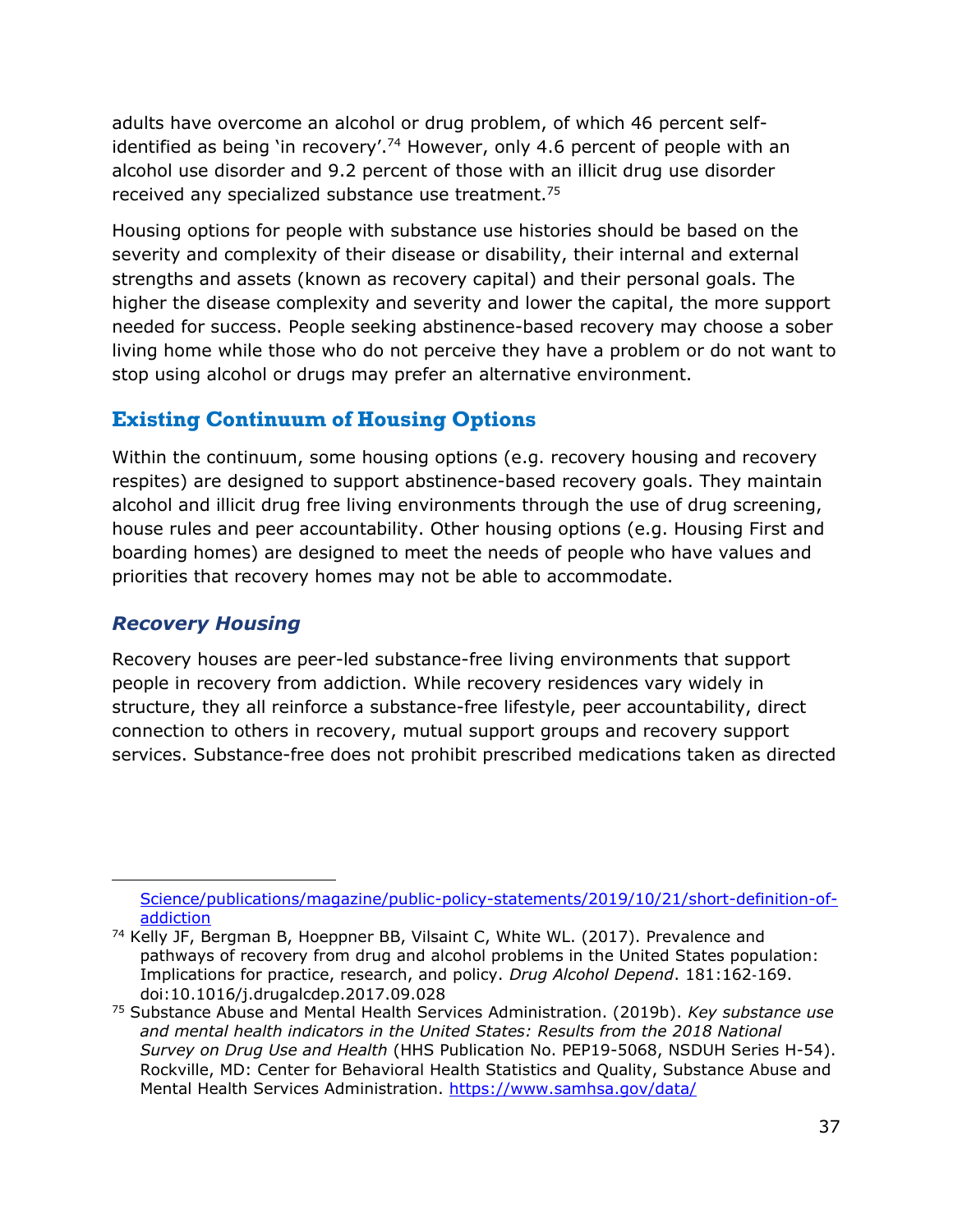by a licensed prescriber, such as those approved by the Food and Drug Administration for treatment of opioid use disorder or co-occurring disorders.<sup>76</sup>

A comprehensive census of recovery homes does not exist, but a recent study estimated there are 907 recovery homes in Texas.<sup>77</sup> Oxford House<sup>™</sup> is the largest recovery housing provider with nearly 280 homes in Texas.

The NARR has established national best practice standards and identified four general types of recovery housing, known as levels of support. These levels vary in the type and intensity of services they provide in order to meet the diverse and changing needs of people in recovery. In most recovery homes, residents determine their length of stay. Others provide a high level of support for a specific amount of time, ranging from months to years, with the expectation residents will "step down" to a lower level of support.



#### **Figure 3: Recovery Residences in the Continuum of Recovery<sup>78</sup>**

<sup>76</sup> Substance Abuse and Mental Health Services Administration. (n.d.b.). *Recovery housing. Best practices and suggested guidelines.* Accessed 5/20/2020.

<https://www.samhsa.gov/sites/default/files/housing-best-practices-100819.pdf> <sup>77</sup> Jason, LA, Wiedbush, E, Bobak, TJ & Taullahu, D. (2020). Estimating the number of substance use disorder recovery homes in the united states. *Alcoholism Treatment Quarterly.* doi: 10.1080/07347324.2020.1760756

<sup>78</sup> National Association of Recovery Residences. (2012, September 20). *A primer on recovery residences: Frequently asked questions.* https://narronline.org/wpcontent/uploads/2014/06/Primer-on-Recovery-Residences-09-20-2012a.pdf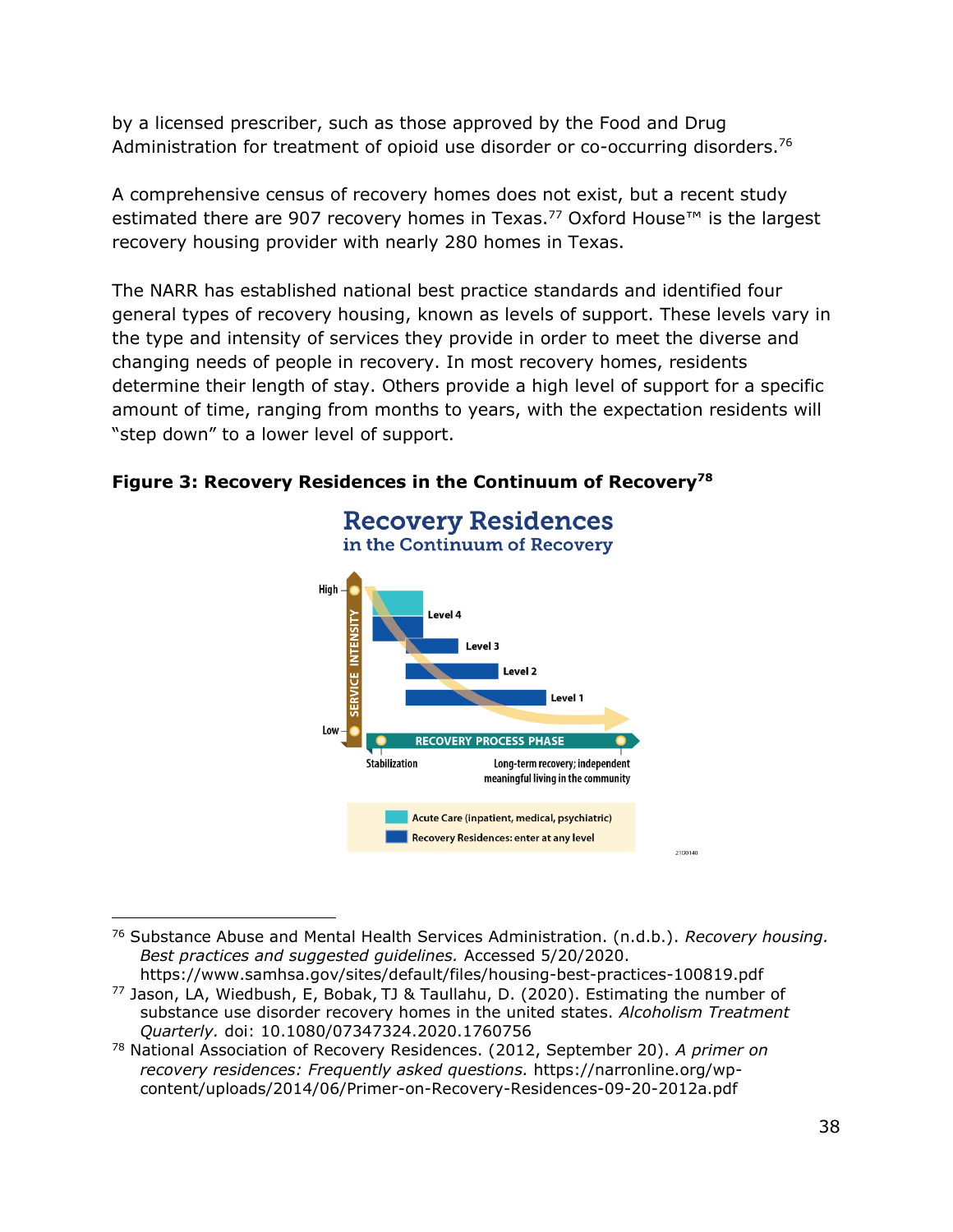#### Source: NARR, 2012

**Level I** residences are democratically run houses where residents elect officers and vote on decisions. Residents are expected to work, share expenses and pay rent. Although each house is autonomous, they often receive external guidance and support. Residents who return to substance use are generally not appropriate for a Level I and should be linked with a higher level of support or care. Oxford House™ is the best example of these residences.

Texas operates a revolving loan fund to help open new Oxford Houses, and contracts with Oxford House, Inc. to support the growth and fidelity of the Oxford House™ model.<sup>79</sup> Oxford Houses are self-run, self-supported peer-operated recovery homes that offer a structured environment to prevent recurrence of use. The state of Texas supports services to people in 2,119 Oxford House™ beds.

Level II residences are typically located in residential neighborhoods. Unlike Level I houses, they have a house manager or senior resident who is either paid or receives a reduction of rent. Beyond social model recovery and mutual support, there are typically few to no services offered on-site. Residents are usually required or strongly encouraged to attend 12-step or other mutual support groups in the community. Residents are expected to attend house meetings, work or go to school and pay rent. Sober living homes are good examples of these residences.<sup>80</sup>

**Level III** residences employ and supervise certified or trained staff who provide non-clinical services, such as recovery coaching, recovery wellness planning, recovery support groups, and life skills training. Level III residences are referred to by various names and serve people who need a high level of support or oversight to remain in the community. Since many people cannot afford to pay out-of-pocket for this level of support, some Level IIIs solicit donations and grants or leverage supplemental revenue streams.

Texas Targeted Opioid Response (TTOR) funds will allow the state to add recovery residences that accept people participating in Medically Assisted Therapy (MAT). The TTOR funds are being used to establish eight MAT specific recovery residences in metro rural areas, with a plan to open two more. Houses will be certified Level III recovery residences, each housing 8-12 Residents.

**Level IV** residences offer licensed residential treatment in addition to the services

 $79$  This loan program is available from the Texas Health and Human Services Commission.

<sup>80</sup> Polcin, DL, Korcha, RA, Bond, J, & Galloway, G. (2010a). What did we learn from our study on sober living houses and where do we go from here? *Journal of Psychoactive Drugs, 42*(4), 425–433. https ://doi.org/10.1080/02791 072.2010.10400 705.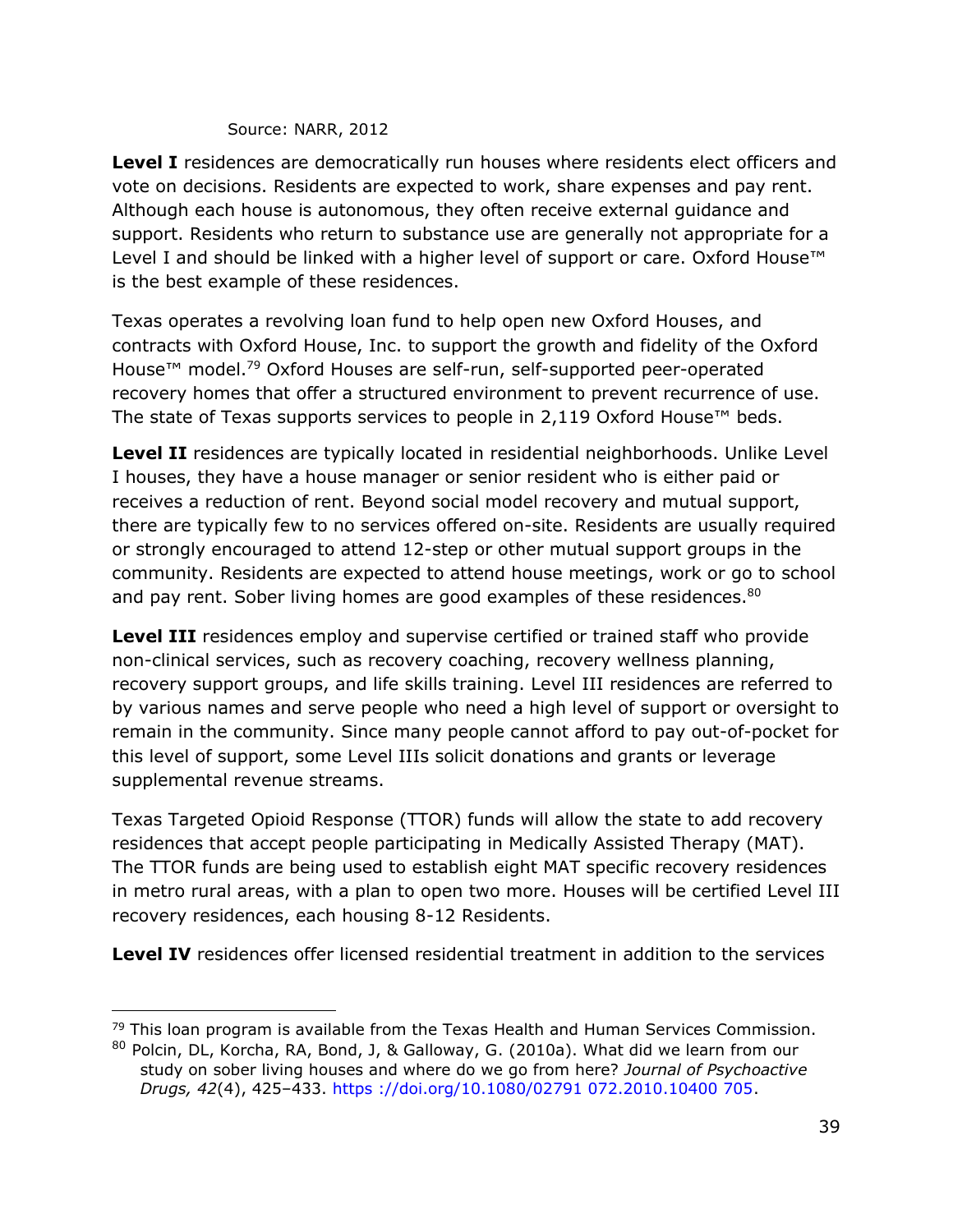found in Level IIIs. Therapeutic communities $81,82$  are a good example of Level IV facilities. In Texas, some licensed supportive residential facilities are Level IVs.

Local and state governments are restricted from regulating housing for people in recovery from substance use issues above and beyond the regulation of other homes in a neighborhood. As a result, two fidelity and oversight mechanisms have been developed and are widely used. Most states use one or both of the following approaches:

- NARR approach. NARR has 30 state affiliates, including the Texas Recovery Oriented Housing Network, that certify recovery homes that meet national standards. Certification allows for consumer choice and for providers to distinguish themselves. Affiliates are responsible for administering a grievance process for complaints against providers. Valid and unresolved complaints can lead to the temporary suspension or permanent revocation of a certification.
- Oxford House™ approach. Oxford House™ is a large network of recovery homes across the US and abroad. Local and regional representatives provide support in opening homes and maintaining fidelity to the Oxford House™ model. Texas contracts with Oxford House, Inc. to help start and maintain residences.

#### Recovery Respites

Recovery respites are nonclinical, alcohol and illicit substance free living environments that act as a safety net for people with substance use histories who are on a waiting list for a publicly-funded treatment bed, need to re-stabilize before returning to a recovery home or supportive housing, or have been discharged from an institution before securing a safe place to stay. They closely resemble recovery housing but are designed to meet short-term needs. While staff provide supervision and recovery support, respites are not appropriate for people needing acute medical care or detoxification. Texas has only a few of these abstinence-based shelters.

## *Housing that is not Recovery Focused*

The following housing types do not require residents to abstain from substance use.

Boarding Homes

<sup>81</sup> De Leon, G. (2000). *The therapeutic community: Theory, model, and method.* Springer Publishing Company. [https://doi.org/10.1891/9780826116673](https://psycnet.apa.org/doi/10.1891/9780826116673)

 $82$  De Leon, G. (2010). Is the therapeutic community an evidence based treatment? What the evidence says. *International Journal of Therapeutic Communities* 31, 2, summer 104-128.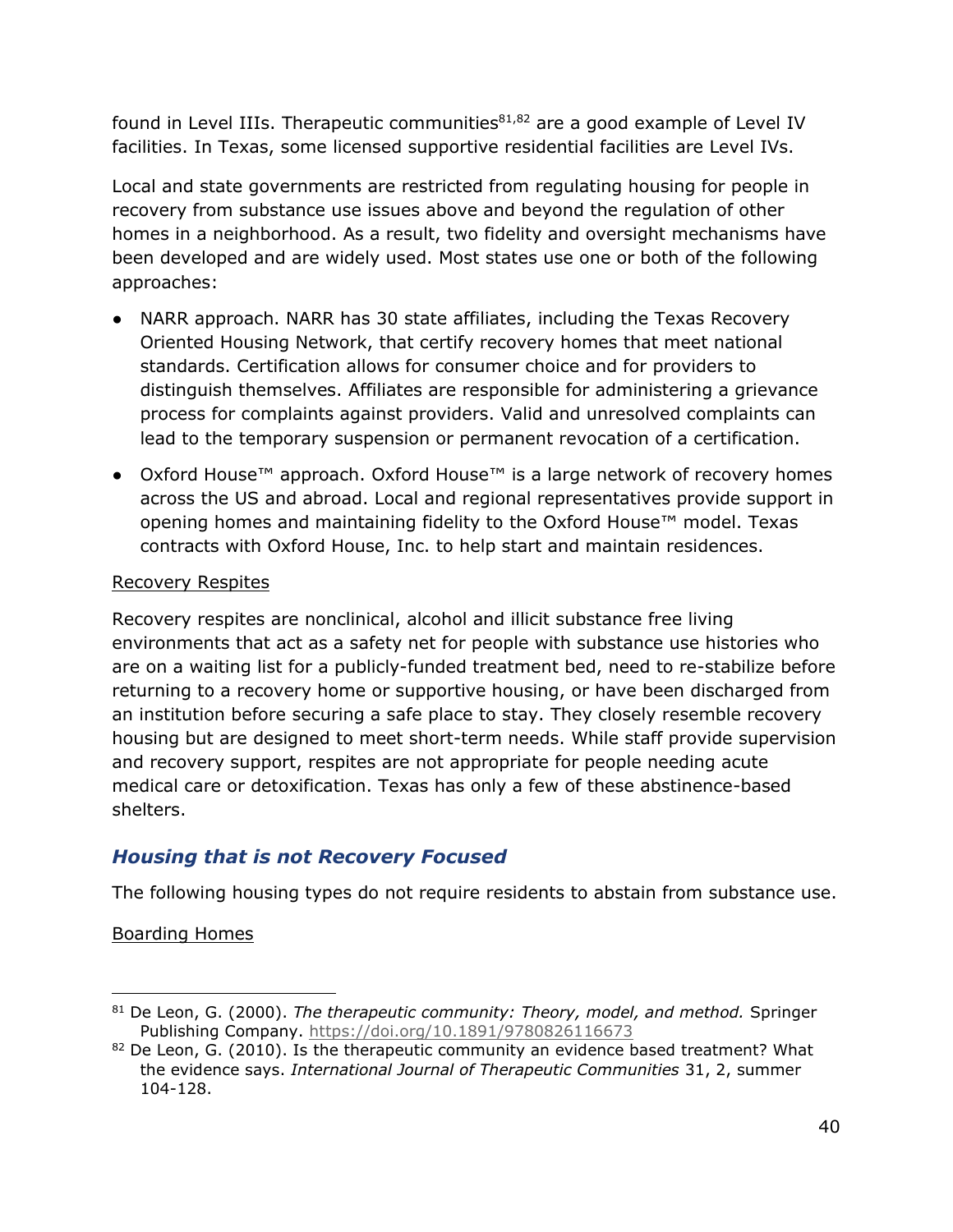Boarding homes are privately run homes in which residents share rooms and living space for a relatively low cost. Approximately 11 percent of boarding home residents have a substance use condition.<sup>83</sup> This housing is described more fully in the chapter on housing for people with mental health conditions.

#### Housing First

Housing First is a model in which people are provided housing without preconditions

*"People with chronic [substance] use conditions, they really need a very specialized form of housing to start with. Like a sober living, or recovery-based housing….You don't take a treatment-first approach; you do housing first, and then treatment..."* Service provider or requirements to achieve abstinence or participate in treatment or services. Research indicates that some people with low recovery capital (chronic

homelessness) and high disease severity (co-occurring severe mental illness and substance use histories) who previously received addiction treatment services can experience a significant decrease in substance use and the need for future treatment when placed in Housing First as compared to treatment.<sup>84</sup>

#### Halfway Houses

In Texas, Halfway Houses refer to centers where residents reenter the community from incarceration. In other states, this term describes housing that helps people transition from homelessness to permanent housing. Residential reentry centers in Texas are not a housing option that aligns with the *Housing Choice Plan* Guiding Principles because, despite being a housing option on the Texas Department of Criminal Justice continuum of reentry, they are used as a means of oversight in compliance with conditions of parole.

#### Subsidized Housing

People with substance use histories can sometimes qualify for affordable housing subsidized by the federal, state or local government. Affordable housing models are described in the Affordable Housing chapter of this plan.

<sup>83</sup> Health Management Associates. (2008). *Report on Texas boarding homes HB 1168. Submitted to the governor and the Texas legislature January 2009*. <https://www.readkong.com/page/report-on-texas-boarding-houses-h-b-1168-8181713>

<sup>84</sup> Padgett, DK, Stanhope, V, Henwood, BF & Stefancic, A. (2011). Substance use outcomes among homeless clients with serious mental illness: Comparing housing first with treatment first programs. *Community Ment Health J.,* 47(2): 227–232.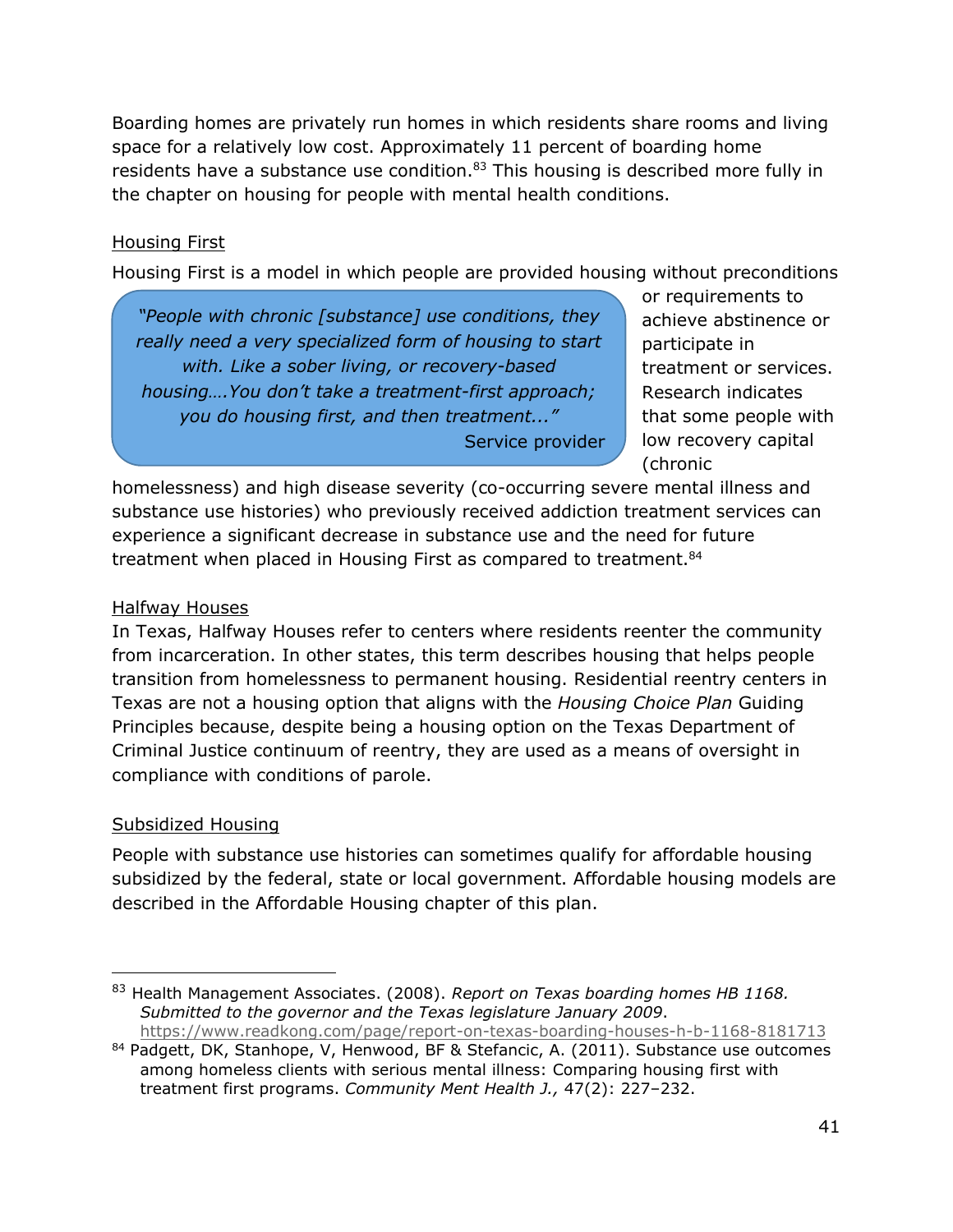## **Gaps in the Housing Continuum**

Interviews with people with lived experience identified an insufficient supply of recovery homes, particularly for women with children. Recovery housing is also in short supply for men with children, lesbian, gay, bisexual, transgender and queer or questioning (LGBTQ) people, and people prescribed MAT. Recovery housing in rural areas is also limited.

#### **Barriers to Housing Choice**

The *Housing Choice Plan* survey found that lack of income is the primary barrier to housing choice among people with substance use histories.<sup>85</sup> See Chart 8 for detail on barriers to housing and Chart 9 for data on housing supports needed by people with substance use histories.

People with lived experience reported that recovery housing is not just sober living;

*"When I was a newcomer it would not be a good time to live alone. It was better for me to live with other peers with lived experience. Eventually, I was ready to move onto my own living."* Person interviewed for *Housing Choice Plan* it is a lifestyle with accountability. In addition, their housing needs change over time. Participants stated recovery residences should have a certification process to incentivize best practices.

<sup>&</sup>lt;sup>85</sup> Texas Health and Human Services Commission, Center for Analytics and Decision Support Program Evaluation. (2020a). *Perspectives on housing in the Texas disability community*.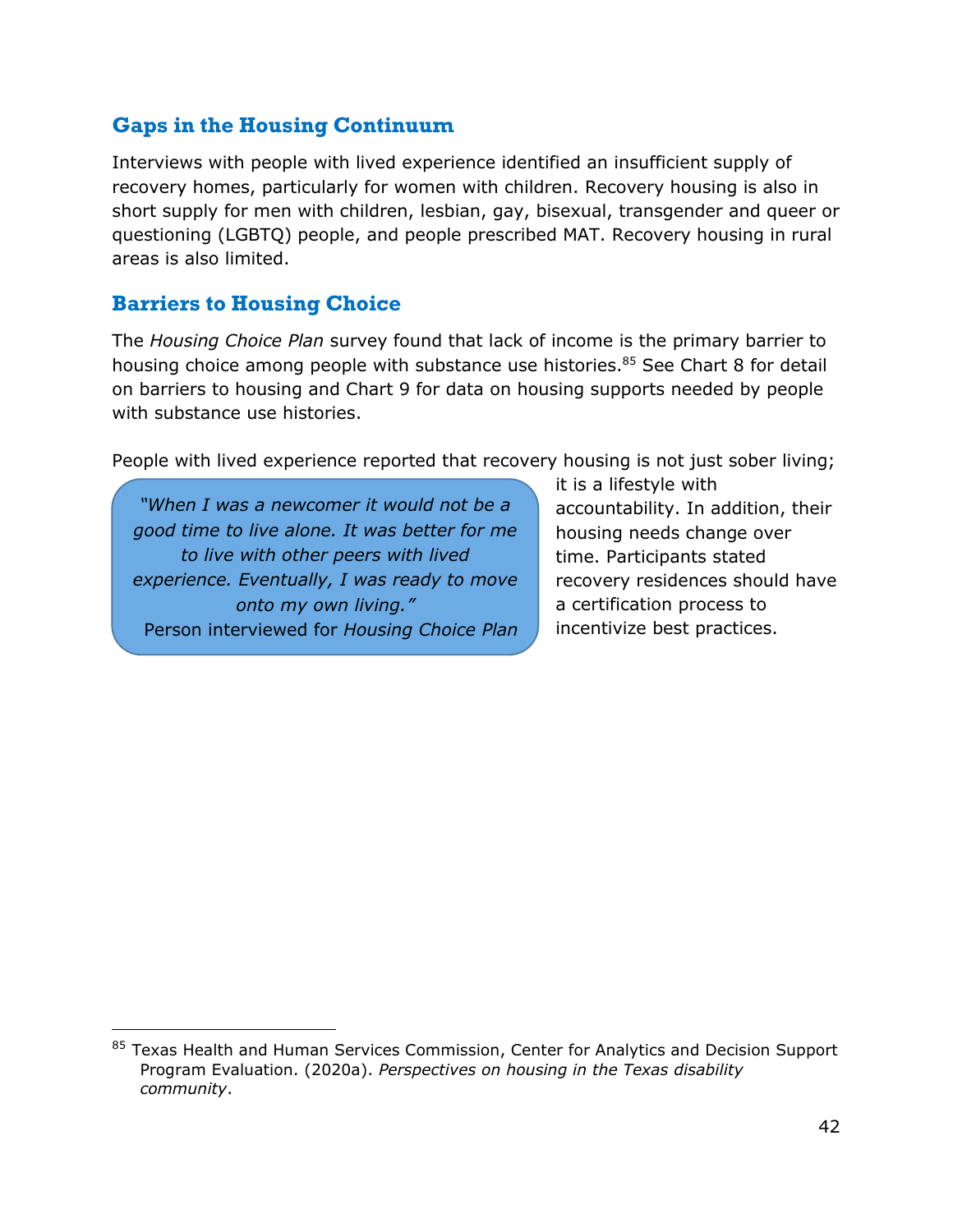

**Chart 8. Challenges to Finding Adequate Housing**

Source: HHSC, Center for Analytics and Decision Support, 2020.



**Chart 9. Supports Needed to Live in Desired Housing**

Source: HHSC, Center for Analytics and Decision Support, 2020.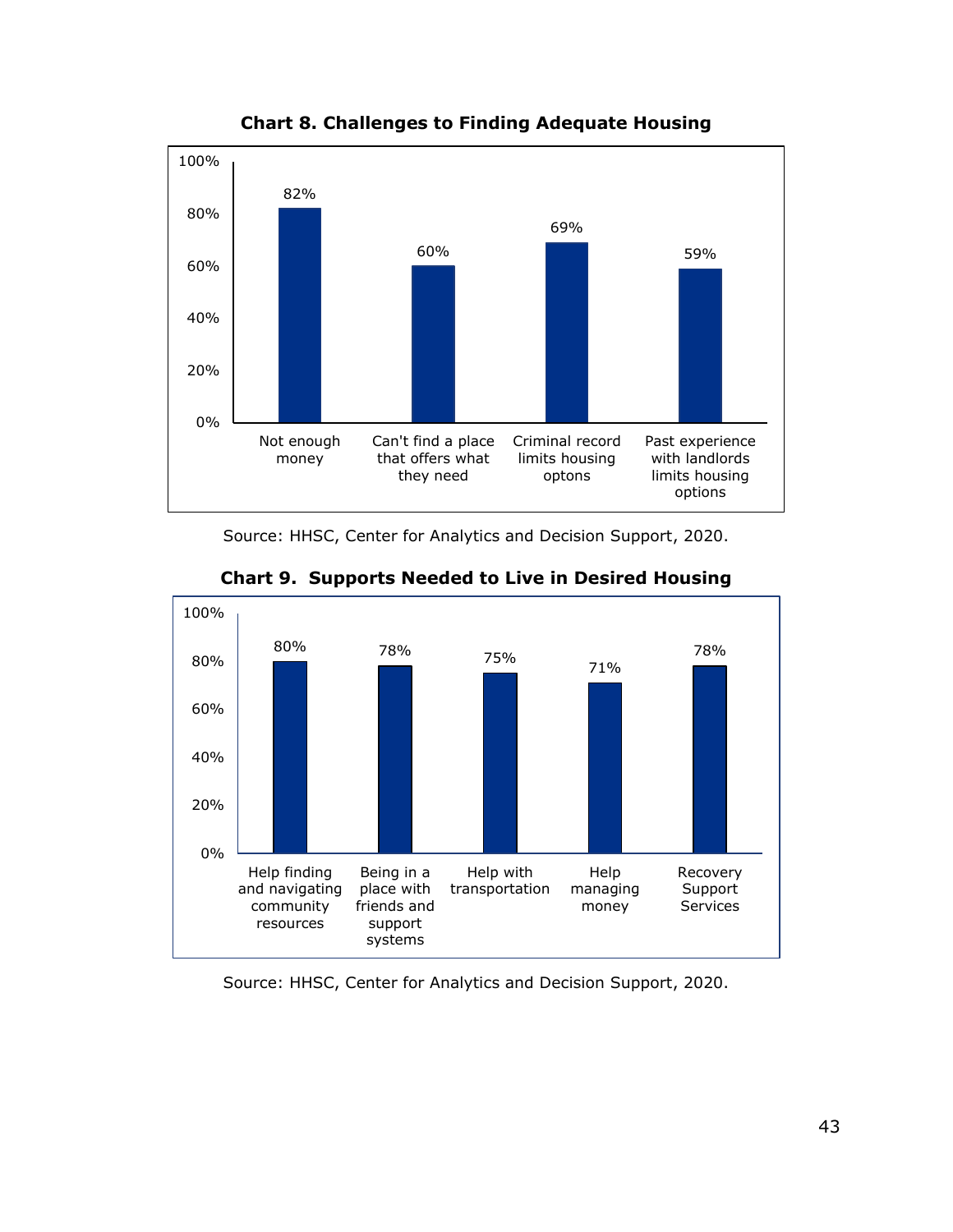*Lack of Accurate Information.* There is no comprehensive directory of recovery

*People don't know what to ask for and what that means. People find housing through word of mouth referral. There is no consistent database.* Person interviewed for *Housing Choice Plan* homes in Texas. Many people in need do not even know that recovery housing exists, much less have the information and support they need to choose the type of housing that would support their goals.

*Unethical Referrals.* Word of mouth and referrals to find recovery homes may increase the risk of conflicts of interest or patient brokering.<sup>86</sup> For example, a treatment provider or a urine analysis lab seeking clients compensates a recovery housing provider for referring or requiring a resident to use those services. Although state statutes passed in the 1990s prohibits this activity, $87$  these business practices persist. At the federal level, the Eliminating Kickbacks in Recovery Act of 2018 passed but without any civil monetary penalty or civil damage remedy.

*Lack of Oversight, Education and Quality Incentives.* While Texas licenses clinical residential facilities and the clinical components of bundled services, federal fair housing guidelines restrict it from regulating recovery homes above and beyond other housing. A nonclinical recovery home does not legally require a special license or training. This leads to quality ranging from well-respected homes to those that use poor, unsafe or potentially fraudulent practices. Voluntary certification to national best practices is available, but few recovery homes pursue this certification. Oxford Houses maintain uniform standards because they must obtain a charter from Oxford House, Inc., which includes specific standards.

*Neighborhood Opposition.* Addiction is highly stigmatized, which contributes to pressure from neighborhoods that resist the presence of recovery homes. This may lead to harassment of residents and property owners, as well as discriminatory ordinances and enforcement by local government. These factors force many recovery homes to locate in less desirable neighborhoods, where there is less local opposition.

<sup>86</sup> Patient brokering trades a client to a treatment program in return for money, perks or other compensation from that treatment center. In some cases, a broker will contact a treatment program or sober home with a prospective client and solicit a kickback or commission or charge a fee in exchange for the client's information.

<sup>87</sup> See Texas Occupation Code: Title 3. Subtitle A. Chapter 102. Solicitation Of Patients -Subchapter A. Texas Health and Safety Code. Title 2. Subtitle H. Chapter 164. Treatment Facilities Marketing and Admission Practices.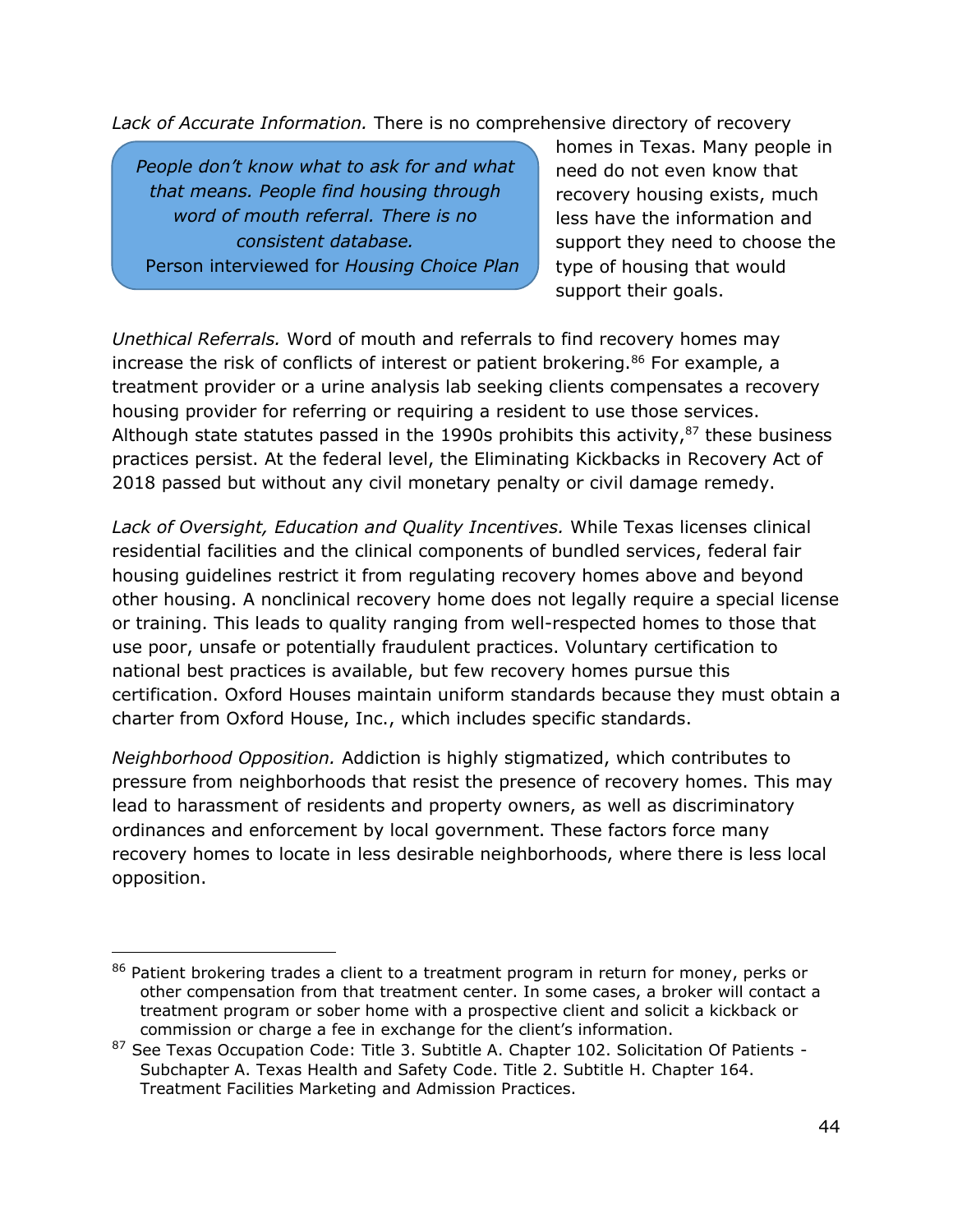*Federal Barriers to Affordable Housing.* Federal guidelines for HUD funded public housing, housing choice vouchers and Section 8 project rental assistance prohibit households in which any member is actively engaged in substance use or convicted of methamphetamine manufacturing. PHAs may also deny admission for three years to household members evicted from federally assisted housing because of substance related activity*.* PHAs may also create their own admission rules, which can further restrict access. Federal policy excludes shared living environments and eligibility requirements used in recovery residences.

Policies pertaining to social security disability insurance (SSDI) further limit housing choice. While people in recovery from substance use disorder meet the civil rights definition of "disabled," they do not qualify for SSDI based on a substance use diagnosis. Many housing models rely on SSDI as a stable source of revenue.

*Comorbidity of Substance Use and Mental Health.* Approximately half of people with a substance use history also have a mental health condition.<sup>88</sup> Finding housing for this population is more challenging because they confront stigma for both conditions. People with mental health conditions may also have difficulty accessing recovery housing if they take medications that are potentially addictive or subject to misuse for non-medical purposes.

<sup>88</sup> National Institute on Drug Abuse. (2018). *Comorbidity: Substance Use disorders and other mental illnesses.* [https://www.drugabuse.gov/publications/drugfacts/comorbidity](https://www.drugabuse.gov/publications/drugfacts/comorbidity-substance-use-disorders-other-mental-illnesses)[substance-use-disorders-other-mental-illnesses.](https://www.drugabuse.gov/publications/drugfacts/comorbidity-substance-use-disorders-other-mental-illnesses)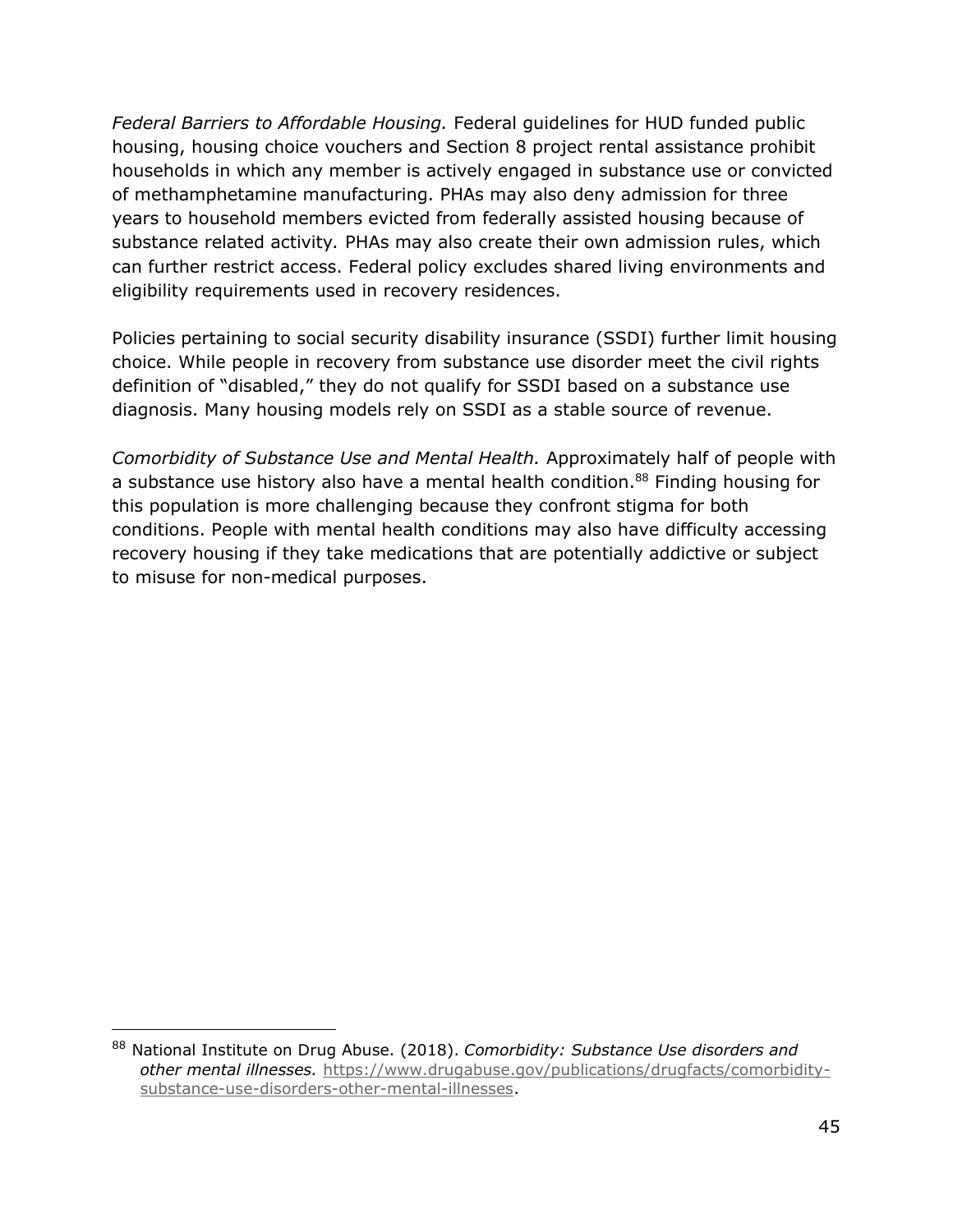# **4. Housing for People with Intellectual and Developmental Disabilities (IDD)**

People with IDD and low incomes who relied on publicly-funded housing historically lived in institutional settings, funded by Medicaid. In the 1980s, the federal government started granting waivers from Medicaid rules that allowed states the flexibility to design alternatives to institutional care. The HCS waiver is one such program. Developed in 1985, HCS is designed to allow people to receive services in small group homes<sup>89</sup> or their own home, a host home or family home .<sup>90</sup> In addition to the housing offered under this program, there are a number of alternative housing models being used by people and their families.

## **Existing Continuum of Housing Options**

People with IDD can live in virtually any type of housing environment, depending on level of disability. More than half of people with IDD responding to the *Housing Choice Plan* survey reported living with family and friends. Another one-quarter reported living by themselves. Employers and providers of services reported 36 percent of the population had no place to stay. $91$ 

The examples below are common housing options used by people with IDD.

#### Group Homes

Group homes for people with IDD provide shared housing with onsite staff. The most common form of group homes in Texas are the 2,950 HCS three and four person residences. The Deaf Blind and Multiple Disability waiver offers assisted living and 1-3 bed homes with 24-hour support from a home health agency.<sup>92</sup>

<sup>&</sup>lt;sup>89</sup> Program language refers to these types of small group homes as three and four person residences.

<sup>90</sup> Texas Health and Human Services Commission. (2010). *Home and community based services handbook.* Section 1000, introduction, revision 10-0. <https://hhs.texas.gov/book/export/html/4353>

<sup>91</sup> Texas Health and Human Services Commission. *Perspectives on housing in the Texas disability community*.

 $92$  This waiver is small but does have housing options.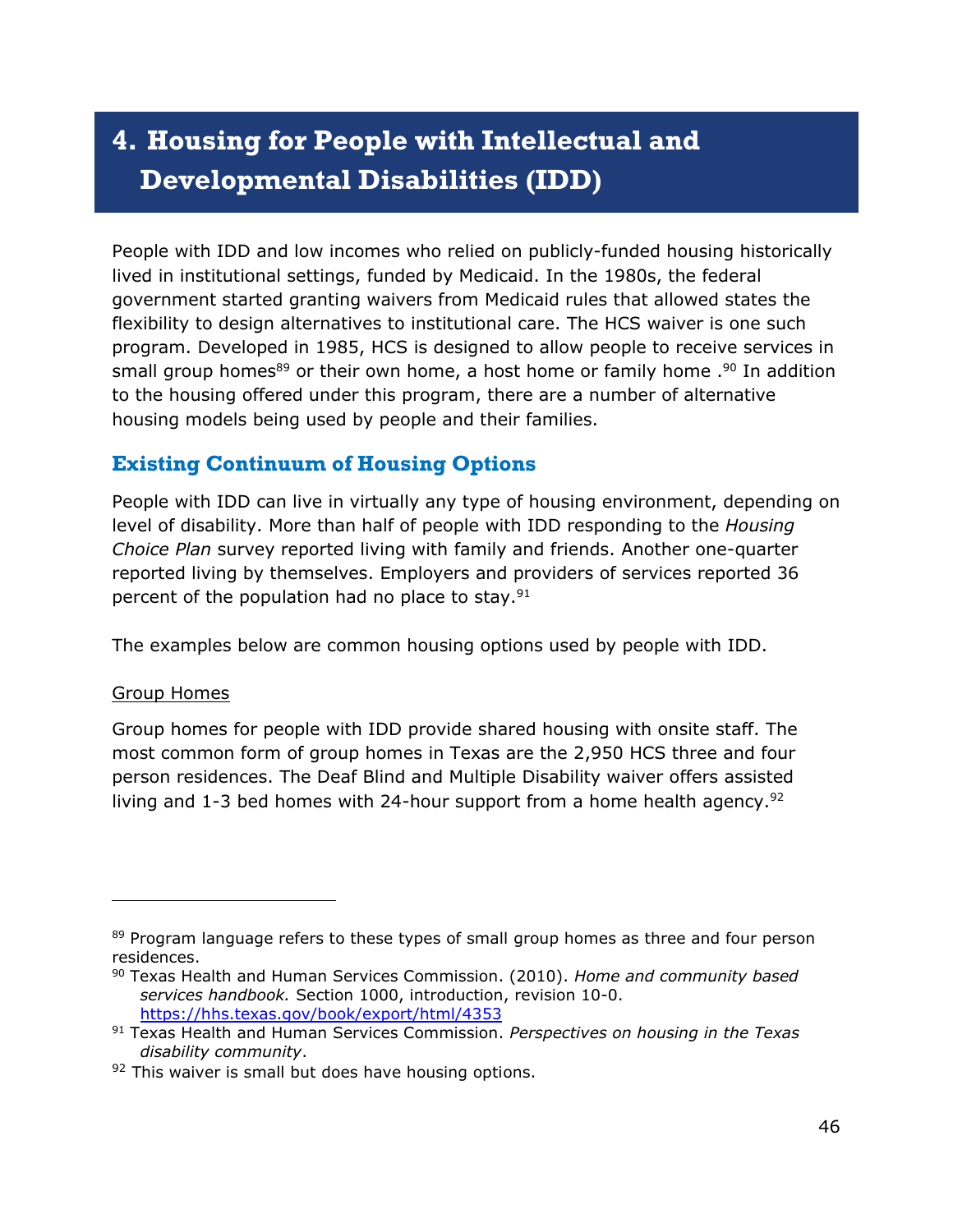This type of housing is located in community settings and operated by providers that contract with the state. Residents share living expenses such as rent, utilities, and groceries and are responsible for room and board. On-site providers oversee operation of the home and ensure the safety of people. Service providers help people access the services they need to achieve their desired outcomes and ensure their health and safety.

#### Congregate Housing in Campus Settings

Some families use their own funds to establish communities located on campuses, segregated from the larger community. Campuses are often quite large and offer housing in cottages. Some campuses also have a dormitory that can house more occupants. Living in these campuses –can cost as much as  $$3,600$  per month.<sup>93</sup>

Campus residents generally have their own room but share the kitchen and common space. Usually there are group activities and shared chores. Most models offer learning and social activities for residents. Personal assistance services and other supports are paid through Medicaid or by the family.<sup>94</sup>

#### Living with Family

People with IDD who receive Medicaid are increasingly choosing to live with a family member. <sup>95</sup> Per a 2019 survey, 83.1 percent of family and friends stated that the person they support lived at home.<sup>96</sup> Fourteen percent of people receiving HCS reside in their own home or with family. Other Medicaid waivers such as Texas Home Living (TxHmL)<sup>97</sup> and Community Living and Support Services (CLASS)<sup>98</sup>

<sup>93</sup> Housing cost is based on a review of campus-based housing options identified on the Texas Parent to Parent website. Information is from websites for these communities and may not be current.

<sup>94</sup> Navigate Life Texas. (n.d.). *Housing choices for young adults with disabilities.* Accessed 3/2/20. [https://www.navigatelifetexas.org/en/transition-to-adulthood/housing-choices](https://www.navigatelifetexas.org/en/transition-to-adulthood/housing-choices-for-young-adults-with-disabilities)[for-young-adults-with-disabilities](https://www.navigatelifetexas.org/en/transition-to-adulthood/housing-choices-for-young-adults-with-disabilities)

<sup>95</sup> Hewitt, A, Agosta, J, Heller, T, Williams, AC & Reinke, J. (2012). Families of individuals with intellectual and developmental disabilities: Policy, funding, services and experiences. *Intellectual and Developmental Disabilities*. Vol. 51, 349-359.

<sup>96</sup> Texas Health and Human Services Commission. *Intellectual and developmental disabilities (IDD) surveys: Perspectives on housing*.

<sup>97</sup> Texas Home Living (TxHmL) program provides essential services and supports so that people with IDD can continue to live with their families or in their own homes.

<sup>98</sup> CLASS serves individuals with a related condition who need habilitation services. These people have a qualifying disability, other than a diagnosis of an intellectual disability, that originated before the age of 22 and that affects their ability to function in daily life.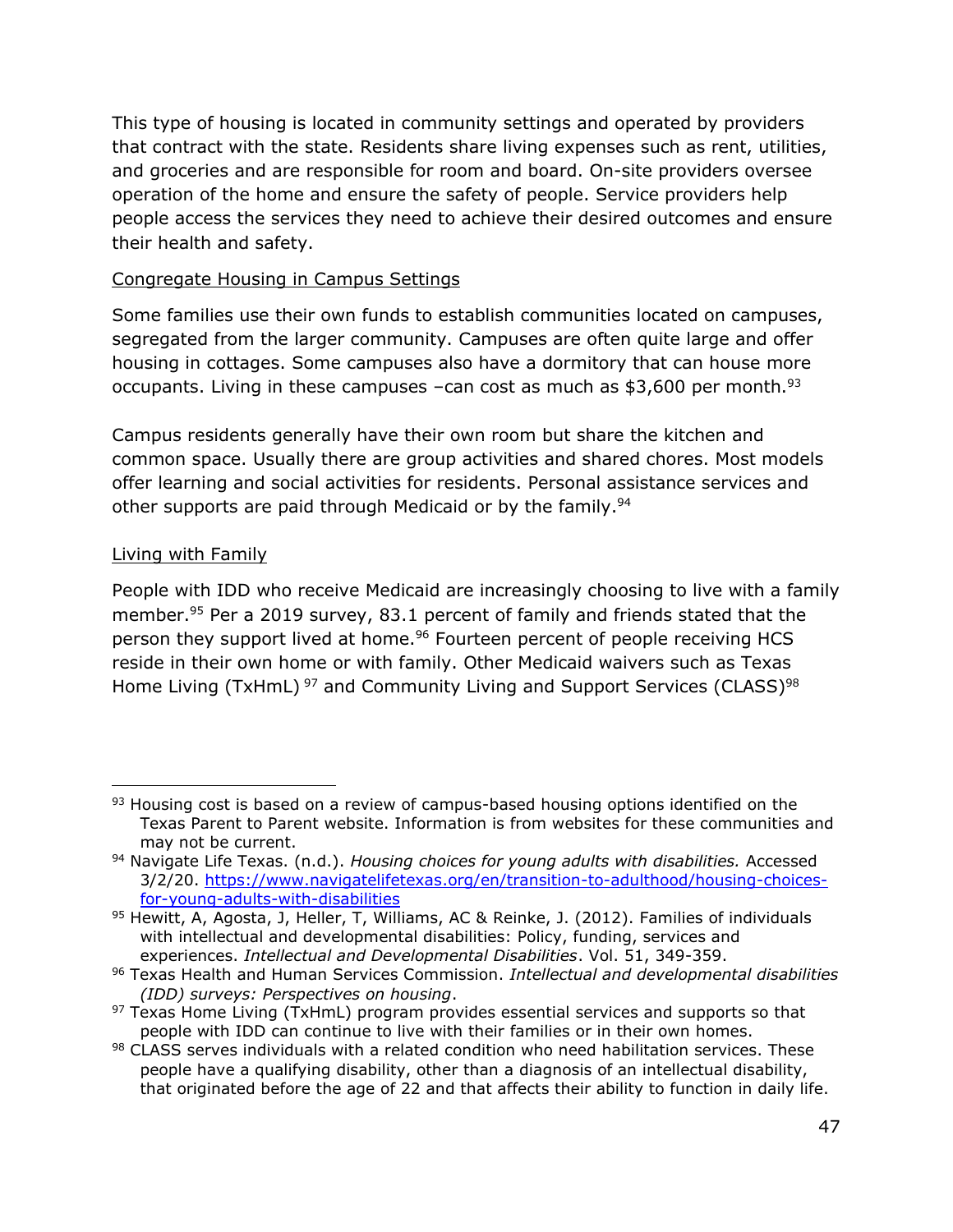serve people living exclusively or almost exclusively (92.6 percent) in their own or family home.<sup>99</sup>

Living with family is often the only option for families whose adult children are not enrolled in Medicaid and do not qualify for publicly assisted affordable housing programs. Some families depend on their child's SSI to make ends meet. This makes it hard for families to financially support their child to live outside the home.

#### Living on Their Own

Some families have been able to arrange housing in which their family member lives alone or with roommates. This can be an apartment in a private market complex. Some families purchase or rent housing. In these situations, services may be paid for through Medicaid or private funds. Some people have also been able to purchase their own home.

Families of people with IDD indicate their preferred housing for their child is accessible, located in safe neighborhoods, and near family and friends and public transportation. Families also want housing with supports to help their adult children live in the community, and staff who are "honest, caring, and organized". Families also want assistive technology to monitor the safety and well-being of their family member.<sup>100</sup>

## **Gaps in the Housing Continuum**

*Housing options.* Housing provided under HCBS waiver programs is a desirable option for many people and families of people with IDD. However, some people

*"The options are also very limited, either a group home or private facilities which are expensive. A local private facility is \$4,000/month for room and board."* Service provider

want other alternatives to current and institutional settings. Families, and people with lived experience, want access to the same array of affordable housing available to the larger population. These should be community-

based and compliant with HCBS settings guidance and regulations.<sup>101</sup>

More home living support options so people can live at home and more choices in housing including alternative, creative housing options may be beneficial.

<sup>99</sup> Texas Health and Human Services, January 17, 2020.

<sup>100</sup> Texas Parent to Parent interview, March 30, 2020.

<sup>&</sup>lt;sup>101</sup> Centers for Medicare & Medicaid Services (CMS) guidance pertaining to the home and community-based services (HCBS) Settings Rule, 42 CFR Part 430, 431 et al.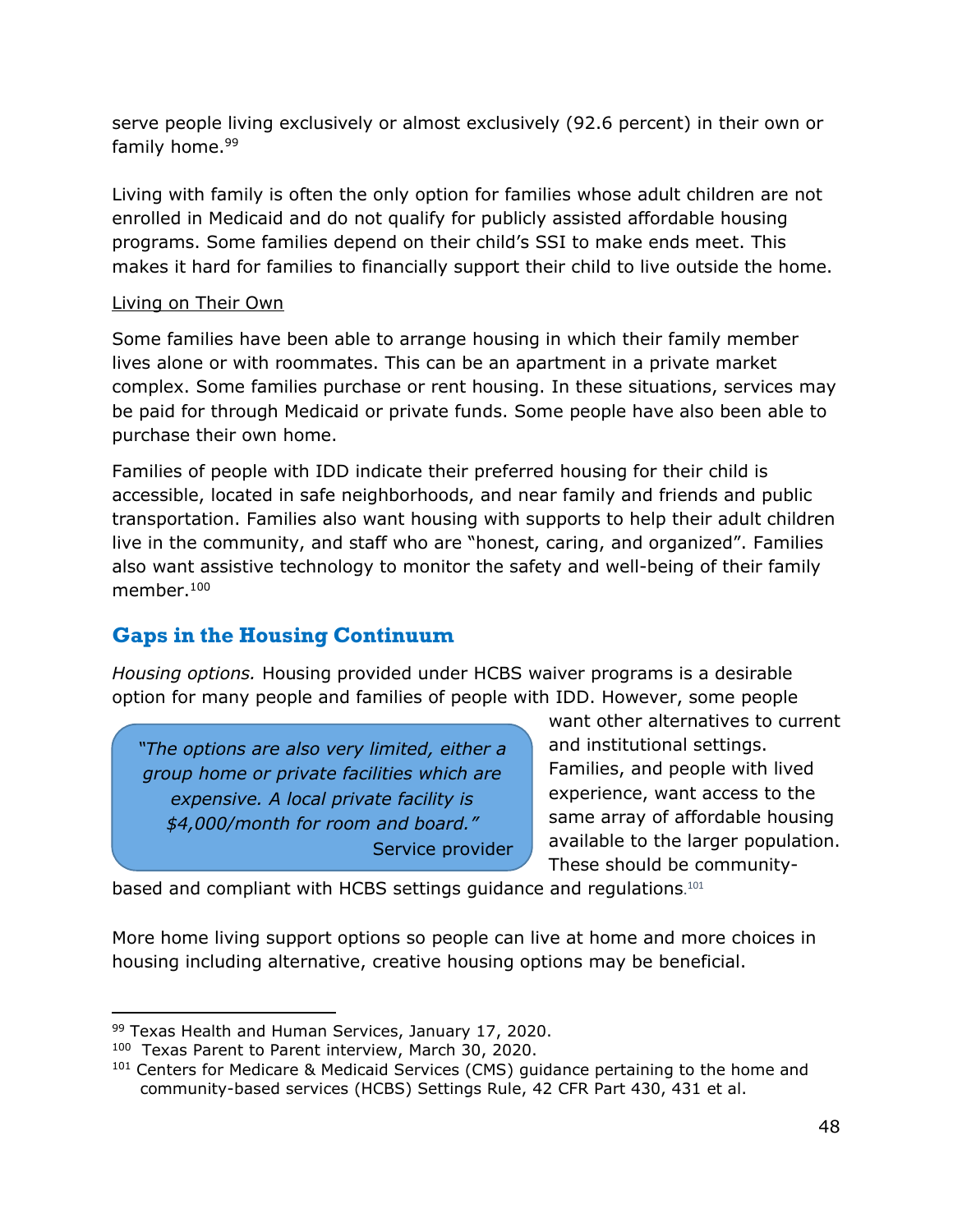## **Barriers to Housing Choice**

People with IDD and their families experience barriers to affordable housing and challenges navigating the complex system of Medicaid and other support services. Charts 9 and 10 provide data on barriers to housing and the supports people need to live in the housing of their choice.<sup>102</sup>



**Chart 10. Challenges to Finding Adequate Housing**

Source: HHSC, Center for Decision and Analytic Support, 2020.

Other barriers to accessing community-based housing are listed below.

*Perceptions about Housing Choice.* People with IDD and their families want housing that supports independence and integration in the community. Unfortunately, few people with IDD or their families believe they have housing options. A national report found that only 55 percent of people with IDD said they were able to choose where to live, who to live with, and what neighborhood to live in.<sup>103</sup> Texas data from the 2016-17 National Core Indicator report found that only 21 percent of

 $102$  Percentages do not add up to 100 percent because respondents were able to select any number of challenges they face in trying to find housing.

<sup>103</sup> Friedman, C. (2019). *There's no place like home: A national study of how people with intellectual and/or developmental disabilities and their families choose where to live.* The Arc of the United States and CQL | The Council on Quality and Leadership. [https://futureplanning.thearc.org/assets/CFP\\_Housing\\_Survey\\_Technical\\_Report-](https://futureplanning.thearc.org/assets/CFP_Housing_Survey_Technical_Report-80e6eb718c816d07a15a9972df06a6e73b1393d5b56ae145acc058fce243cd93.pdf)[80e6eb718c816d07a15a9972df06a6e73b1393d5b56ae145acc058fce243cd93.pdf](https://futureplanning.thearc.org/assets/CFP_Housing_Survey_Technical_Report-80e6eb718c816d07a15a9972df06a6e73b1393d5b56ae145acc058fce243cd93.pdf)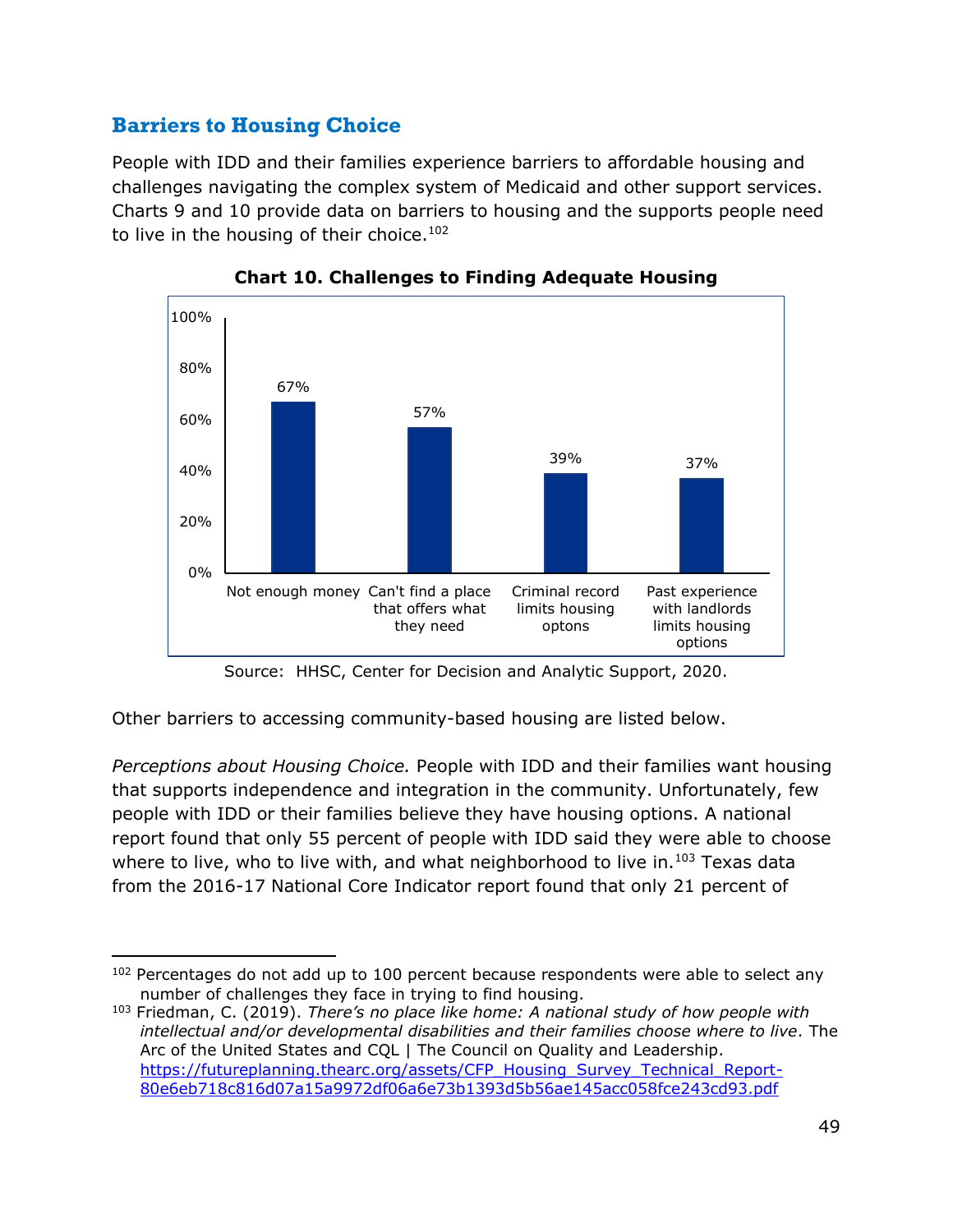respondents stated they had input on where they live when not living in a family home.<sup>104</sup>



**Chart 11. Supports Needed to Live in Desired Housing**

Source: HHSC, Center for Decision and Analytic Support, 2020.

*Support Services and Staff Qualifications*. Family members are worried about who will take care of their child when they grow old. Over 25 percent of family caregivers are over the age of 60 years. $105$  A common concern among family members is that their loved one will have to live somewhere they do not want to live, such as a nursing home or institution.<sup>106</sup>

In addition to housing, people with IDD and their families want support services to help them maintain their housing of choice. However, many family members are

reluctant to help their adult children live

*"Families won't let go until they have confidence they have something that will work for them."*

Service Provider

outside the home due to concerns about the quality of care available in these settings. In interviews, family members expressed concerns about the lack of

<sup>104</sup> NCI. (n.d.). *National core indicators: Texas state report: 2016-2017*. Accessed 4/2/2020.<https://www.nationalcoreindicators.org/states/TX/report/2016-17/>

<sup>&</sup>lt;sup>105</sup> Hewitt, et al. Families of individuals with intellectual and developmental disabilities. <sup>106</sup> Friedman, C. (2019). *There's no place like home.*

[https://futureplanning.thearc.org/assets/CFP\\_Housing\\_Survey\\_Technical\\_Report-](https://futureplanning.thearc.org/assets/CFP_Housing_Survey_Technical_Report-80e6eb718c816d07a15a9972df06a6e73b1393d5b56ae145acc058fce243cd93.pdf)[80e6eb718c816d07a15a9972df06a6e73b1393d5b56ae145acc058fce243cd93.pdf](https://futureplanning.thearc.org/assets/CFP_Housing_Survey_Technical_Report-80e6eb718c816d07a15a9972df06a6e73b1393d5b56ae145acc058fce243cd93.pdf)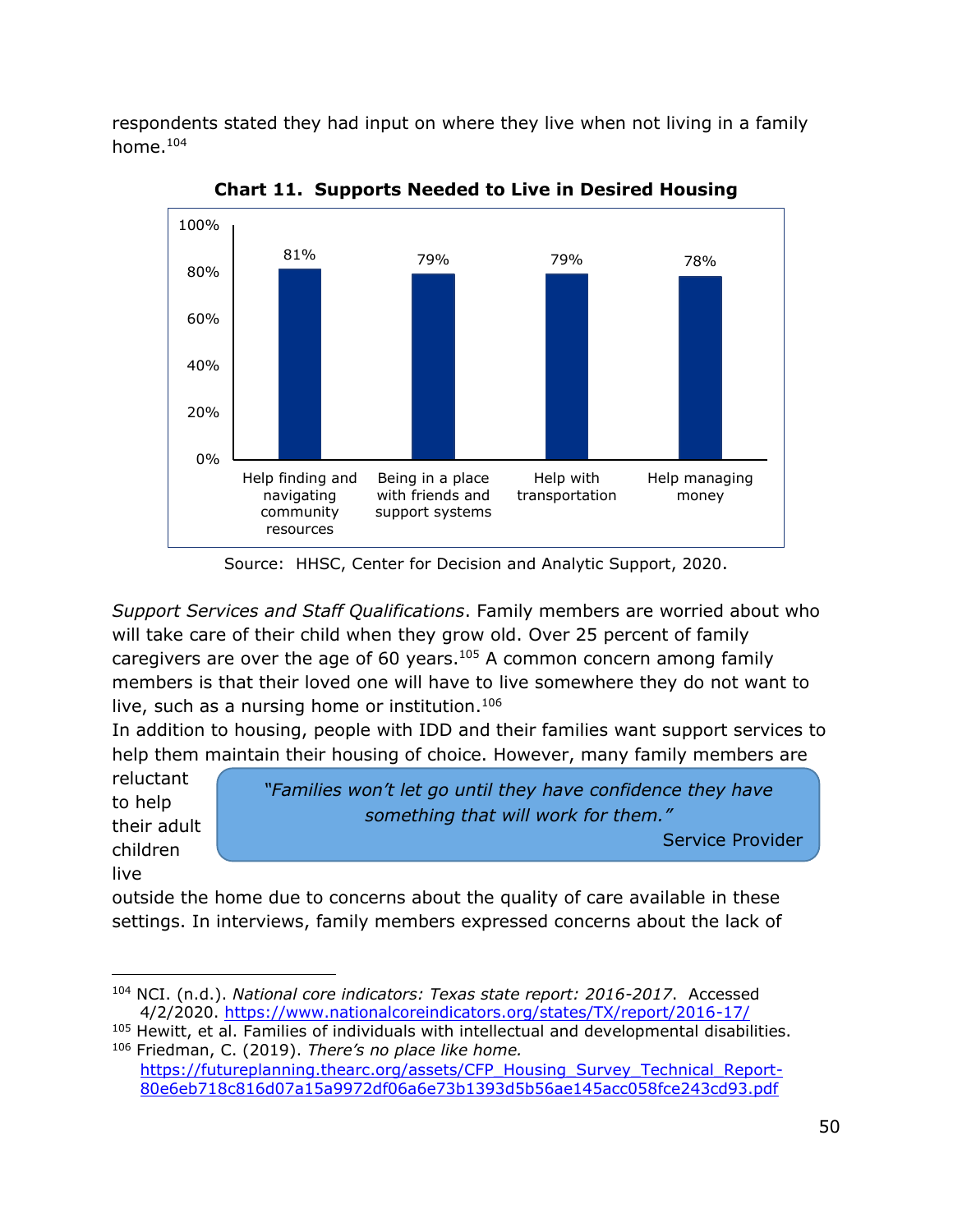oversight and high turnover among staff at HCS 3-4 person residences.<sup>107</sup> HCS homes are not licensed by the state, and the state has limited options to enforce compliance with safety standards.

*Affordable Housing.* The 2019 Disability Services Survey and 2018 IDD Services Survey conducted by HHSC further document a need for more affordable housing options and opportunities for independent living. $108,109$  The primary area of concern for family and friends responding to these surveys was the lack of housing. Nearly half of survey respondents were concerned about housing availability, waitlist status and affordability. Thirty percent were concerned about independence and quality of housing, and 18 percent were concerned about program coordination and navigation.<sup>110</sup>

*Accessible Housing.* For people with IDD, making homes accessible is key to promoting independence and choice in housing. This includes improvements to accommodate physical disabilities, but also assistive technology that can reduce dependence on personal aides and keep people safe. Many assistive devices can be purchased inexpensively. More complex systems can be costly.

Meetings with family members support these survey findings. Responses to questions about housing revealed the following barriers:

- Need help navigating the affordable housing continuum, which is complex. While there are housing navigators in each of the state's 22 ADRCs, these work parttime and focus policy and advocacy for accessible, affordable housing. They do not help people find housing.
- Limited affordable housing options for those who are not eligible for Medicaid waiver services. Competition for affordable units with other low-income people makes it hard for people with IDD to access this housing.

<sup>107</sup> Haller-Stevenson, E. (2019). *Community feedback session summaries*.

<sup>&</sup>lt;sup>108</sup> The 2019 Disability Services Survey solicited general feedback with IDD services.

<sup>&</sup>lt;sup>109</sup> The 2018 IDD Services Survey identified areas of improvement within IDD services.

<sup>110</sup> Texas Health and Human Services Commission. *Intellectual and developmental disabilities (IDD) surveys: Perspectives on housing*.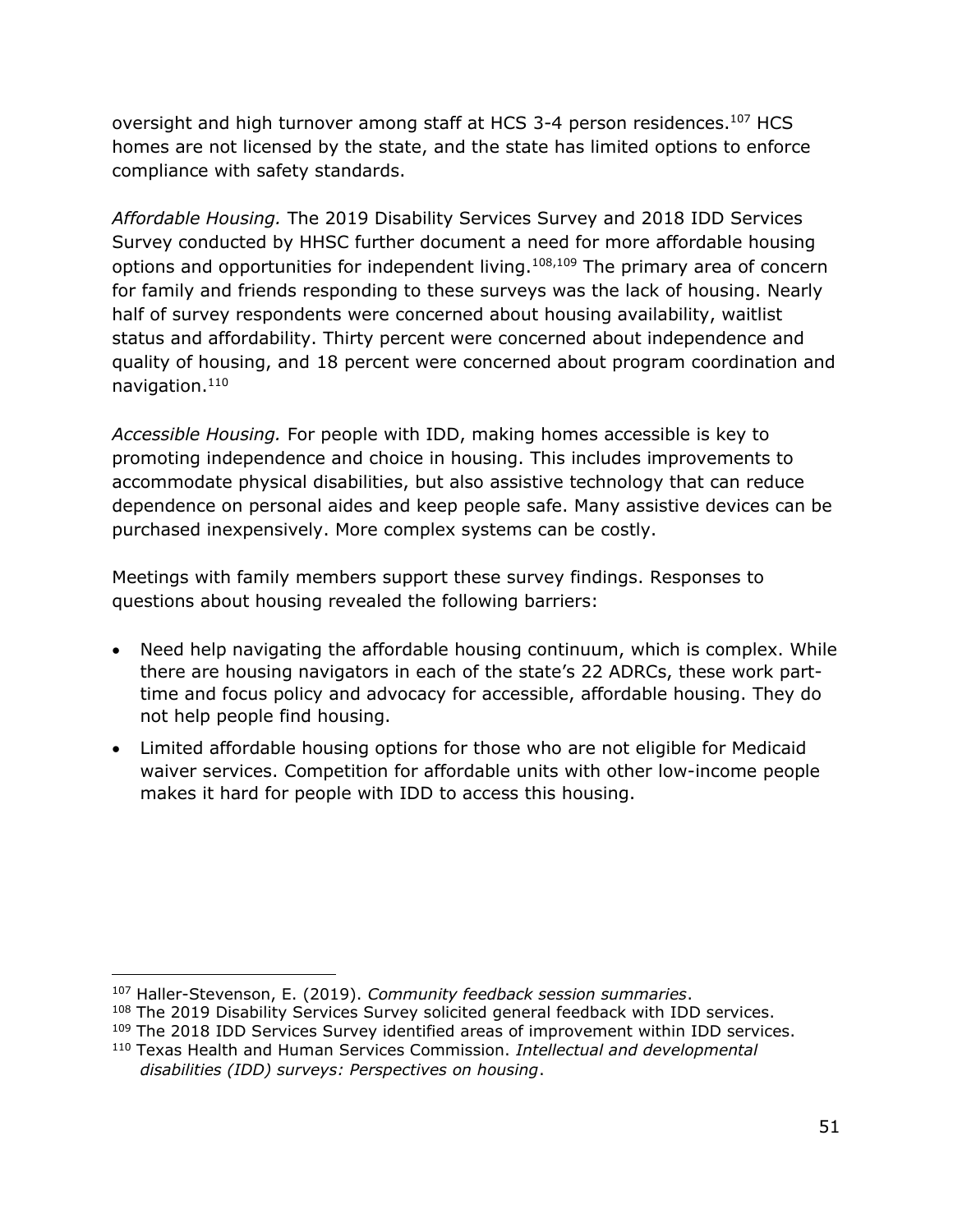*[We] need more options that support individuals with disabilities to live independently. Group homes are too restrictive, and individuals cannot live with family long-term. Out of 30 clients - none could live alone in an apartment just with support services….[They] need someone to help them with certain tasks throughout the day.*

Service Provider

• Need help finding

information on alternative models for housing people with IDD, including how to find a place, how to finance the housing, and how to meet other families and find potential roommates.

• Need to educate property owners and people about reasonable accommodation and tenant rights.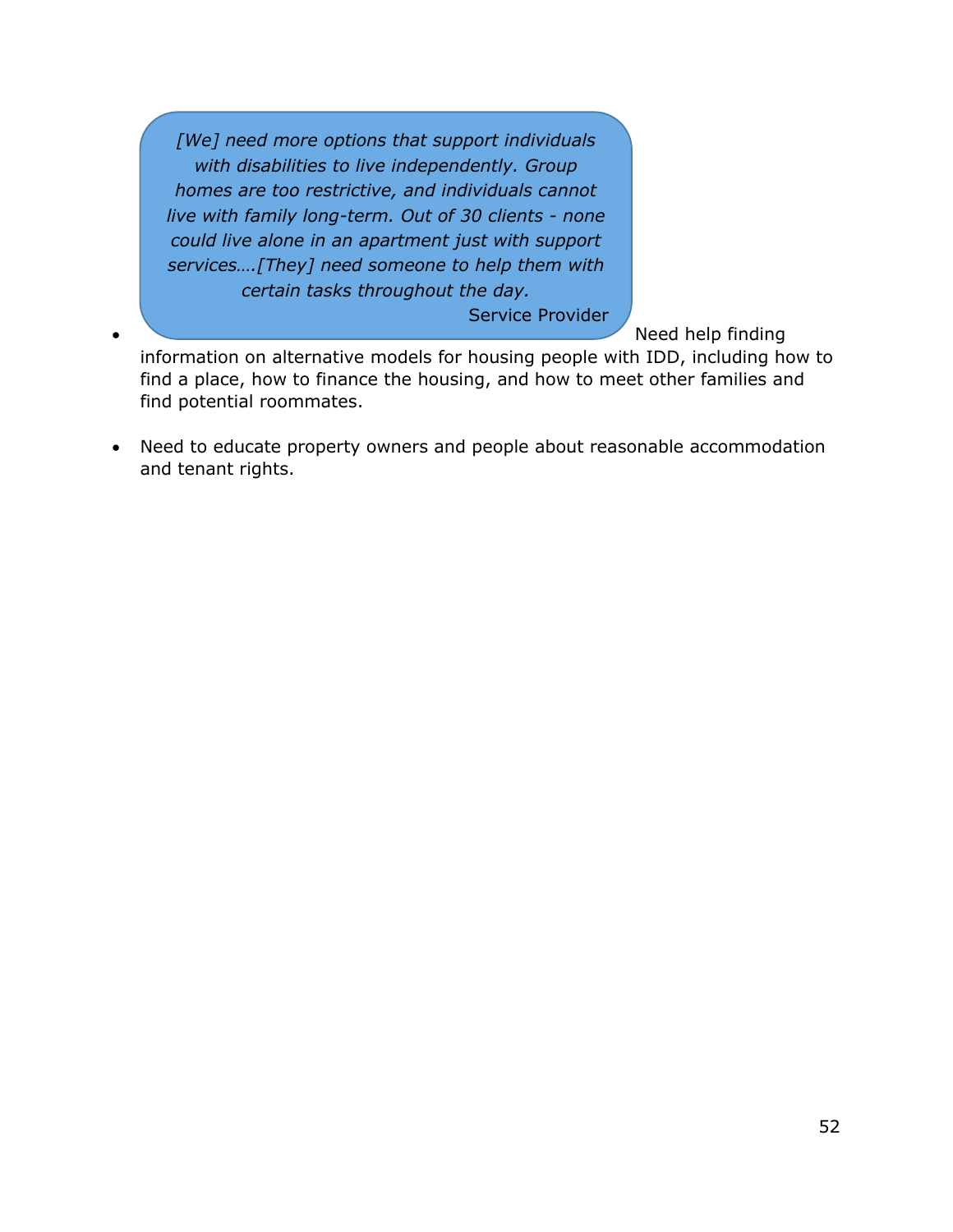## **5. Housing for People with Justice Involvement**

People with mental health conditions, histories of substance use and/or IDD may also have histories of justice involvement that exacerbate an already difficult housing situation. People adjudicated of certain offenses are barred from several federally subsidized housing programs, while local public housing authorities can institute further limitations on who they accept. Private market housing $111$  may also refuse tenants with justice involvement. Texas property law allows landlords to consider a person's justice involvement as part of their screening criteria. A history of justice involvement often creates barriers to regular employment, and thereby the means to afford rent and security deposits. Because of the time spent in prison or jails, people with justice involvement may also lack credit and rental history required by most landlords. Perhaps the biggest barrier is an unwritten but pervasive one – stigma that makes landlords and neighborhoods unwilling to accept people with histories of justice involvement.

In Texas, an estimated 20 to 24 percent of Texas prison inmates have a mental health condition.<sup>112</sup> In Texas jails,<sup>113</sup> about 30 percent of inmates have at least one serious mental illness.<sup>114</sup> The percentage of inmates with less severe mental health issues, such as mild depression, is even greater; researchers estimate that over half of people incarcerated in U.S. prisons and jails have at least one mental health problem. 115

Substance use is also prevalent among people who are incarcerated. The Bureau of Justice Statistics found that over half (58 percent) of state prisoners across the nation and nearly two-thirds (63 percent) of sentenced jail inmates met the clinical criteria for substance use disorder from 2007 to 2009. In comparison, only 5

<sup>&</sup>lt;sup>111</sup> Private market housing includes apartment complexes and other rental properties.

<sup>112</sup> Boyce, B. (2017, August). *New jail screening and mental health procedures*. [PowerPoint slides.] Texas Judicial Council.

 $113$  A prison is a state or federal facility that detains people who have committed crimes deemed serious by the legal system. A jail is a temporary detention facility operated by a city or county and holds people while they await trial, or have sentences of one year or less.

<sup>114</sup> Hogg Foundation for Mental Health. (n.d.). *Texas department of criminal justice and local criminal justice agencies*. Accessed 4/29/2020. [https://hogg.utexas.edu/public](https://hogg.utexas.edu/public-behavioral-health-services-in-texas/texas-department-of-criminal-justice-and-local-criminal-justice-agencies)[behavioral-health-services-in-texas/texas-department-of-criminal-justice-and-local](https://hogg.utexas.edu/public-behavioral-health-services-in-texas/texas-department-of-criminal-justice-and-local-criminal-justice-agencies)[criminal-justice-agencies](https://hogg.utexas.edu/public-behavioral-health-services-in-texas/texas-department-of-criminal-justice-and-local-criminal-justice-agencies)

<sup>115</sup> Hogg Foundation for Mental Health. *Texas department of criminal justice and local criminal justice agencies*.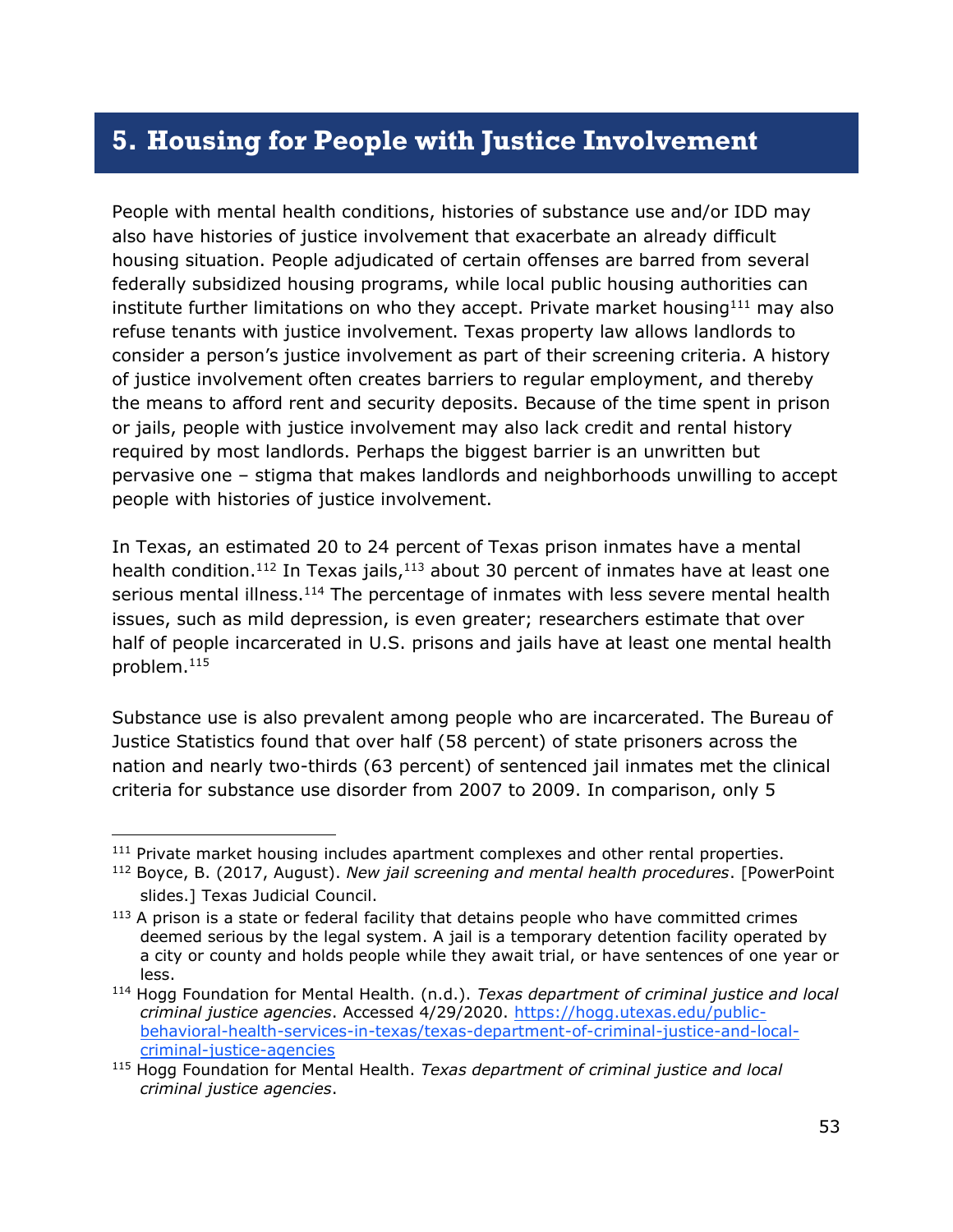percent of the general population age 18 or older met these same criteria during this period.<sup>116</sup>

Up to 10 percent of the population in U.S. prisons and jails have been identified as having an IDD.<sup>117</sup> Researchers report, "prison inmates are four times as likely and jail inmates more than six times as likely to report a cognitive disability than the general population."<sup>118</sup>

Many people with histories of justice involvement also have histories of homelessness. Research indicates that 15 percent of incarcerated people experienced homelessness in the year before they were admitted to prison.<sup>119</sup> Those incarcerated only once are seven times more likely to experience homelessness than the general public. Those who have been incarcerated multiple times are 13 times more likely to experience homelessness than the general public.<sup>120</sup>

For many people released from a jail or prison, one of the only housing options is often a homeless shelter. A study in New York City found that over 30 percent of single adults in homeless shelters were recently released from correctional institutions. <sup>121</sup> Another study found that 23 percent of sheltered homeless had an incarceration within the previous two-year period. <sup>122</sup>

<sup>116</sup> Bronson, J & Berzofsky, M. (2017). *Indicators of mental health problems reported by prisoners and jail inmates, 2011-2012.* Bureau of Justice Statistics. <https://www.bjs.gov/index.cfm?ty=pbdetail&iid=5946>

<sup>117</sup> Sick, R. (2015). *Issue Brief: Justice and people with IDD.* American Association on Intellectual and Developmental Disabilities [https://www.aaidd.org/docs/default](https://www.aaidd.org/docs/default-source/National-Goals/justice-and-people-with-idd.pdf?sfvrsn=683b7f21_0)[source/National-Goals/justice-and-people-with-idd.pdf?sfvrsn=683b7f21\\_0](https://www.aaidd.org/docs/default-source/National-Goals/justice-and-people-with-idd.pdf?sfvrsn=683b7f21_0)

<sup>118</sup> Vallas, R. (2016). *Disabled behind bars. The mass incarceration of people with disabilities in America's jails and prisons.* Center for American Progress. [https://www.americanprogress.org/issues/criminal](https://www.americanprogress.org/issues/criminal-justice/reports/2016/07/18/141447/disabled-behind-bars/)[justice/reports/2016/07/18/141447/disabled-behind-bars/](https://www.americanprogress.org/issues/criminal-justice/reports/2016/07/18/141447/disabled-behind-bars/)

<sup>119</sup> Greenberg, G & Rosenheck, R. (2008). Jail incarceration, homelessness, and mental health: A national study. *Psychiatric Services*. Vol 59, No. 2, 170-177. <https://ps.psychiatryonline.org/doi/pdf/10.1176/ps.2008.59.2.170>

<sup>120</sup> Couloute, L. (2018). *Nowhere to Go: Homelessness among formerly incarcerated people.*  Prison Policy Initiative. <https://www.prisonpolicy.org/reports/housing.html>

<sup>121</sup> New York City Department of Homeless Services. (2004, January 24). *Summary of DOC/DHS data match*. (Draft of data analysis submitted for review as part of the New York City Department of Correction and Department of Homeless Services Discharge Planning Initiative).

<sup>122</sup> Metraux, S, & Culhane, DP. (2006). *Recent incarceration history among a sheltered homeless population.* [https://repository.upenn.edu/spp\\_papers/61.](https://repository.upenn.edu/spp_papers/61)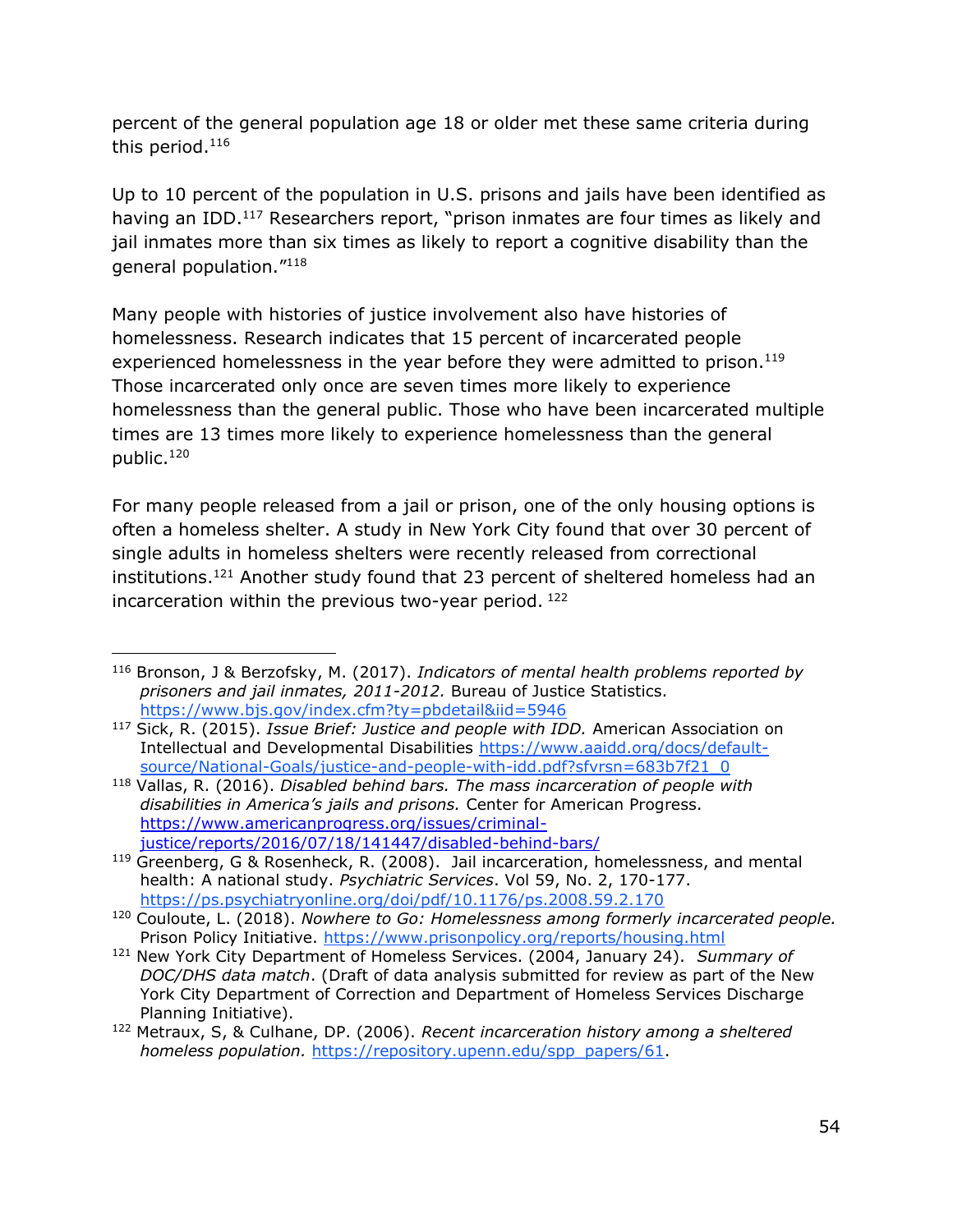Lack of housing makes it difficult for justice involved people to re-establish their lives in the community. As noted in a report by the Council of State Governments Justice Center, without a stable residence, it is nearly impossible for newly released people to reconnect positively to a community. More often than not, when these people are not linked to the services and support that could facilitate their successful reintegration, they end up re-incarcerated for either violating the conditions of release or for committing a new crime.<sup>123, 124</sup>

## **Existing Continuum of Housing Options**

#### Residential Reentry Centers (Halfway Houses)

In Texas, residential reentry centers (often referred to as halfway houses) most commonly refer to dwellings where residents are re-entering the community from incarceration. These facilities limit residents' activities, including requiring permission to leave the house and mandating residents participate in programs and conduct a job search. Failure to comply with these rules can result in a parole revocation.<sup>125</sup> Residential reentry centers in Texas are not a housing option that aligns with the *Housing Choice Plan* Guiding Principles, because despite being a housing option on the TDCJ continuum of reentry, they are used as a means of oversight in compliance with conditions of parole. As such, this facility type is included in this plan as an information item.

#### Recovery Housing

For individuals with justice involvement and substance use histories, a common option is recovery housing. A national study of Oxford Houses found 30 percent of the residents living in these houses were on probation or parole.<sup>126</sup> According to the Oxford House™ fiscal year 2018 report, 77 percent of Oxford House™ residents had

<sup>123</sup> Langan, PA & Levin, DJ. (2002). *Recidivism of prisoners released in 1994.* U.S. Department of Justice, Bureau of Justice Statistics. <https://www.bjs.gov/content/pub/pdf/rpr94.pdf>

<sup>124</sup> Cortes, K & Rogers, S. (2010). *Reentry housing options: The policymakers' guide.*  Bureau of Justice Assistance. The Council of State Governments Justice Center. [https://bja.ojp.gov/sites/g/files/xyckuh186/files/Publications/CSG\\_Reentry\\_Housing.pdf](https://bja.ojp.gov/sites/g/files/xyckuh186/files/Publications/CSG_Reentry_Housing.pdf)

<sup>125</sup> Portman, J. (n.d.). *When is a prisoner released to a halfway house?* Lawyers.com. Accessed 4/23/2020. [https://www.lawyers.com/legal-info/criminal/criminal-law](https://www.lawyers.com/legal-info/criminal/criminal-law-basics/when-is-a-prisoner-released-to-a-halfway-house.html)[basics/when-is-a-prisoner-released-to-a-halfway-house.html](https://www.lawyers.com/legal-info/criminal/criminal-law-basics/when-is-a-prisoner-released-to-a-halfway-house.html)

<sup>126</sup> Jason, LA, Davis, MI & Ferrari, JR. (2007). The need for substance abuse after-care: Longitudinal analysis of oxford house™. *Addictive Behavior,* 32(4), 803-818.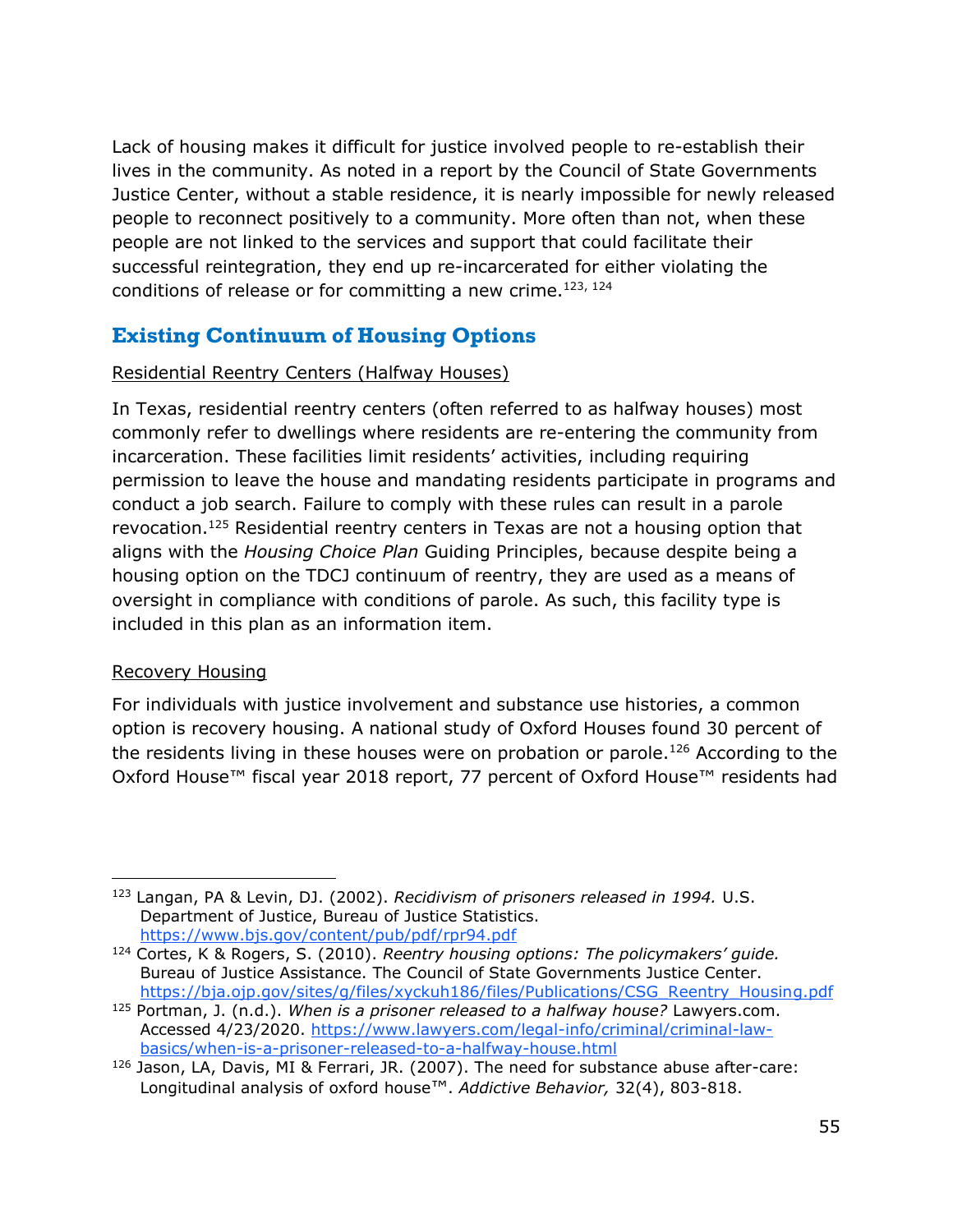been jailed for an average of 13.4 months. $127$  Another study found that 29 percent of the residents in recovery housing were referred through the justice system.<sup>128</sup> More information on recovery housing is provided in the chapter on housing for people with substance use histories.

"*The issue is not just because they have a substance disorder….It's usually the result of those conditions or activities that have negatively impacted their ability to maintain housing or access it, so they've ended up in the legal system through jail, or they have not been a good neighbor, or they've not paid their rent, or they've used …Those are the activities that create the barriers….and honestly, there are people through the criminal system that are precluded."*

Managed care organization

#### Permanent Supportive Housing

PSH is defined as the combination of permanent affordable housing with supportive services, intended to help residents maintain residential stability. Supportive services may include coordinated case management, mental health and health services, substance use treatment, and vocational and employment services. Supportive housing has been shown to be successful in reducing justice involvement among residents. PSH is discussed in the affordable housing chapter of this plan.

The Texas Medicaid program also offers the HCBS-AMH program for adults with justice involvement and serious mental health conditions. This program is described in the chapter on housing for people with mental health conditions.

#### Private Market Nonsubsidized Homes and Apartments

Private market housing options in the community may be difficult for people with justice involvement to access. These properties are typically too expensive and require a rental and credit history that justice involved people do not have. Many also have tenant selection policies that screen for criminal convictions.

<sup>127</sup> Oxford House, Inc. (2019). *Annual report FY 2018. Oxford house*™*: Self-run, selfsupported recovery housing.* <https://oxfordhouse.org/userfiles/file/doc/ar2018.pdf>

<sup>&</sup>lt;sup>128</sup> Polcin, DL, Korcha, RA, Bond, J, & Galloway, G. (2010a). What did we learn from our study on sober living houses and where do we go from here? *Journal of Psychoactive Drugs, 42*(4), 425–433. https ://doi.org/10.1080/02791 072.2010.10400 705.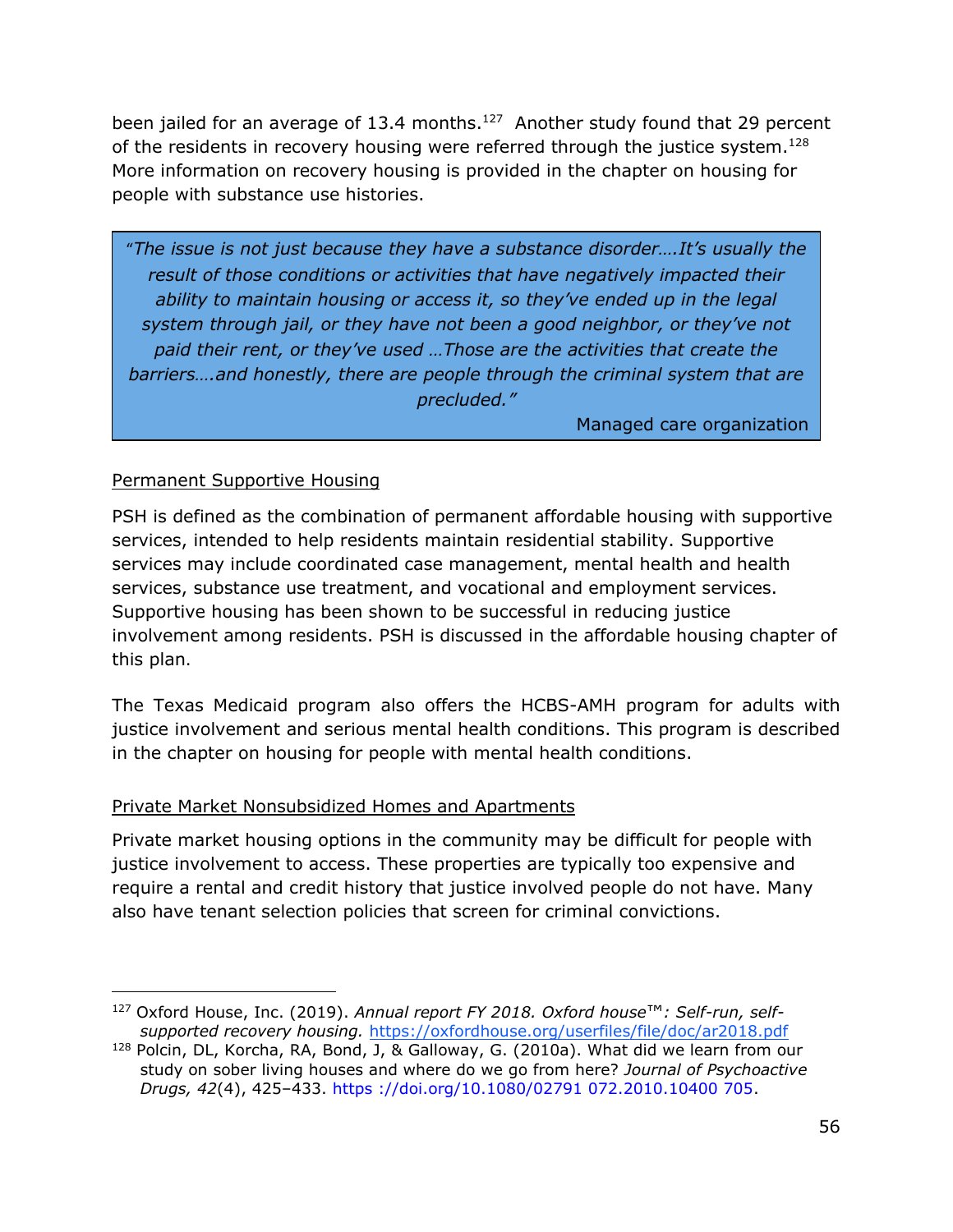Some people live with family or friends following their release, however, family and friends are not always able or willing to take them in.<sup>129</sup> Some people in the household may have been victims of offenses committed by the person. If there was a sex offense, the house may not meet local ordinance requirements regarding distance from a school or childcare center.<sup>130</sup> Families in federally assisted housing may not be able to take in members due to tenancy selection restrictions. People may choose not to return home because of dysfunctional relationships that are not conducive to recovery.

For many people with justice involvement the primary option available may be privately-owned homes that rent out a room. The landlord could be a family member, friend or someone who chooses not to screen for justice involvement.

Boarding homes are also privately owned and operated. Information on boarding homes is provided in the chapter on housing for people with mental health conditions.

A final option is private apartments in the community. These apartments are available to the public and not specifically designed for people with justice involvement. Often, the only properties that people with justice involvement can afford, or be accepted into, are subpar apartments located in high-crime and highdrug trafficking areas.

## **Gaps in the Housing Continuum**

*Affordable Housing:* The primary gap in the housing continuum for people with justice involvement is housing affordable to people with very low or no income.

*Housing for people with mental illness, substance use disorders and/or persons with IDD who must Register as Sex Offenders.* Within the population of people with justice involvement, there is an especially critical housing need among those required to register as sex offenders. Families may be unwilling to take these members in if the victim is still in the home or they do not want to be listed in a sex

<sup>129</sup> Council of State Governments. (2005). *Report of the re-entry policy council [http://restorativejustice.org/rj-library/report-of-the-re-entry-policy-council-charting-the](http://restorativejustice.org/rj-library/report-of-the-re-entry-policy-council-charting-the-safe-and-successful-return-of-prisoners-to-the-community/5410/#sthash.mewpvV9W.dpbs)[safe-and-successful-return-of-prisoners-to-the](http://restorativejustice.org/rj-library/report-of-the-re-entry-policy-council-charting-the-safe-and-successful-return-of-prisoners-to-the-community/5410/#sthash.mewpvV9W.dpbs)[community/5410/#sthash.mewpvV9W.dpbs](http://restorativejustice.org/rj-library/report-of-the-re-entry-policy-council-charting-the-safe-and-successful-return-of-prisoners-to-the-community/5410/#sthash.mewpvV9W.dpbs)*

<sup>130</sup> See section on barriers to housing for a discussion of the impact of child safety zones.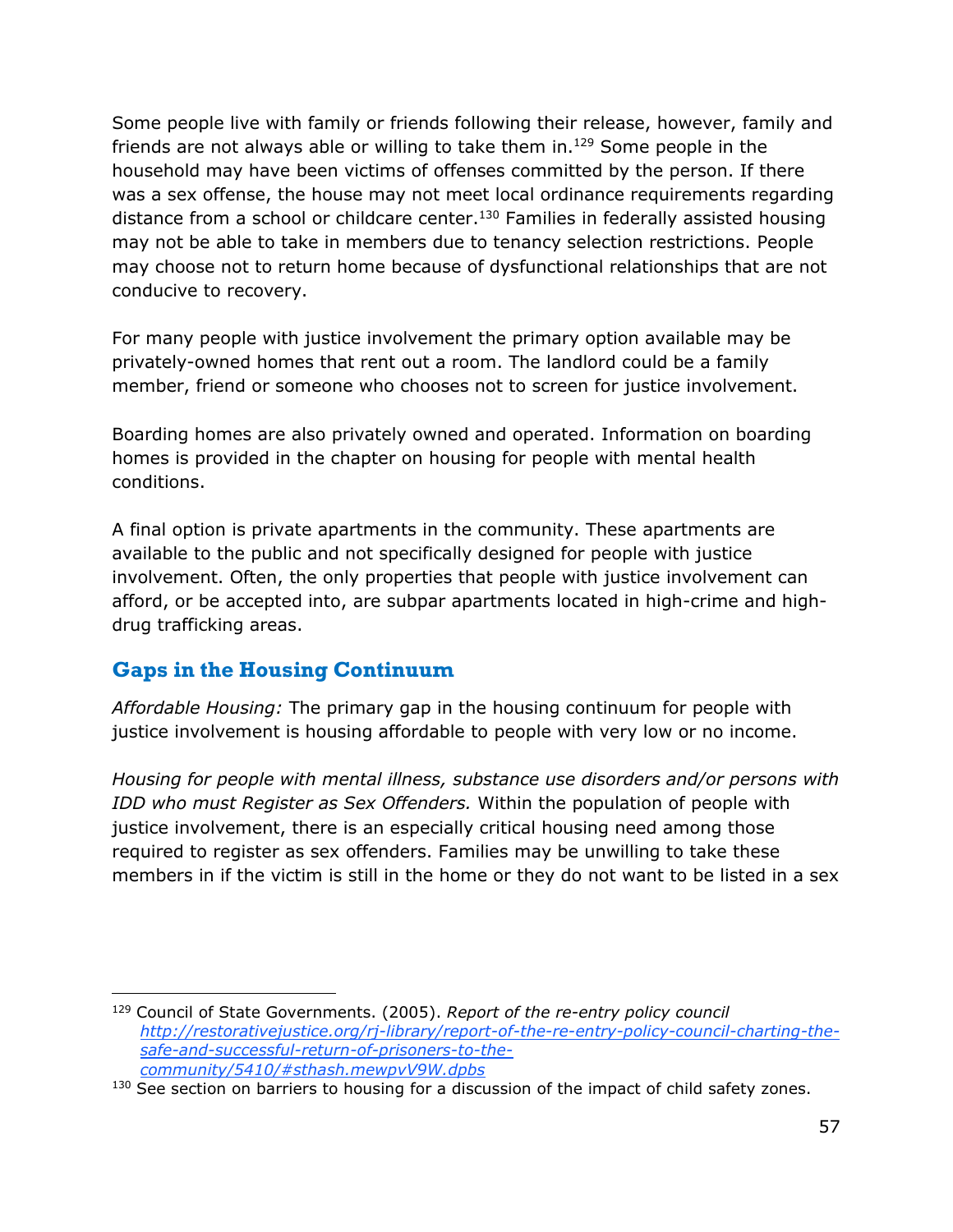offender registry.131,132 Private housing is hard to find because of stigma. Young adults required to register as sex offenders face an additional barrier as even residences that serve this population prefer not to serve youth because they lack maturity and experience in living independently.

*Recovery Oriented Environments.* There is also a lack of housing in environments conducive to successful reentry into the community. Restrictive zoning practices and neighborhood opposition limit many halfway houses, sober homes and affordable housing units to areas with high drug-trafficking and crime rates. As such, many people with justice involvement live in neighborhoods where they are at risk of re-engaging in illicit behaviors and being victimized.

## **Barriers to Housing Choice**

The *Housing Choice Plan* survey found that many people with mental health conditions, substance use histories and/or IDD have barriers to housing related to a history of justice involvement. $133$ 



**Chart 12. People with Housing Barriers related to Justice Involvement**

*Stigma.* People with justice involvement are stigmatized by their criminal history, which limits their housing options. One person participating in a discussion group

Source: HHSC, Center for Analytics and Decision Support, 2020

<sup>&</sup>lt;sup>131</sup> Under Melissa's Law in Texas, sexual assaults involving an incestuous relationship also have higher penalties.

<sup>132</sup> Chapter 62, Texas Code of Criminal Procedure

<sup>&</sup>lt;sup>133</sup> Texas Health and Human Services Commission, Center for Analytics and Decision Support Program Evaluation. (2020a). *Perspectives on housing in the Texas disability community*.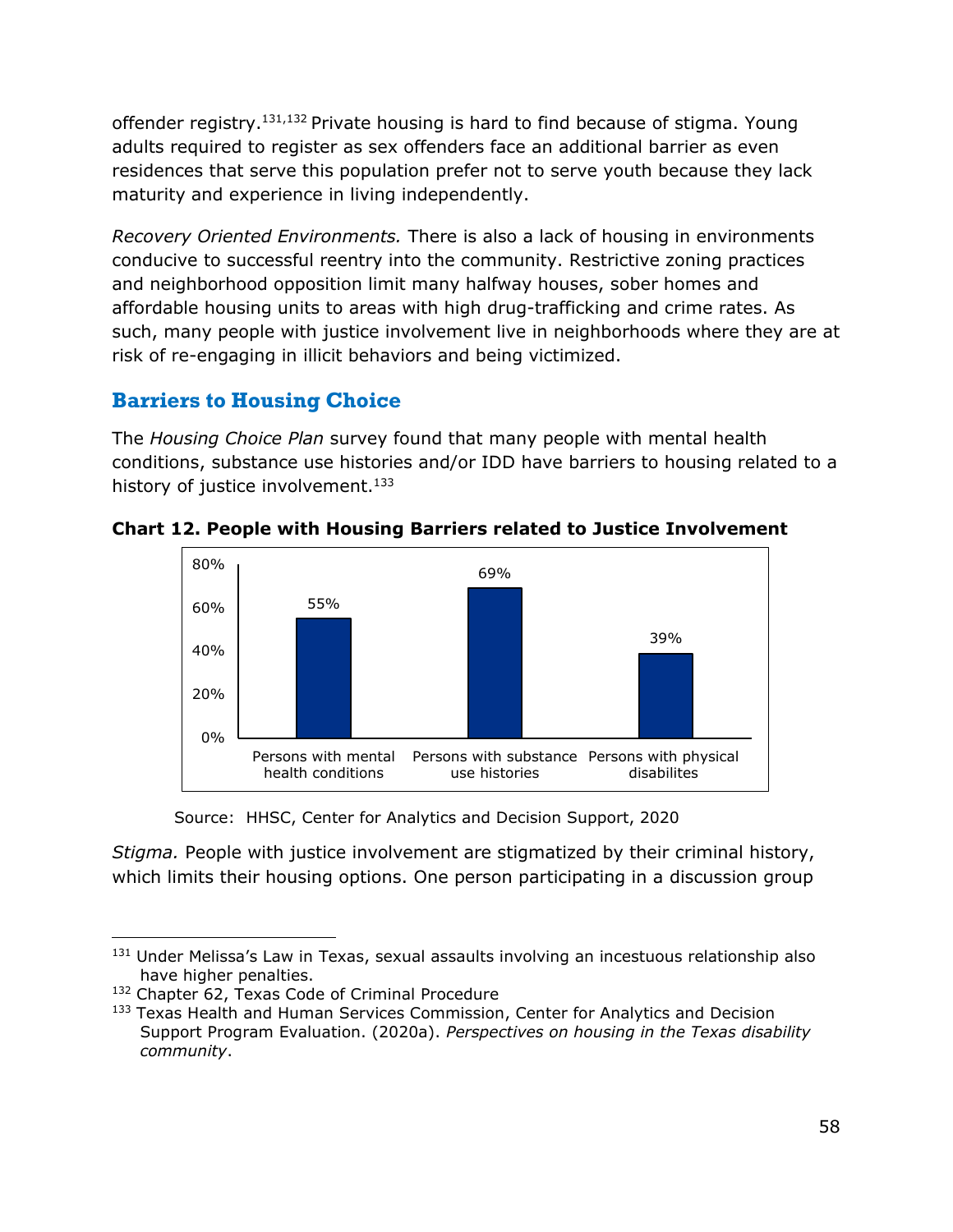held for this plan had been homeless for 13 years and had no recent job or credit history. He could not find a place that would even consider his application.

"*They give you a list of zip codes, and they don't tell you that these people do not take felons. And so, when you apply, you don't know that they don't take felons. They put you through the process, they take your money for the application fee, and then they tell you that they don't take felons. So, I think that there should be a better way for us to find out if they accept felons or not. Because that's a waste of money and a waste of time."*

Person interviewed for *Housing Choice Plan*

*Child Safety Zones.* The Texas Sex Offender Registration Program does not prohibit registered sex offenders from living or going near places frequented by children, but Texas community supervision and parole laws, as well as city ordinances, may require the imposition of a "child safety zone". These zones prohibit certain people from going in, on, or within a specified distance of locations where children commonly gather (i.e. schools, day care facilities, or playgrounds). A violation of the "child safety zone" can result in the revocation of the offender's probation or parole.

*Lack of Information.* As mentioned in other chapters of this plan, there is a lack of centralized information on housing services available to justice-involved people. Some counties have reentry guides, but these are quickly outdated and difficult to find in rural areas. Finding a place that will accept people who are convicted of certain offenses, lack transportation and/or need specific supports with mental health, substance use or IDD is even more difficult to locate.

*HUD Policies.* Federally subsidized housing made available through HUD is one of the most common sources of affordable housing. Three major HUD housing programs - public housing, housing choice vouchers and Section 8 project-based rental assistance - ban people registered as lifetime sex offenders.

*Tenant Selection Policies.* PHAs are also allowed to decide their own tenant selection rules, which further limits housing for people with justice involvement. PHAs rely on criminal records, prior rental history (including evictions) and credit history as part of their tenant screening process. While federal regulations advise PHAs to consider the nature of applicants' offenses, how long ago these occurred and evidence of rehabilitation, "...they do not require PHAs to do any individualized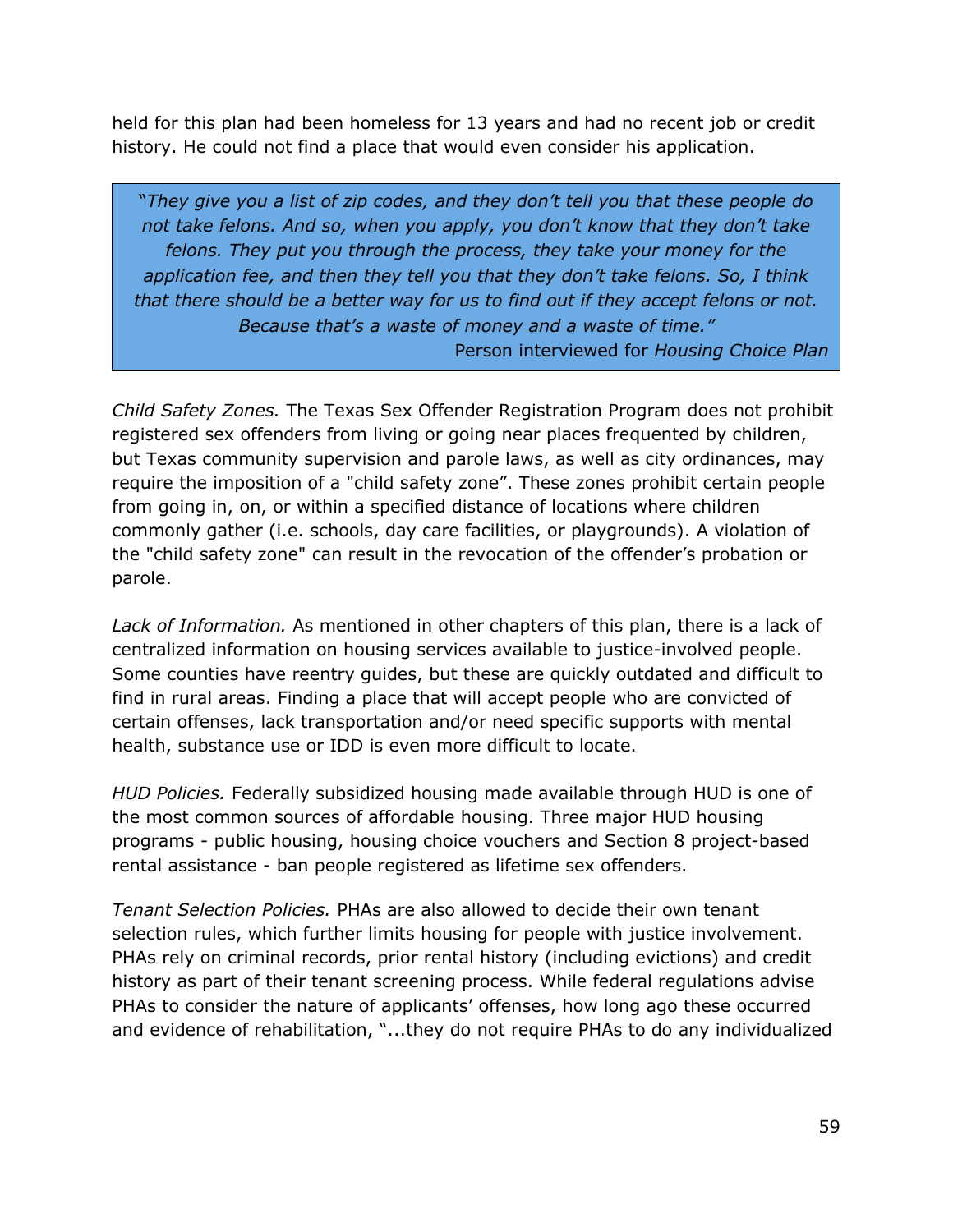evaluations of whether or not a specific applicant is likely to pose a risk to the safety of existing public housing residents...".<sup>134</sup>

While many public housing providers are prohibited by law from renting to people with certain convictions, private landlords retain discretion as to when and to whom they rent their properties. However, some private landlords are hesitant to rent or lease property to people with a history of justice involvement, citing fear of being sued if that person commits a crime on their property.

*"It is very difficult to find housing if you are recently sober, have a criminal record or prior evictions and/or have been homeless for a while. If you have drug convictions and felonies, good luck. People with criminal histories have to find someone without a criminal record to get a lease and stay in the house without being on the lease."* Person interviewed for *Housing Choice Plan*

Texas property law allows landlords to consider a person's justice involvement as part of their screening criteria.<sup>135</sup> The Texas Civil Commitment Office primarily finds housing for its clients by driving around neighborhoods meeting property managers and cold calling housing managers.<sup>136</sup> This one-on-one approach has also been used successfully in finding housing for people who are homeless. However, it is time consuming and there are not enough resources to do this for all people.

2016 guidance from HUD's Office of General Counsel states that although people with justice involvement are not a protected class under the Fair Housing Act, tenant selection policies that limit their access to housing can be considered a violation of the Act if, without justification, the burden of restrictions falls on people of one race or national origin over another. Even if the provider had no intent to discriminate, arbitrary bans on people with histories of justice involvement are likely to violate the Fair Housing Act. The guidance suggests that housing providers

<sup>134</sup> Human Rights Watch. (2004). *No second chance.* <https://www.hrw.org/node/255543/printable/print>

<sup>&</sup>lt;sup>135</sup> Texas Property Code Sec. 92.3515. Notice of Eligibility Requirements includes "criminal history" as one of the criteria that landlords may use to reject rental applications. Texas Property Code Sec. 92.025. Liability for Leasing to Person with Criminal Record, describes a landlord's potential liability if they approve an application from someone that has a criminal history.

<sup>136</sup> Texas Civil Commitment Office. *Housing Choice Plan. State Agency Survey of Housing Needs and Resources*. (2020).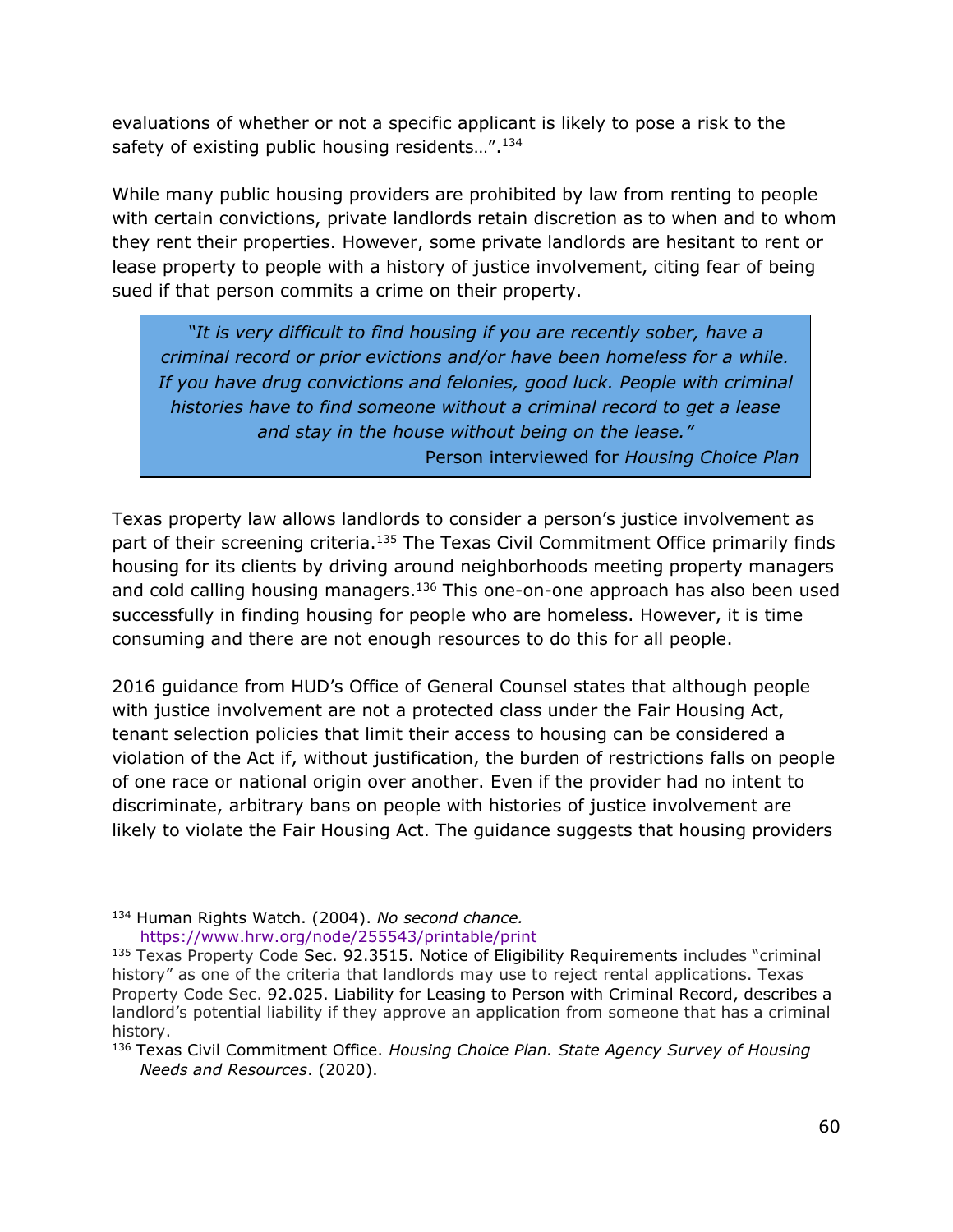consider the type of crime and length of time since conviction when reviewing housing applications.<sup>137</sup>

*Lack of HUD Funding for Justice Involved.* Another barrier to housing for people with justice involvement is the lack of HUD funding for housing serving this population. There are no HUD programs targeted specifically to this population.

Because of their challenges in finding housing, many people with justice involvement qualify for programs targeted to people experiencing homelessness. However, many people with justice involvement do not qualify for programs targeted to chronically homeless people, which are a focus of HUD funding. In the HUD definition, a person with a stay of more than 90 days in a prison or jail does not qualify as chronically homeless because this time is considered a "break in homelessness."<sup>138</sup>

<sup>137</sup> U.S. Department of Housing and Urban Development. (2016). *Office of general counsel guidance on application of fair housing act standards to the use of criminal records by providers of housing and real estate-related transactions. [https://www.hud.gov/sites/documents/HUD\\_OGCGUIDAPPFHASTANDCR.PDF](https://www.hud.gov/sites/documents/HUD_OGCGUIDAPPFHASTANDCR.PDF)*

<sup>&</sup>lt;sup>138</sup> The HUD definition of chronic homeless requires that one is homeless continuously for 12 months or four times over the course of three years, or on at least four separate occasions in the last three years, as long as the combined occasions total at least 12 months.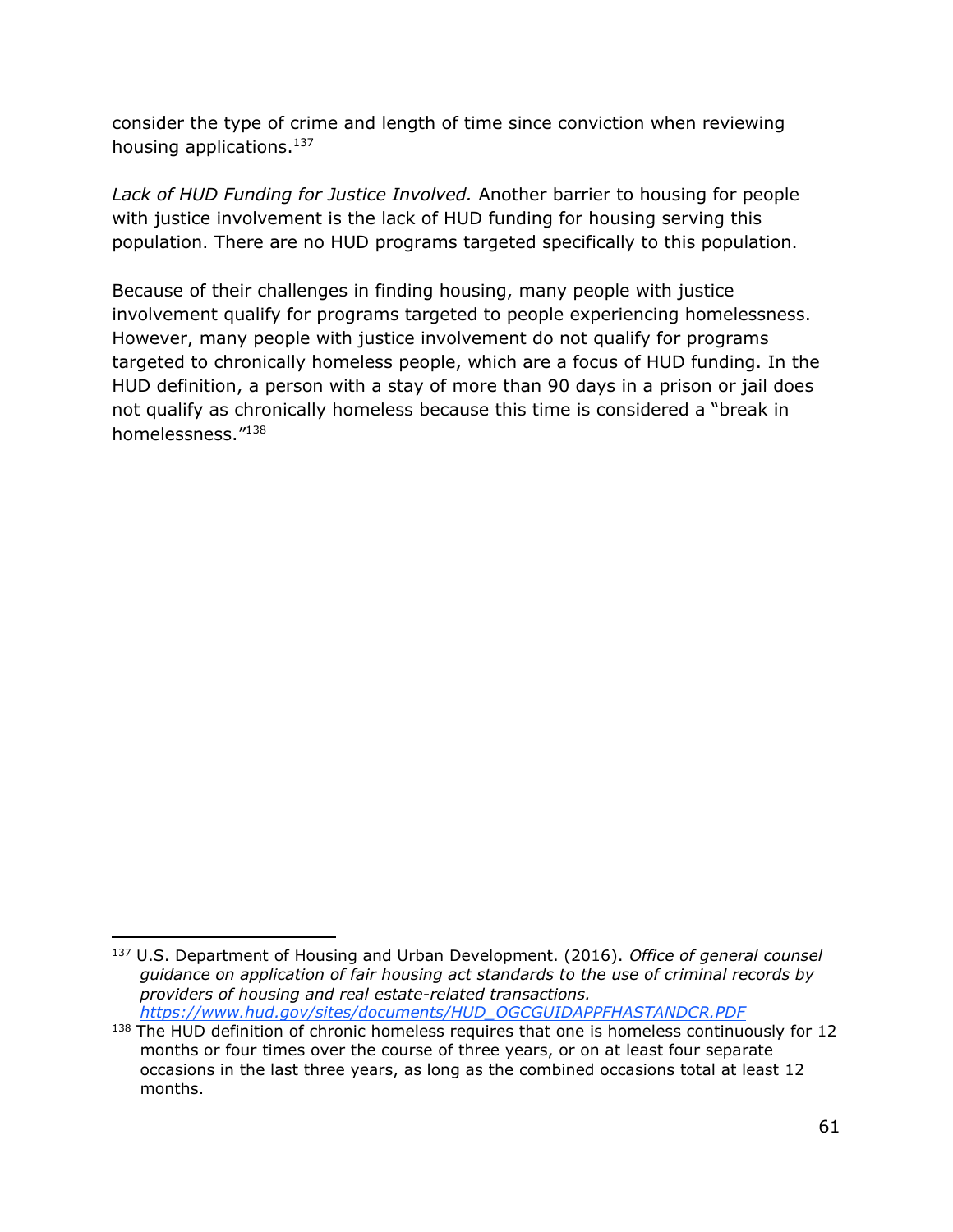## **6. Housing for Older Adults**

A safe, affordable place to live can allow an older adult to remain in their community as they age, known as aging in place. Many older adults prefer to age in place rather than live in assisted living or nursing facilities, although some may choose to live in a facility because it meets their needs.

Studies show that living at home with the support of in-home services can cost significantly less than care in an assisted living facility or nursing home. Despite this, some older adults experience barriers accessing the supports they need. Older adults with mental health conditions, histories of substance use and homelessness, and/or other disabilities can experience even more barriers and may require additional supports to obtain and sustain housing.

#### *Behavioral Health*

Approximately 20 percent of adults age 55 and older experience a mental health disorder, with depression and anxiety disorders being among the most common.<sup>139</sup> In Texas, 34 percent of adults ages 55 and older experience some form of depression.<sup>140</sup> Adults age 65 and older die by suicide at a higher rate than other age groups, accounting for nearly 16 percent of all suicides while comprising only 12 percent of the total U.S. population.

Alcohol and psychoactive medication misuse are the most prevalent types of substance use issues older adults experience. Substance use can cause serious side effects, including falls, confusion, and delirium, that are associated with a high rate of emergency department use, hospitalizations, and mortality.<sup>141</sup>

<sup>&</sup>lt;sup>139</sup> Centers for Disease Control and Prevention and National Association of Chronic Disease Directors. (2008). *The state of mental health and aging in America issue brief 1: What do the data tell us?* [https://www.cdc.gov/aging/pdf/mental\\_health.pdf](https://www.cdc.gov/aging/pdf/mental_health.pdf)

<sup>&</sup>lt;sup>140</sup> Centers for Disease Control and Prevention, National Center for Chronic Disease Prevention and Health Promotion, Division of Population Health. (2015). *BRFSS prevalence & trends data*. [https://www.cdc.gov/brfss/brfssprevalence/.](javascript:NavigateLink2()

<sup>141</sup> Substance Abuse and Mental Health Services Administration. (2012). *Older americans behavioral health issue brief: Series overview.*  [https://d2mkcg26uvg1cz.cloudfront.net/wp-content/uploads/Series-Overview-Issue-](https://d2mkcg26uvg1cz.cloudfront.net/wp-content/uploads/Series-Overview-Issue-Brief-1.pdf)[Brief-1.pdf](https://d2mkcg26uvg1cz.cloudfront.net/wp-content/uploads/Series-Overview-Issue-Brief-1.pdf)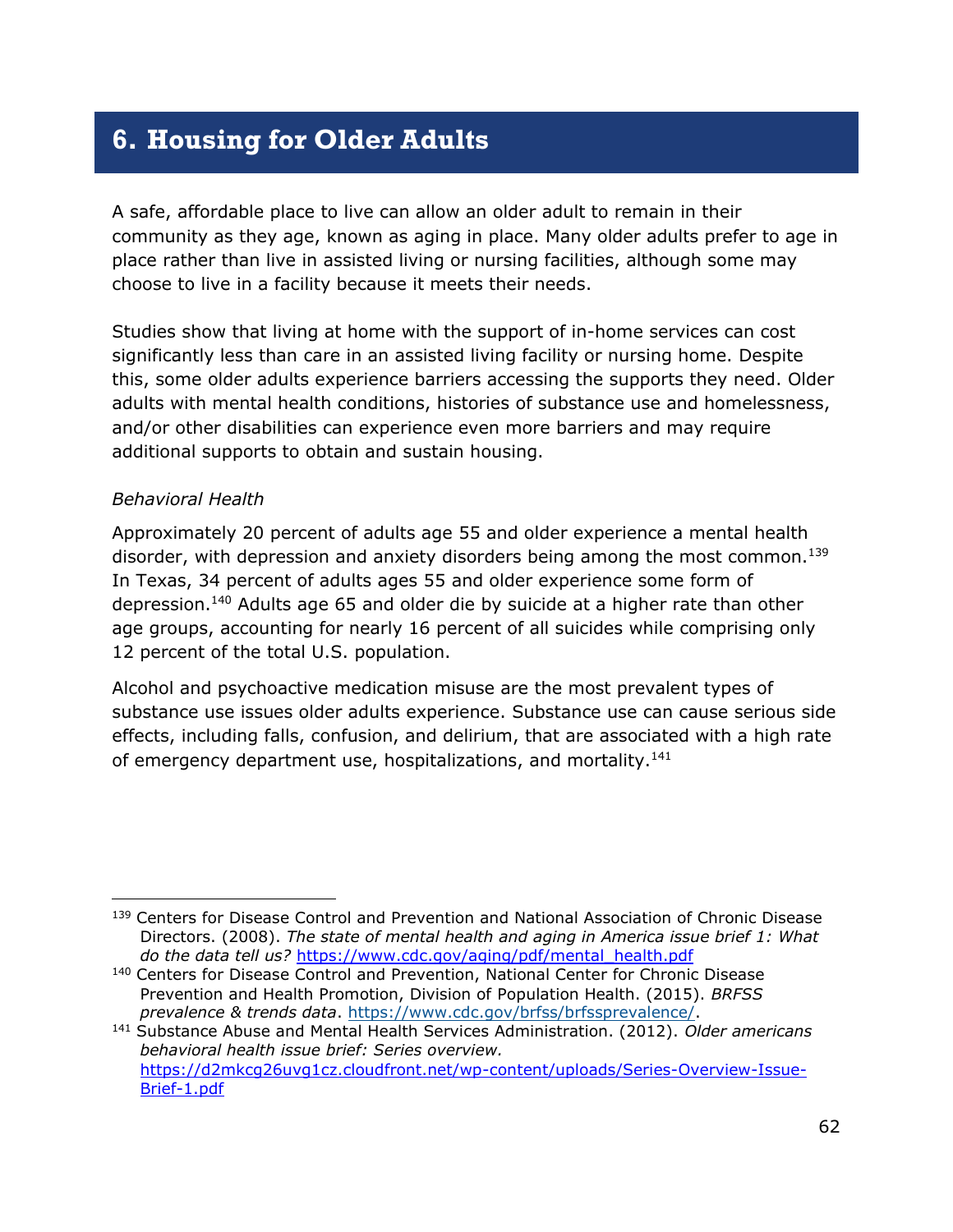#### *Homelessness*

Estimates indicate 25,848 Texans were homeless in 2019.<sup>142</sup> The majority of adults experiencing homelessness are between 50 and 64 years old.<sup>143</sup> Nationally, homelessness among people age 65 and older is expected to more than double from over 44,000 in 2010 to nearly 93,000 by 2050. Recent studies show that emergency homeless shelters are increasingly serving older adults.<sup>144</sup>

#### *IDD*

Nationwide, researchers estimate the number of people age 60 years and older with IDD will nearly double from 850,600 in 2010, to 1.4 million by 2030.<sup>145</sup> In 2017, approximately 644,483 Texans have IDD and 73 percent live with and receive care from their family.<sup>146</sup> Of those living with family caregivers, 19 percent live with a caregiver aged 60 or older $147$ . In these circumstances, both generations require different supports to age in place. $148$  People with IDD are at higher risk for developing chronic health conditions at an earlier onset and therefore have unique service and support needs. Some may be more susceptible to dementia. The National Institutes of Health estimates 50 percent of people with Down syndrome will develop Alzheimer's disease as they age.<sup>149</sup>

## **Existing Continuum of Housing Options**

Finding affordable housing that fits older adults' needs and income limitations can be a challenge. The following is an overview of specific types of housing that

<sup>142</sup> U.S. Interagency Council on Homelessness. (n.d.). *Texas homelessness statistics.* <https://www.usich.gov/homelessness-statistics/tx/>

<sup>&</sup>lt;sup>143</sup> Age 50 and older is identified as the benchmark by experts for categorizing older adults who are homeless because many in this age bracket typically do not qualify for Medicare or social security benefits.

<sup>144</sup> National Health Care for the Homeless Council. (2013, Sept.). Aging and housing instability: Homelessness among older and elderly adults. *In Focus*. [https://nhchc.org/wp-content/uploads/2019/08/infocus\\_september2013-1.pdf](https://nhchc.org/wp-content/uploads/2019/08/infocus_september2013-1.pdf)

<sup>145</sup> Factor, A, Heller, T, & Janicki, M. (2012). *Bridging the aging and developmental disabilities service networks: Challenges and best practices*. Chicago, IL: Rehabilitation Research and Training Center on Aging with Developmental Disabilities, Lifespan Health and Function, University of Illinois at Chicago. [https://www.acf.hhs.gov/sites/default/files/aidd/bridgingreport\\_3\\_15\\_2012.pdf](https://www.acf.hhs.gov/sites/default/files/aidd/bridgingreport_3_15_2012.pdf)

<sup>&</sup>lt;sup>146</sup> Tanis, ES, Lulinski, A & Wu, J, Braddock, D & Hemp, R. (2020). The state of the states in intellectual and developmental disabilities. Department of Psychiatry, University of Colorado. [www.stateofthestates.org](http://stateofthestates.org/)

<sup>&</sup>lt;sup>147</sup> Tanis, et al., The state of the state.

 $148$  Factor, et al. Bridging the aging and developmental disabilities service networks.

<sup>149</sup> National Institutes of Health. (2017). *Alzheimer's disease in people with down syndrome*. <https://www.nia.nih.gov/health/alzheimers-disease-people-down-syndrome>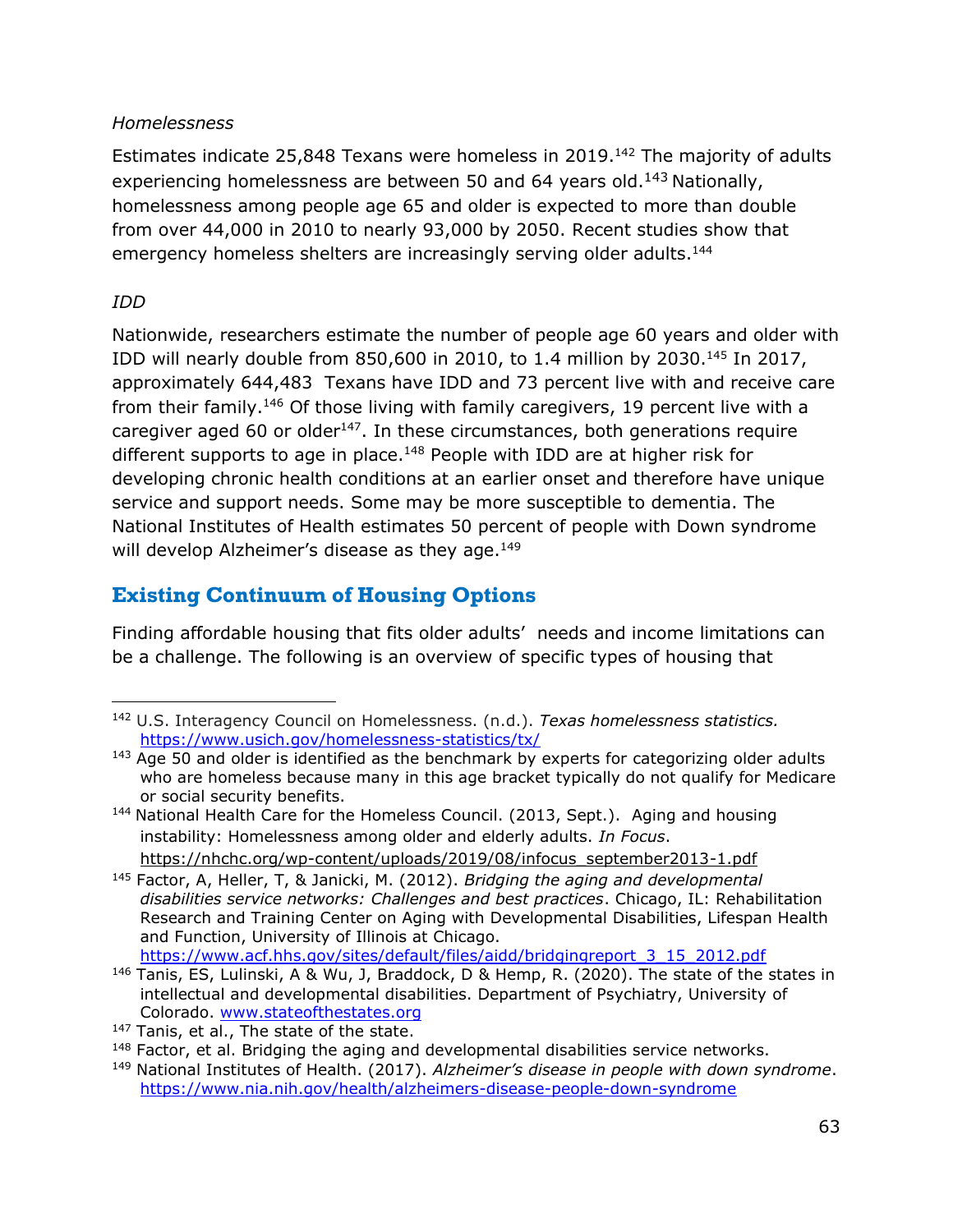currently exist presented in order of higher to lower care levels. Residential facilities that provide higher levels of care, such as skilled nursing facilities and memory care units in nursing facilities are not included in this list because they are institutional in nature, and not considered housing.

#### Assisted Living Facilities

Assisted living facilities (ALF) typically provide meals, assistance with personal care services and medication, skilled nursing services for limited purposes, and health maintenance activities.<sup>150</sup> Many residents of ALFs pay for their housing and care out of pocket. Medicaid STAR+PLUS Home and Community Based Services Program may cover assisted living for those who meet eligibility criteria.

#### Adult Foster Care

Adult Foster Care (AFC) provides a 24-hour living arrangement with supervision in an adult foster home for people who are unable to continue living independently in their own homes because of physical, mental or emotional limitations. AFC providers and residents must live in the same household and share a common living area. With the exception of family members, no more than three adults may live in the foster home unless it is licensed by the state. The client pays the provider for room and board. $151$ 

#### Independent Living Communities

Independent living communities (ILC) are an option for older adults who need little assistance and want to live in a community of their peers. The makeup of ILCs can range from separate housing settings to apartment/condominium settings. Communities may offer activities, transportation, light housekeeping or other basic supportive services. Most ILCs are private pay.

#### Continuum of Care Communities

These retirement communities provide a range of care options from independent living to assisted living to nursing facility care to memory care units. Residents can move to a higher level of care as their health requires it. The entry fee or deposit for this type of housing ranges from \$20,000 to \$550,000, excluding monthly

<sup>150</sup> Texas Health and Safety Code §247.002.

<sup>151</sup> Texas Health and Human Services Commission. https://hhs.texas.gov/doing-businesshhs/provider-portals/long-term-care-providers/adult-foster-care-afc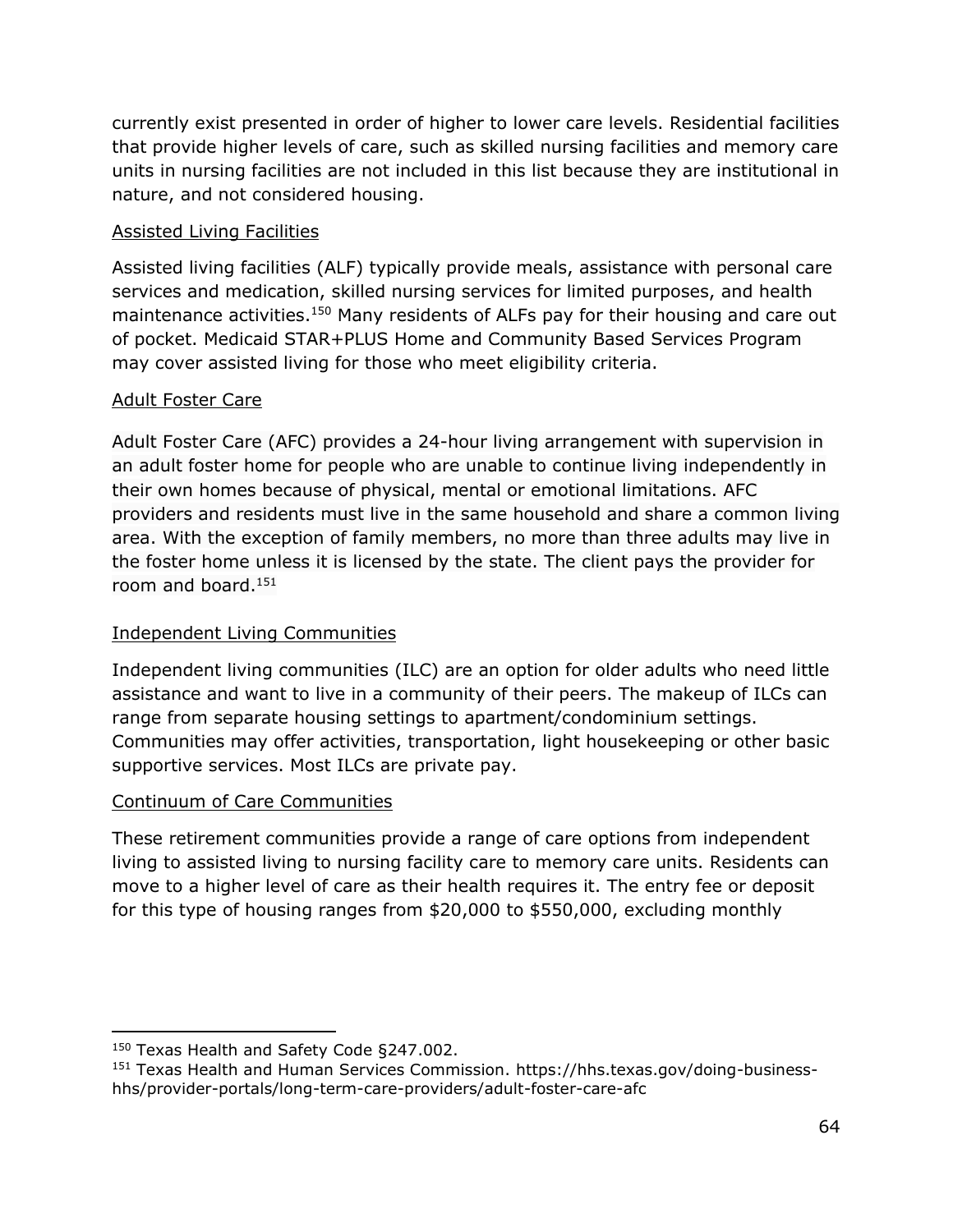costs.<sup>152</sup> This high cost prohibits people with low incomes from living in these communities.

## Aging at Home

Older adults who have a safe and affordable place to live may choose to stay at home as they grow older. For these people, it is important to identify any modifications needed to make their home accessible or aging friendly. Community organizations can assist with installation of grab bars and ramps. More information on accessible housing can be found in the chapter on housing for people with physical disabilities.

## Permanent Supportive Housing

Permanent supportive housing is affordable housing that does not have a time limitation and provides an array of services. Supportive housing is generally intended for people or families who have barriers to independent living. More information on supportive housing is provided in the chapter on affordable housing.

Most often, the rent in supportive housing is no more than 30 percent of a household's income. Supportive housing provides services to help the tenant sustain their housing, including mental health support, health and wellness activities or connection to substance use treatment.<sup>153</sup> The most comprehensive models have a multidisciplinary team providing wrap-around services.<sup>154,155</sup>

One example of a supportive housing model, not currently used in Texas, is the Hearth program operating in Massachusetts. This program identifies older adults who are homeless and connects them with subsidized housing with supportive

<sup>152</sup> Caring.com. (n.d.). *Find continuing care retirement communities near me.* Accessed 8/5/2020 [https://www.caring.com/senior-living/continuing-care-retirement](https://www.caring.com/senior-living/continuing-care-retirement-communities/#:~:text=This%20amount%20varies%20by%20community,charge%20extra%20for%20additional%20services)[communities/#:~:text=This%20amount%20varies%20by%20community,charge%20ext](https://www.caring.com/senior-living/continuing-care-retirement-communities/#:~:text=This%20amount%20varies%20by%20community,charge%20extra%20for%20additional%20services) [ra%20for%20additional%20services](https://www.caring.com/senior-living/continuing-care-retirement-communities/#:~:text=This%20amount%20varies%20by%20community,charge%20extra%20for%20additional%20services)

<sup>153</sup> Corporation for Supportive Housing. (2011, Oct. 20). *Ending homelessness among older adults and elders through permanent supportive housing: Policy paper prepared for the national convening on ending elder homelessness.* [https://www.chapa.org/sites/default/files/ELI\\_policypaper\\_final.pdf](https://www.chapa.org/sites/default/files/ELI_policypaper_final.pdf)

<sup>154</sup> Brown, RT, Thomas, ML, Cutler, DF, & Hinderlie, M. (2013). Meeting the housing and care needs of older homeless adults: A permanent supportive housing program targeting homeless elders. *Seniors housing & care journal*, *21*(1), 126–135.

<sup>155</sup> Goldberg, J, Lang, K, and Barrington, V. (2016, April). How to prevent and end homelessness among older adults: Special report. *Justice in aging: Fighting senior*  poverty through law. [https://www.justiceinaging.org/wp](https://www.justiceinaging.org/wp-content/uploads/2016/04/Homelessness-Older-Adults.pdf)[content/uploads/2016/04/Homelessness-Older-Adults.pdf](https://www.justiceinaging.org/wp-content/uploads/2016/04/Homelessness-Older-Adults.pdf)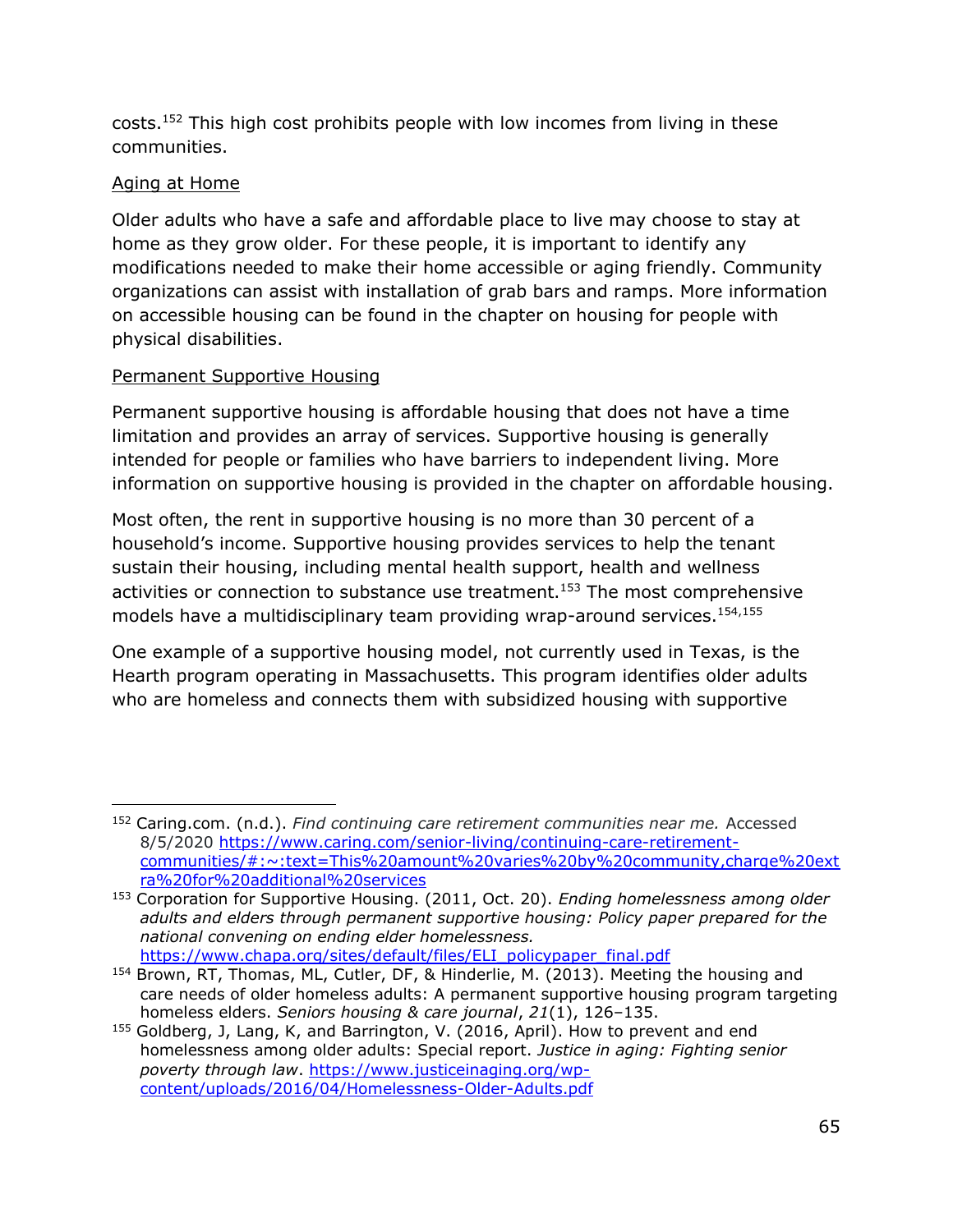services. Supportive services can include anything from securing furniture to connecting the older adult with medical care.<sup>156</sup>

Another model that has been frequently used to provide affordable housing to older adults is the HUD Section 202 program. This housing has been built in Texas and provides subsidized rental housing with on-site support activities such as cleaning, cooking, transportation and service coordination.

#### Subsidized Housing

The need for affordable housing among older adults is significant and growing. Information on the array of subsidized housing options can be found in the chapter on affordable housing.

# **Gaps in the Housing Continuum**

*Affordable Housing.* As with all other populations, there is a lack of housing affordable to households with low incomes.Older adult households are more likely to experience "worst-case" housing needs, meaning they spend more than half of their income on housing or live in severely poor conditions. Spending this much on housing expenses can force older adults to cut back on other necessary expenses, such as food, transportation, and health care.

There is also a lack of housing for households with middle incomes. Many of the choices available to older adults are either very expensive, as in privately operated independent and assisted living options, or subsidized for people with low and very low incomes, or more affordable senior housing built with public funding. Experts estimate the need for mid-market housing is increasing, projecting the senior living industry will need to triple in size to meet the anticipated demand by 2040.<sup>157</sup>

# **Barriers to Housing Choice**

*Lack of Affordable Assisted Living Facilities.* ALFs are increasingly choosing not to accept Medicaid for payment, making the cost of these facilities out of reach for many older adults. The Medicaid reimbursement rate is lower than what ALFs can receive through private pay, and Medicaid only reimburses facilities for health care

<sup>&</sup>lt;sup>156</sup> Brown, et al. Meeting the housing and care needs of older homeless adults.

<sup>157</sup> LeadingAge. (n.d.). *Addressing the gap in senior housing today: Creating opportunities in the mid-market*. Accessed 8/5/2020.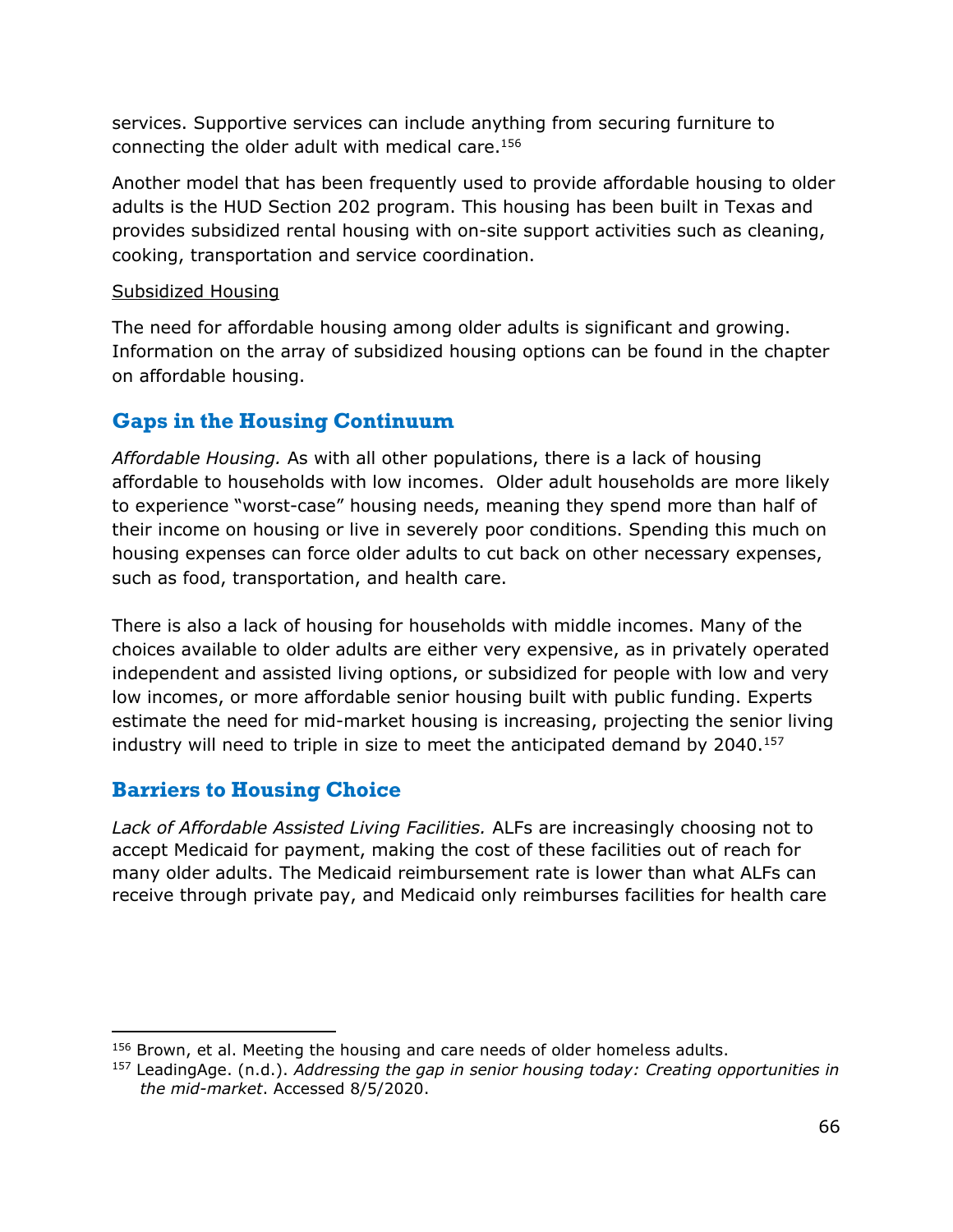services, meaning the facilities lose revenue on Medicaid residents' room and board.158,159

*Availability of Support Services.* The availability of community-based long-term services and supports (LTSS), such as attendant care and caregiver support, can impact a person's ability to age in place, especially for older adults with special needs. Older adults may experience a decline in physical functioning as they age and require certain supports to age in place. Older adults with mental illness, cognitive or behavioral conditions, and those with a history of homelessness need specific supports to access housing and remain independent.

Organizations such as area agencies on aging, LMHAs/LBHAs, and nutrition service providers offer important LTSS to help older adults remain in their community. However, researchers indicate the supply of LTSS is not keeping up with demand.<sup>160</sup> An older adult's location in relation to services and programmatic funding issues can also create barriers in obtaining services.

[when-transitioning-from-private-pay-to-medicaid/](https://seniorhousingnews.com/2011/07/28/assisted-living-residents-face-challenges-when-transitioning-from-private-pay-to-medicaid/) <sup>160</sup> Reinhard, S, Accius, J, Houser, A, Ujvari, K, Alexis, J & Fox-Grage, W. (2017). Picking up the pace of change: A state scorecard on long-term services and supports for older adults, people with physical disabilities, and family. *Long-Term Services and Supports State Scorecard 2017 Edition.* 

<sup>&</sup>lt;sup>158</sup> Individuals pay room and board because Medicaid cannot be used for those components.  $159$  Gerace, A., (2011, July 28). Assisted living residents face challenges when transitioning from private pay to Medicaid. *Senior Housing News.* [https://seniorhousingnews.com/2011/07/28/assisted-living-residents-face-challenges-](https://seniorhousingnews.com/2011/07/28/assisted-living-residents-face-challenges-when-transitioning-from-private-pay-to-medicaid/)

[http://longtermscorecard.org/~/media/Microsite/Files/2017/Web%20Version%20LongTe](http://longtermscorecard.org/~/media/Microsite/Files/2017/Web%20Version%20LongTerm%20Services%20and%20Supports%20State%20Scorecard%202017.pdf) [rm%20Services%20and%20Supports%20State%20Scorecard%202017.pdf](http://longtermscorecard.org/~/media/Microsite/Files/2017/Web%20Version%20LongTerm%20Services%20and%20Supports%20State%20Scorecard%202017.pdf)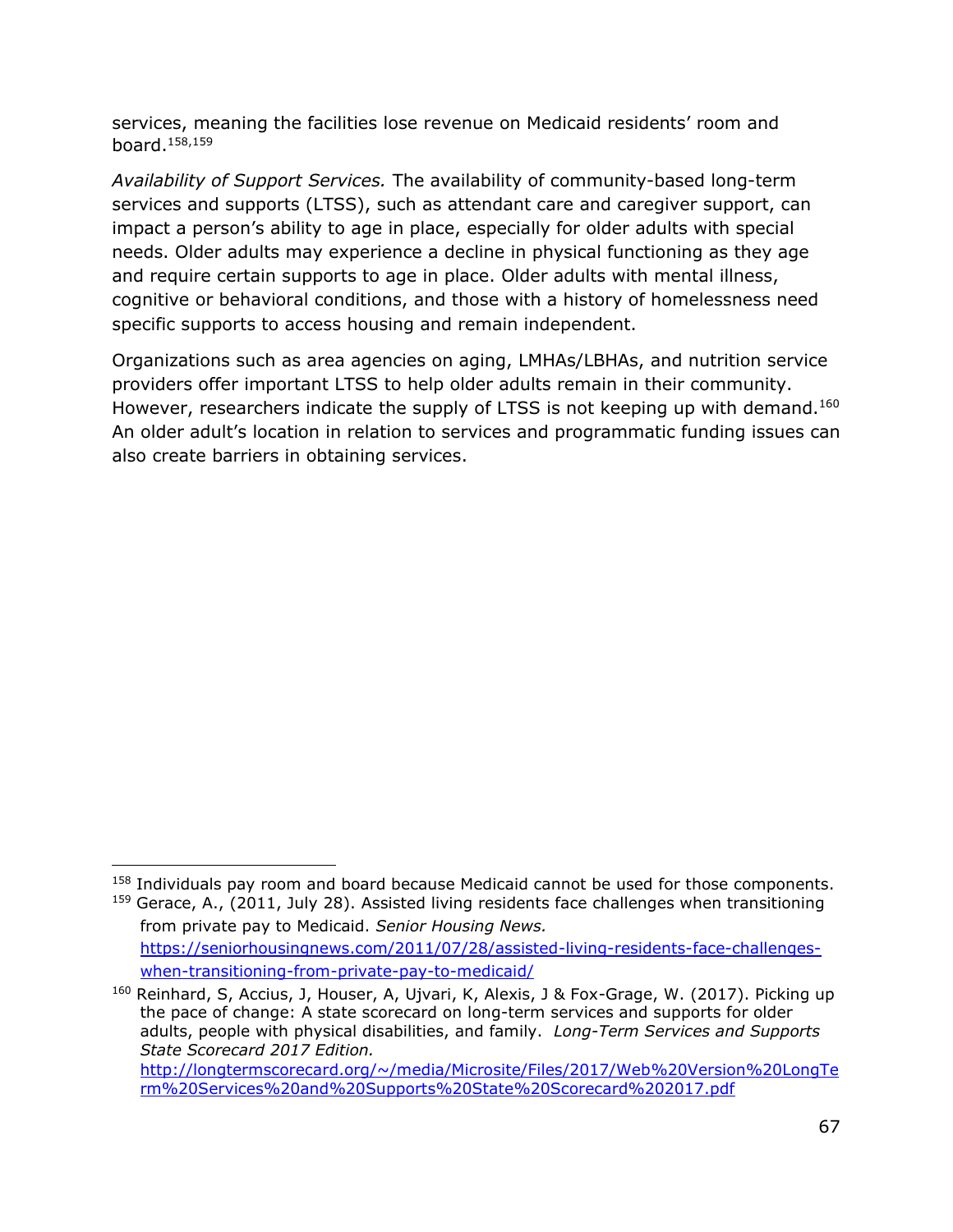# **7.Housing Options for People with Physical Disabilities**

People with physical disabilities are disproportionally at greater risk than the general population for substance use and mental health issues. Multiple risk factors such as potential self-medication related to physical health problems, lack of assessment and identification of potential mental health or substance use disorder issues, and a lack of accessible and appropriate prevention and treatment services contribute to this risk.

Substance use rates among people with disabilities are two to five times higher than those for the general population. Prevalence rates approach or exceed 50 percent for people experiencing Traumatic Brain Injury (TBI), Spinal Cord Injury (SCI), and/or mental illness as compared to 10 percent of the general population.<sup>161</sup> People with certain conditions such as deafness, arthritis, and multiple sclerosis experience substance use prevalence rates at least double the general population.<sup>162</sup>

Mental health disorders are also linked to physical disabilities. People with disabilities report higher rates of stress and depression than people without disabilities. These people experience depressive symptoms due to such stressors as abuse, loss of roles, poverty, environmental barriers, and/or lack of access to appropriate health care.<sup>163</sup> Research shows that people with physical disabilities are at least three times more likely to experience depression than the general population.<sup>164</sup>

As with other populations, finding housing that is affordable, accessible and adequate continues to be a challenge for people with a physical disability and a cooccurring mental health or substance use issue. The need to expand housing

<sup>&</sup>lt;sup>161</sup> Weiss, TC. (2013, July 22). Addiction and substance abuse among persons with disabilities. *Disabled World. [https://www.disabled](https://www.disabled-world.com/medical/pharmaceutical/addiction/serious.php)[world.com/medical/pharmaceutical/addiction/serious.php](https://www.disabled-world.com/medical/pharmaceutical/addiction/serious.php)*

 $162$  Ibid.

<sup>&</sup>lt;sup>163</sup> Noh, J. W., Kwon, Y. D., Park, J., Oh, I. H., & Kim, J. (2016). Relationship between Physical Disability and Depression by Gender: A Panel Regression Model. *PloS one*, *11*(11), e0166238.<https://doi.org/10.1371/journal.pone.0166238>

<sup>164</sup> Ibid.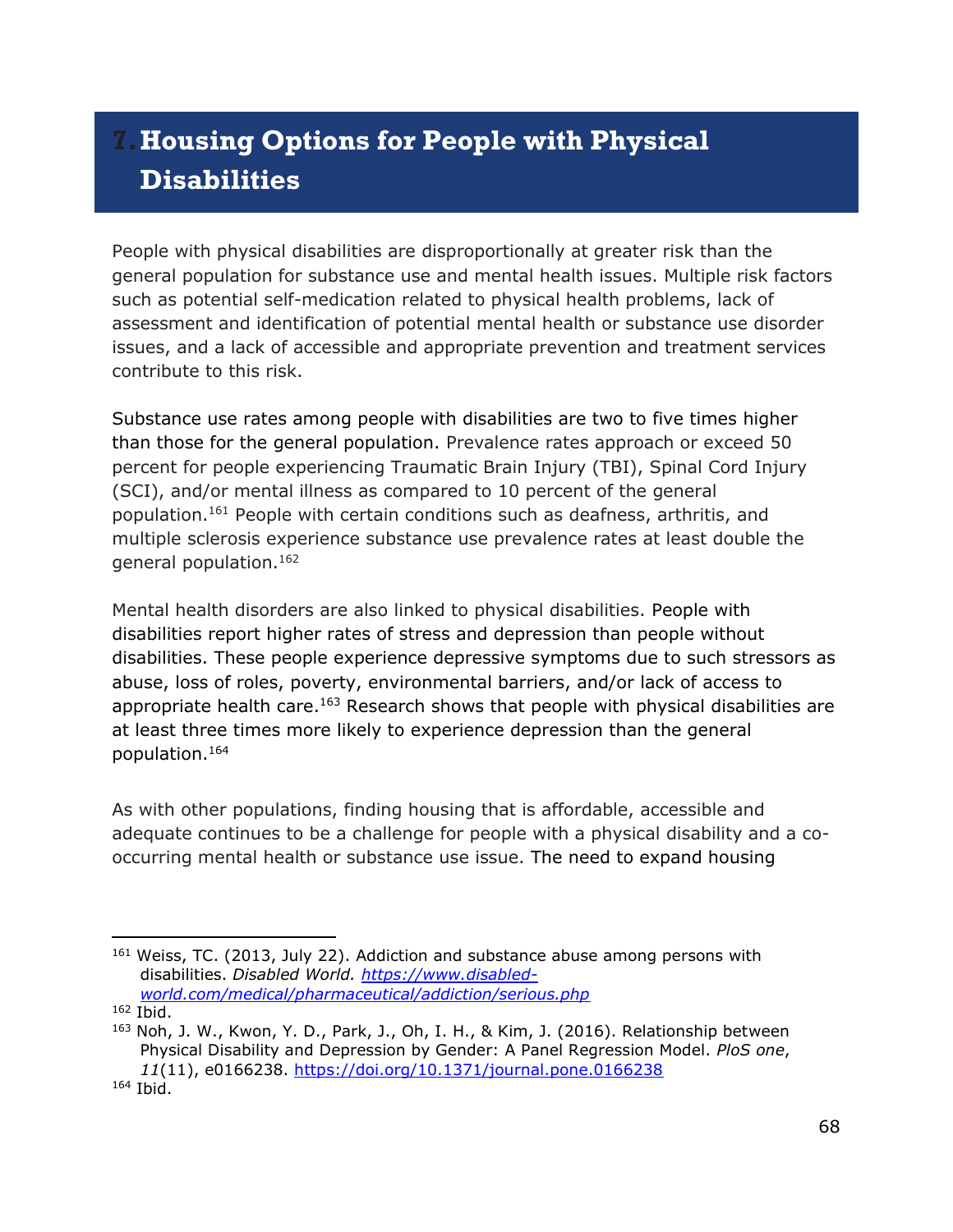opportunities for people with disabilities has been a consistent recommendation included in HHSC's biennial *Promoting Independence Plan.*

The following is input from people with disabilities provided for a 2004 report by the Texas Council on Developmental Disabilities (TCDD). This information was collected by United Cerebral Palsy of Texas based on comments from 27 focus groups held around the state and individual interviews of people with disabilities. Although the focus group findings are dated, they echo themes heard today. Many of these themes have been, and continue to be, expressed by members of the Promoting Independence Workgroup, which meets to review the state's compliance with Olmstead.

- The community of people with disabilities is varied, and so are their needs.
- The preferred housing situation is to have individualized modifications.
- There are different levels of accessibility needs, so the same housing designs will not work for everyone.
- Most of the participants were not content with their living situation and had difficulties due to need for physical modifications.
- They also experienced issues related to safety, inadequate transportation, long waits for accessible housing, substandard housing, and discrimination.
- Most said they preferred to live as independently as possible as opposed to living in a group setting.<sup>165</sup>

The statements above are supported by a study on housing for people with disabilities conducted by Harvard University. This study re-affirms the importance of individualized solutions to housing, based on each person's need and preference:

> It's important to acknowledge that individuals with similar disabilities will not universally desire the same things. One "type" of individual will not necessarily be best served by one "type" of setting. We need to build and support many different housing types and sizes and give individuals with disabilities choice about what works best for them.<sup>166</sup>

<sup>&</sup>lt;sup>165</sup> Texas Council for Developmental Disabilities and Texas Council for Prevention of Developmental Disabilities. (2004). *2004 Texas biennial disability report.*

<sup>166</sup> Connery, M. (2016, April). *Disability housing: What's happening? What's challenging? What's needed?* Harvard University, Joint Center for Housing Studies, p. 29.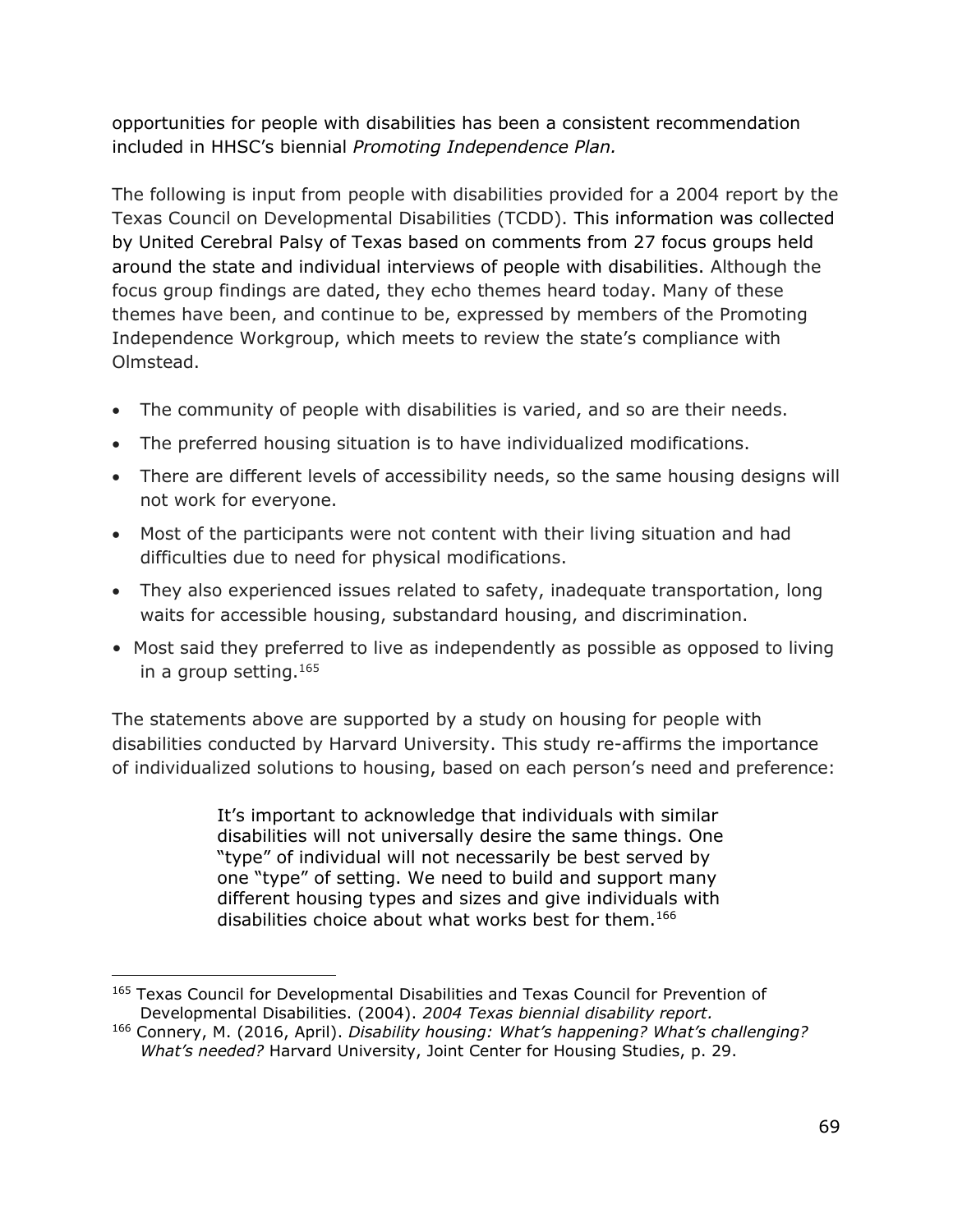# **Existing Continuum of Housing Options**

This section focuses on existing options for affordable and accessible housing.

#### Affordable Housing

A comprehensive discussion of the array of affordable housing available to people with disabilities can be found in Chapter One and Appendix D of this report.

## Accessible Housing

The lack of accessible housing is an obstacle to people with physical disabilities who want to live in the community. Many people with disabilities need home modifications to allow them to maintain their safety. Common home modifications include adding handrails and ramps; widening doors; adjusting countertops and cabinets to appropriate heights; installing buzzing or flashing devices; installing accessible showers, toilets, and sinks; and customizing other modifications based on each person's unique needs.

One of the recommendations from the TCDD 2004 report was to require TDHCA to actively promote efficient and effective architectural barrier removal and home modification services that address the needs of people with disabilities through the provision of technical assistance and training related to architectural barrier removal. TDHCA's barrier removal fund, and other state housing resources for people with disabilities, are described below.

## *Amy Young Barrier Removal Fund*

Through the *Amy Young Barrier Removal Program* (AYBR), Texas offers people with disabilities an alternative to institutionalization through one-time grants of up to \$22,500 for home modifications to increase accessibility and eliminate critically hazardous conditions. Eligible homes are defined as single family dwellings, rental units, or manufactured housing units. $167$ 

This program is funded by the Texas Legislature via the Texas Housing Trust Fund (HTF) at TDHCA. A total of 165 households were served by this program in 2019 and 2020. <sup>168</sup> Funds are awarded to cities, counties, public housing authorities, and nonprofit organizations that work directly with low-income people at the local level.

<sup>167</sup> Texas Department of Housing and Community Affairs. (2020). *Housing trust fund. Amy young barrier removal program, Program manual.* <https://www.tdhca.state.tx.us/htf/forms/docs/AYBR-ProgramManual.pdf>

<sup>&</sup>lt;sup>168</sup> Personal correspondence, TDHCA.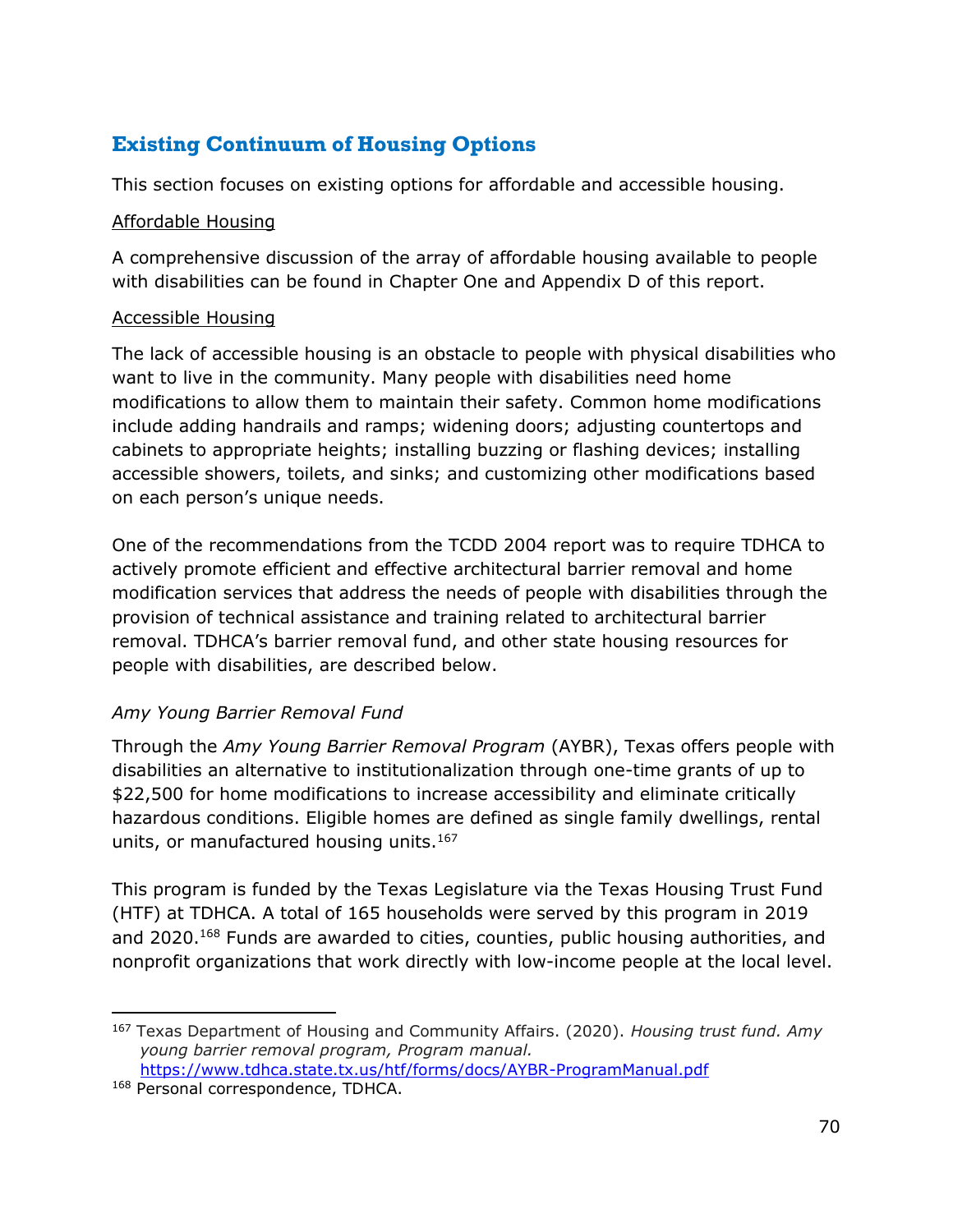## *Rural Texas Community Development Block Grant Program*

The Promoting Independence Workgroup recommends using a portion of the state's annual federal CDBG allocation for affordable housing or removal of architectural barriers for people with disabilities. CDBG funds, administered by the Texas Department of Agriculture (TDA) and larger cities and counties, can be used for this purpose. The funding is competitive and each government entity receiving the funds must develop a plan describing how they will be used. A number of communities across Texas allocate their CDBG funds for home modifications to improve accessibility. Housing Navigators working for ADRCs also advocate with these communities and housing developers to promote affordable and accessible housing.

## *Medicaid Minor Home Modifications*

People enrolled in the Texas Medicaid waivers have access to funding for minor home modifications (MHM). In HCS and Texas Home Living (TxHmL), the lifetime limit is \$7,500. Home modifications are services that include improvements to the person's living quarters to allow for community living and ensure safety, security, and accessibility. Minor home modifications, funded by Medicaid, do not include major home renovations, remodeling or construction of additional roomsIn STAR+PLUS and the Medically Dependent Children's Program (MDCP), there is a lifetime limit of \$7,500 in MHM per member with \$300 per year for repairs, replacement or additional modifications. The Community Living Assistance & Support Services (CLASS) and DBMD waiver programs have a \$10,000 lifetime limit on minor home modifications.

# **Gaps in the Housing Continuum**

Housing that is safe and accessible for adults with disabilities or mobility issues is important for maintaining independence and living in the community. Around 39.5 percent of adults 65 and older have a disability or chronic condition that impacts their daily life. Finding accessible housing can be challenging. The HUD Office of Policy and Research evaluated the U.S. housing stock and found that less than five percent is accessible for people with moderate mobility difficulties and less than one percent is accessible for wheelchair users.<sup>169</sup>

 $169$  U.S. Department of Housing and Urban Development. HUD User. (n.d.b.). Assessing the accessibility of America's housing stock for physically disabled persons. *PD&R Edge Home.* [https://www.huduser.gov/portal/pdredge/pdr\\_edge\\_research\\_101315.html](https://www.huduser.gov/portal/pdredge/pdr_edge_research_101315.html)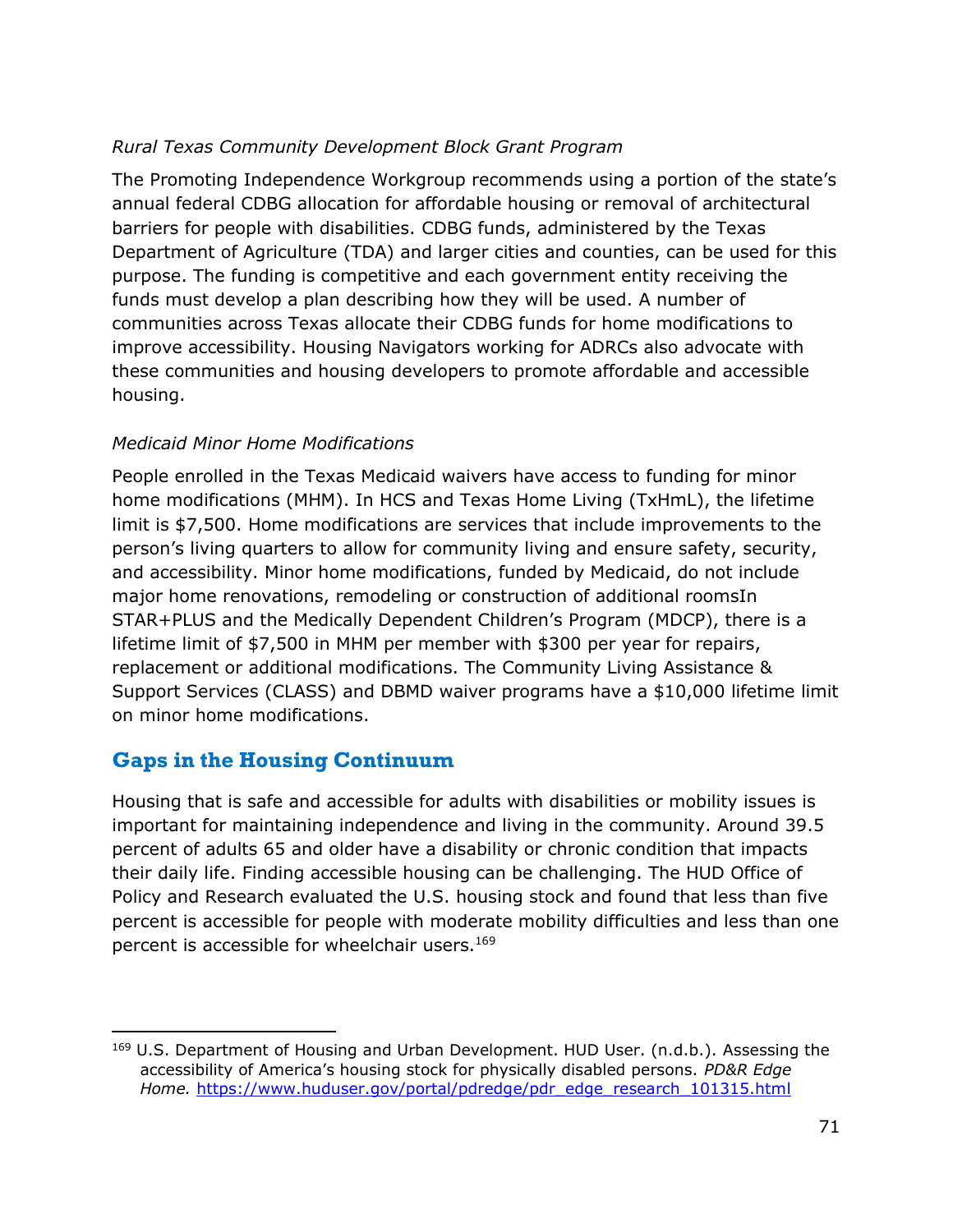The available funding for accessibility modifications may not cover the cost of installing the modifications. Adding a ramp to a door, widening the doors and renovating showers are generally more expensive than people can afford. People with physical disabilities are nearly twice as likely to live in poverty as the general population. In 2013, 61.2 percent of working-age adults with disabilities had incomes below 200 percent of the federal poverty line compared with 28.8 percent of working-age adults without disabilities. $170$  Such nominal incomes make it nearly impossible to fund home modifications out of pocket.

According to advocates, there are few federal requirements to build or refurbish accessible apartments and homes. What requirements there are have been poorly enforced. According to disability advocates, Section 504 of the Rehabilitation Act of 1973 is rarely addressed by housing authorities and developers, and rarely enforced by  $HUD.171$ 

# **Barriers to Housing Choice**

*Cost of Housing Modifications.* Responses from the 2004 Texas and West Virginia focus groups for people with disabilities suggest available funding for accessibility modifications may not cover the cost. $172,173$  Features such as steep stairs, narrow walkways, and hard-to-reach cabinets may become inaccessible and create safety hazards for older adults and for those with physical disabilities. Home modifications can be made to make a house safe and accessible, however these can be expensive. Experts estimate various modifications range from just under \$1,000 for installation of grab bars and handrails and up to \$35,000 for full remodeling or room additions.

*Lack of Accessible Transportation.* Affordable housing is often located in areas without public transportation or paratransit.<sup>174</sup> Texans with disabilities living in rural

 $170$  Vallas, R, Fremstad, S & Ekman L. (2015, January 28). A fair shot for workers with disabilities. Center for American Progress. [https://www.americanprogress.org/issues/poverty/reports/2015/01/28/105520/a-fair](https://www.americanprogress.org/issues/poverty/reports/2015/01/28/105520/a-fair-shot-for-workers-with-disabilities/)[shot-for-workers-with-disabilities/](https://www.americanprogress.org/issues/poverty/reports/2015/01/28/105520/a-fair-shot-for-workers-with-disabilities/)

<sup>&</sup>lt;sup>171</sup> ADAPT. (2018, August 26). ADAPT'S housing platform. Accessible, affordable, integrated housing.<https://adapt.org/housing/adapts-housing-platform/>

<sup>172</sup> Texas Council for Developmental Disabilities. *2004 Texas biennial disability report.*

 $173$  Danko, M. (2007). Assessing the barriers to community living: Accessible housing in a rural state, *Housing and Society*, 34:1, 31-44, doi: [10.1080/08882746.2007.11430543](https://doi.org/10.1080/08882746.2007.11430543)

 $174$  Paratransit represents transportation services that supplement mass transit by providing individualized rides without fixed routes or timetables.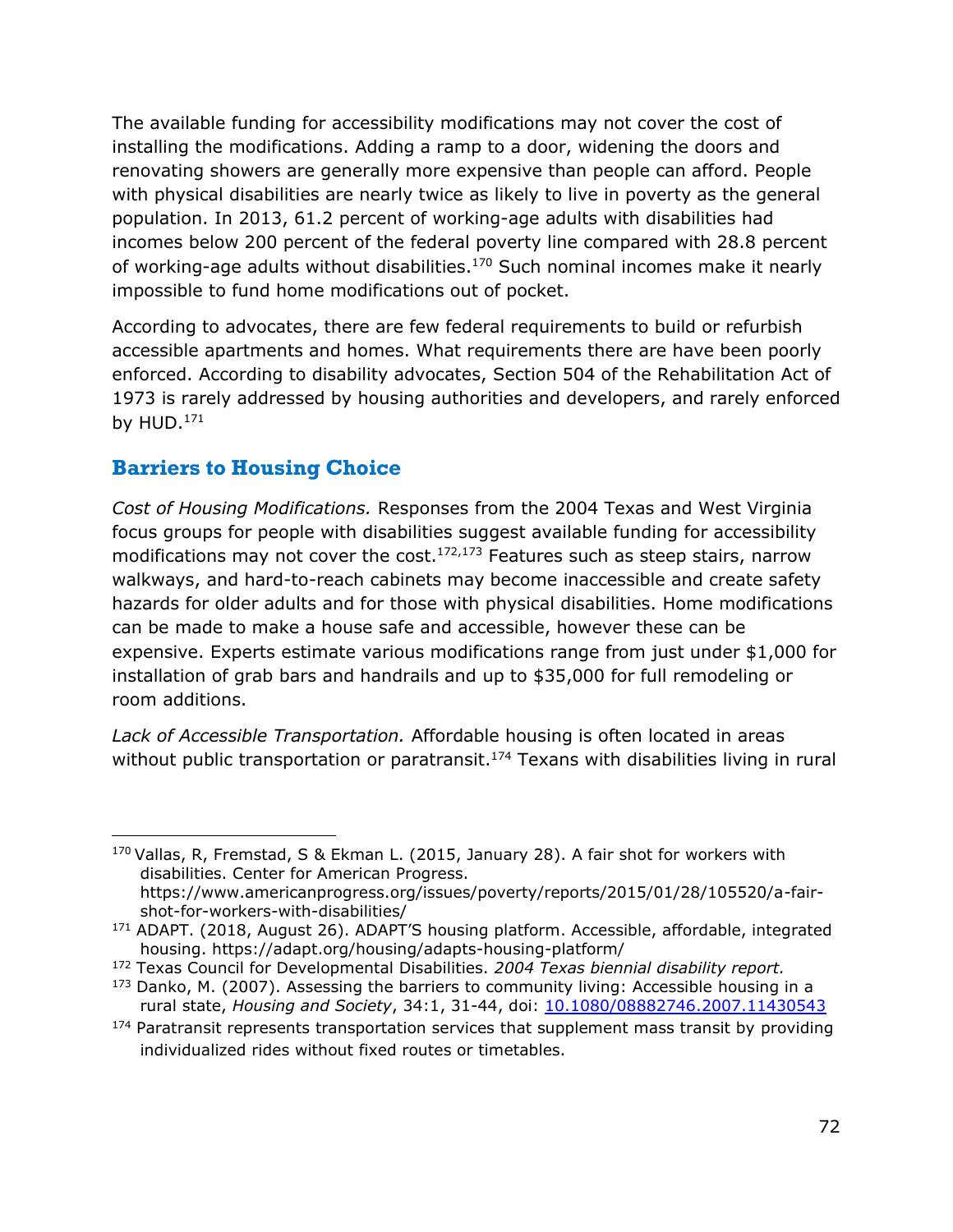areas especially face challenges getting to the grocery store, medical appointments or to visit friends.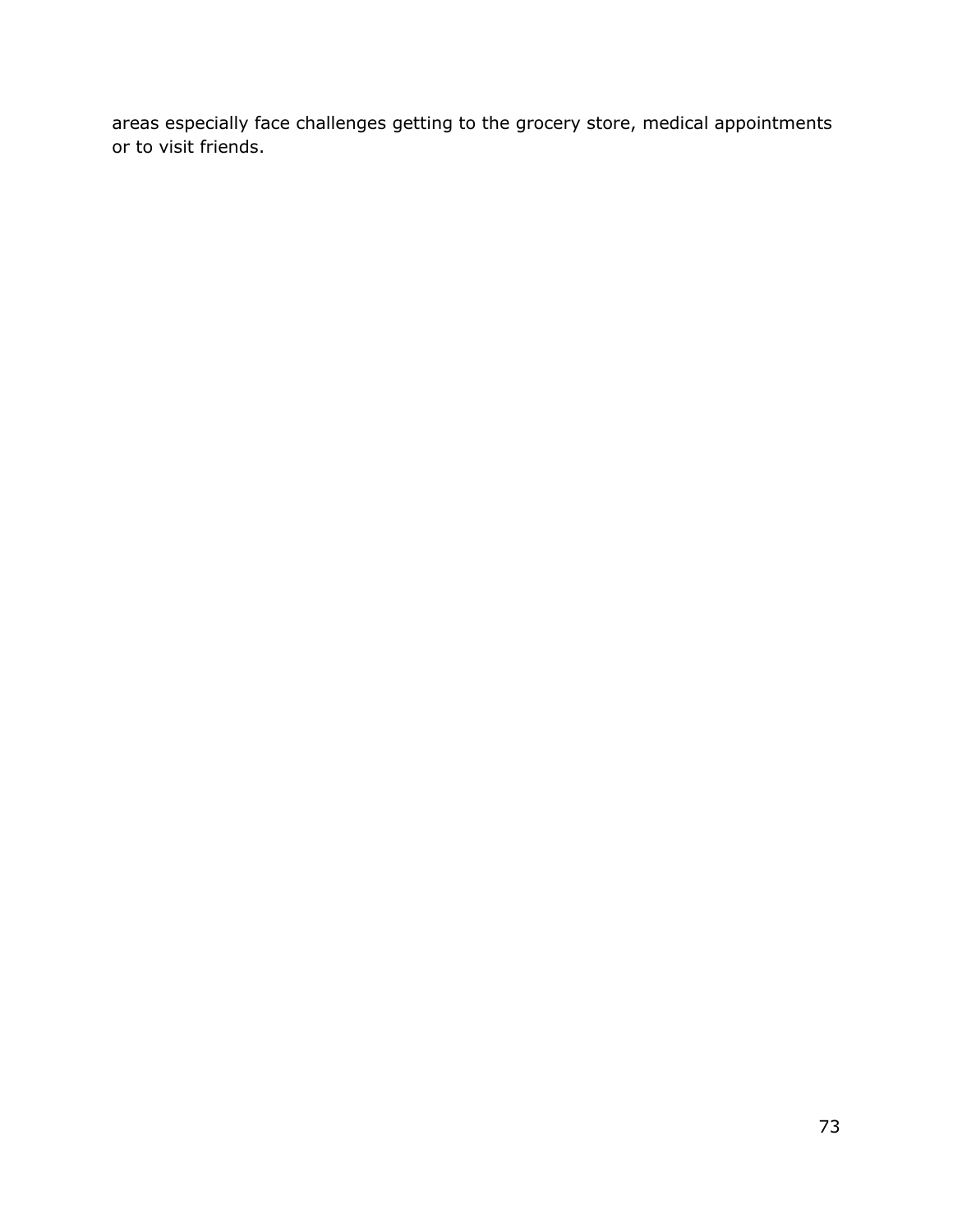# **8. Housing Choice Plan Guiding Principles and Recommendations**

# **Housing Choice Plan Guiding Principles**

#### **Choice**

• People with disabilities should have access to the same range of housing choices as everyone else, in addition to housing options that address their specific needs.

#### **Evolving Needs**

• Housing options should reflect the unique and evolving needs of people.

## **Range of Housing Models**

- Housing, ranging along a continuum of models, should be safe, stable, personcentered, cost appropriate, and ideally follow best practices.
- Housing should allow access to support services, based on the needs and preferences of each person, with a goal of advancing their recovery and independence.

## **Education**

• Education, transparency and advocacy are key to informed choice. People may need help identifying their goals, determining which housing supports their goals, and navigating their housing options.

## **Community**

- Everyone should have the opportunity to live in a community, and to participate in community activities, to the extent they desire.
- Housing should be available in rural and urban areas, and include access to community amenities, such as transportation, grocery stores, and work opportunities.

## **Housing Rights and Responsibilities**

• Residents should have full rights, responsibilities, and legal protections.

## **Funding**

• Housing may require diversified funding from public and private sources, including existing and new funding, to help people reach their fullest potential.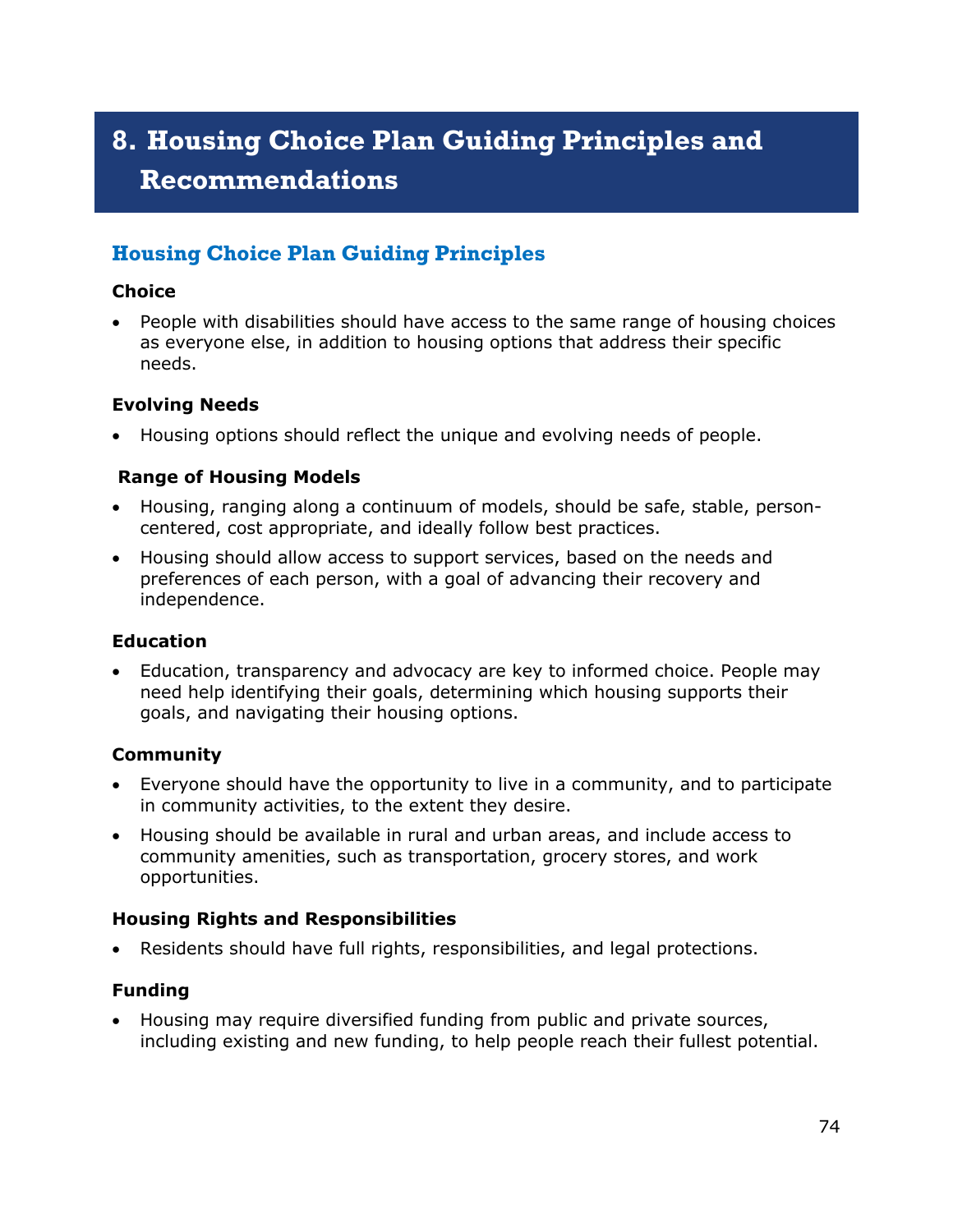# **Housing Choice Plan Recommendations**

#### **Overarching Recommendation**

The *Housing Choice Plan* workgroup developed the following recommendations. Many recommendations identified in the plan will require stakeholder advocacy efforts to support legislative action before they can be implemented. Responsibility for implementation of the recommendations does not rest with a single state agency or organization. Agencies, organizations, providers, and advocates throughout the housing and support services systems will need to collaborate with businesses, employers, and other entities across the state to prioritize and coordinate on recommendations identified in the plan.

The housing continuum for persons with mental health needs, substance use histories and/or IDD must reflect the fact that people's needs change over time and do not follow a linear progression. The continuum must allow flexibility for people to move in and out of housing with different levels of support, based on their needs at any given time.

#### **Affordable Housing Recommendations**

#### *Priority Recommendations*

**Expand the inventory of affordable housing.** Encourage collaboration between state agencies, community-based organizations, private and state hospitals, and MCOs to increase funding for affordable housing, including partnering with state and private hospitals to fund community-based affordable housing, and supporting state legislation (such as Senate Bill (S.B.) 1116, as filed, 86th Texas Legislature, 2019 which did not pass) to provide tax credits to entities, including MCOs investing in supportive housing.

**Preserve existing affordable housing.** Explore the development of a state task force to identify tax credit and other federally-subsidized properties at risk of losing their affordability, collect information to identify which properties are most at risk of exiting these programs and the best candidates for preservation. Engage the state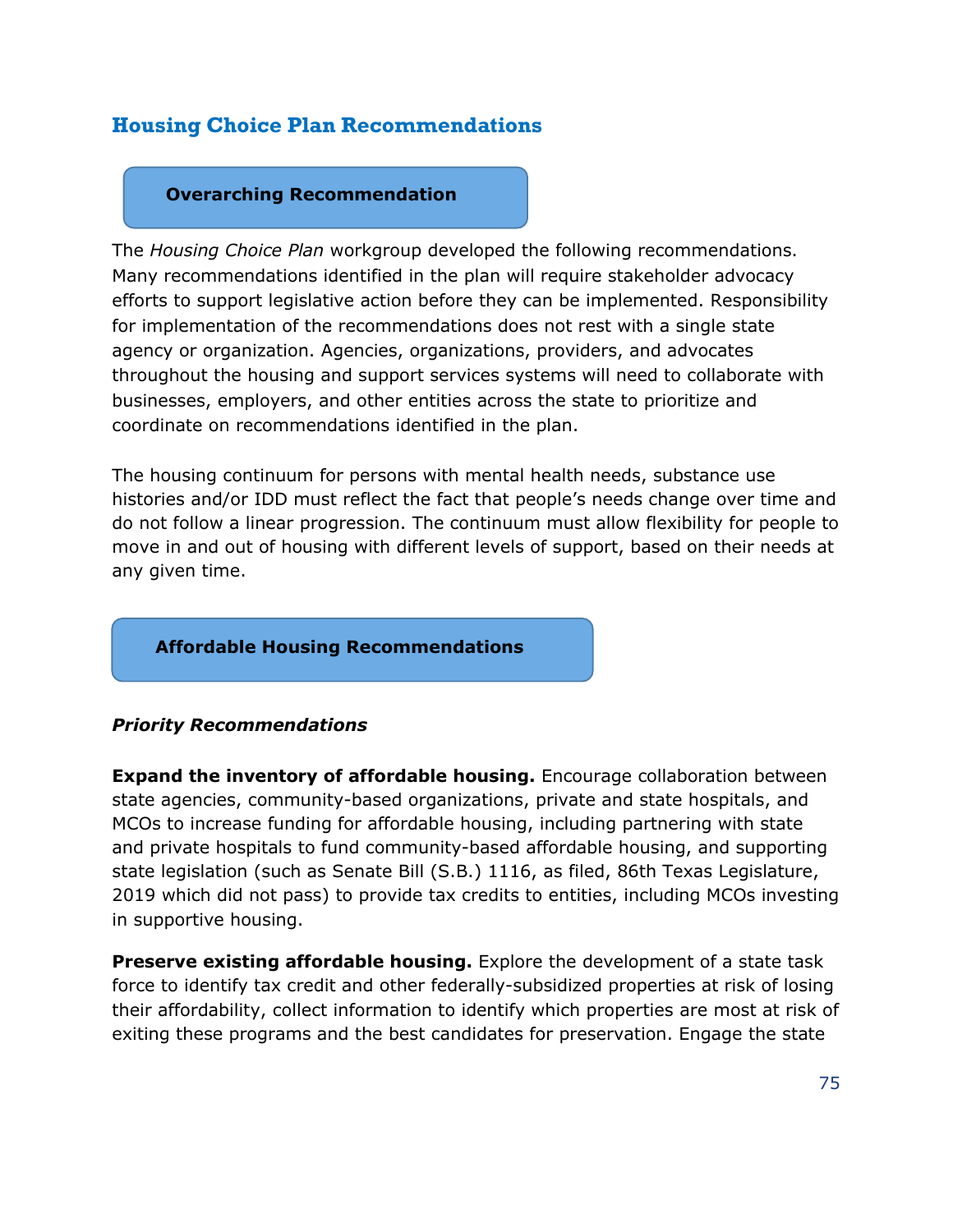task force in making recommendations for creating and implementing strategies to preserve at-risk properties.

**Help tenants obtain and maintain their housing.** Explore options to increase staff in ADRCs, LMHA/LBHAs, and MCOs to help people advocate for themselves in finding, obtaining and maintaining affordable housing. Staff assistance can include helping people view, inspect, and move into housing.<sup>176</sup>

**Help tenants obtain and maintain their housing.** Explore the creation of a landlord risk mitigation fund to encourage landlords to accept tenants with a history of justice involvement, and a "barrier busting" fund to address barriers to affordable housing, such as costs related to criminal background checks or application fees, and to prevent evictions by paying for the amounts owed.

## *Other Recommendations*

**Examine policies regarding tax credit properties' affordability period.**

Support the Housing and Health Services Coordination Council at TDHCA in reviewing the tax credit statutes and administrative rules<sup>177</sup> to consider providing input on the following:

- Explore changes in language to ensure applicants commit to a "Right of First Refusal" (ROFR).
- Identify opportunities to extend the ROFR notice period to one year rather than the current 180 days.
- Explore opportunities to extend affordability periods by allocating points for applicants that agree to increased affordability periods, for example from 35 years to 55 years of affordability.
- Identify ways to discourage developers from exiting the program through the qualified contract process.

## **Expand the availability of affordable housing.**

• Explore options to help property owners maintain existing subsidized housing as affordable by providing funding improvements to these properties.

<sup>&</sup>lt;sup>176</sup> Increasing staff at MCOs for this purpose may impact capitation rates.

<sup>177</sup> 10TAC §10.407, 10TAC §10.408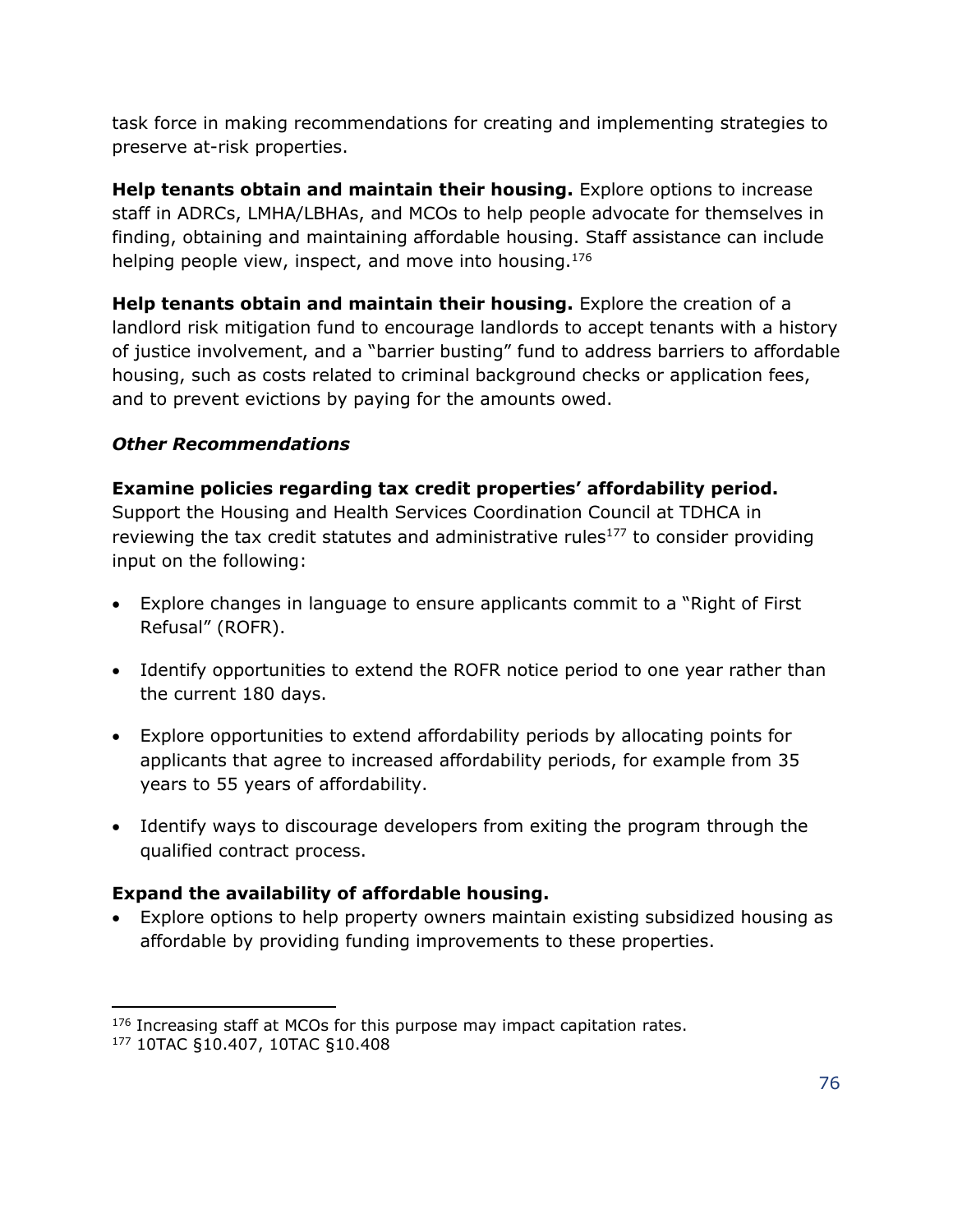- Encourage the development of real estate investment trusts or something comparable to compete in the private market to acquire and preserve naturally occurring affordable multi-family housing.
- Consider increasing funding for the state housing trust fund.
- Encourage state agency collaboration in applying for HUD funding for mainstream housing vouchers for persons with disabilities, and support prospective tenants in identifying, securing and maintaining housing.
- Consider allowing use of HHSC Healthy Community Collaborative funds for development of affordable housing.
- Support continued successful collaborations between TDHCA and HHSC including the Section 811 PRA program, Project Access and other housing initiatives.

#### **Promote initiatives and practices that support people's ability to obtain and maintain affordable housing.**

- Explore ways to increase training and legal guidance to tenants and housing providers on reasonable accommodation and appealing denials.
- Expand opportunities to increase life skills training for people who need help maintaining housing (e.g. budgeting, maintenance, conflict resolution).
- Encourage MCOs to hire a Housing Transition Specialist to assist members in finding and maintaining housing.
- Encourage MCOs to use value-based payment agreements that incorporate provision of tenancy supports to members.
- Consider development of a two-year Performance Improvement Project with MCOs to begin to test the impact of housing initiatives on health outcomes and use of Medicaid.
- Explore additional funding opportunities that would allow for longer-term studies to identify which health outcome measures correlate with housing initiatives.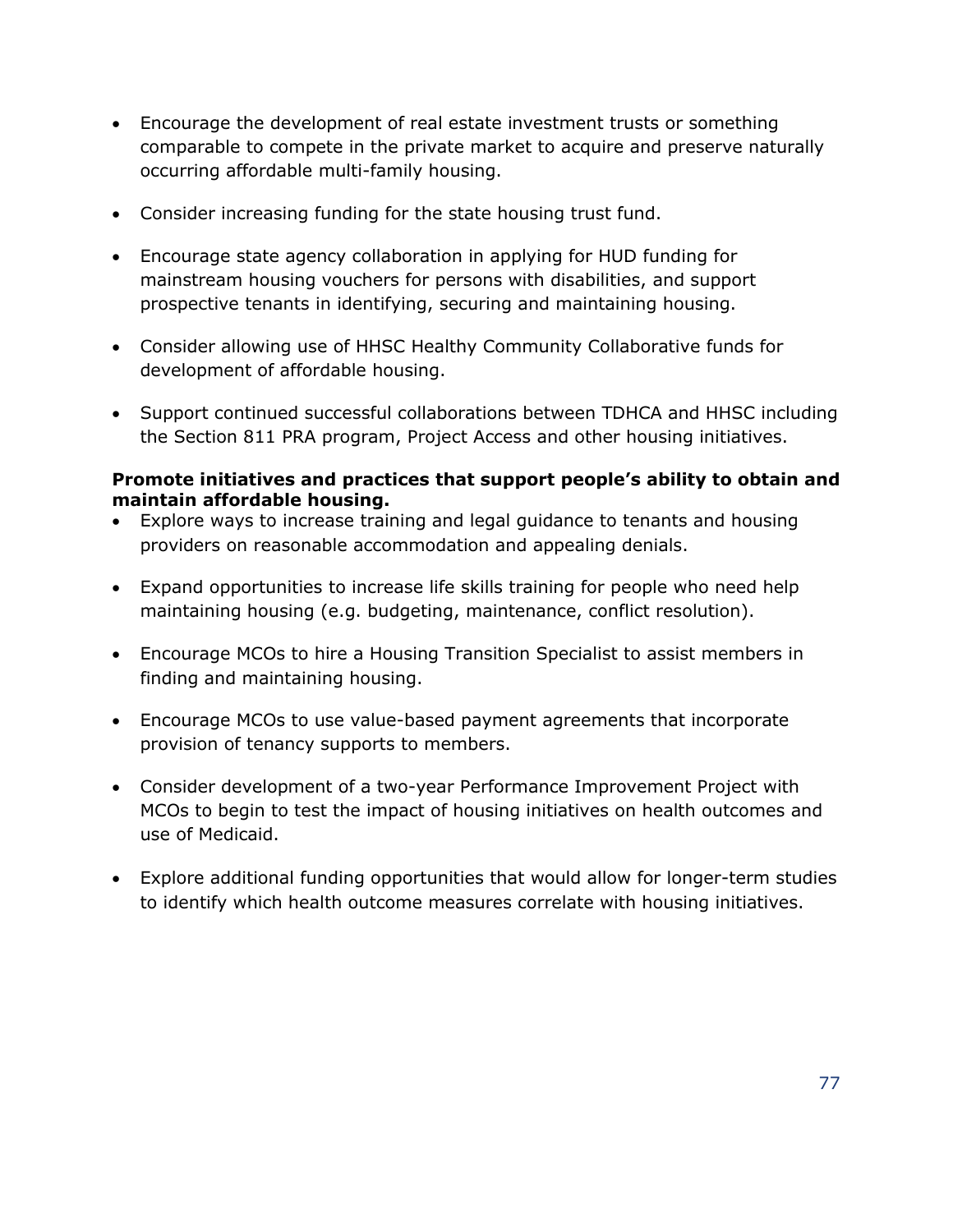Explore options to use Medicaid to pay for tenancy support services rendered with the person not present. This is especially helpful when case managers and housing specialists are advocating on behalf of tenants to their landlords.

**Recommendations for Housing for People with Mental Health Conditions**

## *Priority Recommendations*

**Develop a full continuum of housing with appropriate services.** The continuum should be complete and flexible enough to address the diverse and changing needs of persons with mental health conditions. Gaps in the current housing continuum include housing in tribal areas, step-down housing for persons exiting psychiatric institutions or being diverted from psychiatric admissions or incarceration, permanent supportive housing, and group homes with varying levels of services and staffing.

Supportive services, including supported living and supported employment, should be made available to allow persons with mental health conditions to live as independently as possible in the least restrictive setting. Housing with supports are also needed to increase courts' options to divert people with mental health issues from the justice system.

#### **Consider funding for two dedicated housing positions in LMHAs/LBHAs.**

One position would administer the supportive housing rental assistance program and the second position would partner with other entities (i.e. housing authorities, housing developers and landlords) to expand housing options for persons with mental health conditions.

**Consider pursuing new funding sources to support increased housing for persons with mental health conditions.** Potential funding sources include social impact bonds, MCO investment in housing, increased funding for the state housing trust fund, Medicaid funding for tenancy supports, and changes to the tax credit program that incentivize development of housing for this population.

**Enhance oversight of Home and Community Based Services – Adult Mental Health (HCBS-AMH).** Consider increasing program staff to increase oversight of providers and offer additional training, technical assistance and outreach to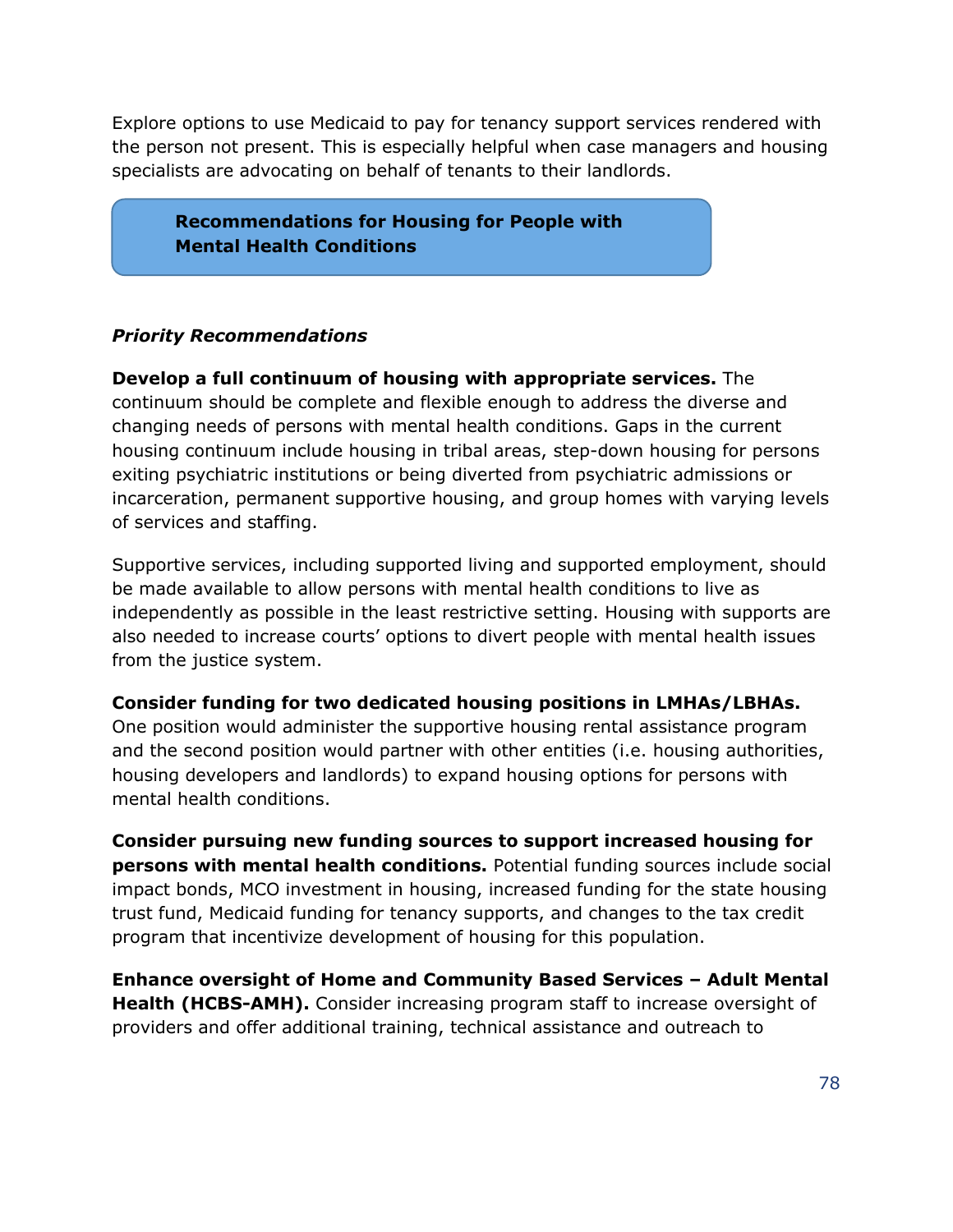contribute to continued quality of housing and services. Consider allowing additional agencies, such as MCOs, homeless networks and jail diversion programs, to submit participant applications to the program.

Examine options for and the fiscal impact of shortening the number of hospital days required to qualify for HCBS-AMH (the current requirement is that people spend three or more of the past five years in a psychiatric hospital). Review and consider reducing other eligibility criteria regarding number of jail and emergency room visits. Consider that HCBS-AMH is an entitlement program in which services must be made available to anyone who meets the eligibility criteria and that expanding eligibility criteria would require legislative direction and likely increase HHSC costs.

Consider developing strategies to incentivize use of the full continuum of housing options within the program. Consider increasing training requirements for providers who hire staff working in residential settings.

## *Other Recommendations*

## **Expand affordable housing opportunities.**

- Consider offering homeownership programs that provide larger subsidies to people who have a disability. Promote the Habitat for Humanity model. Habitat homeowners help build their own homes alongside volunteers and pay an affordable mortgage.
- Review opportunities to take advantage of federal dollars for homeownership development in rural housing programs; e.g., Department of Agriculture, Veterans Land Board.
- Consider options to implement a transitional housing pilot for people with mental health conditions and coming out of the criminal justice system.
- Explore opportunities to expand access to TDHCA Project Access vouchers for all state hospitals (in addition to Austin State Hospital) to enroll people in this program.

#### **Address barriers to housing.**

- Consider creating an optional certification for board and care homes with an interest free loan to help them meet certification requirements.
- Expand opportunities to provide training on the tax credit program and other state-administered housing programs to help less experienced mission-driven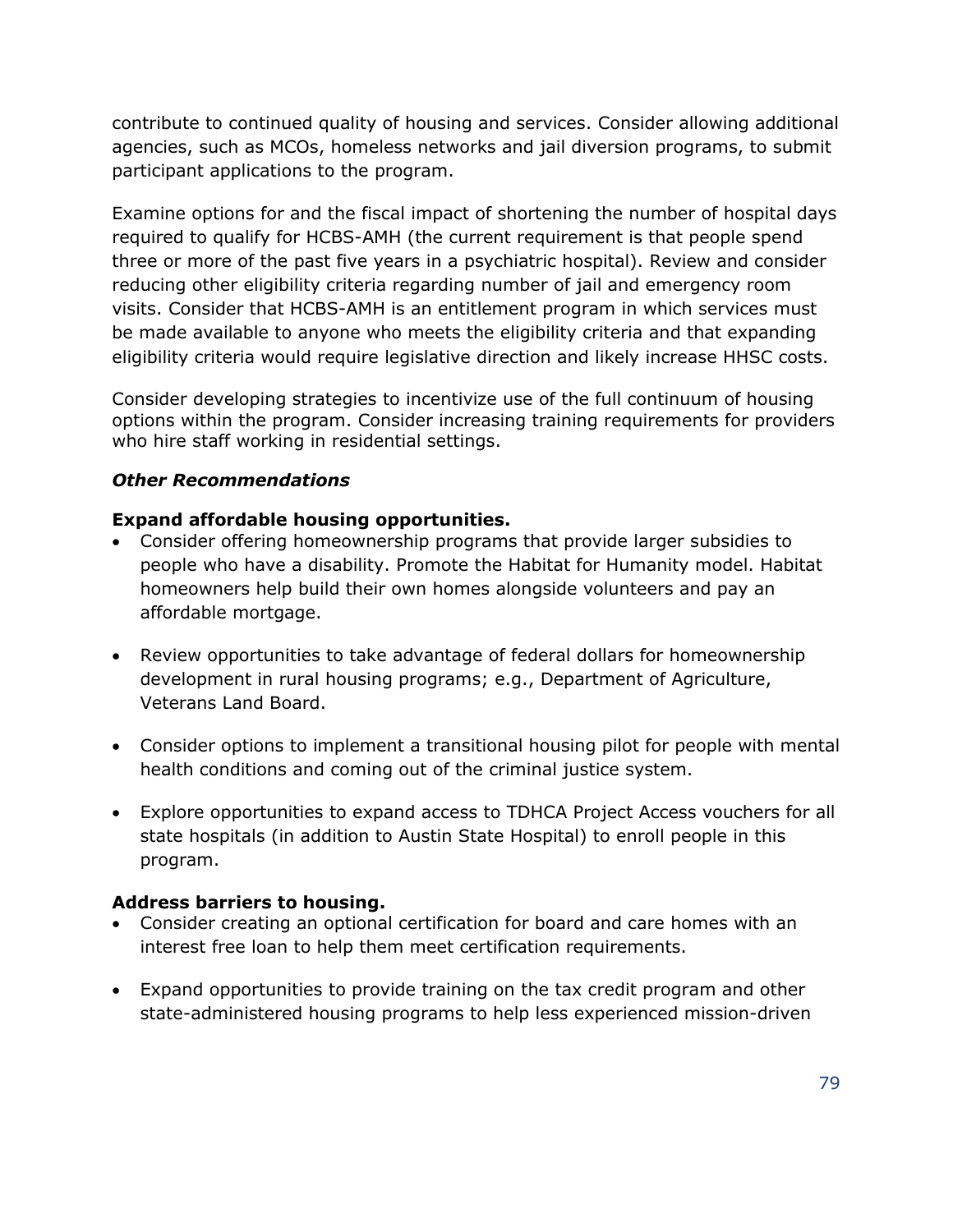developers that focus on housing very low-income persons successfully apply for funding.

• Expand opportunities to provide ongoing education and outreach to the public, developers, and landlords to reduce stigma around housing persons with mental health conditions.

#### **Enhance the HCBS-AMH program.**

- Consider funding to support HCBS-AMH services for persons exiting jails until they are enrolled in Medicaid. Proactively conduct outreach to people exiting jail to connect them to housing and supports (including peer supports).
- Strengthen coordination of HCBS-AMH services with medication management services, such as Assertive Community Treatment, Forensic Assertive Community Treatment and Assisted Outpatient Treatment.

**Recommendations for Housing for People with Substance Use Histories**

## *Priority Recommendations*

**Recognize national recovery housing standards.** Promote adherence to standards established by Oxford House<sup>™</sup> and the NARR for recovery homes that receive state funding.

**Incentivize the use of nationally recognized standards.** Explore options to ensure that publicly-funded recovery housing providers meet nationally recognized standards, or;

- ensure that licensed facilities for recovery housing only refer to recovery housing that meet nationally recognized standards, and;
- consider providing funding to recovery housing providers to cover the cost of certification.

**Update and strengthen existing state patient brokering and referral statutes.** Patient brokering is used by some facilities to direct a third party to secure patients for them, for gain. Explore options to amend state statutes to reflect the National Alliance for Model State Drug Laws' recommendations and include recovery housing.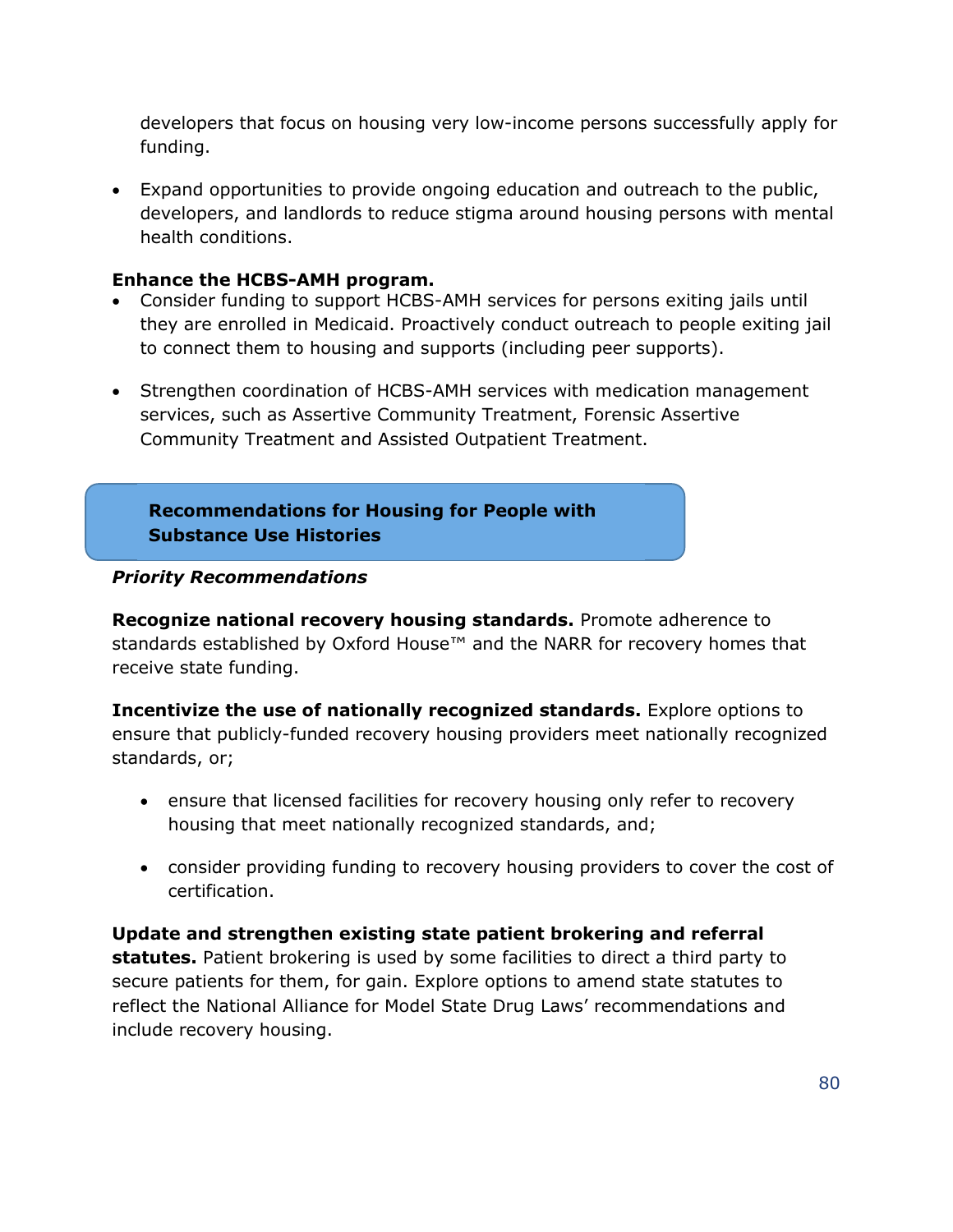**Explore options to expand recovery housing.** Consider creative ways to increase funding, such as housing vouchers, housing support services, or revolving loan funds using funds from the Ryan White CARE Act, Mental Health and Substance Abuse Block Grants, or the Texas Targeted Opioid Response.

## *Other Recommendations*

**The state should consider adopting a standard definition of recovery housing.** Optional definitions are below.

- A safe and supportive living environment that prohibits residents' use of alcohol and illicit drugs on and off the premises with direct connection to peer support and other recovery support services and, if needed, referral to clinical addiction services. (National Council on Behavioral Health)
- Recovery housing means a shared living environment free from alcohol and illicit drug use and centered on peer support and connection to services that promote sustained recovery from substance use disorders. (SUPPORT ACT 2018)
- Recovery houses are safe, healthy, family-like substance-free living environments that support people in recovery from addiction. While recovery residences vary widely in structure, all are centered on peer support and a connection to services that promote long-term recovery. Recovery housing benefits people in recovery by reinforcing a substance-free lifestyle and providing direct connections to other peers in recovery, mutual support groups and recovery support services. Substance-free does not prohibit prescribed medications taken as directed by a licensed prescriber, such as pharmacotherapies specifically approved by the Food and Drug Administration (FDA) for treatment of opioid use disorder as well as other medications with FDA-approved indications for the treatment of co-occurring disorders. (SAMHSA, 2019)

## **Promote state legislation that recognizes both Oxford House**™ **and the National Alliance for Recovery Residences (NARR) national standards.**

Community advocates may support the establishment of standards in state legislation that would:

- Promote truth in marketing and advertising by:
	- $\circ$  Restricting the use of the terms "recovery housing," "recovery home," "recovery residences," "sober home," "sober housing," "sober living" or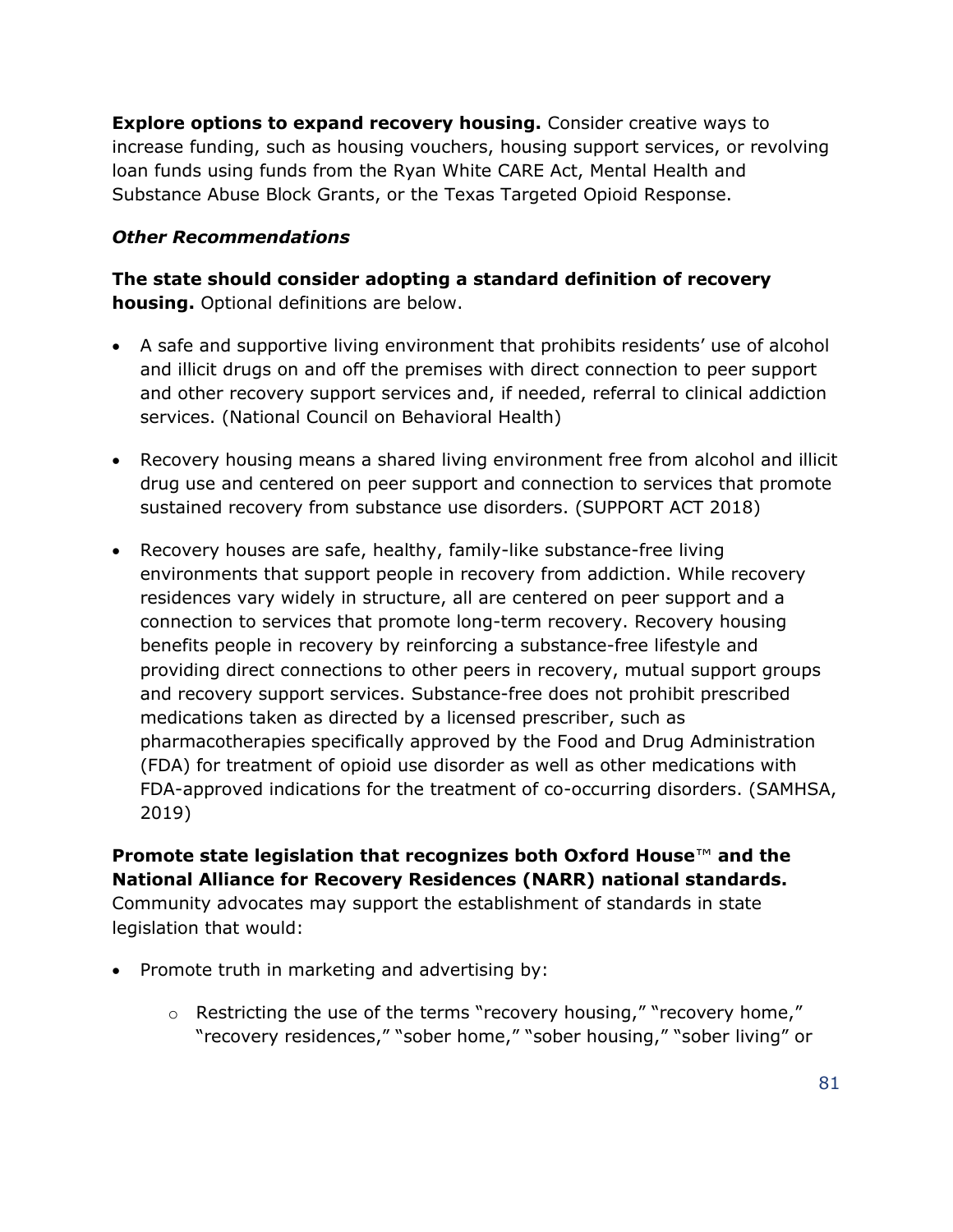similar language in marketing to providers who meet nationallyrecognized best practices as evidenced by a current Oxford House™ charter or NARR certification;

- o Making it unlawful to make false and misleading statements about the services provided, staff qualifications, certifications or accreditations, identity or location of recovery housing. Recovery housing must uphold Texas' Deceptive Trade Practices Act (DTPA), regardless of whether any customer was misled or deceived;
- o Requiring any treatment facility providing outpatient services along with a housing component to clearly label its program as such; and
- o Requiring any treatment facility and recovery housing provider to document conflicts of interest, including self-referrals, and to disclose any conflicts of interest to customers prior to making a referral. When alternatives exist, customers must be given a choice in third-party clinical service providers, such as outpatient treatment or urinalysis lab.
- Incentivize the use of nationally-recognized standards by linking funding allocated for Level I, II, and III recovery residences, as defined by NARR, to nationally-recognized standards and
- Increase fair housing protection for persons who are disabled and choose to live in recovery housing that meet nationally-recognized standards; and
- Evaluate options to create state level incentives to increase compliance with nationally-recognized quality standards by funding both Oxford House's and the NARR state affiliate's capacity to implement a strength-based evaluation of recovery homes, which includes training and technical assistance that guides them towards nationally recognized standards. This can be implemented in targeted areas and strategically expanded overtime.

#### **Explore options to expand public awareness of recovery housing**.

- Explore opportunities to publicize benefits of nationally recognized standards;
- Explore options to establish and maintain a list or registry of certified recovery housing and update regularly;
- Expand access to housing navigators to help people locate housing;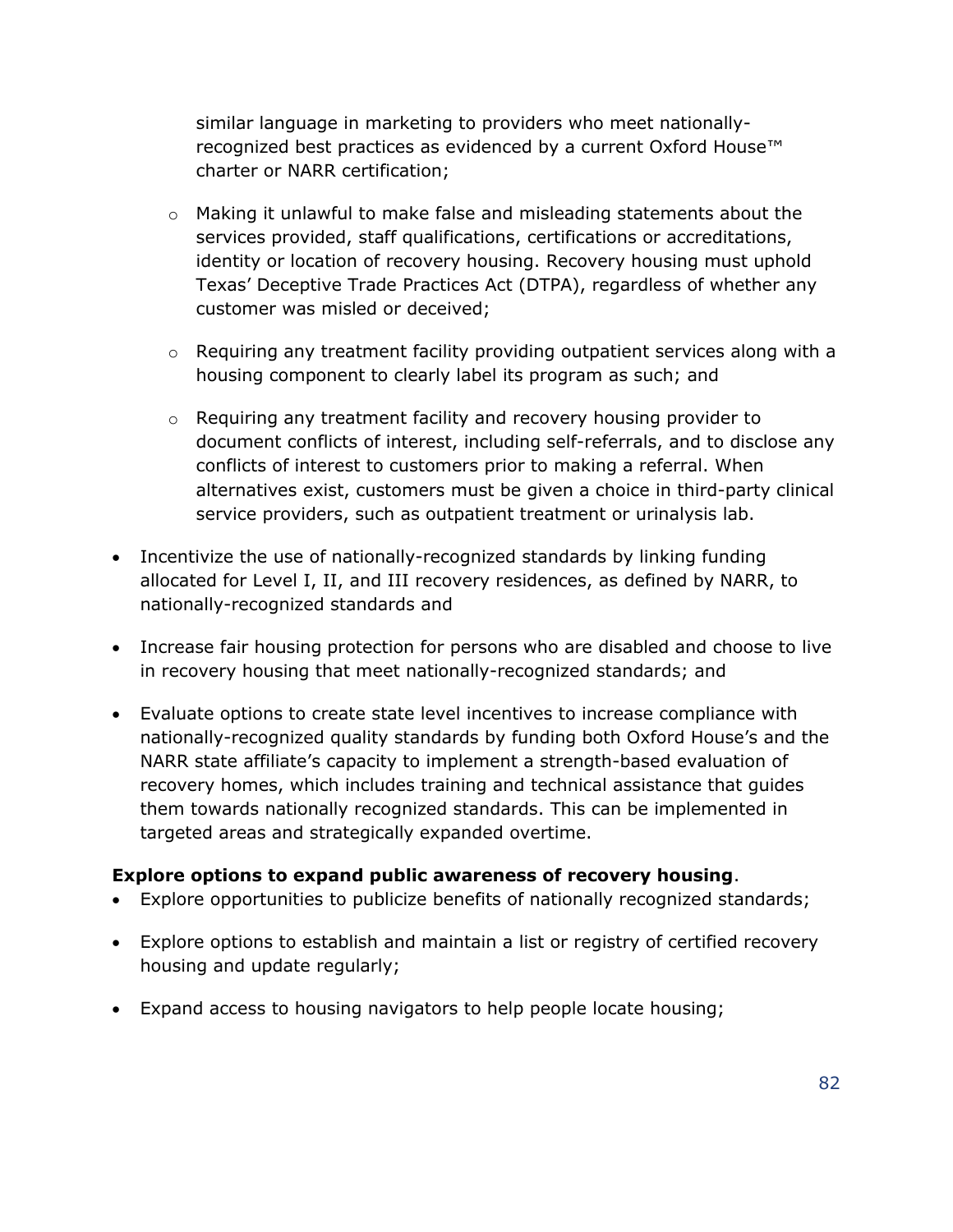- Expand access to recovery housing;
- Explore opportunities for state-funded Level I, II, and III recovery residences, as defined by NARR;
- Identify ways to increase the size of the state revolving loan fund for Oxford Houses and expand eligibility to include NARR-certified providers;
- Identify opportunities for technical assistance and support;
- Coordinate with the NARR state affiliate and Texas Oxford House™ to promote quality standards, track recovery homes and provide technical assistance; and
- Identify ways to prepare homes for compliance with Oxford House charter and NARR quality standards.

## **Consider pursuing other funding and partnerships.**

- Consider using SAMHSA National Outcome Measures for Block Grant and discretionary funding to measure outcomes of recovery homes.
- Support partnerships between recovery homes and other recovery support providers, like recovery community organizations or statewide recovery coaching networks.

**Recommendations for Housing for People with Intellectual and Developmental Disabilities**

## *Priority Recommendations*

**Promote best practices in housing to be a part of a person's service plan.** These practices include upholding standards for personal choice and self-direction regarding housing type and integrated location, who lives in the home, which services/supports to access, and how.

**Expand housing options.** Housing provided under HCS and other HCBS waivers is a desirable option for many people and families of people with IDD. To expand HCS housing choices for people with IDD, consider housing models beyond current community-based settings including community-based housing compliant with HCBS settings guidance and regulations. If not compliant with HCBS settings rules, alternative funding would be needed to develop these models.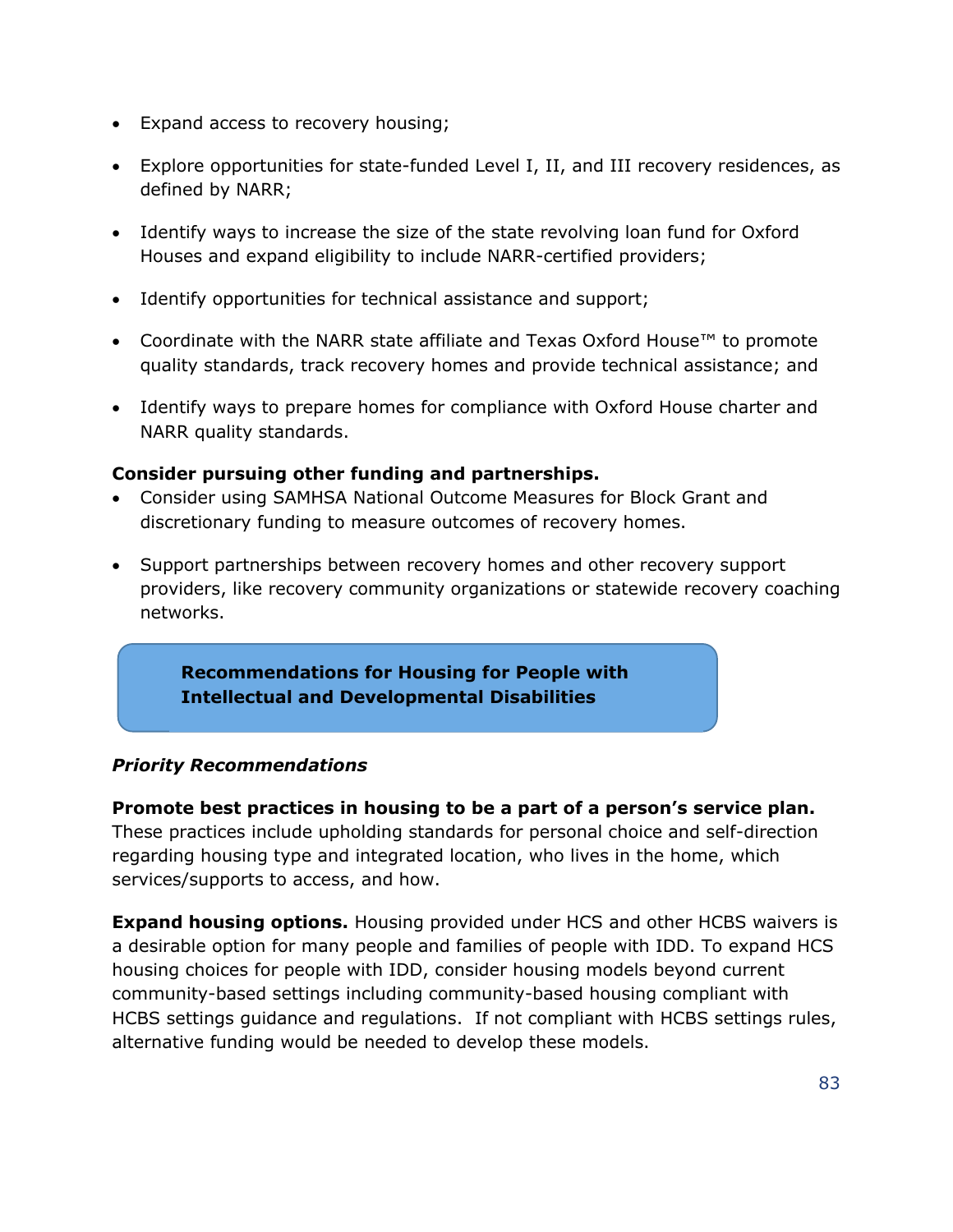**Expand the availability of affordable, accessible and integrated housing.** Explore options to incentivize both private and publicly-funded developers to setaside affordable housing for people with disabilities through economic incentives.

**Expand the accessibility of housing.** Increase physical accessibility, internet access, and smart homes through new construction and retrofitting of homes, consistent with a person's person-centered plan. Consider expanding home modifications beyond the current lifetime limits allowed under Medicaid waiver programs to allow people to have full access without lifetime limitations on modifications, both when they are receiving services in a family home and again when they transition to their own home or independent living as an adult.

**Provide assistance with housing navigation.** Explore creating a new position in each of the state's 22 ADRCs to work in coordination with the 27 CILs to help families navigate the housing system and find housing options that meet people's needs and are within their resource limitations. Educate families, people with IDD, advocacy organizations, and providers about the role of ADRCs and CILs and how to access their services.

#### *Other Recommendations*

## **Expand the availability of affordable, accessible and integrated housing.**

- Promote local collaborations to pursue housing options funded under HUD and USDA programs for people who choose to live in their own home or apartment.
- Explore the development of additional incentives in the tax credit program to increase development of housing for persons with IDD.
- Support people with IDD, family members, providers, and advocates to participate in the development of priorities for the tax credit program, to ensure their needs are met.
- Explore opportunities to increase utilization of the Project Access program to help move people with IDD out of institutions and provider-run congregate living arrangements.
- Consider replicating the HHSC Supportive Housing Rental Assistance program for people experiencing mental illness to serve persons with IDD.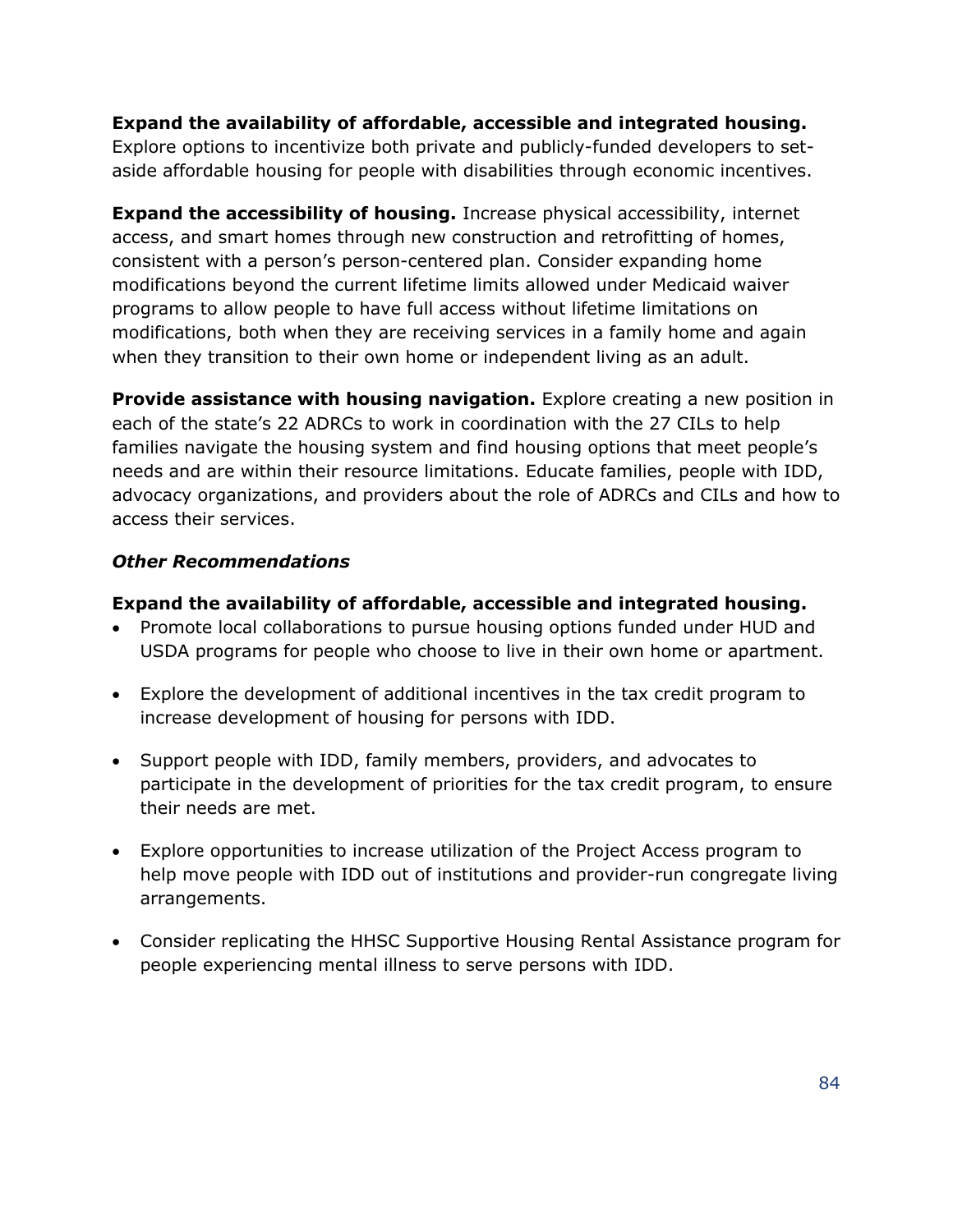**Promote adequate quality support services**. Encourage use of trained staff in housing funded by the state to enable people to live as independently as possible in the community.

#### **Improve the accessibility of housing.**

- Promote physical accessibility, internet access, and smart homes through design of new construction and retrofitting of homes, consistent with a person's personcentered plan.
- Explore ways to promote universal design features in housing supported with state funding. Universal design is the design of buildings or environments to make them accessible to all people, regardless of age, disability or other factors.
- Encourage the development of barrier removal and modifications in housing, to ensure accessibility inside the home, such as interior ramps, bathroom modifications, widened hallways, and making parking accommodations accessible.
- Enhance communication and information sharing with families on resources and funding for assistive technologies.
- Promote the development of housing that has access to accessible, reliable transportation, especially in rural areas.

## **Expand education about reasonable accommodation under the Fair Housing Act.**

• Educate families, people with IDD and property managers about the reasonable accommodation process.

**Explore options to create a website with an online library of resources for families.** Topics could include information on affordable, high-quality housing options; groups advocating for quality housing and residential options in Texas, and models of affordable housing across the state and country. The website also could:

- Help family members connect with one another to develop affordable, accessible, integrated alternative, and innovative housing models consistent with HCBS settings guidance and regulations;
- Provide information to families on how to finance development of affordable, accessible, integrated, alternative and innovative housing models; and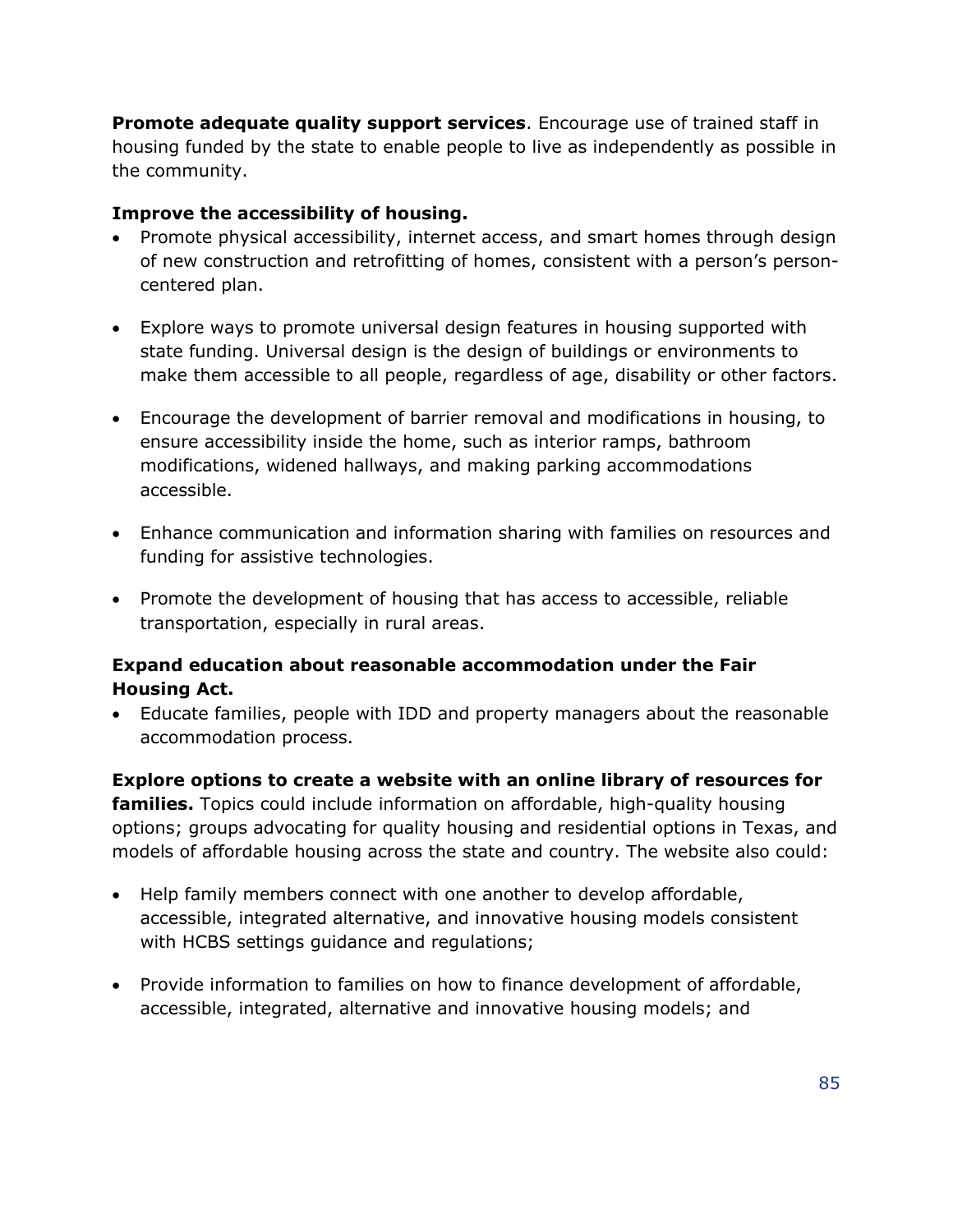• Provide families and people with IDD with an easy to use, comprehensive checklist of issues to consider when looking for housing, such as accessibility features, cost and location, access to reliable transportation, etc.

## **Recommendations for Housing for People with Justice Involvement**

## *Priority Recommendations*

**Expand and enhance support services in housing**. Support development of housing for people with justice involvement that includes access to support services, either onsite or at centralized location. People coming out of the structured environment of jails and prisons need support and role models to reenter society.

**Promote fair chance housing practices.** Promote Fair Chance housing practices through rule changes that encourage the development of "low barrier" housing for units built with state-administered funds, including:

- Guidelines that require landlords to use reasonable and specific look back periods for criminal history and, when feasible, assess whether a potential tenant has met other qualifications before considering criminal history;
- Directing TDHCA to issue written guidance, similar to that issued by HUD, advising landlords that blanket rejections of persons with justice involvement may be a Fair Housing violation if they disproportionately affect a protected class;
- Revising requirements for state-administered programs that require landlords of state funded housing to conduct an individualized review of all applicants with criminal histories;
- Assessing the Texas Workforce Commission's responsibility for overseeing enforcement of Fair Chance Housing requirements, and;
- Considering creating a risk mitigation fund for landlords that use less restrictive screening criteria.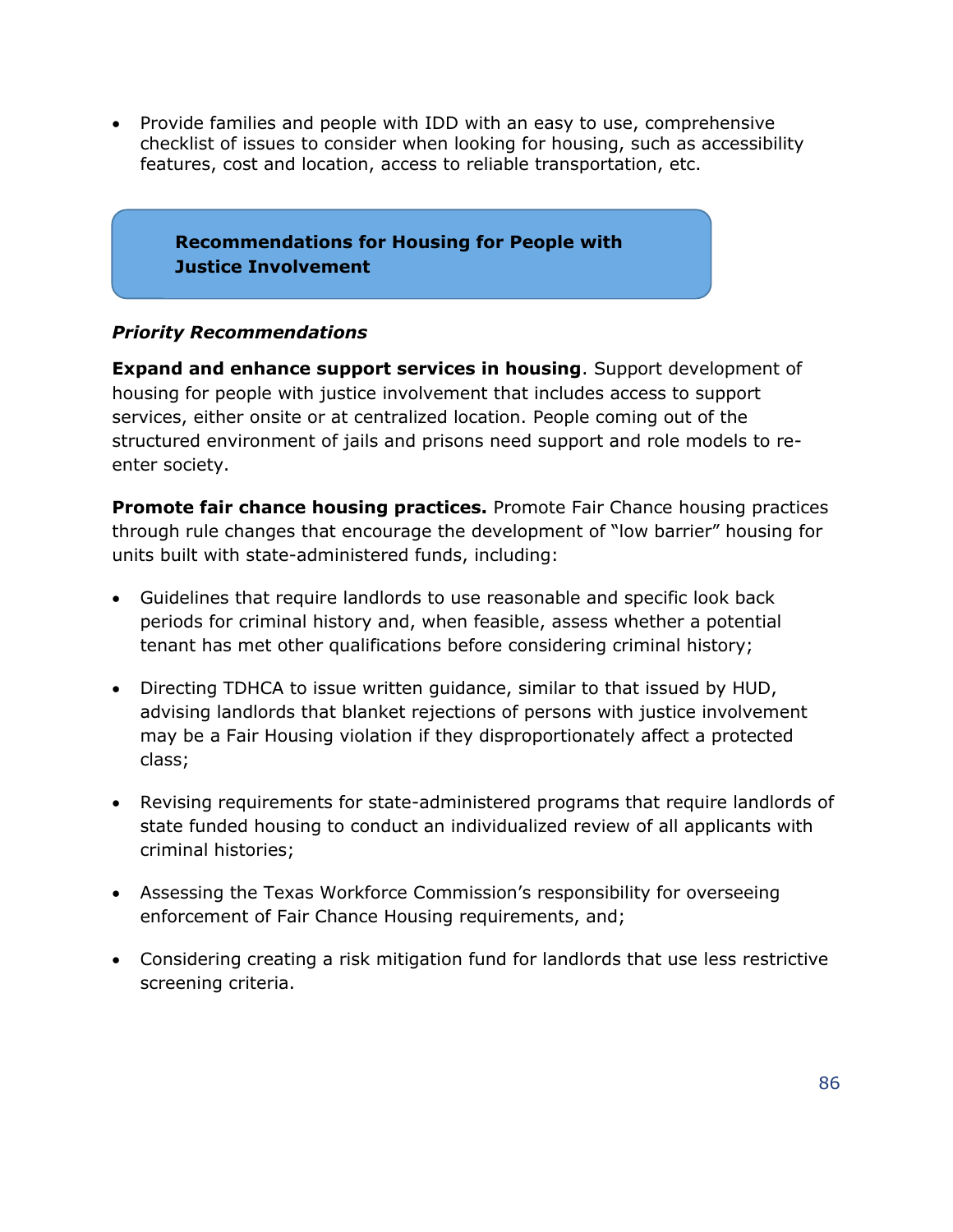**Support transitional housing models.** Explore options to create a Transitional Housing for Offender Reentry program similar to the one developed by the Georgia State Board of Pardons and Paroles, where people re-entering the community have the choice of moving into recovery residences or structured housing certified by approved accrediting bodies.

## *Other Recommendations*

**Explore opportunities to establish housing navigators for persons with justice involvement.** Explore options to increase staff in ADRCs to collect information on tenant selection criteria for affordable housing in their region. The housing navigator could partner with Legal Aid to help tenants overcome barriers to accessing affordable housing properties due to restrictive tenant selection criteria.

**Promote education and outreach to reduce stigma.** Explore opportunities to educate property managers, property owners, developers, community organizations and advocates on the benefits of affordable housing and impact on neighborhoods.

- Promote education to local public housing authorities on how to review rejections of applications based on federal exclusions.
- Promote education to landlords on limited liability for leasing to people with justice involvement
- Explore opportunities to increase public awareness of the return on investment achieved by providing housing for persons with justice involvement.

**Consider providing information on tenant responsibilities.** Seek approaches to encourage providers to educate people about tenant rights and responsibilities and being a "good tenant."



#### *Priority Recommendations*

**Explore using Medicaid to fund housing options for older adults.** Explore utilization of existing and new waiver programs to help low-to-middle-income older adults access assisted living services.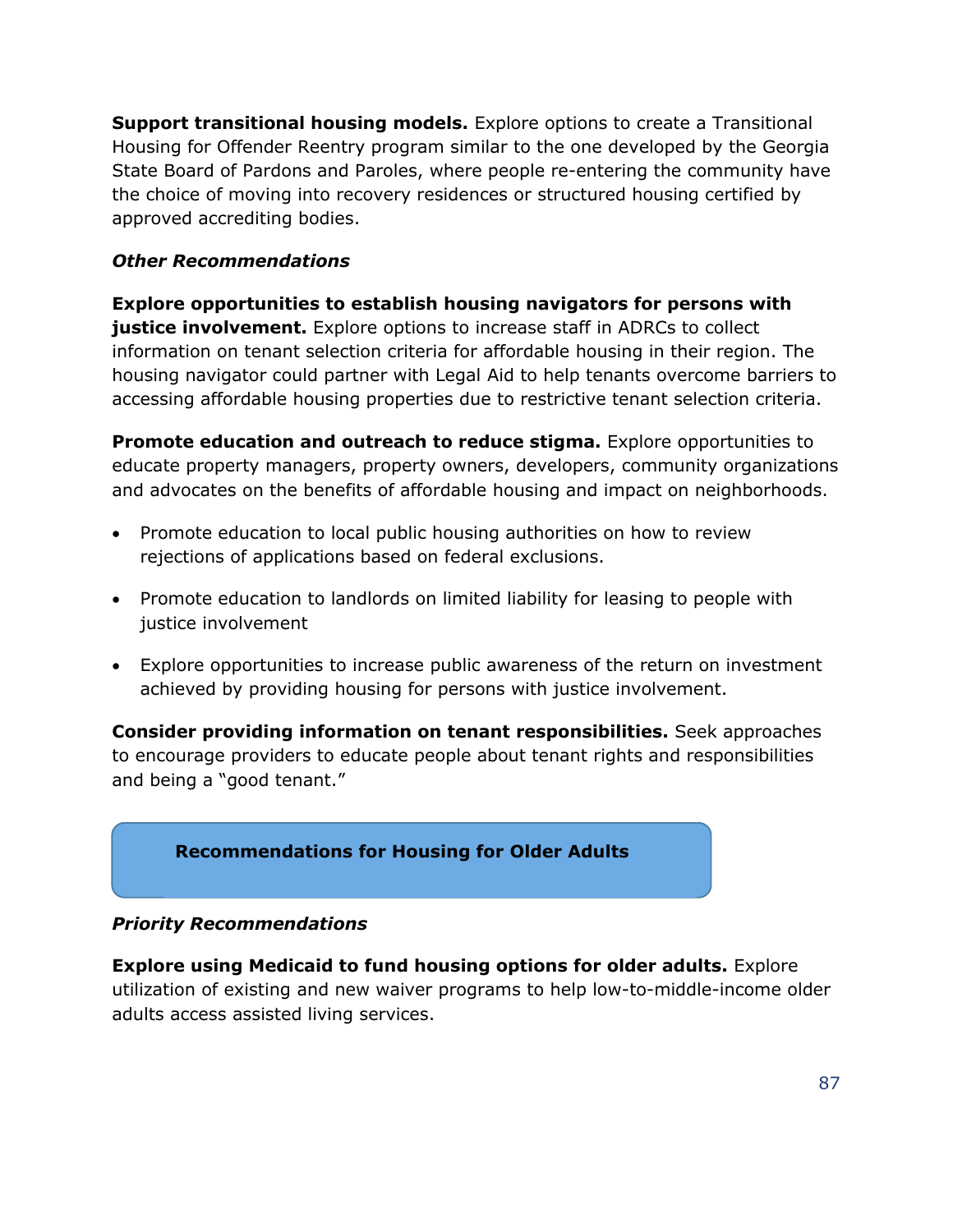Identify options to incentivize assisted living facilities to serve people receiving Medicaid services in order to increase the provider network.

**Explore options to prevent unnecessary institutionalization.** Identify opportunities to integrate housing with services. Consider piloting programs such as Support and Services at Home (SASH) and Community Aging in Place – Advancing Better Living for Elders (CAPABLE) for older adults.

**Consider using tax credits to promote accessible housing.** Consider developing a program that offers tax credits to homeowners and landlords that build or add accessibility features to homes (e.g., help people modify their housing to include accessible dwelling units for themselves as they age or for aging relatives). Consider increasing access to programs that offer funding for housing modifications.

## *Other Recommendations*

**Consider providing homeowners and landlords with tax incentives to make housing more affordable to older adults.** Consider creating state tax incentive programs to reduce property tax burden to low-income homeowners and renters. For example, "circuit breakers" are used to reduce the property tax burden of older homeowners, and many such initiatives also extend the tax savings to renters.

**Explore opportunities to increase housing accessibility.** Consider providing grants or low-interest loans to homeowners and landlords in exchange for retrofitting housing to include accessibility features. Create volunteer programs to help homeowners and tenants with home modifications and maintenance so people can live longer in their own homes.

**Recommendations for Housing for People with Physical Disabilities**

## *Priority Recommendations*

**Promote housing that is accessible and visitable.** Community advocates may support the establishment of federal minimum accessibility standards in all new federally funded single-family houses and town houses to meet minimum standards of visitability for persons with disabilities.